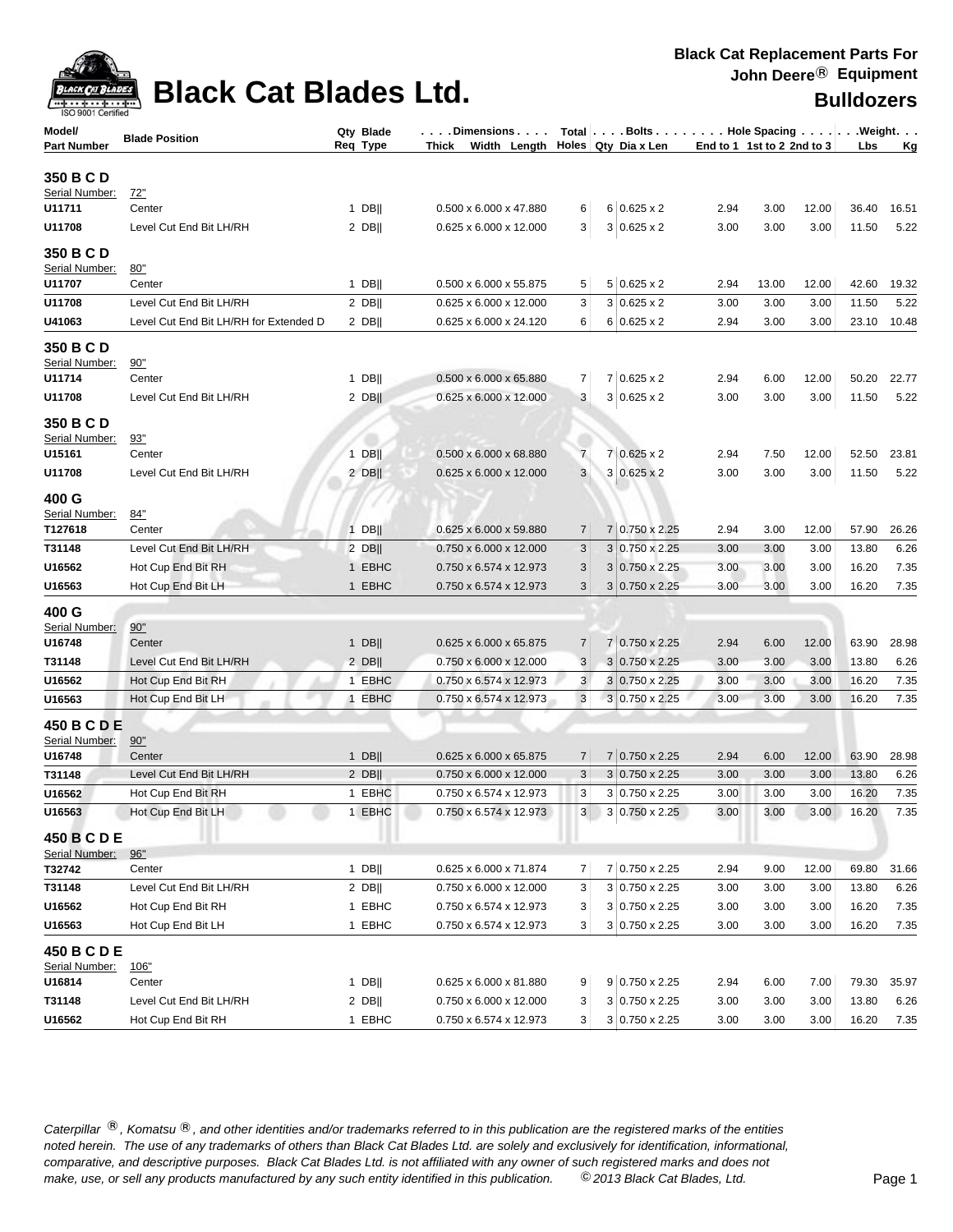

| Model/<br><b>Part Number</b>           | <b>Blade Position</b>             | Qty Blade<br>Req Type | . Dimensions   Total   Bolts Hole Spacing   Weight.<br>Width Length Holes Qty Dia x Len<br>Thick |                |                                   |              | End to 1 1st to 2 2nd to 3 |              | Lbs            | <u>Kg</u>   |
|----------------------------------------|-----------------------------------|-----------------------|--------------------------------------------------------------------------------------------------|----------------|-----------------------------------|--------------|----------------------------|--------------|----------------|-------------|
| U16563                                 | Hot Cup End Bit LH                | 1 EBHC                | 0.750 x 6.574 x 12.973                                                                           | 3 <sup>2</sup> | 3 0.750 x 2.25                    | 3.00         | 3.00                       | 3.00         | 16.20          | 7.35        |
| 450 G H J<br>Serial Number:            | 90"                               |                       |                                                                                                  |                |                                   |              |                            |              |                |             |
| T127297                                | Carbon Center                     | $1$ DB                | 0.750 x 8.000 x 63.614                                                                           | 7              | 7 0.750 x 2.25                    | 2.31         | 5.50                       | 12.00        | 98.00          | 44.45       |
| T120978                                | Carbon Level Cut End Bit LH/RH    | $2$ DB                | 0.750 x 8.000 x 13.000                                                                           | 3              | $3 0.750 \times 2.25$             | 3.50         | 3.00                       | 3.00         | 20.00          | 9.07        |
| T162841                                | Level Cut End Bit LH/RH           | $2$ DB                | 0.750 x 8.000 x 12.992                                                                           | 3              | 3 0.750 x 2.25                    | 3.50         | 3.00                       | 3.00         | 20.00          | 9.07        |
| T84555                                 | Hot Cup End Bit RH                | 1 EBHC                | 0.750 x 9.100 x 16.140                                                                           | 3              | 3 0.750 x 2.25                    | 3.50         | 3.00                       | 3.00         | 25.30          | 11.48       |
| T84556                                 | Hot Cup End Bit LH                | 1 EBHC                | 0.750 x 9.100 x 16.140                                                                           | 3              | 3 0.750 x 2.25                    | 3.50         | 3.00                       | 3.00         | 25.30          | 11.48       |
| 450 G H J<br>Serial Number:<br>T120979 | 97"<br><b>Carbon Center</b>       | $1$ DB                | 0.750 x 8.000 x 70.625                                                                           | 7              | 7 0.750 x 2.25                    | 2.94         | 9.00                       | 12.00        | 109.00         | 49.44       |
| T120978                                | Carbon Level Cut End Bit LH/RH    | $2$ DB                | 0.750 x 8.000 x 13.000                                                                           | 3              | $3 0.750 \times 2.25$             | 3.50         | 3.00                       | 3.00         | 20.00          | 9.07        |
|                                        |                                   |                       |                                                                                                  |                |                                   |              |                            |              |                |             |
| T120979HT                              | Center<br>Level Cut End Bit LH/RH | $1$ DB                | 0.750 x 8.000 x 70.625                                                                           | $\overline{7}$ | 7 0.750 x 2.25                    | 2.31         | 9.00                       | 12.00        | 110.00         | 49.90       |
| T162841<br>T84555                      |                                   | $2$ DB                | 0.750 x 8.000 x 12.992                                                                           | 3              | 3 0.750 x 2.25<br>3 0.750 x 2.25  | 3.50         | 3.00                       | 3.00         | 20.00<br>25.30 | 9.07        |
|                                        | Hot Cup End Bit RH                | 1 EBHC<br>1 EBHC      | 0.750 x 9.100 x 16.140<br>0.750 x 9.100 x 16.140                                                 | 3<br>3         |                                   | 3.50         | 3.00<br>3.00               | 3.00<br>3.00 | 25.30          | 11.48       |
| T84556                                 | Hot Cup End Bit LH                |                       |                                                                                                  |                | 3 0.750 x 2.25                    | 3.50         |                            |              |                | 11.48       |
| T120979SUP                             | Dozer Blade Support               | $1$ SE                | $0.750 \times 6.000 \times 97.000$                                                               | 13             | 0.813                             | 3.50         | 3.00                       | 3.00         | 120.28         | 54.56       |
| 450 G H J<br>Serial Number:<br>T140560 | 115"<br><b>Carbon Center</b>      | $1$ DB                | 0.750 x 8.000 x 88.625                                                                           | 9              | $9 0.750 \times 2.25$             | 2.31         | 6.00                       | 12.00        | 136.00         | 61.69       |
| T120978                                | Carbon Level Cut End Bit LH/RH    | $2$ DB                | 0.750 x 8.000 x 13.000                                                                           | 3              | 3 0.750 x 2.25                    | 3.50         | 3.00                       | 3.00         | 20.00          | 9.07        |
| T140560HT                              | Center                            | $1$ DB                | 0.750 x 8.000 x 88.625                                                                           | 9              | $9 0.750 \times 2.25$             | 2.31         | 6.00                       | 12.00        | 136.00         | 61.69       |
| T162841                                | Level Cut End Bit LH/RH           | $2$ DB                | 0.750 x 8.000 x 12.992                                                                           | $\sqrt{3}$     | $3 0.750 \times 2.25$             | 3.50         | 3.00                       | 3.00         | 20.00          | 9.07        |
| T84555                                 | Hot Cup End Bit RH                | 1 EBHC                | $0.750 \times 9.100 \times 16.140$                                                               | 3              | $3 0.750 \times 2.25$             | 3.50         | 3.00                       | 3.00         | 25.30          | 11.48       |
| T84556                                 | Hot Cup End Bit LH                | 1 EBHC                | 0.750 x 9.100 x 16.140                                                                           | 3              | $3 0.750 \times 2.25$             | 3.50         | 3.00                       | 3.00         | 25.30          | 11.48       |
| 450 G H J<br>Serial Number:<br>T120981 | 121"<br><b>Carbon Center</b>      | $1$ DB                | 0.750 x 8.000 x 94.625                                                                           | 9              | $9 0.750 \times 2.25$             | 2.31         | 9.00                       | 12.00        | 146.00         | 66.22       |
| T120978                                | Carbon Level Cut End Bit LH/RH    | $2$ DB                | 0.750 x 8.000 x 13.000                                                                           | $\sqrt{3}$     | $3 0.750 \times 2.25$             | 3.50         | 3.00                       | 3.00         | 20.00          | 9.07        |
| T120981HT                              | Center                            | $1$ DB                | 0.750 x 8.000 x 94.625                                                                           | 9              | $9 \mid 0.750 \times 2.25$        | 2.31         | 9.00                       | 12.00        | 150.00         | 68.04       |
| T162841                                | Level Cut End Bit LH/RH           | $2$ DB                | 0.750 x 8.000 x 12.992                                                                           | 3              | $3 0.750 \times 2.25$             | 3.50         | 3.00                       | 3.00         | 20.00          | 9.07        |
| T84555                                 | Hot Cup End Bit RH                | 1 EBHC                | 0.750 x 9.100 x 16.140                                                                           | 3              | $3 0.750 \times 2.25$             | 3.50         | 3.00                       | 3.00         | 25.30          | 11.48       |
| T84556                                 | Hot Cup End Bit LH                | 1 EBHC                | 0.750 x 9.100 x 16.140                                                                           | 3              | 3 0.750 x 2.25                    | 3.50         | 3.00                       | 3.00         | 25.30          | 11.48       |
| 550HSUP                                | Dozer Blade Support               | $1$ SE                | 0.750 x 6.000 x 121.000                                                                          | 15             | 0.813                             | 3.50         | 3.00                       | 3.00         | 149.00 67.59   |             |
| 450 G H J                              |                                   |                       |                                                                                                  |                |                                   |              |                            |              |                |             |
| Serial Number:<br>T172943              | 124"<br>Carbon Center             | $1$ DB                | 0.750 x 8.000 x 97.620                                                                           | 9              | $9 0.750 \times 2.25$             | 1.98         | 10.84                      | 12.00        | 153.00         | 69.40       |
| T120978                                | Carbon Level Cut End Bit LH/RH    | $2$ DB                | 0.750 x 8.000 x 13.000                                                                           | 3              | 3 0.750 x 2.25                    | 3.50         | 3.00                       | 3.00         | 20.00          | 9.07        |
| T172943HT                              | Center                            |                       | 0.750 x 8.000 x 97.622                                                                           |                | $9 0.750 \times 2.25$             |              | 10.84                      | 12.00        | 152.80         | 69.31       |
| T162841                                | Level Cut End Bit LH/RH           | 1 DB  <br><b>DB</b>   | 0.750 x 8.000 x 12.992                                                                           | 9<br>3         | 3 0.750 x 2.25                    | 1.97<br>3.50 | 3.00                       | 3.00         | 20.00          | 9.07        |
| T84555                                 | Hot Cup End Bit RH                | 1 EBHC                | 0.750 x 9.100 x 16.140                                                                           | 3              | 3 0.750 x 2.25                    | 3.50         | 3.00                       | 3.00         | 25.30          | 11.48       |
| T84556                                 | Hot Cup End Bit LH                | 1 EBHC                | 0.750 x 9.100 x 16.140                                                                           | 3              | 3 0.750 x 2.25                    | 3.50         | 3.00                       | 3.00         | 25.30          | 11.48       |
| 550 A B                                |                                   |                       |                                                                                                  |                |                                   |              |                            |              |                |             |
| Serial Number:<br>U16748               | 90"<br>Center                     | $1$ DB                | $0.625 \times 6.000 \times 65.875$                                                               |                | $7 \mid 7 \mid 0.750 \times 2.25$ | 2.94         | 6.00                       | 12.00        |                | 63.90 28.98 |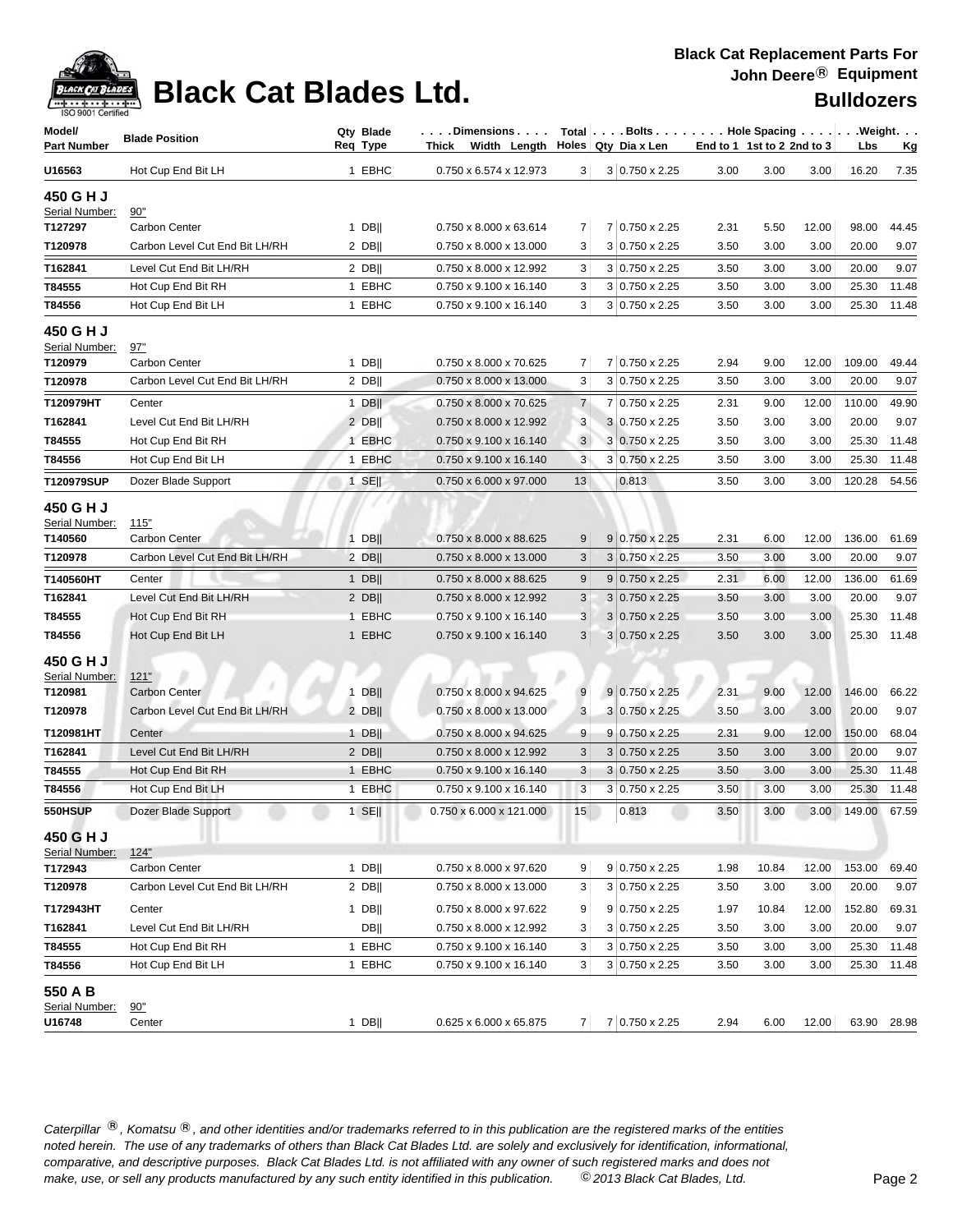### **Black Cat Replacement Parts For John Deere**® **Equipment**

| Model/                              |                                                        | Qty Blade             | . Dimensions                                     |                     | Total Bolts Hole Spacing Weight.               |                            |               |               |                 |               |
|-------------------------------------|--------------------------------------------------------|-----------------------|--------------------------------------------------|---------------------|------------------------------------------------|----------------------------|---------------|---------------|-----------------|---------------|
| <b>Part Number</b>                  | <b>Blade Position</b>                                  | Req Type              | Width Length<br>Thick                            |                     | Holes Qty Dia x Len                            | End to 1 1st to 2 2nd to 3 |               |               | Lbs             | Кg            |
| T31148                              | Level Cut End Bit LH/RH                                | $2$ DB                | 0.750 x 6.000 x 12.000                           | 3                   | 3 0.750 x 2.25                                 | 3.00                       | 3.00          | 3.00          | 13.80           | 6.26          |
| U16562                              | Hot Cup End Bit RH                                     | 1 EBHC                | 0.750 x 6.574 x 12.973                           | 3                   | $3 0.750 \times 2.25$                          | 3.00                       | 3.00          | 3.00          | 16.20           | 7.35          |
| U16563                              | Hot Cup End Bit LH                                     | 1 EBHC                | 0.750 x 6.574 x 12.973                           | 3                   | 3 0.750 x 2.25                                 | 3.00                       | 3.00          | 3.00          | 16.20           | 7.35          |
| 550 A B                             |                                                        |                       |                                                  |                     |                                                |                            |               |               |                 |               |
| Serial Number:                      | 96"                                                    |                       |                                                  |                     |                                                |                            |               |               |                 |               |
| T32742                              | Center                                                 | $1$ DB                | 0.625 x 6.000 x 71.874                           | 7                   | 7 0.750 x 2.25                                 | 2.94                       | 9.00          | 12.00         | 69.80           | 31.66         |
| T31148                              | Level Cut End Bit LH/RH                                | $2$ DB                | 0.750 x 6.000 x 12.000                           | 3                   | 3 0.750 x 2.25                                 | 3.00                       | 3.00          | 3.00          | 13.80           | 6.26          |
| U16562                              | Hot Cup End Bit RH                                     | 1 EBHC                | 0.750 x 6.574 x 12.973                           | 3                   | 3 0.750 x 2.25                                 | 3.00                       | 3.00          | 3.00          | 16.20           | 7.35          |
| U16563                              | Hot Cup End Bit LH                                     | 1 EBHC                | 0.750 x 6.574 x 12.973                           | 3                   | $3 0.750 \times 2.25$                          | 3.00                       | 3.00          | 3.00          | 16.20           | 7.35          |
| 550 A B<br>Serial Number:<br>U16814 | <u>106"</u><br>Center                                  | $1$ DB                | 0.625 x 6.000 x 81.880                           | 9                   | 9 0.750 x 2.25                                 | 2.94                       | 6.00          | 7.00          | 79.30           | 35.97         |
| T31148                              | Level Cut End Bit LH/RH                                | $2$ DB                | 0.750 x 6.000 x 12.000                           | 3                   | $3 0.750 \times 2.25$                          | 3.00                       | 3.00          | 3.00          | 13.80           | 6.26          |
| U16562                              | Hot Cup End Bit RH                                     | 1 EBHC                | 0.750 x 6.574 x 12.973                           | 3                   | 3 0.750 x 2.25                                 | 3.00                       | 3.00          | 3.00          | 16.20           | 7.35          |
| U16563                              | Hot Cup End Bit LH                                     | 1 EBHC                | 0.750 x 6.574 x 12.973                           | 3                   | $3 0.750 \times 2.25$                          | 3.00                       | 3.00          | 3.00          | 16.20           | 7.35          |
| 550 G H J<br>Serial Number:         | 97"                                                    |                       |                                                  |                     |                                                |                            |               |               |                 |               |
| T120979                             | Carbon Center                                          | $1$ DB                | 0.750 x 8.000 x 70.625                           | $\overline{7}$      | 7 0.750 x 2.25                                 | 2.94                       | 9.00          | 12.00         | 109.00          | 49.44         |
| T120978                             | Carbon Level Cut End Bit LH/RH                         | $2$ DB                | 0.750 x 8.000 x 13.000                           | 3                   | 3 0.750 x 2.25                                 | 3.50                       | 3.00          | 3.00          | 20.00           | 9.07          |
| T120979HT                           | Center                                                 | $1$ DB                | 0.750 x 8.000 x 70.625                           | $\overline{7}$      | 7 0.750 x 2.25                                 | 2.31                       | 9.00          | 12.00         | 110.00          | 49.90         |
| T162841                             | Level Cut End Bit LH/RH                                | 2 DB                  | 0.750 x 8.000 x 12.992                           | 3                   | 3 0.750 x 2.25                                 | 3.50                       | 3.00          | 3.00          | 20.00           | 9.07          |
| T84555                              | Hot Cup End Bit RH                                     | 1 EBHC                | 0.750 x 9.100 x 16.140                           | 3                   | $3 0.750 \times 2.25$                          | 3.50                       | 3.00          | 3.00          | 25.30           | 11.48         |
| T84556                              | Hot Cup End Bit LH                                     | 1 EBHC                | 0.750 x 9.100 x 16.140                           | 3                   | $3 0.750 \times 2.25$                          | 3.50                       | 3.00          | 3.00          | 25.30           | 11.48         |
| T120979SUP                          | Dozer Blade Support                                    | $1$ SE                | 0.750 x 6.000 x 97.000                           | 13                  | 0.813                                          | 3.50                       | 3.00          | 3.00          | 120.28          | 54.56         |
| 550 G H J<br>Serial Number:         | 105"                                                   |                       |                                                  |                     |                                                |                            |               |               |                 |               |
| T120980<br>T120978                  | <b>Carbon Center</b><br>Carbon Level Cut End Bit LH/RH | $1$ DB  <br>$2$ DB    | 0.750 x 8.000 x 78.559<br>0.750 x 8.000 x 13.000 | $\overline{7}$<br>3 | 7 0.750 x 2.25<br>$3 0.750 \times 2.25$        | 3.31<br>3.50               | 12.00<br>3.00 | 12.00<br>3.00 | 122.90<br>20.00 | 55.75<br>9.07 |
|                                     |                                                        |                       |                                                  |                     |                                                |                            |               |               |                 |               |
| T120980HT                           | Center<br>Level Cut End Bit LH/RH                      | $1$ DB                | 0.750 x 8.000 x 78.625<br>0.750 x 8.000 x 12.992 | $\overline{7}$<br>3 | 7 0.750 x 2.25                                 | 3.31                       | 12.00         | 12.00         | 121.00          | 54.88         |
| T162841<br>T84555                   | Hot Cup End Bit RH                                     | <b>DBII</b><br>1 EBHC | 0.750 x 9.100 x 16.140                           | 3                   | $3 0.750 \times 2.25$<br>$3 0.750 \times 2.25$ | 3.50<br>3.50               | 3.00<br>3.00  | 3.00<br>3.00  | 20.00<br>25.30  | 9.07<br>11.48 |
| T84556                              | Hot Cup End Bit LH                                     | 1 EBHC                | 0.750 x 9.100 x 16.140                           | 3                   | $3 0.750 \times 2.25$                          | 3.50                       | 3.00          | 3.00          | 25.30           | 11.48         |
| D27661                              | Dozer Blade Support                                    | 1 SE                  | 0.750 x 7.250 x 104.000                          | 13                  | 0.813                                          | 3.00                       | 3.00          | 3.00          | 154.00          | 69.85         |
| 550 G H J<br>Serial Number:         | 115"                                                   |                       |                                                  |                     |                                                |                            |               | $\sim$        |                 |               |
| T140560                             | <b>Carbon Center</b>                                   | 1 DB                  | 0.750 x 8.000 x 88.625                           | 9                   | $9 0.750 \times 2.25$                          | 2.31                       | 6.00          | 12.00         | 136.00          | 61.69         |
| T120978                             | Carbon Level Cut End Bit LH/RH                         | $2$ DB                | 0.750 x 8.000 x 13.000                           | 3                   | 3 0.750 x 2.25                                 | 3.50                       | 3.00          | 3.00          | 20.00           | 9.07          |
| T140560HT                           | Center                                                 | $1$ DB                | 0.750 x 8.000 x 88.625                           | 9                   | $9 0.750 \times 2.25$                          | 2.31                       | 6.00          | 12.00         | 136.00          | 61.69         |
| T162841                             | Level Cut End Bit LH/RH                                | $2$ DB                | 0.750 x 8.000 x 12.992                           | 3                   | $3 0.750 \times 2.25$                          | 3.50                       | 3.00          | 3.00          | 20.00           | 9.07          |
| T84555                              | Hot Cup End Bit RH                                     | 1 EBHC                | 0.750 x 9.100 x 16.140                           | 3                   | 3 0.750 x 2.25                                 | 3.50                       | 3.00          | 3.00          | 25.30           | 11.48         |
| T84556                              | Hot Cup End Bit LH                                     | 1 EBHC                | 0.750 x 9.100 x 16.140                           | 3                   | 3 0.750 x 2.25                                 | 3.50                       | 3.00          | 3.00          | 25.30           | 11.48         |
| 550 G H J<br>Serial Number:         | 121"                                                   |                       |                                                  |                     |                                                |                            |               |               |                 |               |
| T120981                             | Carbon Center                                          | 1 DB                  | 0.750 x 8.000 x 94.625                           | 9                   | $9 0.750 \times 2.25$                          | 2.31                       | 9.00          | 12.00         | 146.00          | 66.22         |
| T120978                             | Carbon Level Cut End Bit LH/RH                         | $2$ DB                | 0.750 x 8.000 x 13.000                           | 3 <sup>1</sup>      | 3 0.750 x 2.25                                 | 3.50                       | 3.00          | 3.00          | 20.00           | 9.07          |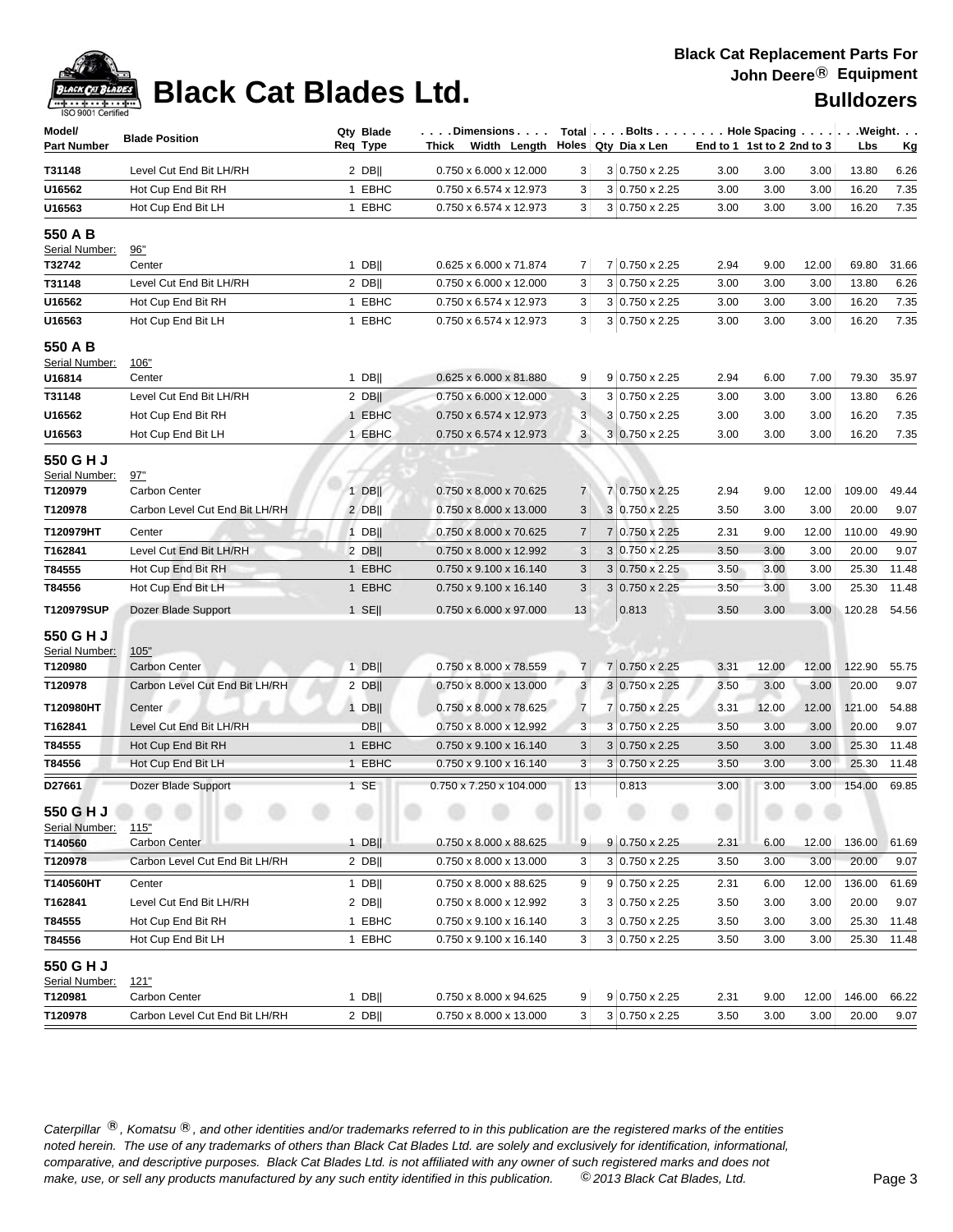### **Black Cat Replacement Parts For John Deere**® **Equipment**

| Model/             |                                   | Qty Blade        | . Dimensions                       |                |   | Total $\vert \ldots$ Bolts $\ldots \vert \ldots$ Hole Spacing $\ldots \vert \ldots$ Weight. $\ldots$ |                            |       |       |                            |       |
|--------------------|-----------------------------------|------------------|------------------------------------|----------------|---|------------------------------------------------------------------------------------------------------|----------------------------|-------|-------|----------------------------|-------|
| <b>Part Number</b> | <b>Blade Position</b>             | Req Type         | Width Length<br>Thick              |                |   | Holes   Qty Dia x Len                                                                                | End to 1 1st to 2 2nd to 3 |       |       | Lbs                        | Кg    |
| T120981HT          | Center                            | $1$ DB           | 0.750 x 8.000 x 94.625             | 9              |   | 9 0.750 x 2.25                                                                                       | 2.31                       | 9.00  | 12.00 | 150.00                     | 68.04 |
| T162841            | Level Cut End Bit LH/RH           | $2$ DB           | 0.750 x 8.000 x 12.992             | 3              |   | $3 0.750 \times 2.25$                                                                                | 3.50                       | 3.00  | 3.00  | 20.00                      | 9.07  |
| T84555             | Hot Cup End Bit RH                | 1 EBHC           | 0.750 x 9.100 x 16.140             | 3              |   | $3 0.750 \times 2.25$                                                                                | 3.50                       | 3.00  | 3.00  | 25.30                      | 11.48 |
| T84556             | Hot Cup End Bit LH                | 1 EBHC           | 0.750 x 9.100 x 16.140             | 3              |   | $3 0.750 \times 2.25$                                                                                | 3.50                       | 3.00  | 3.00  | 25.30                      | 11.48 |
| 550HSUP            | Dozer Blade Support               | 1 SE $\parallel$ | 0.750 x 6.000 x 121.000            | 15             |   | 0.813                                                                                                | 3.50                       | 3.00  | 3.00  | 149.00                     | 67.59 |
| 550 G H J          |                                   |                  |                                    |                |   |                                                                                                      |                            |       |       |                            |       |
| Serial Number:     | 124"                              |                  |                                    |                |   |                                                                                                      |                            |       |       |                            |       |
| T172943            | <b>Carbon Center</b>              | $1$ DB           | 0.750 x 8.000 x 97.620             | 9              |   | $9 0.750 \times 2.25$                                                                                | 1.98                       | 10.84 | 12.00 | 153.00                     | 69.40 |
| T120978            | Carbon Level Cut End Bit LH/RH    | $2$ DB           | 0.750 x 8.000 x 13.000             | 3              |   | 3 0.750 x 2.25                                                                                       | 3.50                       | 3.00  | 3.00  | 20.00                      | 9.07  |
| T172943HT          | Center                            | $1$ DB           | 0.750 x 8.000 x 97.622             | 9              |   | 9 0.750 x 2.25                                                                                       | 1.97                       | 10.84 | 12.00 | 152.80                     | 69.31 |
| T162841            | Level Cut End Bit LH/RH           | <b>DBII</b>      | 0.750 x 8.000 x 12.992             | 3              |   | $3 0.750 \times 2.25$                                                                                | 3.50                       | 3.00  | 3.00  | 20.00                      | 9.07  |
| T84555             | Hot Cup End Bit RH                | 1 EBHC           | 0.750 x 9.100 x 16.140             | 3              |   | $3 0.750 \times 2.25$                                                                                | 3.50                       | 3.00  | 3.00  | 25.30                      | 11.48 |
| T84556             | Hot Cup End Bit LH                | 1 EBHC           | 0.750 x 9.100 x 16.140             | 3              |   | $3 0.750 \times 2.25$                                                                                | 3.50                       | 3.00  | 3.00  | 25.30                      | 11.48 |
| 550 G H J          |                                   |                  |                                    |                |   |                                                                                                      |                            |       |       |                            |       |
| Serial Number:     | <u>128"</u>                       |                  |                                    |                |   |                                                                                                      |                            |       |       |                            |       |
| T155646            | Carbon Center                     | $1$ DB           | 0.750 x 8.000 x 102.620            | 9              |   | $9 0.750 \times 2.25$                                                                                | 3.31                       | 12.00 | 12.00 | 160.60                     | 72.85 |
| T120978            | Carbon Level Cut End Bit LH/RH    | $2$ DB           | $0.750 \times 8.000 \times 13.000$ | 3              |   | 3 0.750 x 2.25                                                                                       | 3.50                       | 3.00  | 3.00  | 20.00                      | 9.07  |
| T155646HT          | Center                            | $1$ DB           | 0.750 x 8.000 x 102.622            | 9              |   | $9 0.750 \times 2.25$                                                                                | 3.31                       | 12.00 | 12.00 | 158.00                     | 71.67 |
| T162841            | Level Cut End Bit LH/RH           | $2$ DB           | 0.750 x 8.000 x 12.992             | 3              |   | 3 0.750 x 2.25                                                                                       | 3.50                       | 3.00  | 3.00  | 20.00                      | 9.07  |
| T84555             | Hot Cup End Bit RH                | 1 EBHC           | 0.750 x 9.100 x 16.140             | 3              |   | $3 0.750 \times 2.25$                                                                                | 3.50                       | 3.00  | 3.00  | 25.30                      | 11.48 |
| T84556             | Hot Cup End Bit LH                | 1 EBHC           | 0.750 x 9.100 x 16.140             | 3              |   | $3 0.750 \times 2.25$                                                                                | 3.50                       | 3.00  | 3.00  | 25.30                      | 11.48 |
| 650HSUP            | Dozer Blade Support               | $1$ SE           | 0.750 x 6.000 x 129.000            | 15             |   | 0.813                                                                                                | 3.50                       | 3.00  | 3.00  | 159.00                     | 72.12 |
| 550 K              |                                   |                  |                                    |                |   |                                                                                                      |                            |       |       |                            |       |
| Serial Number:     | 105"                              |                  |                                    |                |   |                                                                                                      |                            |       |       |                            |       |
| T120980            | <b>Carbon Center</b>              | $1$ DB           | 0.750 x 8.000 x 78.559             | 7              |   | 7 0.750 x 2.25                                                                                       | 3.31                       | 12.00 | 12.00 | 122.90                     | 55.75 |
| T120978            | Carbon Level Cut End Bit LH/RH    | $2$ DB           | 0.750 x 8.000 x 13.000             | 3              |   | 3 0.750 x 2.25                                                                                       | 3.50                       | 3.00  | 3.00  | 20.00                      | 9.07  |
| T120980HT          | Center                            | 1 $DB$           | 0.750 x 8.000 x 78.625             | $\overline{7}$ | 7 | 0.750 x 2.25                                                                                         | 3.31                       | 12.00 | 12.00 | 121.00                     | 54.88 |
| T162841            | Level Cut End Bit LH/RH           | <b>DBII</b>      | 0.750 x 8.000 x 12.992             | 3              |   | $3 0.750 \times 2.25$                                                                                | 3.50                       | 3.00  | 3.00  | 20.00                      | 9.07  |
| T84555             | Hot Cup End Bit RH                | 1 EBHC           | 0.750 x 9.100 x 16.140             | 3              |   | $3 0.750 \times 2.25$                                                                                | 3.50                       | 3.00  | 3.00  | 25.30                      | 11.48 |
| T84556             | Hot Cup End Bit LH                | 1 EBHC           | 0.750 x 9.100 x 16.140             | 3              |   | $3 0.750 \times 2.25$                                                                                | 3.50                       | 3.00  | 3.00  | 25.30                      | 11.48 |
| D27661             | Dozer Blade Support               | 1 SE             | 0.750 x 7.250 x 104.000            | 13             |   | 0.813                                                                                                | 3.00                       | 3.00  | 3.00  | 154.00                     | 69.85 |
| 550 K              |                                   |                  |                                    |                |   |                                                                                                      |                            |       |       |                            |       |
| Serial Number:     | 115"                              |                  |                                    |                |   |                                                                                                      |                            |       |       |                            |       |
| T140560            | $00 - 00$<br><b>Carbon Center</b> |                  | 1 DB   0.750 x 8.000 x 88.625      |                |   | $9   9   0.750 \times 2.25$                                                                          | 2.31                       |       |       | 6.00  12.00  136.00  61.69 |       |
| T120978            | Carbon Level Cut End Bit LH/RH    | 2 DB $\parallel$ | 0.750 x 8.000 x 13.000             | 3              |   | $3 0.750 \times 2.25$                                                                                | 3.50                       | 3.00  | 3.00  | 20.00                      | 9.07  |
| T140560HT          | Center                            | $1$ DB           | 0.750 x 8.000 x 88.625             | 9              |   | $9 0.750 \times 2.25$                                                                                | 2.31                       | 6.00  | 12.00 | 136.00                     | 61.69 |
| T162841            | Level Cut End Bit LH/RH           | $2$ DB           | 0.750 x 8.000 x 12.992             | 3              |   | 3 0.750 x 2.25                                                                                       | 3.50                       | 3.00  | 3.00  | 20.00                      | 9.07  |
| T84555             | Hot Cup End Bit RH                | 1 EBHC           | 0.750 x 9.100 x 16.140             | 3              |   | 3 0.750 x 2.25                                                                                       | 3.50                       | 3.00  | 3.00  | 25.30                      | 11.48 |
| T84556             | Hot Cup End Bit LH                | 1 EBHC           | 0.750 x 9.100 x 16.140             | 3              |   | 3 0.750 x 2.25                                                                                       | 3.50                       | 3.00  | 3.00  | 25.30                      | 11.48 |
| 550 K              |                                   |                  |                                    |                |   |                                                                                                      |                            |       |       |                            |       |
| Serial Number:     | <u>124"</u>                       |                  |                                    |                |   |                                                                                                      |                            |       |       |                            |       |
| T172943            | Carbon Center                     | 1 DB             | 0.750 x 8.000 x 97.620             | 9              |   | 9 0.750 x 2.25                                                                                       | 1.98                       | 10.84 | 12.00 | 153.00                     | 69.40 |
| T120978            | Carbon Level Cut End Bit LH/RH    | $2$ DB           | 0.750 x 8.000 x 13.000             | $3\vert$       |   | 3 0.750 x 2.25                                                                                       | 3.50                       | 3.00  | 3.00  | 20.00                      | 9.07  |
| T172943HT          | Center                            | 1 DB             | 0.750 x 8.000 x 97.622             | 9              |   | $9 0.750 \times 2.25$                                                                                | 1.97                       | 10.84 | 12.00 | 152.80                     | 69.31 |
| T162841            | Level Cut End Bit LH/RH           | <b>DB</b>        | 0.750 x 8.000 x 12.992             | 3 <sup>2</sup> |   | 3 0.750 x 2.25                                                                                       | 3.50                       | 3.00  | 3.00  | 20.00                      | 9.07  |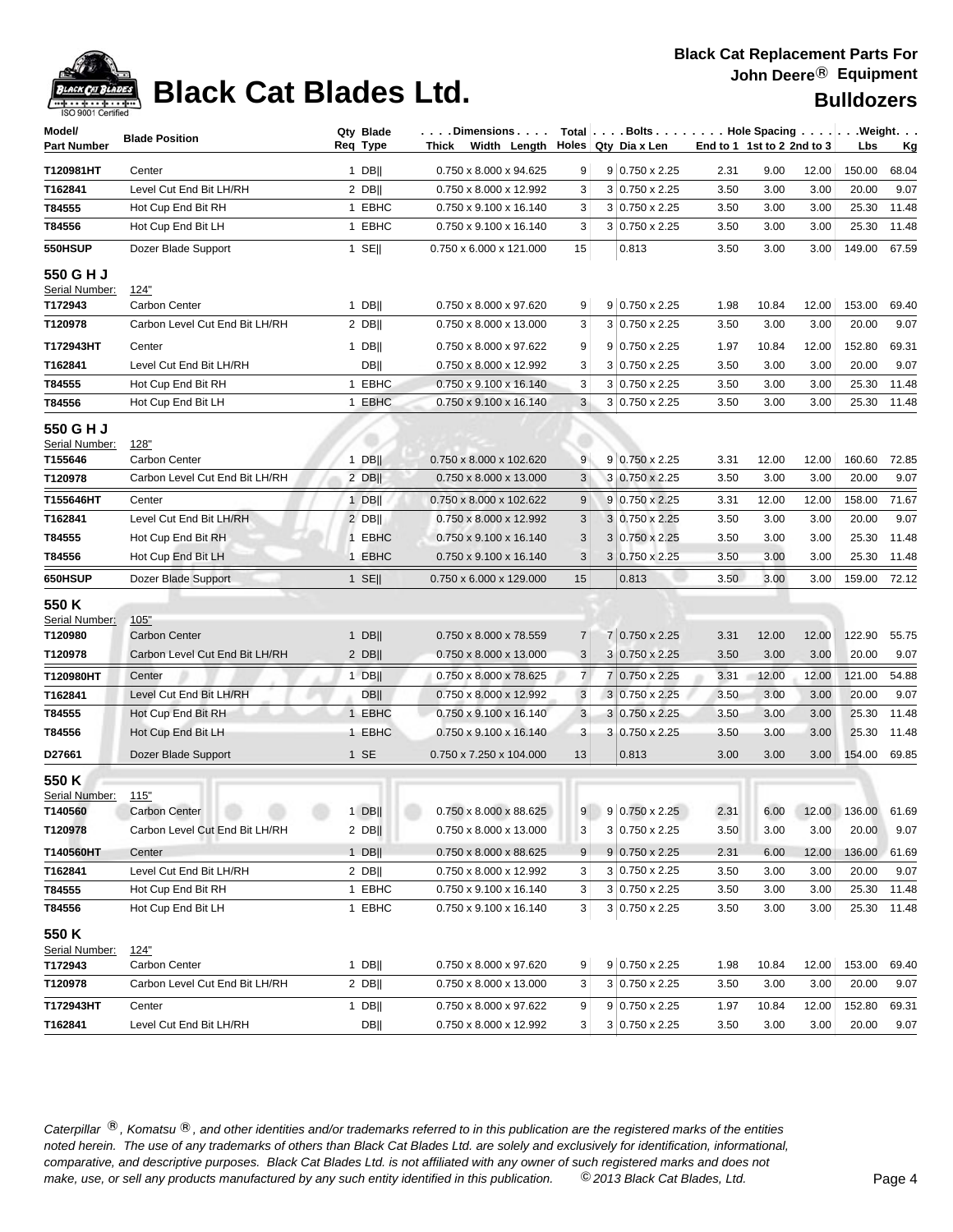

### **Black Cat Replacement Parts For John Deere**® **Equipment**

| Model/                      | <b>Blade Position</b>                           | Qty Blade                   | $\ldots$ . Dimensions $\ldots$ .                 |                |                                                      | $Total   \ldots$ Bolts $\ldots   \ldots$ . Hole Spacing $\ldots   \ldots$ . Weight. $\ldots$<br>End to 1 1st to 2 2nd to 3 |                               |                 |                      |
|-----------------------------|-------------------------------------------------|-----------------------------|--------------------------------------------------|----------------|------------------------------------------------------|----------------------------------------------------------------------------------------------------------------------------|-------------------------------|-----------------|----------------------|
| <b>Part Number</b>          |                                                 | Reg Type                    | Thick Width Length                               |                | Holes Qty Dia x Len                                  |                                                                                                                            |                               | Lbs             | <u>Kg</u>            |
| T84555                      | Hot Cup End Bit RH                              | 1 EBHC                      | 0.750 x 9.100 x 16.140                           | 3              | 3 0.750 x 2.25                                       | 3.50                                                                                                                       | 3.00<br>3.00                  | 25.30           | 11.48                |
| T84556                      | Hot Cup End Bit LH                              | 1 EBHC                      | 0.750 x 9.100 x 16.140                           | 3              | 3 0.750 x 2.25                                       | 3.50                                                                                                                       | 3.00<br>3.00                  | 25.30           | 11.48                |
| 650 G H J                   |                                                 |                             |                                                  |                |                                                      |                                                                                                                            |                               |                 |                      |
| Serial Number:              | 97"                                             |                             |                                                  |                |                                                      |                                                                                                                            |                               |                 |                      |
| T120979<br>T120978          | Carbon Center<br>Carbon Level Cut End Bit LH/RH | $1$ DB  <br>$2$ DB          | 0.750 x 8.000 x 70.625<br>0.750 x 8.000 x 13.000 | 7<br>3         | 7 0.750 x 2.25<br>$3 0.750 \times 2.25$              | 2.94<br>3.50                                                                                                               | 9.00<br>12.00<br>3.00<br>3.00 | 109.00<br>20.00 | 49.44<br>9.07        |
|                             |                                                 |                             |                                                  |                |                                                      |                                                                                                                            |                               |                 |                      |
| T120979HT                   | Center                                          | $1$ DB                      | 0.750 x 8.000 x 70.625                           | $\overline{7}$ | $0.750 \times 2.25$<br>7                             | 2.31                                                                                                                       | 9.00<br>12.00                 | 110.00          | 49.90                |
| T162841<br>T84555           | Level Cut End Bit LH/RH                         | $2$ DB  <br>1 EBHC          | 0.750 x 8.000 x 12.992<br>0.750 x 9.100 x 16.140 | 3<br>3         | 3<br>$0.750 \times 2.25$<br>3<br>$0.750 \times 2.25$ | 3.50<br>3.50                                                                                                               | 3.00<br>3.00<br>3.00<br>3.00  | 20.00<br>25.30  | 9.07<br>11.48        |
| T84556                      | Hot Cup End Bit RH<br>Hot Cup End Bit LH        | 1 EBHC                      | 0.750 x 9.100 x 16.140                           | 3              | 3 0.750 x 2.25                                       | 3.50                                                                                                                       | 3.00<br>3.00                  | 25.30           | 11.48                |
|                             |                                                 |                             |                                                  |                |                                                      |                                                                                                                            |                               |                 |                      |
| T120979SUP                  | Dozer Blade Support                             | $1$ SE                      | 0.750 x 6.000 x 97.000                           | 13             | 0.813                                                | 3.50                                                                                                                       | 3.00<br>3.00                  | 120.28          | 54.56                |
| 650 G H J                   |                                                 |                             |                                                  |                |                                                      |                                                                                                                            |                               |                 |                      |
| Serial Number:<br>T120980   | 105"<br>Carbon Center                           | $1$ DB                      | 0.750 x 8.000 x 78.559                           | $\overline{7}$ | 7 0.750 x 2.25                                       | 3.31                                                                                                                       | 12.00<br>12.00                | 122.90          | 55.75                |
| T120978                     | Carbon Level Cut End Bit LH/RH                  | $2$ DB                      | 0.750 x 8.000 x 13.000                           | 3              | 3 0.750 x 2.25                                       | 3.50                                                                                                                       | 3.00<br>3.00                  | 20.00           | 9.07                 |
| T120980HT                   | Center                                          | $1$ DB                      | 0.750 x 8.000 x 78.625                           | $\overline{7}$ | $0.750 \times 2.25$<br>7                             | 3.31                                                                                                                       | 12.00<br>12.00                | 121.00          | 54.88                |
| T162841                     | Level Cut End Bit LH/RH                         | <b>DB</b>                   | 0.750 x 8.000 x 12.992                           | 3              | 3 0.750 x 2.25                                       | 3.50                                                                                                                       | 3.00<br>3.00                  | 20.00           | 9.07                 |
| T84555                      | Hot Cup End Bit RH                              | 1 EBHC                      | 0.750 x 9.100 x 16.140                           | 3              | 3 0.750 x 2.25                                       | 3.50                                                                                                                       | 3.00<br>3.00                  | 25.30           | 11.48                |
| T84556                      | Hot Cup End Bit LH                              | 1 EBHC                      | 0.750 x 9.100 x 16.140                           | 3              | 3 0.750 x 2.25                                       | 3.50                                                                                                                       | 3.00<br>3.00                  | 25.30           | 11.48                |
| D27661                      | Dozer Blade Support                             | $1$ SE                      | 0.750 x 7.250 x 104.000                          | 13             | 0.813                                                | 3.00                                                                                                                       | 3.00<br>3.00                  | 154.00          | 69.85                |
|                             |                                                 |                             |                                                  |                |                                                      |                                                                                                                            |                               |                 |                      |
| 650 G H J<br>Serial Number: | 115"                                            |                             |                                                  |                |                                                      |                                                                                                                            |                               |                 |                      |
| T140560                     | <b>Carbon Center</b>                            | $1$ DB                      | 0.750 x 8.000 x 88.625                           | 9              | $9 0.750 \times 2.25$                                | 2.31                                                                                                                       | 6.00<br>12.00                 | 136.00          | 61.69                |
| T120978                     | Carbon Level Cut End Bit LH/RH                  | $2$ DB                      | 0.750 x 8.000 x 13.000                           | 3              | $3 0.750 \times 2.25$                                | 3.50                                                                                                                       | 3.00<br>3.00                  | 20.00           | 9.07                 |
| T140560HT                   | Center                                          | $1$ DB                      | 0.750 x 8.000 x 88.625                           | 9              | 9<br>$0.750 \times 2.25$                             | 2.31                                                                                                                       | 6.00<br>12.00                 | 136.00          | 61.69                |
| T162841                     | Level Cut End Bit LH/RH                         | $2$ DB                      | 0.750 x 8.000 x 12.992                           | $\mathbf{3}$   | $3 0.750 \times 2.25$                                | 3.50                                                                                                                       | 3.00<br>3.00                  | 20.00           | 9.07                 |
| T84555                      | Hot Cup End Bit RH                              | 1 EBHC                      | 0.750 x 9.100 x 16.140                           | 3              | $0.750 \times 2.25$<br>3                             | 3.50                                                                                                                       | 3.00<br>3.00                  | 25.30           | 11.48                |
| T84556                      | Hot Cup End Bit LH                              | <b>EBHC</b><br>$\mathbf{1}$ | 0.750 x 9.100 x 16.140                           | 3              | $3 0.750 \times 2.25$                                | 3.50                                                                                                                       | 3.00<br>3.00                  | 25.30           | 11.48                |
| 650 G H J                   |                                                 |                             |                                                  |                |                                                      |                                                                                                                            |                               |                 |                      |
| Serial Number:              | 121"                                            |                             |                                                  |                |                                                      |                                                                                                                            |                               |                 |                      |
| T120981                     | <b>Carbon Center</b>                            | $1$ DB                      | 0.750 x 8.000 x 94.625                           | 9              | $9 0.750 \times 2.25$                                | 2.31                                                                                                                       | 9.00<br>12.00                 | 146.00          | 66.22                |
| T120978                     | Carbon Level Cut End Bit LH/RH                  | $2$ DB                      | 0.750 x 8.000 x 13.000                           | 3              | 3 0.750 x 2.25                                       | 3.50                                                                                                                       | 3.00<br>3.00                  | 20.00           | 9.07                 |
| T120981HT                   | Center                                          | $1$ DB                      | 0.750 x 8.000 x 94.625                           | 9              | $9 0.750 \times 2.25$                                | 2.31                                                                                                                       | 9.00<br>12.00                 | 150.00          | 68.04                |
| T162841                     | Level Cut End Bit LH/RH                         | $2$ DB                      | 0.750 x 8.000 x 12.992                           | 3 <sup>1</sup> | 3 0.750 x 2.25                                       | 3.50                                                                                                                       | 3.00<br>3.00                  | 20.00           | 9.07                 |
| T84555                      | Hot Cup End Bit RH                              | 1 EBHC                      | 0.750 x 9.100 x 16.140                           | 3              | $3 0.750 \times 2.25$                                | 3.50                                                                                                                       | 3.00<br>3.00                  |                 | 25.30 11.48          |
| T84556                      | Hot Cup End Bit LH                              | 1 EBHC                      | 0.750 x 9.100 x 16.140                           | 3              | $3 0.750 \times 2.25$                                | 3.50                                                                                                                       | 3.00<br>3.00                  | 25.30           | 11.48                |
| 550HSUP                     | Dozer Blade Support                             | 1 SE $\parallel$            | 0.750 x 6.000 x 121.000                          | 15             | 0.813                                                | 3.50                                                                                                                       | 3.00<br>3.00                  | 149.00          | 67.59                |
| 650 G H J                   |                                                 |                             |                                                  |                |                                                      |                                                                                                                            |                               |                 |                      |
| Serial Number:              | <u>124"</u>                                     |                             |                                                  |                |                                                      |                                                                                                                            |                               |                 |                      |
| T172943                     | Carbon Center                                   | 1 DB                        | 0.750 x 8.000 x 97.620                           | 9              | $9 0.750 \times 2.25$                                | 1.98                                                                                                                       | 10.84<br>12.00                | 153.00          | 69.40                |
| T120978                     | Carbon Level Cut End Bit LH/RH                  | $2$ DB                      | 0.750 x 8.000 x 13.000                           | 3              | 3 0.750 x 2.25                                       | 3.50                                                                                                                       | 3.00<br>3.00                  | 20.00           | 9.07                 |
| T172943HT<br>T162841        | Center                                          | 1 DB                        | 0.750 x 8.000 x 97.622                           | 9              | 9 0.750 x 2.25                                       | 1.97                                                                                                                       | 10.84<br>12.00                | 152.80          | 69.31                |
|                             | Level Cut End Bit LH/RH                         | <b>DB</b><br>1 EBHC         | 0.750 x 8.000 x 12.992<br>0.750 x 9.100 x 16.140 | 3              | 3 0.750 x 2.25                                       | 3.50                                                                                                                       | 3.00<br>3.00                  | 20.00           | 9.07                 |
| T84555<br>T84556            | Hot Cup End Bit RH<br>Hot Cup End Bit LH        | 1 EBHC                      | 0.750 x 9.100 x 16.140                           | 3<br>3         | $0.750 \times 2.25$<br>3<br>3 0.750 x 2.25           | 3.50<br>3.50                                                                                                               | 3.00<br>3.00<br>3.00<br>3.00  | 25.30           | 11.48<br>25.30 11.48 |
|                             |                                                 |                             |                                                  |                |                                                      |                                                                                                                            |                               |                 |                      |

### **650 G H J**

Serial Number: 128"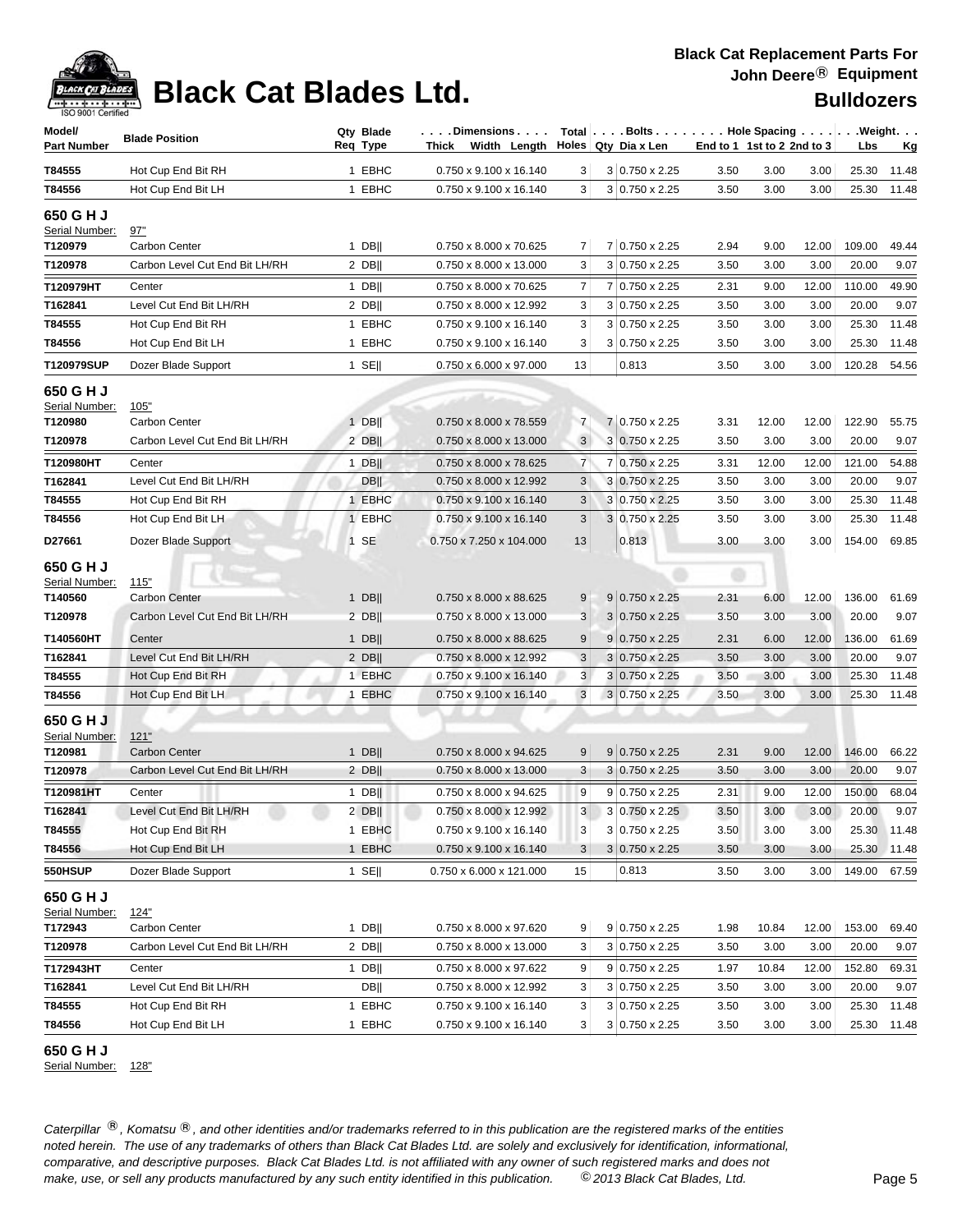

### **Black Cat Replacement Parts For John Deere**® **Equipment**

| Model/                                  | <b>Blade Position</b>          | Qty Blade        | .Dimensions                        |                | Total $\ldots$ Bolts $\ldots$ $\ldots$ . Hole Spacing $\ldots$ . |      |                            |       |        | .Weight.  |
|-----------------------------------------|--------------------------------|------------------|------------------------------------|----------------|------------------------------------------------------------------|------|----------------------------|-------|--------|-----------|
| <b>Part Number</b>                      |                                | Req Type         | Width Length<br>Thick              |                | Holes Qty Dia x Len                                              |      | End to 1 1st to 2 2nd to 3 |       | Lbs    | <u>Kg</u> |
| T155646                                 | Carbon Center                  | $1$ DB           | 0.750 x 8.000 x 102.620            | 9              | $9 0.750 \times 2.25$                                            | 3.31 | 12.00                      | 12.00 | 160.60 | 72.85     |
| T120978                                 | Carbon Level Cut End Bit LH/RH | $2$ DB           | 0.750 x 8.000 x 13.000             | 3              | $3 0.750 \times 2.25$                                            | 3.50 | 3.00                       | 3.00  | 20.00  | 9.07      |
| T155646HT                               | Center                         | $1$ DB           | 0.750 x 8.000 x 102.622            | 9              | $9 0.750 \times 2.25$                                            | 3.31 | 12.00                      | 12.00 | 158.00 | 71.67     |
| T162841                                 | Level Cut End Bit LH/RH        | $2$ DB           | 0.750 x 8.000 x 12.992             | 3              | $3 0.750 \times 2.25$                                            | 3.50 | 3.00                       | 3.00  | 20.00  | 9.07      |
| T84555                                  | Hot Cup End Bit RH             | 1 EBHC           | 0.750 x 9.100 x 16.140             | 3              | $3 0.750 \times 2.25$                                            | 3.50 | 3.00                       | 3.00  | 25.30  | 11.48     |
| T84556                                  | Hot Cup End Bit LH             | 1 EBHC           | 0.750 x 9.100 x 16.140             | 3              | $3 0.750 \times 2.25$                                            | 3.50 | 3.00                       | 3.00  | 25.30  | 11.48     |
| 650HSUP                                 | Dozer Blade Support            | $1$ SE           | 0.750 x 6.000 x 129.000            | 15             | 0.813                                                            | 3.50 | 3.00                       | 3.00  | 159.00 | 72.12     |
| 650 K<br>Serial Number:                 |                                |                  |                                    |                |                                                                  |      |                            |       |        |           |
| T120980                                 | 105"<br><b>Carbon Center</b>   | $1$ DB           | 0.750 x 8.000 x 78.559             | 7              | 7 0.750 x 2.25                                                   | 3.31 | 12.00                      | 12.00 | 122.90 | 55.75     |
| T120978                                 | Carbon Level Cut End Bit LH/RH | $2$ DB           | 0.750 x 8.000 x 13.000             | 3              | $3 0.750 \times 2.25$                                            | 3.50 | 3.00                       | 3.00  | 20.00  | 9.07      |
| T120980HT                               | Center                         | $1$ DB           | 0.750 x 8.000 x 78.625             | 7              | 7 0.750 x 2.25                                                   | 3.31 | 12.00                      | 12.00 | 121.00 | 54.88     |
| T162841                                 | Level Cut End Bit LH/RH        | <b>DBII</b>      | 0.750 x 8.000 x 12.992             | 3              | $3 0.750 \times 2.25$                                            | 3.50 | 3.00                       | 3.00  | 20.00  | 9.07      |
| T84555                                  | Hot Cup End Bit RH             | 1 EBHC           | 0.750 x 9.100 x 16.140             | 3              | $3 0.750 \times 2.25$                                            | 3.50 | 3.00                       | 3.00  | 25.30  | 11.48     |
| T84556                                  | Hot Cup End Bit LH             | 1 EBHC           | 0.750 x 9.100 x 16.140             | 3 <sup>1</sup> | 3 0.750 x 2.25                                                   | 3.50 | 3.00                       | 3.00  | 25.30  | 11.48     |
| D27661                                  | Dozer Blade Support            | 1 SE             | 0.750 x 7.250 x 104.000            | 13             | 0.813                                                            | 3.00 | 3.00                       | 3.00  | 154.00 | 69.85     |
| 650 K<br>Serial Number:                 | 115"                           |                  |                                    |                |                                                                  |      |                            |       |        |           |
| T140560                                 | Carbon Center                  | $1$ DB           | 0.750 x 8.000 x 88.625             | 9              | 9 0.750 x 2.25                                                   | 2.31 | 6.00                       | 12.00 | 136.00 | 61.69     |
| T120978                                 | Carbon Level Cut End Bit LH/RH | $2$ DB           | 0.750 x 8.000 x 13.000             | 3              | $3 0.750 \times 2.25$                                            | 3.50 | 3.00                       | 3.00  | 20.00  | 9.07      |
| T140560HT                               | Center                         | $1$ DB           | 0.750 x 8.000 x 88.625             | 9              | $9 0.750 \times 2.25$                                            | 2.31 | 6.00                       | 12.00 | 136.00 | 61.69     |
| T162841                                 | Level Cut End Bit LH/RH        | $2$ DB           | 0.750 x 8.000 x 12.992             | 3              | $3 0.750 \times 2.25$                                            | 3.50 | 3.00                       | 3.00  | 20.00  | 9.07      |
| T84555                                  | Hot Cup End Bit RH             | 1 EBHC           | $0.750 \times 9.100 \times 16.140$ | 3              | $3 0.750 \times 2.25$                                            | 3.50 | 3.00                       | 3.00  | 25.30  | 11.48     |
| T84556                                  | Hot Cup End Bit LH             | 1 EBHC           | 0.750 x 9.100 x 16.140             | 3              | $3 0.750 \times 2.25$                                            | 3.50 | 3.00                       | 3.00  | 25.30  | 11.48     |
| 650 K<br>Serial Number:<br>T172943      | 124"<br><b>Carbon Center</b>   | $1$ DB           | 0.750 x 8.000 x 97.620             | 9 <sup>°</sup> | $9 0.750 \times 2.25$                                            | 1.98 | 10.84                      | 12.00 | 153.00 | 69.40     |
| T120978                                 | Carbon Level Cut End Bit LH/RH | $2$ DB           | 0.750 x 8.000 x 13.000             | 3              | $3 0.750 \times 2.25$                                            | 3.50 | 3.00                       | 3.00  | 20.00  | 9.07      |
| T172943HT                               | Center                         | $1$ DB           | 0.750 x 8.000 x 97.622             | 9              | $9 0.750 \times 2.25$                                            | 1.97 |                            | 12.00 | 152.80 | 69.31     |
| T162841                                 | Level Cut End Bit LH/RH        | <b>DB</b>        | 0.750 x 8.000 x 12.992             | 3              | $3 0.750 \times 2.25$                                            | 3.50 | 10.84<br>3.00              | 3.00  | 20.00  | 9.07      |
| T84555                                  | Hot Cup End Bit RH             | 1 EBHC           | 0.750 x 9.100 x 16.140             | 3              | $3 0.750 \times 2.25$                                            | 3.50 | 3.00                       | 3.00  | 25.30  | 11.48     |
| T84556                                  | Hot Cup End Bit LH             | 1 EBHC           | $0.750 \times 9.100 \times 16.140$ | 3              | $3 0.750 \times 2.25$                                            | 3.50 | 3.00                       | 3.00  | 25.30  | 11.48     |
| 650 K<br>Serial Number: 128"<br>T155646 | Carbon Center                  | $1$ DB           | 0.750 x 8.000 x 102.620            | 9              | $9 0.750 \times 2.25$                                            | 3.31 | 12.00                      | 12.00 | 160.60 | 72.85     |
| T120978                                 | Carbon Level Cut End Bit LH/RH | $2$ DB           | 0.750 x 8.000 x 13.000             | 3              | $3 0.750 \times 2.25$                                            | 3.50 | 3.00                       | 3.00  | 20.00  | 9.07      |
| T155646HT                               | Center                         | 1 DBII           | 0.750 x 8.000 x 102.622            | 9              | $9 0.750 \times 2.25$                                            | 3.31 | 12.00                      | 12.00 | 158.00 | 71.67     |
| T162841                                 | Level Cut End Bit LH/RH        | $2$ DB           | 0.750 x 8.000 x 12.992             | 3              | 3 0.750 x 2.25                                                   | 3.50 | 3.00                       | 3.00  | 20.00  | 9.07      |
| T84555                                  | Hot Cup End Bit RH             | 1 EBHC           | 0.750 x 9.100 x 16.140             | 3              | $3 0.750 \times 2.25$                                            | 3.50 | 3.00                       | 3.00  | 25.30  | 11.48     |
| T84556                                  | Hot Cup End Bit LH             | 1 EBHC           | 0.750 x 9.100 x 16.140             | 3              | $3 0.750 \times 2.25$                                            | 3.50 | 3.00                       | 3.00  | 25.30  | 11.48     |
| 650HSUP                                 | Dozer Blade Support            | 1 SE $\parallel$ | 0.750 x 6.000 x 129.000            | 15             | 0.813                                                            | 3.50 | 3.00                       | 3.00  | 159.00 | 72.12     |
| 700 H<br>Serial Number:                 | 120" UP TO 937546              |                  |                                    |                |                                                                  |      |                            |       |        |           |
| T224178                                 | Center                         | $1$ DB           | 0.750 x 8.000 x 93.622             | 9              | 9 0.750 x 2.25                                                   | 2.31 | 8.50                       | 12.00 | 146.50 | 66.45     |
| T162841                                 | Level Cut End Bit LH/RH        | $2$ DB           | 0.750 x 8.000 x 12.992             | 3 <sup>2</sup> | 3 0.750 x 2.25                                                   | 3.50 | 3.00                       | 3.00  | 20.00  | 9.07      |

**700 H** 

Serial Number: 120" 937546 AND UP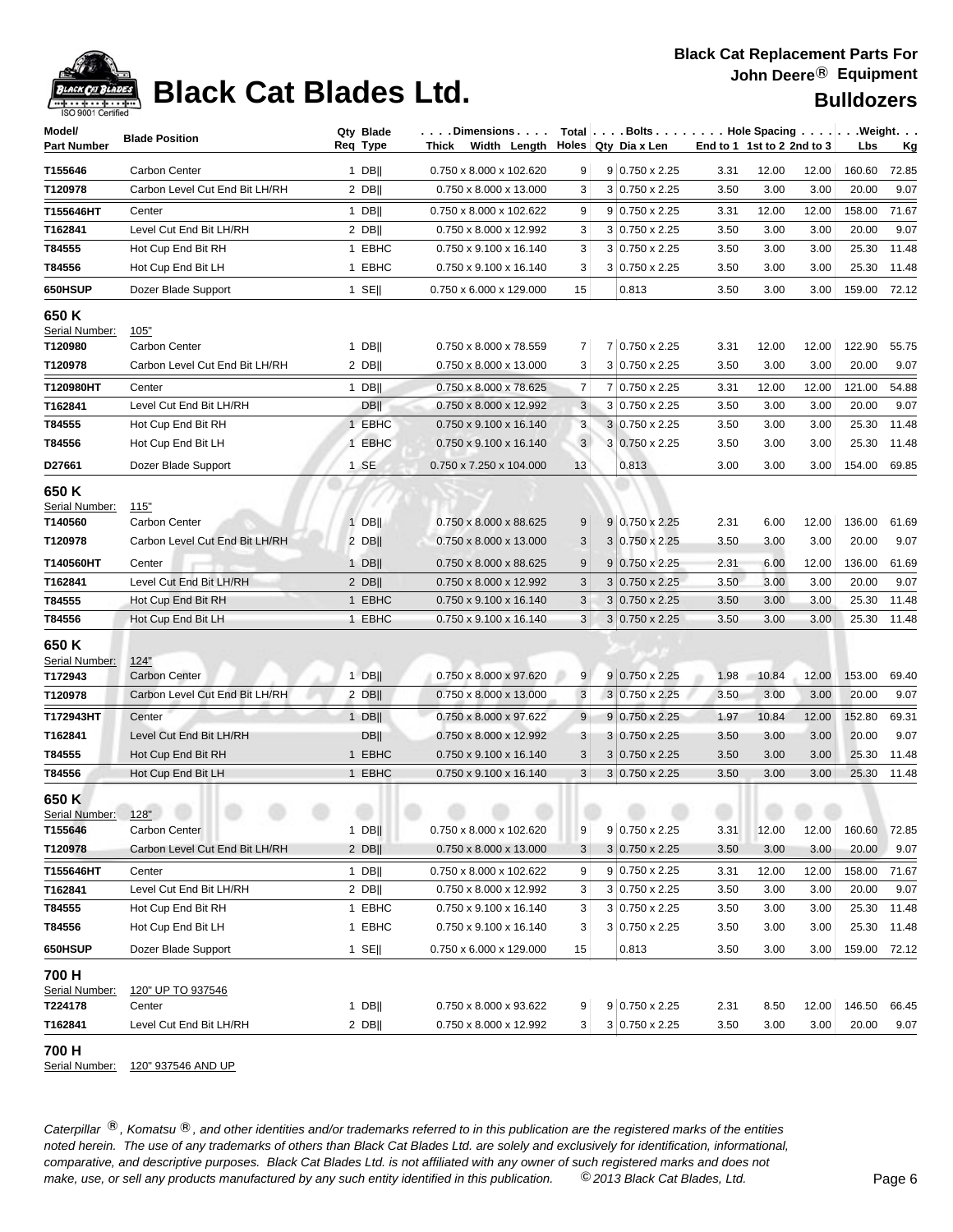

# **Black Cat Blades Ltd. Black Cat Blades Ltd. Black Cat Blades Ltd. Bulldozers**

| Model/<br><b>Part Number</b>       | <b>Blade Position</b>                            | Qty Blade<br>Req Type | . Dimensions<br>Thick Width Length Holes Qty Dia x Len |   | $Total   \ldots$ Bolts $\ldots   \ldots$ . Hole Spacing $\ldots   \ldots$ . Weight. $\ldots$ |              | End to 1 1st to 2 2nd to 3 |              | Lbs<br><u>Kg</u>         |
|------------------------------------|--------------------------------------------------|-----------------------|--------------------------------------------------------|---|----------------------------------------------------------------------------------------------|--------------|----------------------------|--------------|--------------------------|
| T224178                            | Center                                           | $1$ DB                | 0.750 x 8.000 x 93.622                                 | 9 | 9 0.750 x 2.25                                                                               | 2.31         | 8.50                       | 12.00        | 146.50<br>66.45          |
| T223519                            | Level Cut End Bit RH                             | 1 $DB/ $              | 0.750 x 8.000 x 13.661                                 | 6 | $3 0.750 \times 2.25$<br>$3 0.750 \times 2.25$                                               | 2.00<br>2.00 | 3.50<br>3.50               | 2.50<br>3.50 | 19.20<br>8.71<br>2nd Row |
| T223520                            | Level Cut End Bit LH                             | 1 DB $\parallel$      | 0.750 x 8.000 x 13.661                                 | 6 | 3 0.750 x 2.25<br>3<br>$0.750 \times 2.25$                                                   | 2.00<br>2.00 | 3.50<br>3.50               | 2.50<br>3.50 | 19.20<br>8.71<br>2nd Row |
| T212049                            | Hot Cup End Bit RH                               | 1 EBHC                | 0.750 x 9.083 x 15.681                                 | 6 | $3 0.750 \times 2.25$<br>$3 0.750 \times 2.25$                                               | 2.00<br>2.00 | 3.50<br>3.50               | 2.50<br>3.50 | 23.90 10.84<br>2nd Row   |
| T212047                            | Hot Cup End Bit LH                               | 1 EBHC                | 0.750 x 9.083 x 16.535                                 | 6 | 3 0.750 x 2.25<br>3 0.750 x 2.25                                                             | 2.00<br>2.00 | 3.50<br>3.50               | 2.50<br>3.50 | 23.90 10.84<br>2nd Row   |
| 700 H<br>Serial Number:<br>T224179 | 132" UP TO 937546<br>Center                      | $1$ DB                | 0.750 x 8.000 x 105.622                                | 9 | 9 0.750 x 2.25                                                                               | 2.31         | 14.50                      | 12.00        | 165.50<br>75.07          |
| T162841                            | Level Cut End Bit LH/RH                          | $2$ DB                | 0.750 x 8.000 x 12.992                                 | 3 | 3 0.750 x 2.25                                                                               | 3.50         | 3.00                       | 3.00         | 20.00<br>9.07            |
| 700 H<br>Serial Number:<br>T224179 | 132" 937546 AND UP<br>Center                     | $1$ DB                | 0.750 x 8.000 x 105.622                                | 9 | 9 0.750 x 2.25                                                                               | 2.31         | 14.50                      | 12.00        | 165.50<br>75.07          |
| T223519                            | Level Cut End Bit RH                             | $1$ DB/               | 0.750 x 8.000 x 13.661                                 | 6 | 3 0.750 x 2.25<br>$3 0.750 \times 2.25$                                                      | 2.00<br>2.00 | 3.50<br>3.50               | 2.50<br>3.50 | 19.20<br>8.71<br>2nd Row |
| T223520                            | Level Cut End Bit LH                             | 1 DB $\parallel$      | 0.750 x 8.000 x 13.661                                 | 6 | 3 0.750 x 2.25<br>3 0.750 x 2.25                                                             | 2.00<br>2.00 | 3.50<br>3.50               | 2.50<br>3.50 | 8.71<br>19.20<br>2nd Row |
| T212049                            | Hot Cup End Bit RH                               | 1 EBHC                | 0.750 x 9.083 x 15.681                                 | 6 | 3 0.750 x 2.25<br>$3 0.750 \times 2.25$                                                      | 2.00<br>2.00 | 3.50<br>3.50               | 2.50<br>3.50 | 23.90 10.84<br>2nd Row   |
| T212047                            | Hot Cup End Bit LH                               | 1 EBHC                | 0.750 x 9.083 x 16.535                                 | 6 | $0.750 \times 2.25$<br>3<br>$3 0.750 \times 2.25$                                            | 2.00<br>2.00 | 3.50<br>3.50               | 2.50<br>3.50 | 23.90 10.84<br>2nd Row   |
|                                    | 700 J K Long Track, Extra Long Track             |                       |                                                        |   |                                                                                              |              |                            |              |                          |
| Serial Number:<br>T224178          | 120" ALL<br>Center                               | $1$ DB                | 0.750 x 8.000 x 93.622                                 | 9 | $9 0.750 \times 2.25$                                                                        | 2.31         | 8.50                       | 12.00        | 146.50<br>66.45          |
| T223519                            | Level Cut End Bit RH                             | 1 DB/                 | 0.750 x 8.000 x 13.661                                 | 6 | $3 0.750 \times 2.25$<br>$3 0.750 \times 2.25$                                               | 2.00<br>2.00 | 3.50<br>3.50               | 2.50<br>3.50 | 19.20<br>8.71<br>2nd Row |
| T223520                            | Level Cut End Bit LH                             | 1 DB $\parallel$      | 0.750 x 8.000 x 13.661                                 | 6 | $3 0.750 \times 2.25$<br>$3 0.750 \times 2.25$                                               | 2.00<br>2.00 | 3.50<br>3.50               | 2.50<br>3.50 | 19.20<br>8.71<br>2nd Row |
| T212049                            | Hot Cup End Bit RH                               | 1 EBHC                | 0.750 x 9.083 x 15.681                                 | 6 | $3 0.750 \times 2.25$<br>$0.750 \times 2.25$<br>3                                            | 2.00<br>2.00 | 3.50<br>3.50               | 2.50<br>3.50 | 23.90 10.84<br>2nd Row   |
| T212047                            | Hot Cup End Bit LH                               | 1 EBHC                | 0.750 x 9.083 x 16.535                                 | 6 | $3 0.750 \times 2.25$<br>$3 0.750 \times 2.25$                                               | 2.00<br>2.00 | 3.50<br>3.50               | 2.50<br>3.50 | 23.90 10.84<br>2nd Row   |
| Serial Number:                     | 700 J K Low Ground Pressure<br>132" UP TO 139435 |                       |                                                        |   |                                                                                              |              |                            |              |                          |
| T224179                            | Center                                           | $1$ DB                | $0.750 \times 8.000 \times 105.622$                    | 9 | 9 0.750 x 2.25                                                                               | 2.31         | 14.50                      | 12.00        | 165.50 75.07             |
| T223519                            | Level Cut End Bit RH                             | 1 $DB/$               | 0.750 x 8.000 x 13.661                                 | 6 | $3 0.750 \times 2.25$<br>$3 0.750 \times 2.25$                                               | 2.00<br>2.00 | 3.50<br>3.50               | 2.50<br>3.50 | 19.20 8.71<br>2nd Row    |
| T223520                            | Level Cut End Bit LH                             | 1 DB $\parallel$      | 0.750 x 8.000 x 13.661                                 | 6 | 3 0.750 x 2.25<br>$3 0.750 \times 2.25$                                                      | 2.00<br>2.00 | 3.50<br>3.50               | 2.50<br>3.50 | 19.20 8.71<br>2nd Row    |
| T212049                            | Hot Cup End Bit RH                               | 1 EBHC                | 0.750 x 9.083 x 15.681                                 | 6 | 3 0.750 x 2.25<br>$3 0.750 \times 2.25$                                                      | 2.00<br>2.00 | 3.50<br>3.50               | 2.50<br>3.50 | 23.90 10.84<br>2nd Row   |
| T212047                            | Hot Cup End Bit LH                               | 1 EBHC                | 0.750 x 9.083 x 16.535                                 | 6 | $3 0.750 \times 2.25$<br>$3 0.750 \times 2.25$                                               | 2.00<br>2.00 | 3.50<br>3.50               | 2.50<br>3.50 | 23.90 10.84<br>2nd Row   |

**700 J Low Ground Pressure**

Serial Number: 126" 139436 AND UP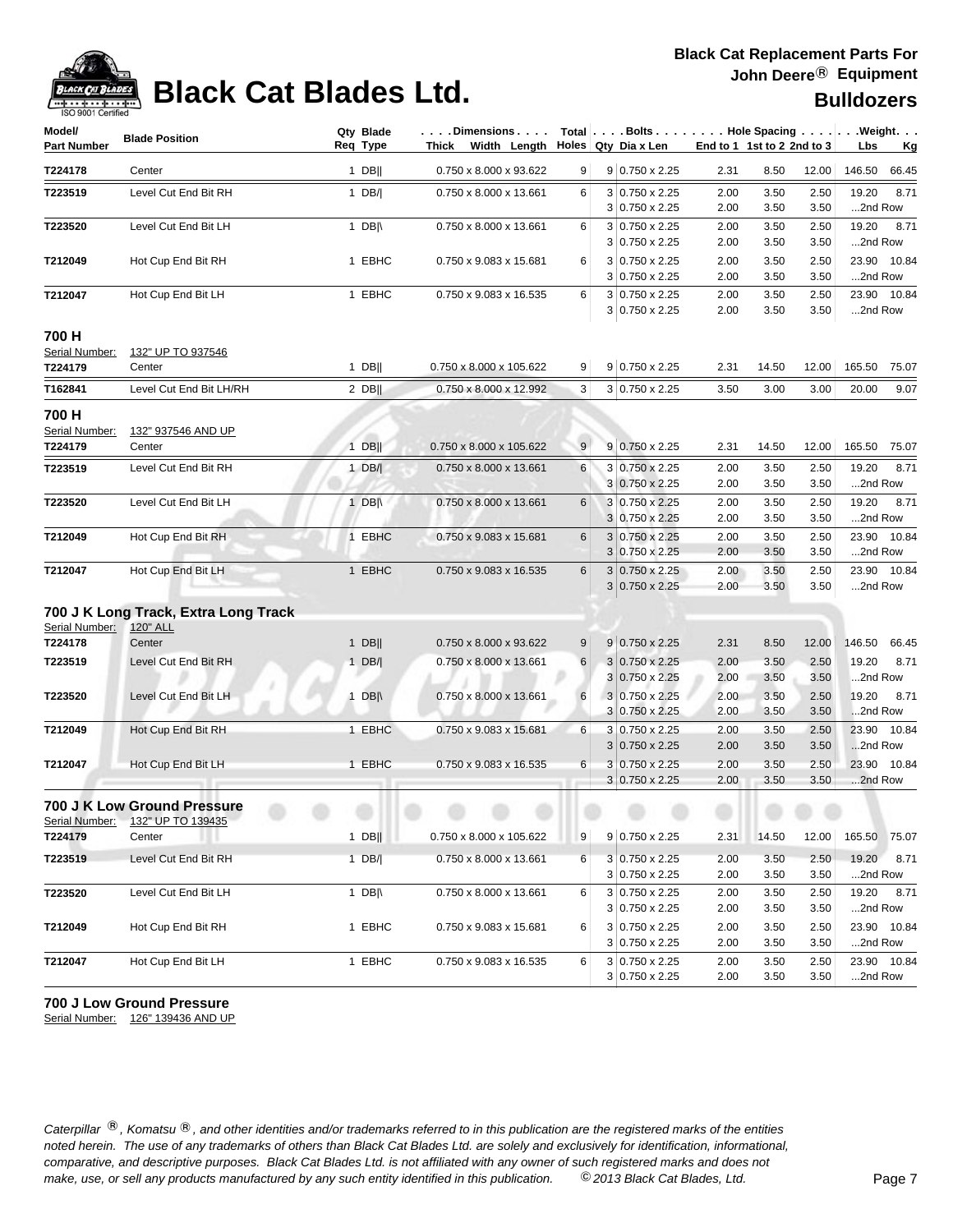

# **Black Cat Blades Ltd. Black Cat Blades Ltd. Black Cat Blades Ltd.**

| Model/<br><b>Part Number</b>            | <b>Blade Position</b>   | Qty Blade<br>Reg Type | $\dots$ . Dimensions $\dots$ .<br>Thick Width Length |    | Total $\vert \ldots$ Bolts $\ldots \vert \ldots$ Hole Spacing $\ldots \vert \ldots$ Weight. $\ldots$<br>Holes Qty Dia x Len | End to 1 1st to 2 2nd to 3 |              |              | Lbs              | <u>Kg</u>   |
|-----------------------------------------|-------------------------|-----------------------|------------------------------------------------------|----|-----------------------------------------------------------------------------------------------------------------------------|----------------------------|--------------|--------------|------------------|-------------|
| T222594                                 | Center                  | 1 DB $  $             | 0.750 x 8.000 x 99.622                               | 9  | 9 0.750 x 2.25                                                                                                              | 2.31                       | 11.50        | 12.00        | 156.00           | 70.76       |
| T223519                                 | Level Cut End Bit RH    | 1 $DB/ $              | 0.750 x 8.000 x 13.661                               | 6  | 3 0.750 x 2.25                                                                                                              | 2.00                       | 3.50         | 2.50         | 19.20            | 8.71        |
|                                         |                         |                       |                                                      |    | $3 0.750 \times 2.25$                                                                                                       | 2.00                       | 3.50         | 3.50         | 2nd Row          |             |
| T223520                                 | Level Cut End Bit LH    | 1 DB $\parallel$      | 0.750 x 8.000 x 13.661                               | 6  | $3 0.750 \times 2.25$                                                                                                       | 2.00                       | 3.50         | 2.50         | 19.20            | 8.71        |
|                                         |                         |                       |                                                      |    | $3 0.750 \times 2.25$                                                                                                       | 2.00                       | 3.50         | 3.50         | 2nd Row          |             |
| T212049                                 | Hot Cup End Bit RH      | 1 EBHC                | 0.750 x 9.083 x 15.681                               | 6  | $3 0.750 \times 2.25$<br>$3 0.750 \times 2.25$                                                                              | 2.00<br>2.00               | 3.50<br>3.50 | 2.50<br>3.50 | 2nd Row          | 23.90 10.84 |
| T212047                                 | Hot Cup End Bit LH      | 1 EBHC                | 0.750 x 9.083 x 16.535                               | 6  | 3 0.750 x 2.25<br>3 0.750 x 2.25                                                                                            | 2.00<br>2.00               | 3.50<br>3.50 | 2.50<br>3.50 | 23.90<br>2nd Row | 10.84       |
| 750 A B Straight Tilt                   |                         |                       |                                                      |    |                                                                                                                             |                            |              |              |                  |             |
| Serial Number:                          | 96" UP TO 283361        |                       |                                                      |    |                                                                                                                             |                            |              |              |                  |             |
| T73281                                  | Center                  | $1$ DB                | 0.750 x 8.000 x 71.504                               | 12 | 12 0.750 x 2.5                                                                                                              | 2.75                       | 6.00         | 6.00         | 110.90           | 50.30       |
| T49155                                  | Level Cut End Bit RH    | 1 $DB/$               | 0.750 x 8.000 x 14.130                               | 6  | $3 0.750 \times 2.5$<br>$3 0.750 \times 2.5$                                                                                | 2.00<br>2.00               | 4.00<br>4.00 | 4.00<br>4.00 | 20.40<br>2nd Row | 9.25        |
| T49156                                  | Level Cut End Bit LH    | 1 DB $\parallel$      | 0.750 x 8.000 x 14.130                               | 6  | $3 0.750 \times 2.5$                                                                                                        | 2.00                       | 4.00         | 4.00         | 20.40            | 9.25        |
|                                         |                         |                       |                                                      |    | $3 0.750 \times 2.5$                                                                                                        | 2.00                       | 4.00         | 4.00         | 2nd Row          |             |
| T49157                                  | Hot Cup End Bit RH      | 1 EBHC                | 1.000 x 9.580 x 16.196                               | 6  | $3 0.750 \times 2.5$                                                                                                        | 2.00                       | 4.00         | 4.00         |                  | 34.10 15.47 |
|                                         |                         |                       |                                                      |    | 3 0.750 x 2.5                                                                                                               | 2.00                       | 4.00         | 4.00         | 2nd Row          |             |
| T49158                                  | Hot Cup End Bit LH      | 1 EBHC                | 1.000 x 9.580 x 16.196                               | 6  | $3 0.750 \times 2.5$                                                                                                        | 2.00                       | 4.00         | 4.00         |                  | 34.10 15.47 |
|                                         |                         |                       |                                                      |    | $3 0.750 \times 2.5$                                                                                                        | 2.00                       | 4.00         | 4.00         | 2nd Row          |             |
| 750 A B Straight Tilt<br>Serial Number: | 96" 283362-UP           |                       |                                                      |    |                                                                                                                             |                            |              |              |                  |             |
| T73281                                  | Center                  | $1$ DB                | 0.750 x 8.000 x 71.504                               | 12 | 12 0.750 x 2.5                                                                                                              | 2.75                       | 6.00         | 6.00         | 110.90           | 50.30       |
| T58191                                  | Level Cut End Bit RH    | 1 $DB/ $              | 0.750 x 8.000 x 13.440                               | 6  | $3 0.750 \times 2.5$                                                                                                        | 1.44                       | 3.50         | 3.50         | 19.10            | 8.66        |
|                                         |                         |                       |                                                      |    | $3 0.750 \times 2.5$                                                                                                        | 1.44                       | 4.00         | 4.00         | 2nd Row          |             |
| T58192                                  | Level Cut End Bit LH    | 1 DB $\parallel$      | 0.750 x 8.000 x 13.440                               | 6  | $3 0.750 \times 2.5$                                                                                                        | 1.44                       | 3.50         | 3.50         | 19.10            | 8.66        |
|                                         |                         |                       |                                                      |    | $3 0.750 \times 2.5$                                                                                                        | 1.44                       | 4.00         | 4.00         | 2nd Row          |             |
| T59155                                  | Hot Cup End Bit RH      | 1 EBHC                | 0.750 x 9.933 x 15.398                               | 6  | $3 0.750 \times 2.5$                                                                                                        | 1.44                       | 3.50         | 3.50         | 25.20            | 11.43       |
|                                         |                         |                       |                                                      |    | $3 0.750 \times 2.5$                                                                                                        | 1.44                       | 4.00         | 4.00         | 2nd Row          |             |
| T59156                                  | Hot Cup End Bit LH      | 1 EBHC                | 0.750 x 9.933 x 15.398                               | 6  | $3 0.750 \times 2.5$<br>$3 0.750 \times 2.5$                                                                                | 1.44<br>1.44               | 3.50<br>4.00 | 3.50<br>4.00 | 25.20<br>2nd Row | 11.43       |
| 750 A B Straight Tilt                   |                         |                       |                                                      |    |                                                                                                                             |                            |              |              |                  |             |
| Serial Number:                          | 115"                    |                       |                                                      |    |                                                                                                                             |                            |              |              |                  |             |
| T79194                                  | Center                  | $1$ DB                | 0.750 x 8.000 x 29.880                               | 5  | $5 0.750 \times 2.5$                                                                                                        | 2.94                       | 6.00         | 6.00         | 46.30            | 21.00       |
| T79280                                  | End                     | $2$ DB                | 0.750 x 8.000 x 28.180                               | 5  | $5 0.750 \times 2.5$                                                                                                        | 2.94                       | 6.00         | 6.00         | 43.70            | 19.82       |
| T49153                                  | Optional One Piece Edge | $1$ DB                | 0.750 x 8.000 x 86.500                               | 15 | 15 0.750 x 2.5                                                                                                              | 1.25                       | 6.00         | 6.00         | 134.00           | 60.78       |
| T49155                                  | Level Cut End Bit RH    | $1$ DB/               | 0.750 x 8.000 x 14.130                               | 6  | 3 0.750 x 2.5                                                                                                               | 2.00                       | 4.00         | 4.00         | 20.40            | 9.25        |
|                                         |                         |                       |                                                      |    | 3 0.750 x 2.5                                                                                                               | 2.00                       | 4.00         | 4.00         | 2nd Row          |             |
| T49156                                  | Level Cut End Bit LH    | 1 DB $\parallel$      | 0.750 x 8.000 x 14.130                               | 6  | $3 0.750 \times 2.5$                                                                                                        | 2.00                       | 4.00         | 4.00         | 20.40            | 9.25        |
|                                         |                         | 1 EBHC                | 1.000 x 9.580 x 16.196                               | 6  | $3 0.750 \times 2.5$<br>$3 0.750 \times 2.5$                                                                                | 2.00                       | 4.00         | 4.00<br>4.00 | 2nd Row          | 34.10 15.47 |
| T49157                                  | Hot Cup End Bit RH      |                       |                                                      |    | $3 0.750 \times 2.5$                                                                                                        | 2.00<br>2.00               | 4.00<br>4.00 | 4.00         | 2nd Row          |             |
| T49158                                  | Hot Cup End Bit LH      | 1 EBHC                | 1.000 x 9.580 x 16.196                               | 6  | $3 0.750 \times 2.5$                                                                                                        | 2.00                       | 4.00         | 4.00         |                  | 34.10 15.47 |
|                                         |                         |                       |                                                      |    | $3 0.750 \times 2.5$                                                                                                        | 2.00                       | 4.00         | 4.00         | 2nd Row          |             |
| 750 A B Straight Tilt                   |                         |                       |                                                      |    |                                                                                                                             |                            |              |              |                  |             |
| Serial Number:<br>T79198                | <u>120"</u><br>Center   | $1$ DB                | 0.750 x 8.000 x 35.880                               | 6  | $6 0.750 \times 2.5$                                                                                                        | 2.94                       | 6.00         | 6.00         | 55.60            | 25.22       |
| T79197                                  | End                     | $2$ DB                | 0.750 x 8.000 x 28.560                               | 5  | $5 0.750 \times 2.5$                                                                                                        | 2.94                       | 6.00         | 6.00         | 44.20            | 20.05       |
| T60679                                  | Optional One Piece Edge |                       |                                                      | 16 | 16 0.750 x 2.5                                                                                                              |                            |              |              |                  |             |
|                                         |                         | 1 DB                  | 0.750 x 8.000 x 93.125                               |    |                                                                                                                             |                            |              |              | 157.00 71.21     |             |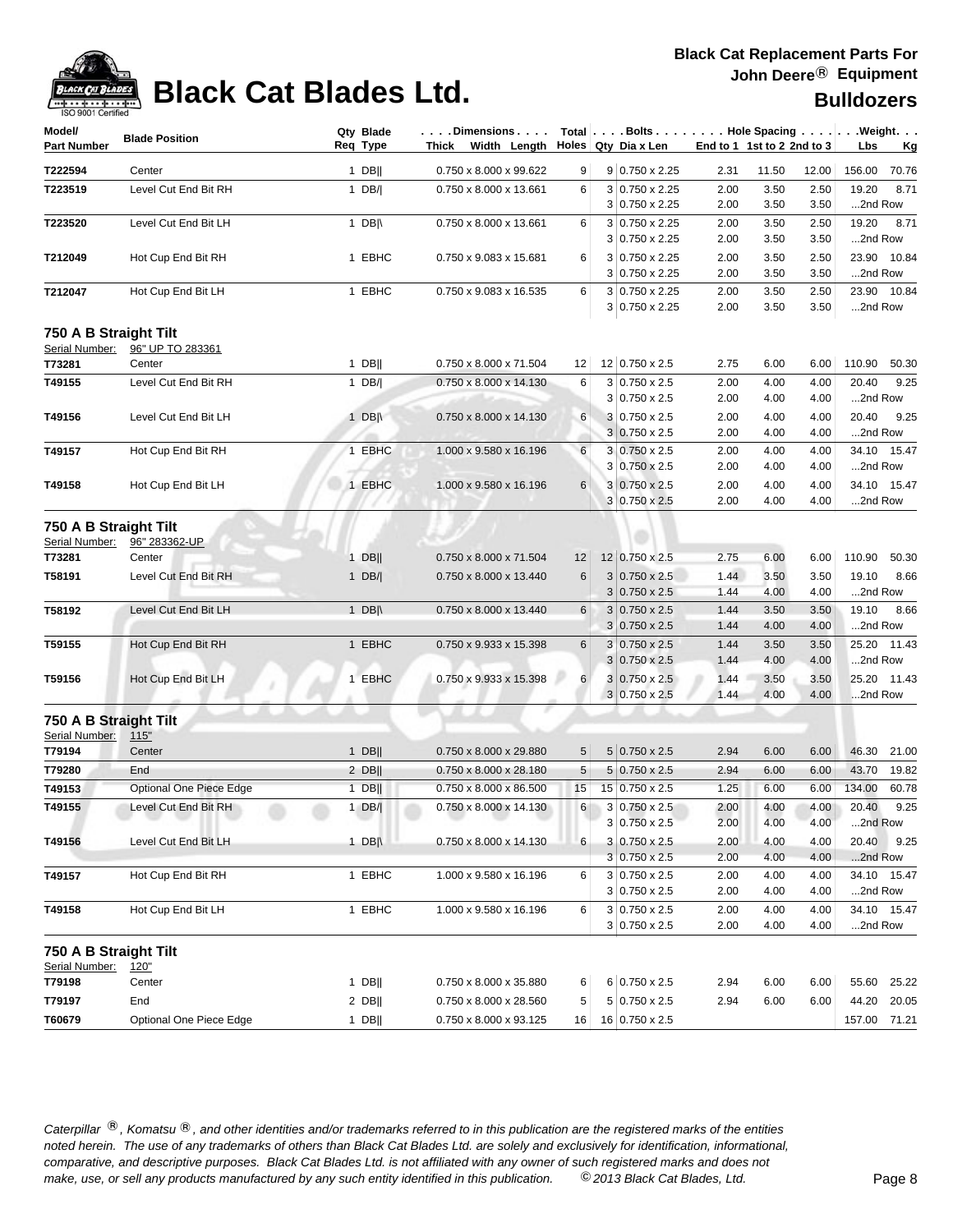

| ISO 9001 Certified                     |                                |          |                  |                                                                |    |   |                                              |              |                            |              |                  |           |
|----------------------------------------|--------------------------------|----------|------------------|----------------------------------------------------------------|----|---|----------------------------------------------|--------------|----------------------------|--------------|------------------|-----------|
| Model/<br><b>Part Number</b>           | <b>Blade Position</b>          | Req Type | Qty Blade        | . Dimensions<br>Thick Width Length $\vert$ Holes Qty Dia x Len |    |   | Total Bolts Hole Spacing Weight.             |              | End to 1 1st to 2 2nd to 3 |              | Lbs              | <u>Kg</u> |
| T58191                                 | Level Cut End Bit RH           |          | 1 DB/            | 0.750 x 8.000 x 13.440                                         | 6  |   | $3 0.750 \times 2.5$                         | 1.44         | 3.50                       | 3.50         | 19.10            | 8.66      |
|                                        |                                |          |                  |                                                                |    |   | $3 0.750 \times 2.5$                         | 1.44         | 4.00                       | 4.00         | 2nd Row          |           |
| T58192                                 | Level Cut End Bit LH           |          | 1 $DB \wedge$    | 0.750 x 8.000 x 13.440                                         | 6  |   | $3 0.750 \times 2.5$<br>$3 0.750 \times 2.5$ | 1.44<br>1.44 | 3.50<br>4.00               | 3.50<br>4.00 | 19.10<br>2nd Row | 8.66      |
|                                        |                                |          |                  |                                                                |    |   |                                              |              |                            |              | 25.20            | 11.43     |
| T59155                                 | Hot Cup End Bit RH             |          | 1 EBHC           | 0.750 x 9.933 x 15.398                                         | 6  |   | $3 0.750 \times 2.5$<br>$3 0.750 \times 2.5$ | 1.44<br>1.44 | 3.50<br>4.00               | 3.50<br>4.00 | 2nd Row          |           |
| T59156                                 | Hot Cup End Bit LH             |          | 1 EBHC           | 0.750 x 9.933 x 15.398                                         | 6  |   | $3 0.750 \times 2.5$                         | 1.44         | 3.50                       | 3.50         | 25.20            | 11.43     |
|                                        |                                |          |                  |                                                                |    |   | $3 0.750 \times 2.5$                         | 1.44         | 4.00                       | 4.00         | 2nd Row          |           |
| 750 A B Inside Dozer<br>Serial Number: |                                |          |                  |                                                                |    |   |                                              |              |                            |              |                  |           |
| T79194                                 | <u>128.5"</u><br>Center        |          | $1$ DB           | 0.750 x 8.000 x 29.880                                         | 5  |   | 5 0.750 x 2.5                                | 2.94         | 6.00                       | 6.00         | 46.30            | 21.00     |
| T79195                                 | End                            |          | $2$ DB           | 0.750 x 8.000 x 35.380                                         | 6  |   | $6 0.750 \times 2.5$                         | 2.94         | 6.00                       | 6.00         | 54.90            | 24.90     |
| T68896                                 | Optional One Piece Edge        |          | $1$ DB           | 0.750 x 8.000 x 100.875                                        | 17 |   | 17 0.750 x 2.5                               |              |                            |              | 155.00           | 70.31     |
| T58191                                 | Level Cut End Bit RH           |          | 1 $DB/$          | 0.750 x 8.000 x 13.440                                         | 6  |   | $3 0.750 \times 2.5$                         | 1.44         | 3.50                       | 3.50         | 19.10            | 8.66      |
|                                        |                                |          |                  |                                                                |    |   | $3 0.750 \times 2.5$                         | 1.44         | 4.00                       | 4.00         | 2nd Row          |           |
| T58192                                 | Level Cut End Bit LH           |          | 1 DB $\parallel$ | 0.750 x 8.000 x 13.440                                         | 6  |   | $3 0.750 \times 2.5$                         | 1.44         | 3.50                       | 3.50         | 19.10            | 8.66      |
|                                        |                                |          |                  |                                                                |    |   | $3 0.750 \times 2.5$                         | 1.44         | 4.00                       | 4.00         | 2nd Row          |           |
| T59155                                 | Hot Cup End Bit RH             |          | 1 EBHC           | 0.750 x 9.933 x 15.398                                         | 6  |   | 3 0.750 x 2.5                                | 1.44         | 3.50                       | 3.50         | 25.20 11.43      |           |
|                                        |                                |          |                  |                                                                |    |   | $3 0.750 \times 2.5$                         | 1.44         | 4.00                       | 4.00         | 2nd Row          |           |
| T59156                                 | Hot Cup End Bit LH             |          | 1 EBHC           | 0.750 x 9.933 x 15.398                                         | 6  |   | $3 0.750 \times 2.5$                         | 1.44         | 3.50                       | 3.50         | 25.20 11.43      |           |
|                                        |                                |          |                  |                                                                |    |   | $3 0.750 \times 2.5$                         | 1.44         | 4.00                       | 4.00         | 2nd Row          |           |
|                                        | 750 A B Straight Tilt, LGP     |          |                  |                                                                |    |   |                                              |              |                            |              |                  |           |
| Serial Number:                         | 132" UP TO 283361              |          |                  |                                                                |    |   |                                              |              |                            |              |                  |           |
| T79196                                 | Center                         |          | $1$ DB           | 0.750 x 8.000 x 47.880                                         | 8  |   | 8 0.750 x 2.5                                | 2.94         | 6.00                       | 6.00         | 74.30            | 33.70     |
| T79197                                 | End                            |          | $2$ DB           | 0.750 x 8.000 x 28.560                                         | 5  |   | $5 0.750 \times 2.5$                         | 2.94         | 6.00                       | 6.00         | 44.20            | 20.05     |
| T62577                                 | Optional One Piece Edge        |          | $1$ DB           | 0.750 x 8.000 x 105.125                                        | 18 |   | 18 0.750 x 2.5                               | 1.63         | 6.00                       | 6.00         | 161.00           | 73.03     |
| T49155                                 | Level Cut End Bit RH           |          | $1$ DB/          | 0.750 x 8.000 x 14.130                                         | 6  |   | $3 0.750 \times 2.5$                         | 2.00         | 4.00                       | 4.00         | 20.40            | 9.25      |
|                                        |                                |          |                  |                                                                |    | 3 | $0.750 \times 2.5$                           | 2.00         | 4.00                       | 4.00         | 2nd Row          |           |
| T49156                                 | Level Cut End Bit LH           |          | 1 DB $\parallel$ | 0.750 x 8.000 x 14.130                                         | 6  |   | $3 0.750 \times 2.5$                         | 2.00         | 4.00                       | 4.00         | 20.40            | 9.25      |
|                                        |                                |          |                  |                                                                |    |   | $3 0.750 \times 2.5$                         | 2.00         | 4.00                       | 4.00         | 2nd Row          |           |
| T49157                                 | Hot Cup End Bit RH             |          | 1 EBHC           | 1.000 x 9.580 x 16.196                                         | 6  |   | $3 0.750 \times 2.5$                         | 2.00         | 4.00                       | 4.00         | 34.10 15.47      |           |
|                                        |                                |          |                  |                                                                |    |   | $3 0.750 \times 2.5$                         | 2.00         | 4.00                       | 4.00         | 2nd Row          |           |
| T49158                                 | Hot Cup End Bit LH             |          | 1 EBHC           | 1.000 x 9.580 x 16.196                                         | 6  |   | $3 0.750 \times 2.5$                         | 2.00         | 4.00                       | 4.00         | 34.10 15.47      |           |
|                                        |                                |          |                  |                                                                |    |   | $3 0.750 \times 2.5$                         | 2.00         | 4.00                       | 4.00         | 2nd Row          |           |
|                                        | 750 A B Straight Tilt, LGP     |          |                  |                                                                |    |   |                                              |              |                            |              |                  |           |
|                                        | Serial Number: 132" 283362-UP  |          |                  |                                                                |    |   |                                              |              |                            |              |                  |           |
| T79196                                 | Center                         |          | $1$ DB           | 0.750 x 8.000 x 47.880                                         | 8  |   | $8 0.750 \times 2.5$                         | 2.94         | 6.00                       | 6.00         | 74.30            | 33.70     |
| T79197                                 | End                            |          | $2$ DB           | 0.750 x 8.000 x 28.560                                         | 5  |   | $5 0.750 \times 2.5$                         | 2.94         | 6.00                       | 6.00         | 44.20            | 20.05     |
| T62577                                 | <b>Optional One Piece Edge</b> |          | $1$ DB           | 0.750 x 8.000 x 105.125                                        | 18 |   | 18 0.750 x 2.5                               | 1.63         | 6.00                       | 6.00         | 161.00 73.03     |           |
| T58191                                 | Level Cut End Bit RH           |          | $1$ DB/          | 0.750 x 8.000 x 13.440                                         | 6  |   | $3 0.750 \times 2.5$                         | 1.44         | 3.50                       | 3.50         | 19.10            | 8.66      |
|                                        |                                |          |                  |                                                                |    |   | $3 0.750 \times 2.5$                         | 1.44         | 4.00                       | 4.00         | 2nd Row          |           |
| T58192                                 | Level Cut End Bit LH           |          | 1 DB $\parallel$ | 0.750 x 8.000 x 13.440                                         | 6  |   | $3 0.750 \times 2.5$                         | 1.44         | 3.50                       | 3.50         | 19.10            | 8.66      |
|                                        |                                |          |                  |                                                                |    |   | $3 0.750 \times 2.5$                         | 1.44         | 4.00                       | 4.00         | 2nd Row          |           |
| T59155                                 | Hot Cup End Bit RH             |          | 1 EBHC           | 0.750 x 9.933 x 15.398                                         | 6  |   | $3 0.750 \times 2.5$                         | 1.44         | 3.50                       | 3.50         | 25.20 11.43      |           |
|                                        |                                |          |                  |                                                                |    |   | $3 0.750 \times 2.5$                         | 1.44         | 4.00                       | 4.00         | 2nd Row          |           |
| T59156                                 | Hot Cup End Bit LH             |          | 1 EBHC           | 0.750 x 9.933 x 15.398                                         | 6  |   | $3 0.750 \times 2.5$                         | 1.44         | 3.50                       | 3.50         | 25.20 11.43      |           |
|                                        |                                |          |                  |                                                                |    |   | $3 0.750 \times 2.5$                         | 1.44         | 4.00                       | 4.00         | 2nd Row          |           |

**750 A B Angle**

Serial Number: 146"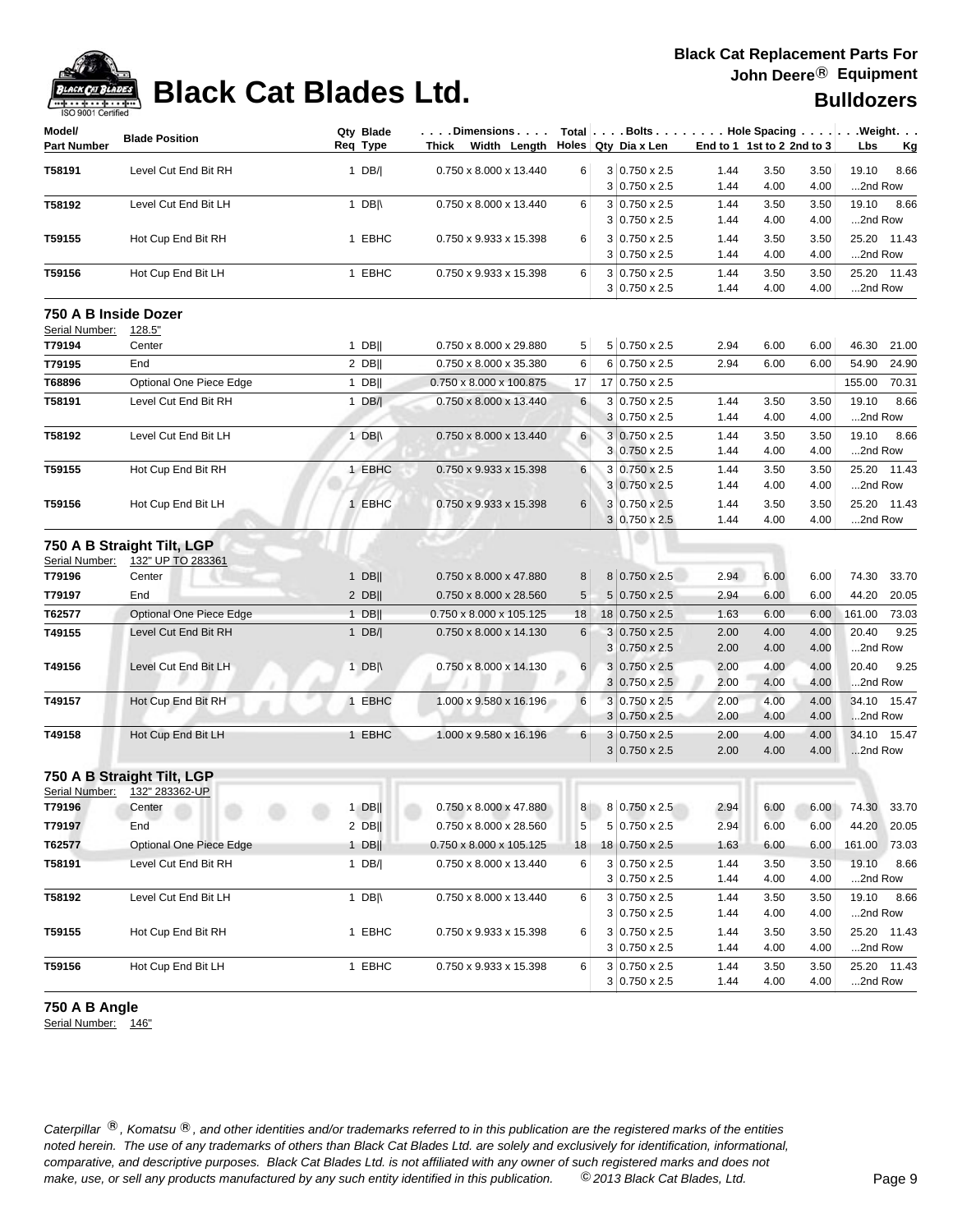

# **Black Cat Blades Ltd. Black Cat Blades Ltd. Black Cat Blades Ltd.**

| Model/<br><b>Part Number</b> | <b>Blade Position</b>        | Qty Blade<br>Req Type | Dimensions<br>Thick Width Length   |                | Holes   Qtv Dia x Len                        |              | End to 1 1st to 2 2nd to 3 |              | Total   Bolts Hole Spacing Weight.<br>Lbs<br>Kg |
|------------------------------|------------------------------|-----------------------|------------------------------------|----------------|----------------------------------------------|--------------|----------------------------|--------------|-------------------------------------------------|
|                              |                              |                       |                                    |                |                                              |              |                            |              |                                                 |
| T79196                       | Center                       | $1$ DB                | 0.750 x 8.000 x 47.880             | 8              | 8 0.750 x 2.5                                | 2.94         | 6.00                       | 6.00         | 74.30<br>33.70                                  |
| T79195                       | End                          | $2$ DB                | 0.750 x 8.000 x 35.380             | 6              | 6 0.750 x 2.5                                | 2.94         | 6.00                       | 6.00         | 54.90<br>24.90                                  |
| T58190                       | Optional One Piece Edge      | $1$ DB                | 0.750 x 8.000 x 118.750            | 20             | 20 0.750 x 2.5                               | 2.38         | 6.00                       | 6.00         | 184.10<br>83.51                                 |
| T58191                       | Level Cut End Bit RH         | 1 $DB/$               | 0.750 x 8.000 x 13.440             | 6              | $3 0.750 \times 2.5$                         | 1.44         | 3.50                       | 3.50         | 19.10<br>8.66                                   |
|                              |                              |                       |                                    |                | $3 0.750 \times 2.5$                         | 1.44         | 4.00                       | 4.00         | 2nd Row                                         |
| T58192                       | Level Cut End Bit LH         | 1 DB $\parallel$      | 0.750 x 8.000 x 13.440             | 6              | 3 0.750 x 2.5<br>$3 0.750 \times 2.5$        | 1.44<br>1.44 | 3.50<br>4.00               | 3.50<br>4.00 | 19.10<br>8.66<br>2nd Row                        |
| T59155                       | Hot Cup End Bit RH           | 1 EBHC                | 0.750 x 9.933 x 15.398             | 6              | $3 0.750 \times 2.5$                         | 1.44         | 3.50                       | 3.50         | 25.20 11.43                                     |
|                              |                              |                       |                                    |                | $3 0.750 \times 2.5$                         | 1.44         | 4.00                       | 4.00         | 2nd Row                                         |
| T59156                       | Hot Cup End Bit LH           | 1 EBHC                | 0.750 x 9.933 x 15.398             | 6              | $3 0.750 \times 2.5$                         | 1.44         | 3.50                       | 3.50         | 25.20 11.43                                     |
|                              |                              |                       |                                    |                | $3 0.750 \times 2.5$                         | 1.44         | 4.00                       | 4.00         | 2nd Row                                         |
| 750 A B Angle                |                              |                       |                                    |                |                                              |              |                            |              |                                                 |
| Serial Number:               | <u>150"</u>                  |                       |                                    |                |                                              |              |                            |              |                                                 |
| T79192                       | Center                       | $1$ DB                | 0.750 x 8.000 x 41.880             | $\overline{7}$ | 7 0.750 x 2.5                                | 2.94         | 6.00                       | 6.00         | 64.90<br>29.44                                  |
| T79199                       | End                          | $2$ DB                | 0.750 x 8.000 x 40.130             | $\overline{7}$ | 7 0.750 x 2.5                                | 2.94         | 6.00                       | 6.00         | 62.20<br>28.21                                  |
| T65937                       | Optional One Piece Edge      | $1$ DB                | 0.750 x 8.000 x 122.375            | 21             | 21 0.750 x 2.5                               | 1.19         | 6.00                       | 6.00         | 189.70<br>86.05                                 |
| T58191                       | Level Cut End Bit RH         | 1 $DB/$               | 0.750 x 8.000 x 13.440             | 6              | $3 0.750 \times 2.5$                         | 1.44         | 3.50                       | 3.50         | 8.66<br>19.10                                   |
|                              |                              |                       |                                    |                | 3 0.750 x 2.5                                | 1.44         | 4.00                       | 4.00         | 2nd Row                                         |
| T58192                       | Level Cut End Bit LH         | 1 DB $\parallel$      | 0.750 x 8.000 x 13.440             | 6              | $3 0.750 \times 2.5$                         | 1.44         | 3.50                       | 3.50         | 19.10<br>8.66                                   |
|                              |                              |                       |                                    |                | 3 0.750 x 2.5                                | 1.44         | 4.00                       | 4.00         | 2nd Row                                         |
| T59155                       | Hot Cup End Bit RH           | 1 EBHC                | 0.750 x 9.933 x 15.398             | 6              | $3 0.750 \times 2.5$                         | 1.44         | 3.50                       | 3.50         | 25.20 11.43                                     |
|                              |                              |                       |                                    |                | $3 0.750 \times 2.5$                         | 1.44         | 4.00                       | 4.00         | 2nd Row                                         |
| T59156                       | Hot Cup End Bit LH           | 1 EBHC                | 0.750 x 9.933 x 15.398             | 6              | $3 0.750 \times 2.5$<br>$3 0.750 \times 2.5$ | 1.44<br>1.44 | 3.50<br>4.00               | 3.50<br>4.00 | 25.20 11.43<br>2nd Row                          |
| 750 B Semi-U                 |                              |                       |                                    |                |                                              |              |                            |              |                                                 |
| Serial Number:               | 126" ROCKLAND                |                       |                                    |                |                                              |              |                            |              |                                                 |
| T79192                       | Center                       | $1$ DB                | 0.750 x 8.000 x 41.880             | $\overline{7}$ | 7 0.750 x 2.5                                | 2.94         | 6.00                       | 6.00         | 29.44<br>64.90                                  |
| T79197                       | End                          | $2$ DB                | 0.750 x 8.000 x 28.560             | 5              | 5 0.750 x 2.5                                | 2.94         | 6.00                       | 6.00         | 44.20<br>20.05                                  |
| T153378                      | Level Cut End Bit RH         | $1$ DB//              | 0.750 x 8.000 x 17.862             | $6 \mid$       | $3 0.750 \times 2.5$                         | 1.87         | 3.75                       | 3.75         | 22.40 10.16                                     |
|                              |                              |                       |                                    |                | $3 0.750 \times 2.5$                         | 2.50         | 3.75                       | 3.75         | 2nd Row                                         |
| T153379                      | Level Cut End Bit LH         | 1 DB\\                | 0.750 x 8.000 x 17.862             | 6              | $3 0.750 \times 2.5$                         | 1.87         | 3.75                       | 3.75         | 22.40 10.16                                     |
|                              |                              |                       |                                    |                | $3 0.750 \times 2.5$                         | 2.50         | 3.75                       | 3.75         | 2nd Row                                         |
| T112067                      | Hot Cup End Bit RH           | 1 EBHCC               | $0.750 \times 8.953 \times 16.110$ | 6              | $3 0.750 \times 2.5$                         | 1.88         | 3.75                       | 3.75         | 23.50 10.66                                     |
|                              |                              |                       |                                    |                | $3 0.750 \times 2.5$                         | 2.50         | 3.75                       | 3.75         | 2nd Row                                         |
| T112068                      | Hot Cup End Bit LH           | 1 EBHCC               | 0.750 x 8.953 x 16.110             | $6 \mid$       | $3 0.750 \times 2.5$                         | 1.88         | 3.75                       | 3.75         | 23.50 10.66                                     |
|                              |                              |                       |                                    |                | $3 0.750 \times 2.5$                         | 2.50         | 3.75                       | 3.75         | 2nd Row                                         |
| 750 B Power Angle Tilt       |                              |                       |                                    |                |                                              |              |                            |              |                                                 |
| Serial Number:<br>T79192     | <b>129" WELDCO</b><br>Center | $1$ DB                | 0.750 x 8.000 x 41.880             | $\overline{7}$ | 7 0.750 x 2.5                                | 2.94         | 6.00                       | 6.00         | 64.90 29.44                                     |
|                              |                              |                       |                                    |                |                                              |              |                            |              |                                                 |
| T79197                       | End                          | $2$ DB                | 0.750 x 8.000 x 28.560             | 5              | 5 0.750 x 2.5                                | 2.94         | 6.00                       | 6.00         | 44.20 20.05                                     |
| T58191                       | Level Cut End Bit RH         | 1 $DB/ $              | 0.750 x 8.000 x 13.440             | 6              | $3 0.750 \times 2.5$<br>$3 0.750 \times 2.5$ | 1.44<br>1.44 | 3.50<br>4.00               | 3.50<br>4.00 | 19.10 8.66<br>2nd Row                           |
| T58192                       | Level Cut End Bit LH         | 1 DB $\parallel$      | 0.750 x 8.000 x 13.440             | 6              | $3 0.750 \times 2.5$                         | 1.44         | 3.50                       | 3.50         | 19.10 8.66                                      |
|                              |                              |                       |                                    |                | $3 0.750 \times 2.5$                         | 1.44         | 4.00                       | 4.00         | 2nd Row                                         |
| T59155                       | Hot Cup End Bit RH           | 1 EBHC                | 0.750 x 9.933 x 15.398             | 6              | $3 0.750 \times 2.5$                         | 1.44         | 3.50                       | 3.50         | 25.20 11.43                                     |
|                              |                              |                       |                                    |                | $3 0.750 \times 2.5$                         | 1.44         | 4.00                       | 4.00         | 2nd Row                                         |
| T59156                       | Hot Cup End Bit LH           | 1 EBHC                | 0.750 x 9.933 x 15.398             | 6              | $3 0.750 \times 2.5$                         | 1.44         | 3.50                       | 3.50         | 25.20 11.43                                     |
|                              |                              |                       |                                    |                | $3 0.750 \times 2.5$                         | 1.44         | 4.00                       | 4.00         | 2nd Row                                         |

### **750 C CII Straight**

Serial Number: 120" ROCKLAND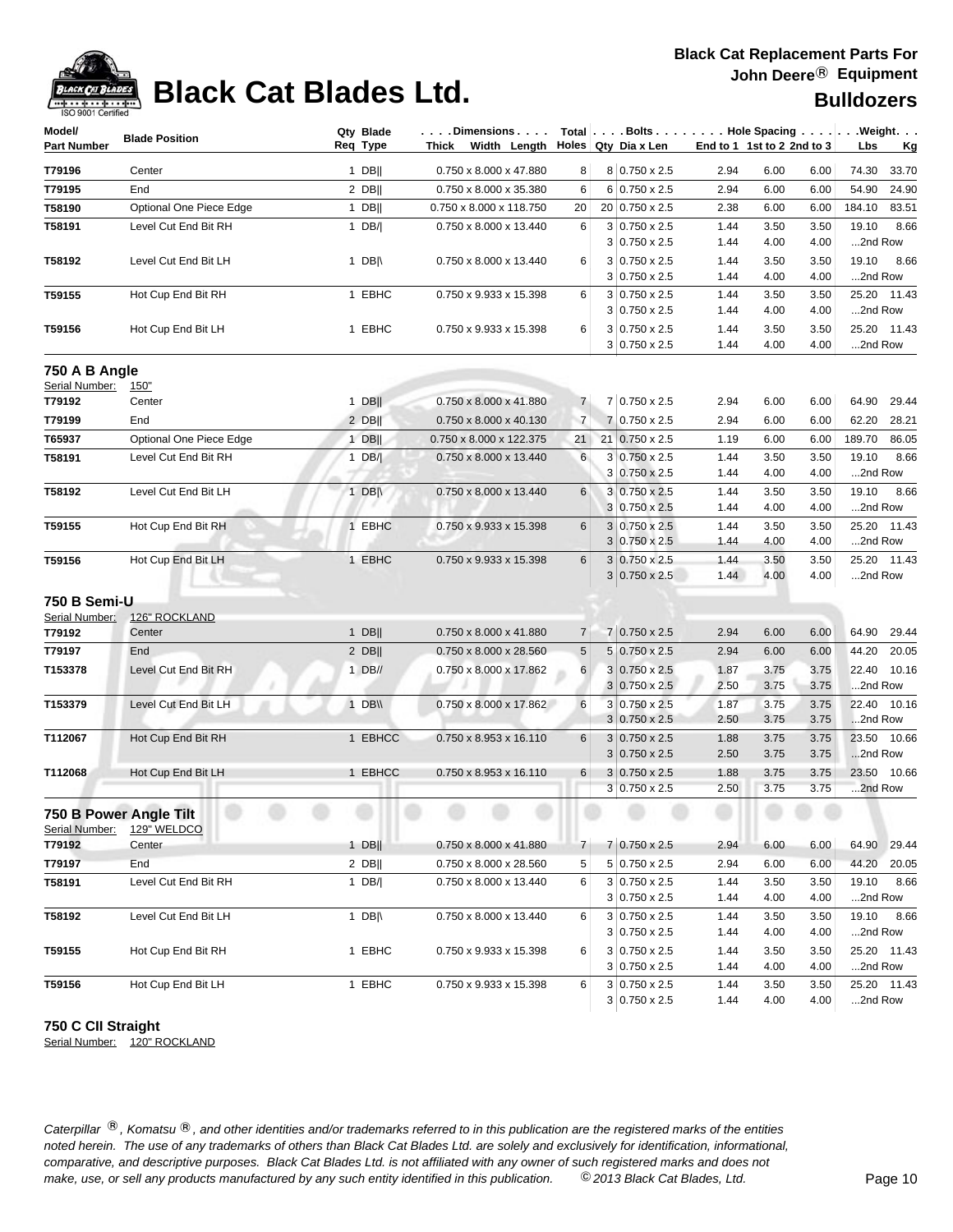

# **Black Cat Blades Ltd. Black Cat Blades Ltd. Black Cat Blades Ltd.**

| Model/<br><b>Part Number</b>         | <b>Blade Position</b>                            | Qty Blade<br>Reg Type | $ \ldots$ . Dimensions $\ldots$ . $ \hspace{0.1cm}$ Total $ \ldots$ . Bolts $\ldots$ . $ \ldots$ . Hole Spacing $\ldots$ . $ \ldots$ . Weight. $\ldots$ | Thick Width Length Holes Qty Dia x Len |          |                                              | End to 1 1st to 2 2nd to 3 |              |              | Lbs              | <u>Kg</u>     |
|--------------------------------------|--------------------------------------------------|-----------------------|---------------------------------------------------------------------------------------------------------------------------------------------------------|----------------------------------------|----------|----------------------------------------------|----------------------------|--------------|--------------|------------------|---------------|
|                                      |                                                  |                       |                                                                                                                                                         |                                        |          |                                              |                            |              |              |                  |               |
| T79198                               | Center                                           | $1$ DB                | 0.750 x 8.000 x 35.880                                                                                                                                  | 6                                      |          | $6 0.750 \times 2.5$                         | 2.94                       | 6.00         | 6.00         | 55.60            | 25.22         |
| T79197                               | End                                              | $2$ DB                | 0.750 x 8.000 x 28.560                                                                                                                                  | 5                                      |          | 5 0.750 x 2.5                                | 2.94                       | 6.00         | 6.00         | 44.20            | 20.05         |
| T58191                               | Level Cut End Bit RH                             | 1 $DB/$               | 0.750 x 8.000 x 13.440                                                                                                                                  | 6                                      |          | $3 0.750 \times 2.5$<br>3 0.750 x 2.5        | 1.44<br>1.44               | 3.50<br>4.00 | 3.50<br>4.00 | 19.10<br>2nd Row | 8.66          |
| T58192                               | Level Cut End Bit LH                             | 1 DB $\parallel$      | 0.750 x 8.000 x 13.440                                                                                                                                  | 6                                      |          | 3 0.750 x 2.5                                | 1.44                       | 3.50         | 3.50         | 19.10            | 8.66          |
|                                      |                                                  |                       |                                                                                                                                                         |                                        |          | $3 0.750 \times 2.5$                         | 1.44                       | 4.00         | 4.00         | 2nd Row          |               |
| T59155                               | Hot Cup End Bit RH                               | 1 EBHC                | 0.750 x 9.933 x 15.398                                                                                                                                  | 6                                      |          | $3 0.750 \times 2.5$                         | 1.44                       | 3.50         | 3.50         |                  | 25.20 11.43   |
|                                      |                                                  |                       |                                                                                                                                                         |                                        |          | $3 0.750 \times 2.5$                         | 1.44                       | 4.00         | 4.00         | 2nd Row          |               |
| T59156                               | Hot Cup End Bit LH                               | 1 EBHC                | 0.750 x 9.933 x 15.398                                                                                                                                  | 6                                      |          | $3 0.750 \times 2.5$<br>$3 0.750 \times 2.5$ | 1.44<br>1.44               | 3.50<br>4.00 | 3.50<br>4.00 | 2nd Row          | 25.20 11.43   |
| Serial Number:                       | 750 C CII Power Angle Tilt<br><b>129" WELDCO</b> |                       |                                                                                                                                                         |                                        |          |                                              |                            |              |              |                  |               |
| T79192                               | Center                                           | 1 DB                  | $0.750 \times 8.000 \times 41.880$                                                                                                                      | 7                                      |          | 7 0.750 x 2.5                                | 2.94                       | 6.00         | 6.00         | 64.90            | 29.44         |
| T79197                               | End                                              | $2$ DB                | 0.750 x 8.000 x 28.560                                                                                                                                  | 5                                      |          | 5 0.750 x 2.5                                | 2.94                       | 6.00         | 6.00         | 44.20            | 20.05         |
| T161730                              | Level Cut End Bit RH                             | $1$ DB/               | 0.750 x 8.000 x 14.882                                                                                                                                  | $\overline{4}$                         |          | 4 0.750 x 2.5                                | 2.00                       | 3.00         | 3.00         | 21.90            | 9.93          |
| T161731                              | Level Cut End Bit LH                             | 1 DB $\parallel$      | 0.750 x 8.000 x 14.882                                                                                                                                  | $\overline{4}$                         |          | $4 0.750 \times 2.5$                         | 2.00                       | 3.00         | 3.00         | 21.90            | 9.93          |
| T166807                              | Hot Cup End Bit RH                               | 1 EBHC                | 0.750 x 10.210 x 17.630                                                                                                                                 | $\overline{4}$                         |          | 4 0.750 x 2.5                                | 2.00                       | 3.00         | 3.00         | 31.20            | 14.15         |
| T166806                              | Hot Cup End Bit LH                               | 1 EBHC                | 0.750 x 10.210 x 17.630                                                                                                                                 | $\overline{4}$                         |          | 4 0.750 x 2.5                                | 2.00                       | 3.00         | 3.00         | 31.20            | 14.15         |
| 750 C CII Straight<br>Serial Number: | 132" ROCKLAND                                    |                       |                                                                                                                                                         |                                        |          |                                              |                            |              |              |                  |               |
| T79196                               | Center                                           | $1$ DB                | 0.750 x 8.000 x 47.880                                                                                                                                  | 8                                      |          | 8 0.750 x 2.5                                | 2.94                       | 6.00         | 6.00         | 74.30            | 33.70         |
| T79197                               | End                                              | $2$ DB                | 0.750 x 8.000 x 28.560                                                                                                                                  | 5<br>6                                 |          | 5 0.750 x 2.5<br>$3 0.750 \times 2.5$        | 2.94                       | 6.00         | 6.00         | 44.20<br>19.10   | 20.05<br>8.66 |
| T58191                               | Level Cut End Bit RH                             | 1 $DB/ $              | 0.750 x 8.000 x 13.440                                                                                                                                  |                                        |          | $3 0.750 \times 2.5$                         | 1.44<br>1.44               | 3.50<br>4.00 | 3.50<br>4.00 | 2nd Row          |               |
| T58192                               | Level Cut End Bit LH                             | 1 DB $\parallel$      | 0.750 x 8.000 x 13.440                                                                                                                                  | $6\phantom{.}6$                        |          | $3 0.750 \times 2.5$                         | 1.44                       | 3.50         | 3.50         | 19.10            | 8.66          |
|                                      |                                                  |                       |                                                                                                                                                         |                                        |          | $3 0.750 \times 2.5$                         | 1.44                       | 4.00         | 4.00         | 2nd Row          |               |
| T59155                               | Hot Cup End Bit RH                               | 1 EBHC                | 0.750 x 9.933 x 15.398                                                                                                                                  | 6                                      |          | $3 0.750 \times 2.5$                         | 1.44                       | 3.50         | 3.50         | 25.20            | 11.43         |
|                                      |                                                  |                       |                                                                                                                                                         |                                        |          | $3 0.750 \times 2.5$                         | 1.44                       | 4.00         | 4.00         | 2nd Row          |               |
| T59156                               | Hot Cup End Bit LH                               | 1 EBHC                | 0.750 x 9.933 x 15.398                                                                                                                                  | 6                                      |          | $3 0.750 \times 2.5$<br>$3 0.750 \times 2.5$ | 1.44<br>1.44               | 3.50<br>4.00 | 3.50<br>4.00 | 25.20<br>2nd Row | 11.43         |
| 750 C CII Angle                      |                                                  |                       |                                                                                                                                                         |                                        |          |                                              |                            |              |              |                  |               |
| Serial Number:<br>T79192             | 149" ROCKLAND<br>Center                          | $1$ DB                | 0.750 x 8.000 x 41.880                                                                                                                                  | $\overline{7}$                         |          | 7 0.750 x 2.5                                | 2.94                       | 6.00         | 6.00         | 64.90            | 29.44         |
| T79199                               | End                                              | 2 DB                  | $0.750 \times 8.000 \times 40.130$                                                                                                                      | $\overline{7}$                         |          | $7 0.750 \times 2.5$                         | 2.94                       | 6.00         | 6.00         | 62.20            | 28.21         |
| T58191                               | Level Cut End Bit RH                             | $1$ DB/               | 0.750 x 8.000 x 13.440                                                                                                                                  | 6                                      |          | $3 0.750 \times 2.5$                         | 1.44                       | 3.50         | 3.50         | 19.10            | 8.66          |
|                                      |                                                  |                       |                                                                                                                                                         |                                        |          | $3 0.750 \times 2.5$                         | 1.44                       | 4.00         | 4.00         | 2nd Row          |               |
| T58192                               | Level Cut End Bit LH                             | 1 DB $\parallel$      | 0.750 x 8.000 x 13.440                                                                                                                                  |                                        | $6 \mid$ | $3 0.750 \times 2.5$                         | 1.44                       | 3.50         | 3.50         |                  | 19.10 8.66    |
|                                      |                                                  |                       |                                                                                                                                                         |                                        |          | 3 0.750 x 2.5                                | 1.44                       | 4.00         | 4.00         | 2nd Row          |               |
| T59155                               | Hot Cup End Bit RH                               | 1 EBHC                | 0.750 x 9.933 x 15.398                                                                                                                                  | $6 \mid$                               |          | $3 0.750 \times 2.5$<br>$3 0.750 \times 2.5$ | 1.44<br>1.44               | 3.50<br>4.00 | 3.50<br>4.00 | 2nd Row          | 25.20 11.43   |
| T59156                               | Hot Cup End Bit LH                               | 1 EBHC                | 0.750 x 9.933 x 15.398                                                                                                                                  | 6                                      |          | $3 0.750 \times 2.5$                         | 1.44                       | 3.50         | 3.50         |                  | 25.20 11.43   |
|                                      |                                                  |                       |                                                                                                                                                         |                                        |          | $3 0.750 \times 2.5$                         | 1.44                       | 4.00         | 4.00         | 2nd Row          |               |
| Serial Number:                       | 750 C CII Power Angle Tilt, LGP<br>152" WELDCO   |                       |                                                                                                                                                         |                                        |          |                                              |                            |              |              |                  |               |
| T79192                               | Center                                           | $1$ DB                | 0.750 x 8.000 x 41.880                                                                                                                                  | 7                                      |          | 7 0.750 x 2.5                                | 2.94                       | 6.00         | 6.00         | 64.90            | 29.44         |
| T79193                               | End                                              | $2$ DB                | 0.750 x 8.000 x 41.380                                                                                                                                  | 7                                      |          | 7 0.750 x 2.5                                | 2.44                       | 6.00         | 6.00         | 65.00            | 29.48         |
| T58191                               | Level Cut End Bit RH                             | 1 DB/                 | 0.750 x 8.000 x 13.440                                                                                                                                  | 6                                      |          | $3 0.750 \times 2.5$                         | 1.44                       | 3.50         | 3.50         | 19.10            | 8.66          |
|                                      |                                                  |                       |                                                                                                                                                         |                                        |          | $3 0.750 \times 2.5$                         | 1.44                       | 4.00         | 4.00         | 2nd Row          |               |
| T58192                               | Level Cut End Bit LH                             | 1 DB $\parallel$      | 0.750 x 8.000 x 13.440                                                                                                                                  | 6                                      |          | $3 0.750 \times 2.5$                         | 1.44                       | 3.50         | 3.50         | 19.10            | 8.66          |
|                                      |                                                  |                       |                                                                                                                                                         |                                        |          | $3 0.750 \times 2.5$                         | 1.44                       | 4.00         | 4.00         | 2nd Row          |               |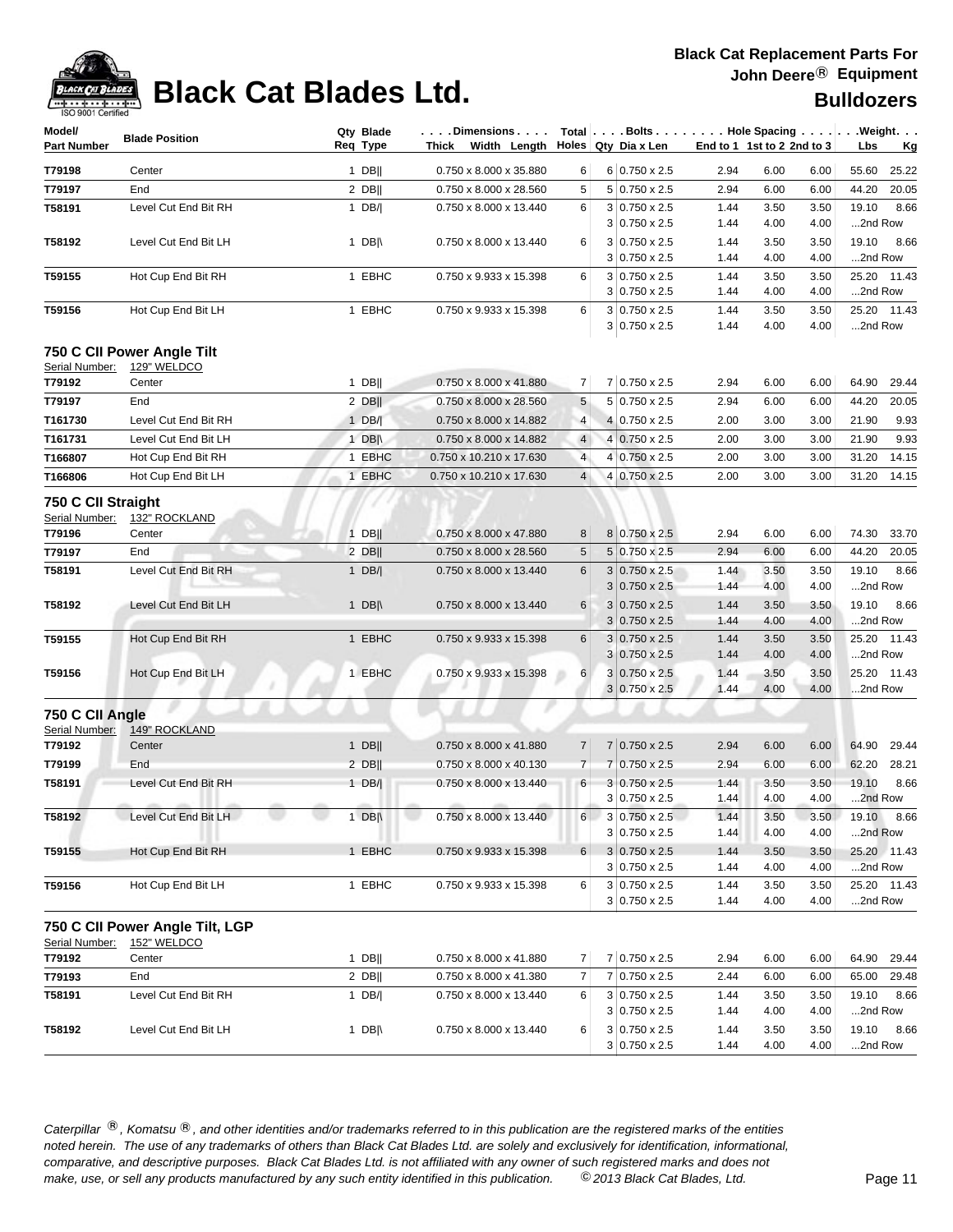

# **Black Cat Blades Ltd. Black Cat Blades Ltd. Bulldozers**

| <b>190 anni Ceimied</b>      |                       |                       |                                                                                                                                                                            |                |                                              |              |                            |              |                        |
|------------------------------|-----------------------|-----------------------|----------------------------------------------------------------------------------------------------------------------------------------------------------------------------|----------------|----------------------------------------------|--------------|----------------------------|--------------|------------------------|
| Model/<br><b>Part Number</b> | <b>Blade Position</b> | Qty Blade<br>Req Type | $ \ldots$ . Dimensions $\ldots $ Total $ \ldots$ . Bolts $\ldots $ $\ldots$ . Hole Spacing $\ldots $ $\ldots$ . Weight. $\ldots$<br>Thick Width Length Holes Qty Dia x Len |                |                                              |              | End to 1 1st to 2 2nd to 3 |              | Lbs<br><u>Kg</u>       |
| T59155                       | Hot Cup End Bit RH    | 1 EBHC                | 0.750 x 9.933 x 15.398                                                                                                                                                     | 6              | $3 0.750 \times 2.5$                         | 1.44         | 3.50                       | 3.50         | 25.20 11.43            |
|                              |                       |                       |                                                                                                                                                                            |                | $3 0.750 \times 2.5$                         | 1.44         | 4.00                       | 4.00         | 2nd Row                |
| T59156                       | Hot Cup End Bit LH    | 1 EBHC                | 0.750 x 9.933 x 15.398                                                                                                                                                     | 6              | $3 0.750 \times 2.5$<br>$3 0.750 \times 2.5$ | 1.44<br>1.44 | 3.50<br>4.00               | 3.50<br>4.00 | 25.20 11.43<br>2nd Row |
| 750 C CII Semi-U             |                       |                       |                                                                                                                                                                            |                |                                              |              |                            |              |                        |
| Serial Number:               | 126" ROCKLAND         |                       |                                                                                                                                                                            |                |                                              |              |                            |              |                        |
| T79192                       | Center                | $1$ DB                | 0.750 x 8.000 x 41.880                                                                                                                                                     | 7              | 7 0.750 x 2.5                                | 2.94         | 6.00                       | 6.00         | 64.90 29.44            |
| T79197                       | End                   | $2$ DB                | 0.750 x 8.000 x 28.560                                                                                                                                                     | 5              | 5 0.750 x 2.5                                | 2.94         | 6.00                       | 6.00         | 44.20<br>20.05         |
| T153378                      | Level Cut End Bit RH  | $1$ DB//              | 0.750 x 8.000 x 17.862                                                                                                                                                     | 6              | $3 0.750 \times 2.5$<br>$3 0.750 \times 2.5$ | 1.87<br>2.50 | 3.75<br>3.75               | 3.75<br>3.75 | 22.40 10.16<br>2nd Row |
| T153379                      | Level Cut End Bit LH  | 1 $DB \vee$           | 0.750 x 8.000 x 17.862                                                                                                                                                     | 6              | $3 0.750 \times 2.5$                         | 1.87         | 3.75                       | 3.75         | 22.40 10.16            |
|                              |                       |                       |                                                                                                                                                                            |                | $3 0.750 \times 2.5$                         | 2.50         | 3.75                       | 3.75         | 2nd Row                |
| T112067                      | Hot Cup End Bit RH    | 1 EBHCC               | $0.750 \times 8.953 \times 16.110$                                                                                                                                         | 6              | $3 0.750 \times 2.5$<br>$3 0.750 \times 2.5$ | 1.88<br>2.50 | 3.75<br>3.75               | 3.75<br>3.75 | 23.50 10.66<br>2nd Row |
| T112068                      | Hot Cup End Bit LH    | 1 EBHCC               | 0.750 x 8.953 x 16.110                                                                                                                                                     | 6              | 3 0.750 x 2.5                                | 1.88         | 3.75                       | 3.75         | 23.50 10.66            |
|                              |                       |                       |                                                                                                                                                                            |                | $3 0.750 \times 2.5$                         | 2.50         | 3.75                       | 3.75         | 2nd Row                |
| 750 C CII Semi-U             |                       |                       |                                                                                                                                                                            |                |                                              |              |                            |              |                        |
| Serial Number:               | 156" ROCKLAND         |                       |                                                                                                                                                                            |                |                                              |              |                            |              |                        |
| T166169                      | Center                | $1$ DB                | 0.750 x 10.000 x 41.880                                                                                                                                                    | 7              | 7 0.750 x 2.5                                | 2.94         | 6.00                       | 6.00         | 81.30 36.88            |
| T166168                      | End                   | $2$ DB >              | 0.750 x 10.000 x 41.880                                                                                                                                                    | 7              | 7 0.750 x 2.5                                | 2.94         | 6.00                       | 6.00         | 80.10 36.33            |
| T160425                      | Level Cut End Bit RH  | $1$ DB/               | 1.000 x 10.000 x 18.375                                                                                                                                                    | 6              | $3 0.750 \times 2.5$                         | 2.25         | 3.19                       | 3.19         | 42.30 19.19            |
|                              |                       |                       |                                                                                                                                                                            |                | $3 0.750 \times 2.5$                         | 2.25         | 3.94                       | 3.63         | 2nd Row                |
| T160426                      | Level Cut End Bit LH  | 1 DB $\parallel$      | 1.000 x 10.000 x 18.375                                                                                                                                                    | 6              | $3 0.750 \times 2.5$<br>$3 0.750 \times 2.5$ | 2.25<br>2.25 | 3.19<br>3.94               | 3.19<br>3.63 | 42.30 19.19<br>2nd Row |
| T160575                      | Hot Cup End Bit RH    | 1 EBHC                | 1.250 x 12.004 x 19.406                                                                                                                                                    | 6              | $3 0.750 \times 2.5$                         | 2.25         | 3.19                       | 3.19         | 63.90 28.98            |
|                              |                       |                       |                                                                                                                                                                            |                | $3 0.750 \times 2.5$                         | 2.25         | 3.94                       | 3.63         | 2nd Row                |
| T160576                      | Hot Cup End Bit LH    | 1 EBHC                | 1.250 x 12.004 x 19.406                                                                                                                                                    | 6              | $3 0.750 \times 2.5$<br>$3 0.750 \times 2.5$ | 2.25<br>2.25 | 3.19<br>3.94               | 3.19<br>3.63 | 63.90 28.98<br>2nd Row |
|                              |                       |                       |                                                                                                                                                                            |                |                                              |              |                            |              |                        |
| 750 CII Semi-U               |                       |                       |                                                                                                                                                                            |                |                                              |              |                            |              |                        |
| Serial Number:               | 144" ROCKLAND         |                       |                                                                                                                                                                            |                |                                              |              |                            |              |                        |
| T166169                      | Center<br><b>End</b>  | $1$ DB                | $0.750 \times 10.000 \times 41.880$                                                                                                                                        | $\overline{7}$ | 7 0.750 x 2.5<br>6 0.750 x 2.5               | 2.94         | 6.00                       | 6.00         | 81.30 36.88            |
| T166463                      |                       | $2$ DB >              | 0.750 x 10.000 x 35.559                                                                                                                                                    | 6              |                                              | 6.00         | 6.00                       | 6.00         | 67.80 30.75            |
| T160425                      | Level Cut End Bit RH  | 1 $DB/ $              | 1.000 x 10.000 x 18.375                                                                                                                                                    | 6              | $3 0.750 \times 2.5$                         | 2.25         | 3.19                       | 3.19         | 42.30<br>19.19         |
|                              |                       |                       |                                                                                                                                                                            |                | $3 0.750 \times 2.5$                         | 2.25         | 3.94                       | 3.63         | 2nd Row                |
| T160426                      | Level Cut End Bit LH  | 1 $DB \land$          | 1.000 x 10.000 x 18.375                                                                                                                                                    | 6              | $3 0.750 \times 2.5$                         | 2.25         | 3.19                       | 3.19         | 42.30 19.19            |
|                              |                       |                       |                                                                                                                                                                            |                | $3 0.750 \times 2.5$                         | 2.25         | 3.94                       | 3.63         | 2nd Row                |
| T160575                      | Hot Cup End Bit RH    | 1 EBHC                | 1.250 x 12.004 x 19.406                                                                                                                                                    |                | 3 0.750 x 2.5<br>$3 0.750 \times 2.5$        | 2.25<br>2.25 | 3.19<br>3.94               | 3.19<br>3.63 | 63.90 28.98<br>2nd Row |
|                              |                       |                       |                                                                                                                                                                            |                |                                              |              |                            |              |                        |
| T160576                      | Hot Cup End Bit LH    | 1 EBHC                | 1.250 x 12.004 x 19.406                                                                                                                                                    | $6 \mid$       | $3 0.750 \times 2.5$<br>$3 0.750 \times 2.5$ | 2.25<br>2.25 | 3.19<br>3.94               | 3.19<br>3.63 | 63.90 28.98<br>2nd Row |
| 750 J Power Angle Tilt       |                       |                       |                                                                                                                                                                            |                |                                              |              |                            |              |                        |
| Serial Number:               | 129"                  |                       |                                                                                                                                                                            |                |                                              |              |                            |              |                        |
| T204082                      | Center                | $1$ DB                | 0.750 x 8.000 x 35.875                                                                                                                                                     | 6              | 6 0.750 x 2.5                                | 2.94         | 6.00                       | 6.00         | 55.70 25.27            |
| T195673                      | End                   | $2$ DB                | 0.750 x 8.000 x 27.750                                                                                                                                                     | 5              | $5 0.750 \times 2.5$                         | 2.94         | 6.00                       | 6.00         | 43.00 19.50            |
| T204080                      | Level Cut End Bit RH  | 1 $DB/$               | 0.750 x 8.000 x 18.937                                                                                                                                                     | 6              | $3 0.750 \times 2.5$                         | 2.94         | 4.00                       | 4.00         | 26.90 12.20            |
|                              |                       |                       |                                                                                                                                                                            |                | $3 0.750 \times 2.5$                         | 2.94         | 5.00                       | 5.00         | 2nd Row                |
| T204081                      | Level Cut End Bit LH  | 1 DB $\parallel$      | 0.750 x 8.000 x 18.937                                                                                                                                                     | 6              | $3 0.750 \times 2.5$                         | 2.94         | 4.00                       | 4.00         | 26.90 12.20            |
|                              |                       |                       |                                                                                                                                                                            |                | $3 0.750 \times 2.5$                         | 2.94         | 5.00                       | 5.00         | 2nd Row                |
| T236314                      | Level Cut End Bit RH  | 1 DB/                 | 1.000 x 8.000 x 18.937                                                                                                                                                     | 6              | $3 0.750 \times 2.5$                         | 2.94         | 4.00                       | 4.00         | 36.20 16.42            |
|                              |                       |                       |                                                                                                                                                                            |                | $3 0.750 \times 2.5$                         | 2.94         | 5.00                       | 5.00         | 2nd Row                |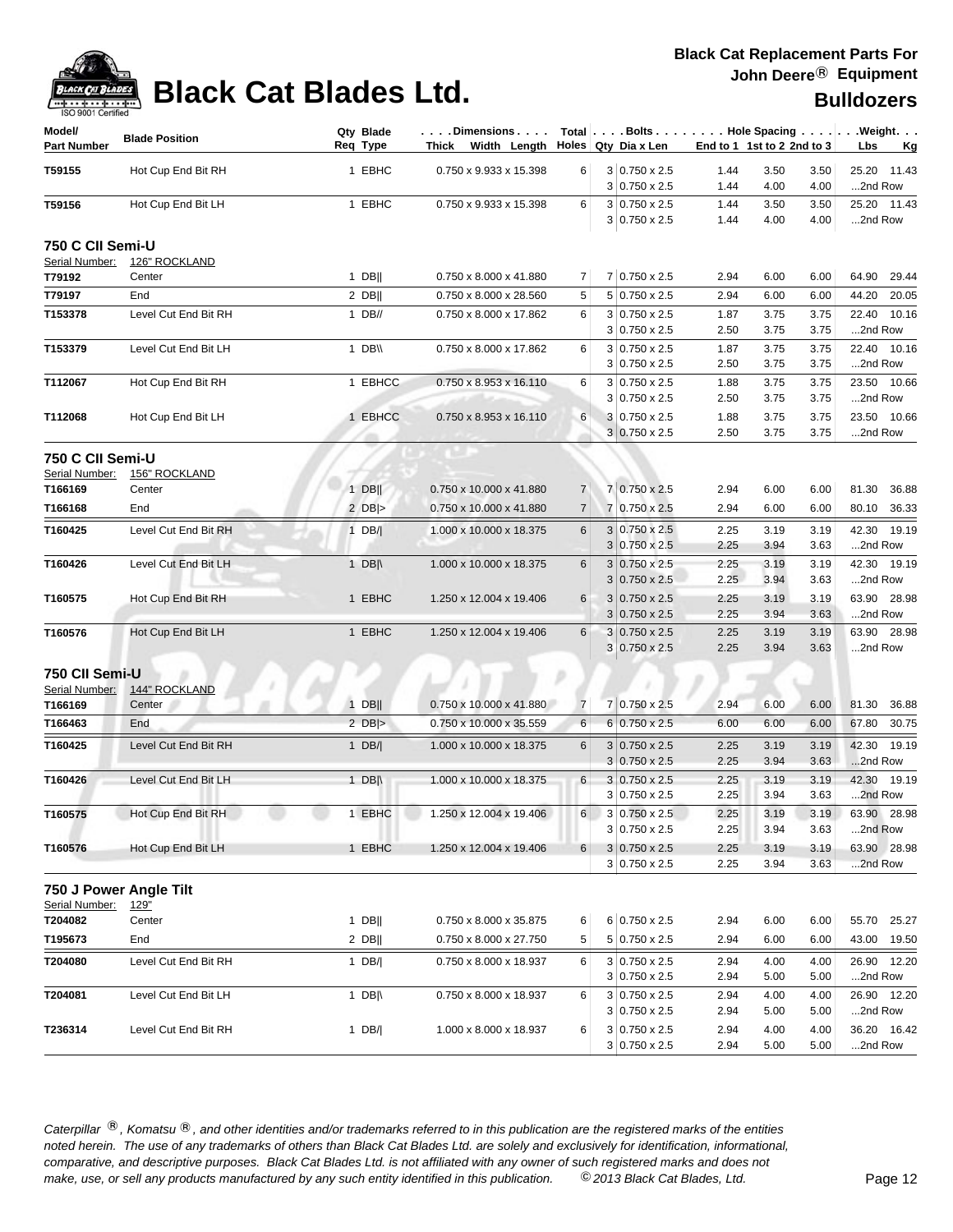

| Model/         | <b>Blade Position</b>           | Qty Blade        | $\ldots$ . Dimensions $\ldots$ . |                | Total $\vert \ldots$ Bolts $\ldots \vert \ldots$ Hole Spacing $\ldots \vert \ldots$ Weight. $\ldots$ |              |                              |                           |
|----------------|---------------------------------|------------------|----------------------------------|----------------|------------------------------------------------------------------------------------------------------|--------------|------------------------------|---------------------------|
| Part Number    |                                 | Req Type         | Thick Width Length               |                | Holes Qty Dia x Len                                                                                  |              | End to 1 1st to 2 2nd to 3   | Lbs<br><u>Kg</u>          |
| T236313        | Level Cut End Bit LH            | 1 DB $\parallel$ | 1.000 x 8.000 x 18.937           | 6              | $3 0.750 \times 2.5$                                                                                 | 2.94         | 4.00<br>4.00                 | 36.20<br>16.42            |
|                |                                 |                  |                                  |                | $3 0.750 \times 2.5$                                                                                 | 2.94         | 5.00<br>5.00                 | 2nd Row                   |
| T216392        | Hot Cup End Bit RH              | 1 EBHC           | 0.750 x 8.791 x 20.913           | 6              | $3 0.750 \times 2.5$                                                                                 | 2.94         | 4.00<br>4.00                 | 31.70 14.38               |
|                |                                 |                  |                                  |                | $3 0.750 \times 2.5$                                                                                 | 2.94         | 5.00<br>5.00                 | 2nd Row                   |
| T216391        | Hot Cup End Bit LH              | 1 EBHC           | 0.750 x 8.787 x 20.913           | 6              | $3 0.750 \times 2.5$<br>$3 0.750 \times 2.5$                                                         | 2.94<br>2.94 | 4.00<br>4.00<br>5.00<br>5.00 | 31.70 14.38<br>2nd Row    |
| 750 J Straight |                                 |                  |                                  |                |                                                                                                      |              |                              |                           |
| Serial Number: | <u>150"</u>                     |                  |                                  |                |                                                                                                      |              |                              |                           |
| T187988        | Center                          | 1 DBII           | 0.750 x 10.000 x 47.875          | 8              | 8 0.750 x 2.5                                                                                        | 2.93         | 6.00<br>6.00                 | 92.90<br>42.14            |
| T200759        | End                             | $2$ DB           | 0.750 x 10.000 x 31.875          | 5              | $5 0.750 \times 2.5$                                                                                 | 2.94         | 6.00<br>6.00                 | 62.00 28.12               |
| T187243        | Level Cut End Bit RH            | 1 $DB/$          | 0.750 x 10.000 x 18.937          | 6              | $3 0.750 \times 2.5$                                                                                 | 2.94         | 4.00<br>4.00                 | 33.70 15.29               |
|                |                                 |                  |                                  |                | $3 0.750 \times 2.5$                                                                                 | 2.94         | 5.00<br>5.00                 | 2nd Row                   |
| T187244        | Level Cut End Bit LH            | 1 DB $\parallel$ | 0.750 x 10.000 x 18.937          | 6              | $3 0.750 \times 2.5$                                                                                 | 2.94         | 4.00<br>4.00                 | 33.70 15.29               |
|                |                                 |                  |                                  |                | $3 0.750 \times 2.5$                                                                                 | 2.94         | 5.00<br>5.00                 | 2nd Row                   |
| T190174        | Heavy Duty Level Cut End Bit RH | $1$ DB/          | 1.000 x 10.000 x 18.937          | 6              | 3 0.750 x 2.5                                                                                        | 2.94         | 4.00<br>4.00                 | 47.00 21.32               |
|                |                                 | m                |                                  |                | $3 0.750 \times 2.5$                                                                                 | 2.94         | 5.00<br>5.00                 | 2nd Row                   |
| T190175        | Heavy Duty Level Cut End Bit LH | 1 DB $\parallel$ | 1.000 x 10.000 x 18.937          | 6              | $3 0.750 \times 2.5$                                                                                 | 2.94         | 4.00<br>4.00                 | 47.00 21.32               |
|                |                                 |                  |                                  |                | $3 0.750 \times 2.5$                                                                                 | 2.94         | 5.00<br>5.00                 | 2nd Row                   |
| T216395        | Hot Cup End Bit RH              | 1 EBHC           | 0.750 x 10.941 x 21.583          | 6              | $3 0.750 \times 2.5$<br>3 0.750 x 2.5                                                                | 2.94<br>2.94 | 4.00<br>4.00<br>5.00<br>5.00 | 40.70 18.46<br>2nd Row    |
| T216394        | Hot Cup End Bit LH              | 1 EBHC           | 0.750 x 10.941 x 21.583          | 6              | $3 0.750 \times 2.5$                                                                                 | 2.94         | 4.00<br>4.00                 | 40.70 18.46               |
|                |                                 |                  |                                  |                | $3 0.750 \times 2.5$                                                                                 | 2.94         | 5.00<br>5.00                 | 2nd Row                   |
|                | 750 J Power Angle Tilt, LGP     |                  |                                  |                |                                                                                                      |              |                              |                           |
| Serial Number: | <u>156"</u>                     |                  |                                  |                |                                                                                                      |              |                              |                           |
| T204082        | Center                          | $1$ DB           | 0.750 x 8.000 x 35.875           | 6              | $6 0.750 \times 2.5$                                                                                 | 2.94         | 6.00<br>6.00                 | 55.70 25.27               |
| T204083        | End                             | 2 DB             | 0.750 x 8.000 x 40.876           | $\overline{7}$ | $7 0.750 \times 2.5$                                                                                 | 1.94         | 6.00<br>6.00                 | 63.40<br>28.76            |
| T236315        | <b>Heavy Duty Center</b>        | $1$ DB           | 1.000 x 8.000 x 35.874           | 6              | $6 0.750 \times 2.5$                                                                                 | 2.94         | 6.00<br>6.00                 | 34.20<br>75.40            |
| T236316        | Heavy Duty End                  | $2$ DB           | 1.000 x 8.000 x 40.878           | $\overline{7}$ | 7 0.750 x 2.5                                                                                        | 1.94         | 6.00<br>6.00                 | 85.80<br>38.92            |
| T204080        | Level Cut End Bit RH            | $1$ DB/          | 0.750 x 8.000 x 18.937           | 6              | 3<br>$0.750 \times 2.5$<br>$3 0.750 \times 2.5$                                                      | 2.94<br>2.94 | 4.00<br>4.00<br>5.00<br>5.00 | 26.90<br>12.20<br>2nd Row |
| T204081        |                                 |                  |                                  | 6              |                                                                                                      |              |                              | 26.90 12.20               |
|                | Level Cut End Bit LH            | 1 $DB \wedge$    | 0.750 x 8.000 x 18.937           |                | $3 0.750 \times 2.5$<br>$3 0.750 \times 2.5$                                                         | 2.94<br>2.94 | 4.00<br>4.00<br>5.00<br>5.00 | 2nd Row                   |
| T236314        | Level Cut End Bit RH            | $1$ DB/          | 1.000 x 8.000 x 18.937           | 6              | $3 0.750 \times 2.5$                                                                                 | 2.94         | 4.00<br>4.00                 | 16.42<br>36.20            |
|                |                                 |                  |                                  |                | $3 0.750 \times 2.5$                                                                                 | 2.94         | 5.00<br>5.00                 | 2nd Row                   |
| T236313        | Level Cut End Bit LH            | 1 DB $\parallel$ | 1.000 x 8.000 x 18.937           | $6 \mid$       | $3 0.750 \times 2.5$                                                                                 | 2.94         | 4.00<br>4.00                 | 36.20 16.42               |
|                |                                 |                  |                                  |                | $3 0.750 \times 2.5$                                                                                 | 2.94         | 5.00<br>5.00                 | 2nd Row                   |
| T216391        | Hot Cup End Bit LH              | 1 EBHC           | 0.750 x 8.787 x 20.913           | 6              | $3 0.750 \times 2.5$                                                                                 | 2.94         | 4.00<br>4.00                 | 31.70 14.38               |
|                |                                 |                  |                                  |                | 3 0.750 x 2.5                                                                                        | 2.94         | 5.00<br>5.00                 | 2nd Row                   |
| T216392        | Hot Cup End Bit RH              | 1 EBHC           | 0.750 x 8.791 x 20.913           | 6              | $3 0.750 \times 2.5$                                                                                 | 2.94         | 4.00<br>4.00                 | 31.70 14.38               |
|                |                                 |                  |                                  |                | $3 0.750 \times 2.5$                                                                                 | 2.94         | 5.00<br>5.00                 | 2nd Row                   |
| 750 J Semi-U   |                                 |                  |                                  |                |                                                                                                      |              |                              |                           |
| Serial Number: | <u>128"</u>                     |                  |                                  |                |                                                                                                      |              |                              |                           |
| T162524        | Center                          | $2$ DB >         | 0.750 x 10.000 x 48.382          | 8              | 8 0.750 x 2.5                                                                                        | 2.94         | 6.00<br>6.00                 | 92.70 42.05               |
| T160425        | Level Cut End Bit RH            | $1$ DB/          | 1.000 x 10.000 x 18.375          | 6              | $3 0.750 \times 2.5$                                                                                 | 2.25         | 3.19<br>3.19                 | 42.30 19.19               |
|                |                                 |                  |                                  |                | $3 0.750 \times 2.5$                                                                                 | 2.25         | 3.94<br>3.63                 | 2nd Row                   |
| T160426        | Level Cut End Bit LH            | 1 DB $\parallel$ | 1.000 x 10.000 x 18.375          | 6              | $3 0.750 \times 2.5$                                                                                 | 2.25         | 3.19<br>3.19                 | 42.30 19.19               |
|                |                                 |                  |                                  |                | $3 0.750 \times 2.5$                                                                                 | 2.25         | 3.94<br>3.63                 | 2nd Row                   |
| T160575        | Hot Cup End Bit RH              | 1 EBHC           | 1.250 x 12.004 x 19.406          | 6              | $3 0.750 \times 2.5$                                                                                 | 2.25         | 3.19<br>3.19                 | 63.90 28.98               |
|                |                                 |                  |                                  |                | $3 0.750 \times 2.5$                                                                                 | 2.25         | 3.94<br>3.63                 | 2nd Row                   |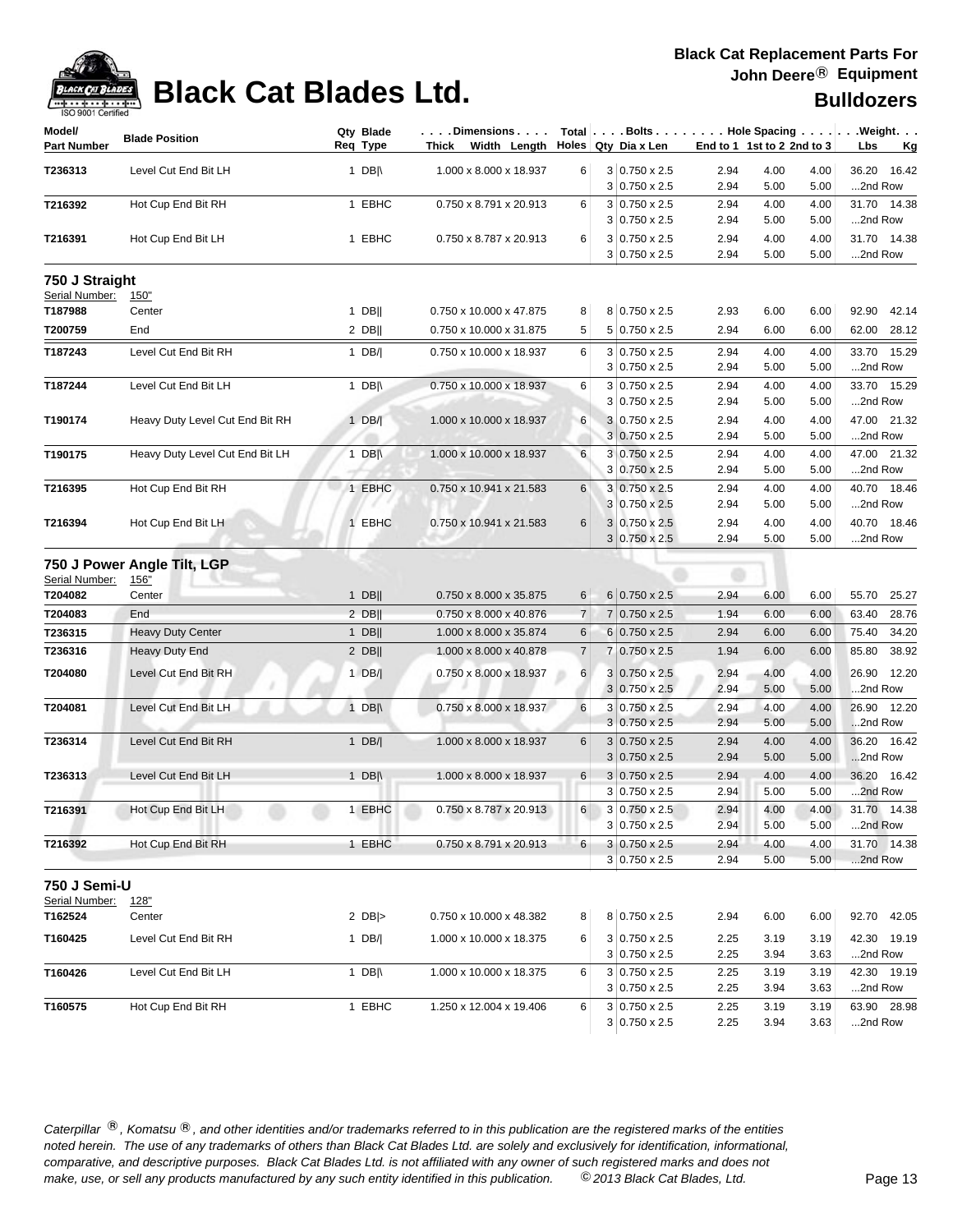

| Model/<br><b>Part Number</b>   | <b>Blade Position</b>                      | Qty Blade<br>Req Type | Dimensions<br>Thick Width Length Holes Qty Diax Len |                |   |                                              | End to 1 1st to 2 2nd to 3 |              |              | Total   Bolts   Hole Spacing   Weight.<br>Lbs<br>Kg |
|--------------------------------|--------------------------------------------|-----------------------|-----------------------------------------------------|----------------|---|----------------------------------------------|----------------------------|--------------|--------------|-----------------------------------------------------|
| T160576                        | Hot Cup End Bit LH                         | 1 EBHC                | 1.250 x 12.004 x 19.406                             | 6              |   | $3 0.750 \times 2.5$                         | 2.25                       | 3.19         | 3.19         | 63.90<br>28.98                                      |
|                                |                                            |                       |                                                     |                |   | $3 0.750 \times 2.5$                         | 2.25                       | 3.94         | 3.63         | 2nd Row                                             |
| 750 J Semi-U<br>Serial Number: | 148"                                       |                       |                                                     |                |   |                                              |                            |              |              |                                                     |
| T200701                        | Center                                     | 2 $DB$ $>$            | 0.750 x 10.000 x 58.380                             | 10             |   | 10 0.750 x 2.5                               | 2.94                       | 6.00         | 6.00         | 112.10 50.85                                        |
| T160425                        | Level Cut End Bit RH                       | 1 $DB/$               | 1.000 x 10.000 x 18.375                             | 6              |   | $3 0.750 \times 2.5$                         | 2.25                       | 3.19         | 3.19         | 42.30 19.19                                         |
|                                |                                            |                       |                                                     |                |   | $3 0.750 \times 2.5$                         | 2.25                       | 3.94         | 3.63         | 2nd Row                                             |
| T160426                        | Level Cut End Bit LH                       | 1 DB $\parallel$      | 1.000 x 10.000 x 18.375                             | 6              |   | $3 0.750 \times 2.5$<br>$3 0.750 \times 2.5$ | 2.25<br>2.25               | 3.19<br>3.94 | 3.19         | 42.30 19.19<br>2nd Row                              |
| T160575                        | Hot Cup End Bit RH                         | 1 EBHC                | 1.250 x 12.004 x 19.406                             | 6              |   | $3 0.750 \times 2.5$                         | 2.25                       | 3.19         | 3.63<br>3.19 | 63.90 28.98                                         |
|                                |                                            |                       |                                                     |                |   | $3 0.750 \times 2.5$                         | 2.25                       | 3.94         | 3.63         | 2nd Row                                             |
| T160576                        | Hot Cup End Bit LH                         | 1 EBHC                | 1.250 x 12.004 x 19.406                             | 6              |   | $3 0.750 \times 2.5$                         | 2.25                       | 3.19         | 3.19         | 63.90 28.98                                         |
|                                |                                            |                       |                                                     |                |   | $3 0.750 \times 2.5$                         | 2.25                       | 3.94         | 3.63         | 2nd Row                                             |
| Serial Number:                 | 750 K Power Angle Tilt<br>129"             |                       |                                                     |                |   |                                              |                            |              |              |                                                     |
| T204082                        | Center                                     | $1$ DB                | 0.750 x 8.000 x 35.875                              | 6              |   | 6 0.750 x 2.5                                | 2.94                       | 6.00         | 6.00         | 25.27<br>55.70                                      |
| T195673                        | End                                        | $2$ DB                | 0.750 x 8.000 x 27.750                              | 5              |   | $5 0.750 \times 2.5$                         | 2.94                       | 6.00         | 6.00         | 43.00<br>19.50                                      |
| T204080                        | Level Cut End Bit RH                       | 1 DB/                 | 0.750 x 8.000 x 18.937                              | 6              |   | $3 0.750 \times 2.5$                         | 2.94                       | 4.00         | 4.00         | 26.90 12.20                                         |
|                                |                                            |                       |                                                     |                |   | $3 0.750 \times 2.5$                         | 2.94                       | 5.00         | 5.00         | 2nd Row                                             |
| T204081                        | Level Cut End Bit LH                       | 1 DB $\parallel$      | 0.750 x 8.000 x 18.937                              | 6              |   | $3 0.750 \times 2.5$                         | 2.94                       | 4.00         | 4.00         | 26.90 12.20                                         |
|                                |                                            |                       |                                                     |                |   | $3 0.750 \times 2.5$                         | 2.94                       | 5.00         | 5.00         | 2nd Row                                             |
| T236314                        | Level Cut End Bit RH                       | $1$ DB/               | 1.000 x 8.000 x 18.937                              | 6              |   | $3 0.750 \times 2.5$                         | 2.94                       | 4.00         | 4.00         | 36.20 16.42                                         |
|                                |                                            |                       |                                                     |                | 3 | $0.750 \times 2.5$                           | 2.94                       | 5.00         | 5.00         | 2nd Row                                             |
| T236313                        | Level Cut End Bit LH                       | 1 DB $\parallel$      | 1.000 x 8.000 x 18.937                              | 6              | 3 | $0.750 \times 2.5$<br>$3 0.750 \times 2.5$   | 2.94<br>2.94               | 4.00<br>5.00 | 4.00<br>5.00 | 36.20 16.42<br>2nd Row                              |
| T216392                        | Hot Cup End Bit RH                         | 1 EBHC                | 0.750 x 8.791 x 20.913                              | 6              |   | $3 0.750 \times 2.5$                         | 2.94                       | 4.00         | 4.00         | 31.70 14.38                                         |
|                                |                                            |                       |                                                     |                |   | $3 0.750 \times 2.5$                         | 2.94                       | 5.00         | 5.00         | 2nd Row                                             |
| T216391                        | Hot Cup End Bit LH                         | 1 EBHC                | 0.750 x 8.787 x 20.913                              | 6              |   | $3 0.750 \times 2.5$                         | 2.94                       | 4.00         | 4.00         | 31.70 14.38                                         |
|                                |                                            |                       |                                                     |                |   | $3 0.750 \times 2.5$                         | 2.94                       | 5.00         | 5.00         | 2nd Row                                             |
| Serial Number:                 | 750 K Power Angle Tilt, LGP<br><u>156"</u> |                       |                                                     |                |   |                                              |                            |              |              |                                                     |
| T204082                        | Center                                     | $1$ DB                | 0.750 x 8.000 x 35.875                              | 6              |   | $6 0.750 \times 2.5$                         | 2.94                       | 6.00         | 6.00         | 55.70<br>25.27                                      |
| T204083                        | End                                        | $2$ DB                | 0.750 x 8.000 x 40.876                              | $\overline{7}$ | 7 | $0.750 \times 2.5$                           | 1.94                       | 6.00         | 6.00         | 63.40<br>28.76                                      |
| T236315                        | <b>Heavy Duty Center</b>                   | $1$ DB                | 1.000 x 8.000 x 35.874                              | 6              |   | $6 0.750 \times 2.5$                         | 2.94                       | 6.00         | 6.00         | 75.40<br>34.20                                      |
| T236316                        | Heavy Duty End                             | $2$ DB                | 1.000 x 8.000 x 40.878                              | $\overline{7}$ | 7 | $0.750 \times 2.5$                           | 1.94                       | 6.00         | 6.00         | 38.92<br>85.80                                      |
| T204080                        | Level Cut End Bit RH                       | $1$ DB/               | 0.750 x 8.000 x 18.937                              | 6              |   | $3 0.750 \times 2.5$<br>$3 0.750 \times 2.5$ | 2.94<br>2.94               | 4.00<br>5.00 | 4.00<br>5.00 | 26.90<br>12.20<br>2nd Row                           |
| T204081                        | Level Cut End Bit LH                       | 1 DB $\parallel$      | 0.750 x 8.000 x 18.937                              | 6              |   | $3 0.750 \times 2.5$                         | 2.94                       | 4.00         | 4.00         | 26.90 12.20                                         |
|                                |                                            |                       |                                                     |                |   | $3 0.750 \times 2.5$                         | 2.94                       | 5.00         | 5.00         | 2nd Row                                             |
| T236314                        | Level Cut End Bit RH                       | $1$ DB/               | 1.000 x 8.000 x 18.937                              | 6              |   | $3 0.750 \times 2.5$<br>$3 0.750 \times 2.5$ | 2.94<br>2.94               | 4.00<br>5.00 | 4.00<br>5.00 | 36.20 16.42<br>2nd Row                              |
| T236313                        | Level Cut End Bit LH                       | 1 DB $\parallel$      | 1.000 x 8.000 x 18.937                              | 6              |   | $3 0.750 \times 2.5$                         | 2.94                       | 4.00         | 4.00         | 36.20 16.42                                         |
|                                |                                            |                       |                                                     |                |   | $3 0.750 \times 2.5$                         | 2.94                       | 5.00         | 5.00         | 2nd Row                                             |
| T216391                        | Hot Cup End Bit LH                         | 1 EBHC                | 0.750 x 8.787 x 20.913                              | 6              |   | $3 0.750 \times 2.5$                         | 2.94                       | 4.00         | 4.00         | 31.70 14.38                                         |
|                                |                                            |                       |                                                     |                |   | $3 0.750 \times 2.5$                         | 2.94                       | 5.00         | 5.00         | 2nd Row                                             |
| T216392                        | Hot Cup End Bit RH                         | 1 EBHC                | 0.750 x 8.791 x 20.913                              | 6              |   | $3 0.750 \times 2.5$<br>$3 0.750 \times 2.5$ | 2.94<br>2.94               | 4.00<br>5.00 | 4.00<br>5.00 | 31.70 14.38<br>2nd Row                              |

### **750 K Semi-U**

Serial Number: 128"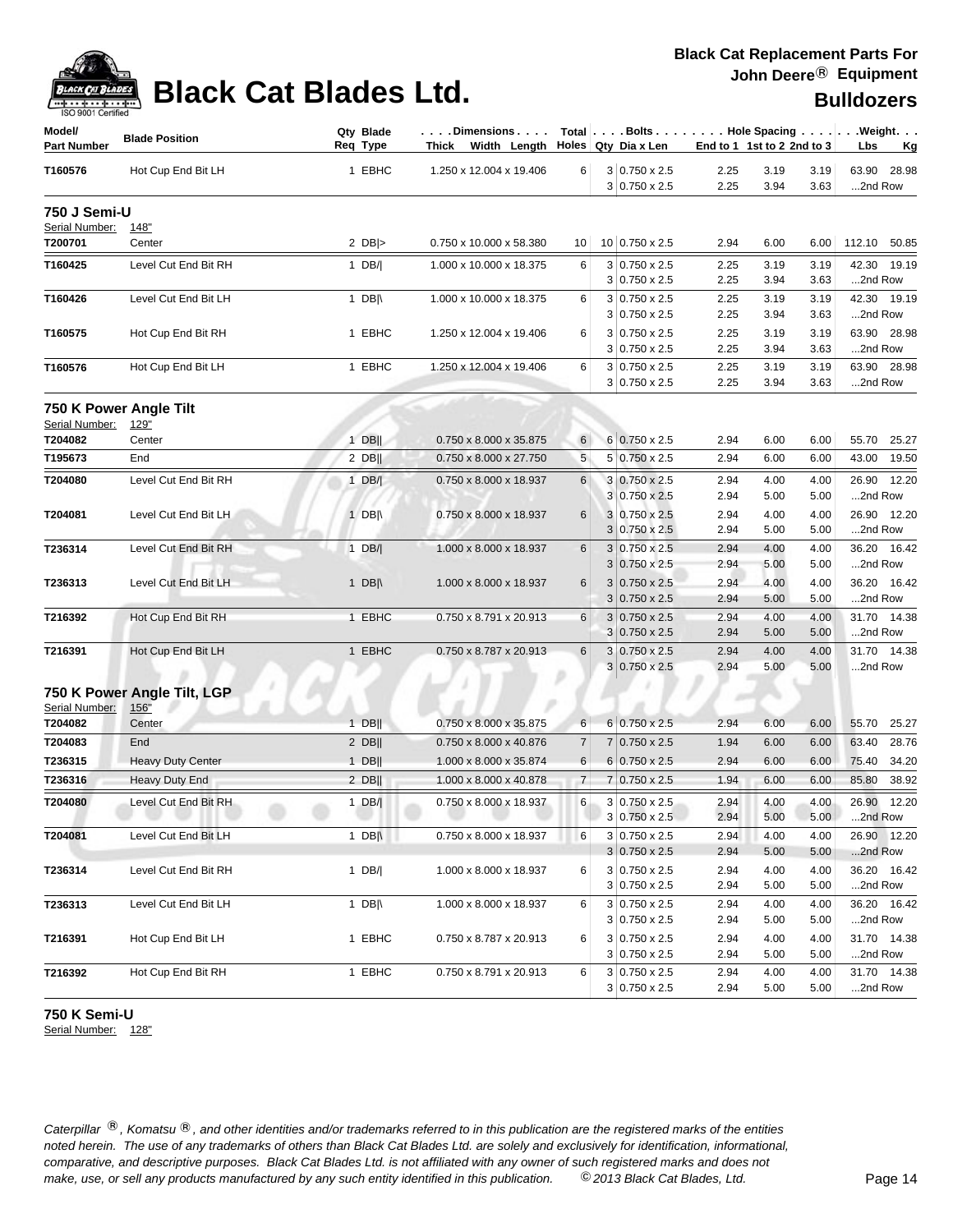

# **Black Cat Blades Ltd. Black Cat Blades Ltd. Black Cat Blades Ltd.**

| Model/<br><b>Part Number</b>                 | <b>Blade Position</b>                      | Qty Blade<br>Req Type | . Dimensions<br>Thick Width Length Holes Qty Dia x Len          |                |                                              |              | End to 1 1st to 2 2nd to 3 |              | Total Bolts Hole Spacing Weight.<br>Lbs<br><u>Kg</u> |
|----------------------------------------------|--------------------------------------------|-----------------------|-----------------------------------------------------------------|----------------|----------------------------------------------|--------------|----------------------------|--------------|------------------------------------------------------|
| T162524                                      | Center                                     | 2 $DB$ $>$            | 0.750 x 10.000 x 48.382                                         | 8 <sup>1</sup> | 8 0.750 x 2.5                                | 2.94         | 6.00                       | 6.00         | 92.70 42.05                                          |
| T160425                                      | Level Cut End Bit RH                       | 1 $DB/ $              | 1.000 x 10.000 x 18.375                                         | 6              | $3 0.750 \times 2.5$                         | 2.25         | 3.19                       | 3.19         | 42.30 19.19                                          |
|                                              |                                            |                       |                                                                 |                | $3 0.750 \times 2.5$                         | 2.25         | 3.94                       | 3.63         | 2nd Row                                              |
| T160426                                      | Level Cut End Bit LH                       | 1 DB $\parallel$      | 1.000 x 10.000 x 18.375                                         | 6              | $3 0.750 \times 2.5$                         | 2.25         | 3.19                       | 3.19         | 42.30 19.19                                          |
|                                              |                                            |                       |                                                                 |                | $3 0.750 \times 2.5$                         | 2.25         | 3.94                       | 3.63         | 2nd Row                                              |
| T160575                                      | Hot Cup End Bit RH                         | 1 EBHC                | 1.250 x 12.004 x 19.406                                         | 6              | $3 0.750 \times 2.5$<br>$3 0.750 \times 2.5$ | 2.25<br>2.25 | 3.19<br>3.94               | 3.19<br>3.63 | 63.90 28.98<br>2nd Row                               |
|                                              |                                            | 1 EBHC                | 1.250 x 12.004 x 19.406                                         | 6              | $3 0.750 \times 2.5$                         |              | 3.19                       |              | 63.90 28.98                                          |
| T160576                                      | Hot Cup End Bit LH                         |                       |                                                                 |                | $3 0.750 \times 2.5$                         | 2.25<br>2.25 | 3.94                       | 3.19<br>3.63 | 2nd Row                                              |
| 850 A B Straight                             |                                            |                       |                                                                 |                |                                              |              |                            |              |                                                      |
| Serial Number:                               | 123" UP TO 705569                          |                       |                                                                 |                |                                              |              |                            |              |                                                      |
| T79198                                       | Center                                     | $1$ DB                | 0.750 x 8.000 x 35.880                                          | 6              | 6 0.750 x 2.5                                | 2.94         | 6.00                       | 6.00         | 55.60<br>25.22                                       |
| T79200                                       | End                                        | $2$ DB                | 0.750 x 8.000 x 29.060                                          | 5              | 5 0.750 x 2.5                                | 2.94         | 6.00                       | 6.00         | 45.00<br>20.41                                       |
| T52751                                       | Optional One Piece Edge                    | 1 DB $\parallel$      | 0.750 x 8.000 x 94.250                                          | 16             | 16 0.750 x 2.5                               |              |                            |              | 144.00<br>65.32                                      |
| T49155                                       | Level Cut End Bit RH                       | $1$ DB/               | 0.750 x 8.000 x 14.130                                          | 6              | $3 0.750 \times 2.5$                         | 2.00         | 4.00                       | 4.00         | 9.25<br>20.40                                        |
|                                              |                                            |                       |                                                                 |                | $3 0.750 \times 2.5$                         | 2.00         | 4.00                       | 4.00         | 2nd Row                                              |
| T49156                                       | Level Cut End Bit LH                       | 1 DB $\parallel$      | 0.750 x 8.000 x 14.130                                          | 6              | 3 0.750 x 2.5                                | 2.00         | 4.00                       | 4.00         | 20.40<br>9.25                                        |
|                                              |                                            |                       |                                                                 |                | $3 0.750 \times 2.5$                         | 2.00         | 4.00                       | 4.00         | 2nd Row                                              |
| T49157                                       | Hot Cup End Bit RH                         | 1 EBHC                | 1.000 x 9.580 x 16.196                                          | 6              | $3 0.750 \times 2.5$                         | 2.00         | 4.00                       | 4.00         | 34.10 15.47                                          |
|                                              |                                            |                       |                                                                 |                | 3 0.750 x 2.5                                | 2.00         | 4.00                       | 4.00         | 2nd Row                                              |
| T49158                                       | Hot Cup End Bit LH                         | 1 EBHC                | 1.000 x 9.580 x 16.196                                          | 6              | $3 0.750 \times 2.5$<br>$3 0.750 \times 2.5$ | 2.00<br>2.00 | 4.00<br>4.00               | 4.00<br>4.00 | 34.10 15.47<br>2nd Row                               |
| 850 A B Straight<br>Serial Number:<br>T79198 | 123" 705570-UP<br>Center                   | $1$ DB                | 0.750 x 8.000 x 35.880                                          | 6              | $6 0.750 \times 2.5$                         | 2.94         | 6.00                       | 6.00         | 55.60<br>25.22                                       |
| T79194                                       | End                                        | $2$ DB                | 0.750 x 8.000 x 29.880                                          | 5              | 5 0.750 x 2.5                                | 2.94         | 6.00                       | 6.00         | 46.30<br>21.00                                       |
| T58191                                       | Level Cut End Bit RH                       | 1 $DB/ $              | 0.750 x 8.000 x 13.440                                          | 6              | $3 0.750 \times 2.5$                         | 1.44         | 3.50                       | 3.50         | 8.66<br>19.10                                        |
|                                              |                                            |                       |                                                                 |                | $3 0.750 \times 2.5$                         | 1.44         | 4.00                       | 4.00         | 2nd Row                                              |
| T58192                                       | Level Cut End Bit LH                       | 1 DB $\parallel$      | 0.750 x 8.000 x 13.440                                          | 6              | $3 0.750 \times 2.5$                         | 1.44         | 3.50                       | 3.50         | 19.10<br>8.66                                        |
|                                              |                                            |                       |                                                                 |                | $3 0.750 \times 2.5$                         | 1.44         | 4.00                       | 4.00         | 2nd Row                                              |
| T59155                                       | Hot Cup End Bit RH                         | 1 EBHC                | 0.750 x 9.933 x 15.398                                          | 6              | $3 0.750 \times 2.5$                         | 1.44         | 3.50                       | 3.50         | 25.20 11.43                                          |
|                                              |                                            |                       |                                                                 |                | $3 0.750 \times 2.5$                         | 1.44         | 4.00                       | 4.00         | 2nd Row                                              |
| T59156                                       | Hot Cup End Bit LH                         | 1 EBHC                | 0.750 x 9.933 x 15.398                                          | 6              | $3 0.750 \times 2.5$                         | 1.44         | 3.50                       | 3.50         | 25.20 11.43                                          |
|                                              |                                            |                       |                                                                 |                | $3 0.750 \times 2.5$                         | 1.44         | 4.00                       | 4.00         | 2nd Row                                              |
| 850 A B Angle                                |                                            |                       |                                                                 |                |                                              |              |                            |              |                                                      |
| T79192                                       | Serial Number: 152" UP TO 705669<br>Center | 1 DB                  | $0.750 \times 8.000 \times 41.880$ $7 \times 70.750 \times 2.5$ |                |                                              | 2.94         | 6.00                       | 6.00         | 64.90<br>29.44                                       |
| T79193                                       | End                                        | $2$ DB                | 0.750 x 8.000 x 41.380                                          | $\overline{7}$ | 7 0.750 x 2.5                                | 2.44         | 6.00                       | 6.00         | 29.48<br>65.00                                       |
| T58940                                       | Optional One Piece Edge                    | 1 DB                  | 0.750 x 8.000 x 124.750                                         | 21             | 21 0.750 x 2.5                               | 2.38         | 6.00                       | 6.00         | 193.40<br>87.72                                      |
|                                              | Level Cut End Bit RH                       |                       |                                                                 |                |                                              |              |                            |              |                                                      |
| T49155                                       |                                            | 1 DB/                 | 0.750 x 8.000 x 14.130                                          | 6              | $3 0.750 \times 2.5$<br>$3 0.750 \times 2.5$ | 2.00<br>2.00 | 4.00<br>4.00               | 4.00<br>4.00 | 9.25<br>20.40<br>2nd Row                             |
| T49156                                       | Level Cut End Bit LH                       | 1 DB $\parallel$      | 0.750 x 8.000 x 14.130                                          | 6              | $3 0.750 \times 2.5$                         | 2.00         | 4.00                       | 4.00         | 9.25<br>20.40                                        |
|                                              |                                            |                       |                                                                 |                | $3 0.750 \times 2.5$                         | 2.00         | 4.00                       | 4.00         | 2nd Row                                              |
| T49157                                       | Hot Cup End Bit RH                         | 1 EBHC                | 1.000 x 9.580 x 16.196                                          | 6              | $3 0.750 \times 2.5$                         | 2.00         | 4.00                       | 4.00         | 34.10 15.47                                          |
|                                              |                                            |                       |                                                                 |                | $3 0.750 \times 2.5$                         | 2.00         | 4.00                       | 4.00         | 2nd Row                                              |
| T49158                                       | Hot Cup End Bit LH                         | 1 EBHC                | 1.000 x 9.580 x 16.196                                          | 6              | $3 0.750 \times 2.5$                         | 2.00         | 4.00                       | 4.00         | 34.10 15.47                                          |
|                                              |                                            |                       |                                                                 |                | $3 0.750 \times 2.5$                         | 2.00         | 4.00                       | 4.00         | 2nd Row                                              |

### **850 A B Angle, LGP**

Serial Number: 152" 705571-UP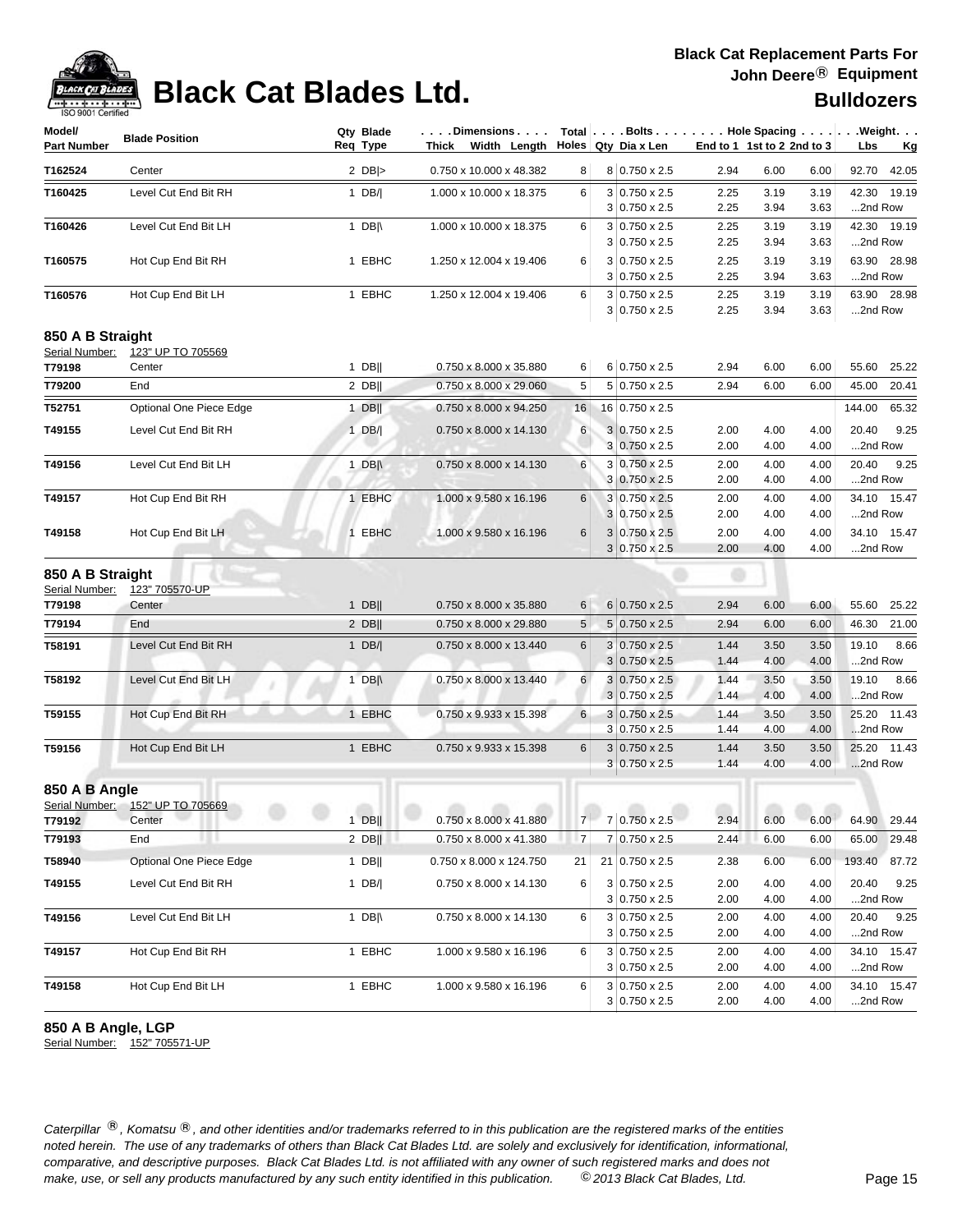

# **Black Cat Blades Ltd. Black Cat Blades Ltd. Black Cat Blades Ltd.**

| Model/<br><b>Part Number</b>           | <b>Blade Position</b>   | Qty Blade<br>Req Type | . Dimensions<br><b>Thick</b><br>Width Length |                |   | Holes Qty Dia x Len                          | End to 1 1st to 2 2nd to 3 |              |              | Total Bolts Hole Spacing Weight.<br>Lbs<br>Kg |
|----------------------------------------|-------------------------|-----------------------|----------------------------------------------|----------------|---|----------------------------------------------|----------------------------|--------------|--------------|-----------------------------------------------|
| T79192                                 | Center                  | $1$ DB                | 0.750 x 8.000 x 41.880                       | 7 <sup>1</sup> |   | 7 0.750 x 2.5                                | 2.94                       | 6.00         | 6.00         | 64.90<br>29.44                                |
| T79193                                 | End                     | $2$ DB                | 0.750 x 8.000 x 41.380                       | 7              |   | 7 0.750 x 2.5                                | 2.44                       | 6.00         | 6.00         | 65.00<br>29.48                                |
| T58940                                 | Optional One Piece Edge | $1$ DB                | 0.750 x 8.000 x 124.750                      | 21             |   | 21 0.750 x 2.5                               | 2.38                       | 6.00         | 6.00         | 193.40<br>87.72                               |
| T58191                                 | Level Cut End Bit RH    | $1$ DB/               | 0.750 x 8.000 x 13.440                       | 6              |   | $3 0.750 \times 2.5$<br>$3 0.750 \times 2.5$ | 1.44<br>1.44               | 3.50<br>4.00 | 3.50<br>4.00 | 19.10<br>8.66<br>2nd Row                      |
| T58192                                 | Level Cut End Bit LH    | 1 DB $\parallel$      | 0.750 x 8.000 x 13.440                       | 6              |   | $3 0.750 \times 2.5$<br>$3 0.750 \times 2.5$ | 1.44<br>1.44               | 3.50<br>4.00 | 3.50<br>4.00 | 19.10<br>8.66<br>2nd Row                      |
| T59155                                 | Hot Cup End Bit RH      | 1 EBHC                | 0.750 x 9.933 x 15.398                       | 6              |   | $3 0.750 \times 2.5$<br>$3 0.750 \times 2.5$ | 1.44<br>1.44               | 3.50<br>4.00 | 3.50<br>4.00 | 25.20 11.43<br>2nd Row                        |
| T59156                                 | Hot Cup End Bit LH      | 1 EBHC                | 0.750 x 9.933 x 15.398                       | 6              |   | $3 0.750 \times 2.5$<br>$3 0.750 \times 2.5$ | 1.44<br>1.44               | 3.50<br>4.00 | 3.50<br>4.00 | 25.20 11.43<br>2nd Row                        |
| 850 B Semi-U<br>Serial Number:         | 138" ROCKLAND           |                       |                                              |                |   |                                              |                            |              |              |                                               |
| T79199                                 | Center                  | $1$ DB                | 0.750 x 8.000 x 40.130                       | 7 <sup>1</sup> |   | 7 0.750 x 2.5                                | 2.94                       | 6.00         | 6.00         | 62.20<br>28.21                                |
| T79194                                 | End                     | $2$ DB                | 0.750 x 8.000 x 29.880                       | 5              |   | $5 0.750 \times 2.5$                         | 2.94                       | 6.00         | 6.00         | 46.30<br>21.00                                |
| T153378                                | Level Cut End Bit RH    | $1$ DB//              | 0.750 x 8.000 x 17.862                       | 6              |   | 3 0.750 x 2.5<br>3 0.750 x 2.5               | 1.87<br>2.50               | 3.75<br>3.75 | 3.75<br>3.75 | 22.40<br>10.16<br>2nd Row                     |
| T153379                                | Level Cut End Bit LH    | 1 DB\\                | 0.750 x 8.000 x 17.862                       | 6              |   | $3 0.750 \times 2.5$                         | 1.87                       | 3.75         | 3.75         | 22.40 10.16                                   |
|                                        |                         |                       |                                              |                |   | $3 0.750 \times 2.5$                         | 2.50                       | 3.75         | 3.75         | 2nd Row                                       |
| T112067                                | Hot Cup End Bit RH      | 1 EBHCC               | 0.750 x 8.953 x 16.110                       | 6              |   | 3 0.750 x 2.5<br>$3 0.750 \times 2.5$        | 1.88<br>2.50               | 3.75<br>3.75 | 3.75<br>3.75 | 23.50 10.66<br>2nd Row                        |
| T112068                                | Hot Cup End Bit LH      | 1 EBHCC               | 0.750 x 8.953 x 16.110                       | 6              |   | $3 0.750 \times 2.5$                         | 1.88                       | 3.75         | 3.75         | 23.50 10.66                                   |
| 850 C CII Straight<br>Serial Number:   | 123" ROCKLAND           |                       |                                              |                |   | $3 0.750 \times 2.5$                         | 2.50                       | 3.75         | 3.75         | 2nd Row                                       |
| T79198                                 | Center                  | $1$ DB                | 0.750 x 8.000 x 35.880                       | 6              |   | 6 0.750 x 2.5                                | 2.94                       | 6.00         | 6.00         | 55.60<br>25.22                                |
| T79194                                 | End                     | $2$ DB                | 0.750 x 8.000 x 29.880                       | 5              |   | $5 0.750 \times 2.5$                         | 2.94                       | 6.00         | 6.00         | 46.30<br>21.00                                |
| T58191                                 | Level Cut End Bit RH    | 1 $DB/ $              | 0.750 x 8.000 x 13.440                       | 6              | 3 | $3 0.750 \times 2.5$<br>$0.750 \times 2.5$   | 1.44<br>1.44               | 3.50<br>4.00 | 3.50<br>4.00 | 19.10<br>8.66<br>2nd Row                      |
| T58192                                 | Level Cut End Bit LH    | 1 DB $\parallel$      | 0.750 x 8.000 x 13.440                       | 6              |   | $3 0.750 \times 2.5$<br>$3 0.750 \times 2.5$ | 1.44<br>1.44               | 3.50<br>4.00 | 3.50<br>4.00 | 19.10<br>8.66<br>2nd Row                      |
| T59155                                 | Hot Cup End Bit RH      | 1 EBHC                | 0.750 x 9.933 x 15.398                       | 6              |   | $3 0.750 \times 2.5$<br>$3 0.750 \times 2.5$ | 1.44<br>1.44               | 3.50<br>4.00 | 3.50<br>4.00 | 25.20<br>11.43<br>2nd Row                     |
| T59156                                 | Hot Cup End Bit LH      | 1 EBHC                | 0.750 x 9.933 x 15.398                       | 6              |   | $3 0.750 \times 2.5$<br>$3 0.750 \times 2.5$ | 1.44<br>1.44               | 3.50<br>4.00 | 3.50<br>4.00 | 11.43<br>25.20<br>2nd Row                     |
| 850 C CII Angle, LGP<br>Serial Number: | 152" ROCKLAND           |                       | $\sim$                                       |                |   | . .                                          |                            |              |              |                                               |
| T79192                                 | Center                  | $1$ DB                | 0.750 x 8.000 x 41.880                       | 7 <sup>1</sup> |   | $7 0.750 \times 2.5$                         | 2.94                       | 6.00         | 6.00         | 64.90 29.44                                   |
| T79193                                 | End                     | $2$ DB                | 0.750 x 8.000 x 41.380                       | $\overline{7}$ |   | 7 0.750 x 2.5                                | 2.44                       | 6.00         | 6.00         | 65.00 29.48                                   |
| T58191                                 | Level Cut End Bit RH    | 1 $DB/ $              | 0.750 x 8.000 x 13.440                       | 6              |   | $3 0.750 \times 2.5$<br>$3 0.750 \times 2.5$ | 1.44<br>1.44               | 3.50<br>4.00 | 3.50<br>4.00 | 19.10<br>8.66<br>2nd Row                      |
| T58192                                 | Level Cut End Bit LH    | 1 DB $\parallel$      | 0.750 x 8.000 x 13.440                       | 6              |   | $3 0.750 \times 2.5$<br>$3 0.750 \times 2.5$ | 1.44<br>1.44               | 3.50<br>4.00 | 3.50<br>4.00 | 19.10<br>8.66<br>2nd Row                      |
| T59155                                 | Hot Cup End Bit RH      | 1 EBHC                | 0.750 x 9.933 x 15.398                       | 6              |   | $3 0.750 \times 2.5$<br>$3 0.750 \times 2.5$ | 1.44<br>1.44               | 3.50<br>4.00 | 3.50<br>4.00 | 25.20 11.43<br>2nd Row                        |
| T59156                                 | Hot Cup End Bit LH      | 1 EBHC                | 0.750 x 9.933 x 15.398                       | 6              |   | $3 0.750 \times 2.5$<br>$3 0.750 \times 2.5$ | 1.44<br>1.44               | 3.50<br>4.00 | 3.50<br>4.00 | 25.20 11.43<br>2nd Row                        |

### **850 C CII Semi-U**

Serial Number: 128" ROCKLAND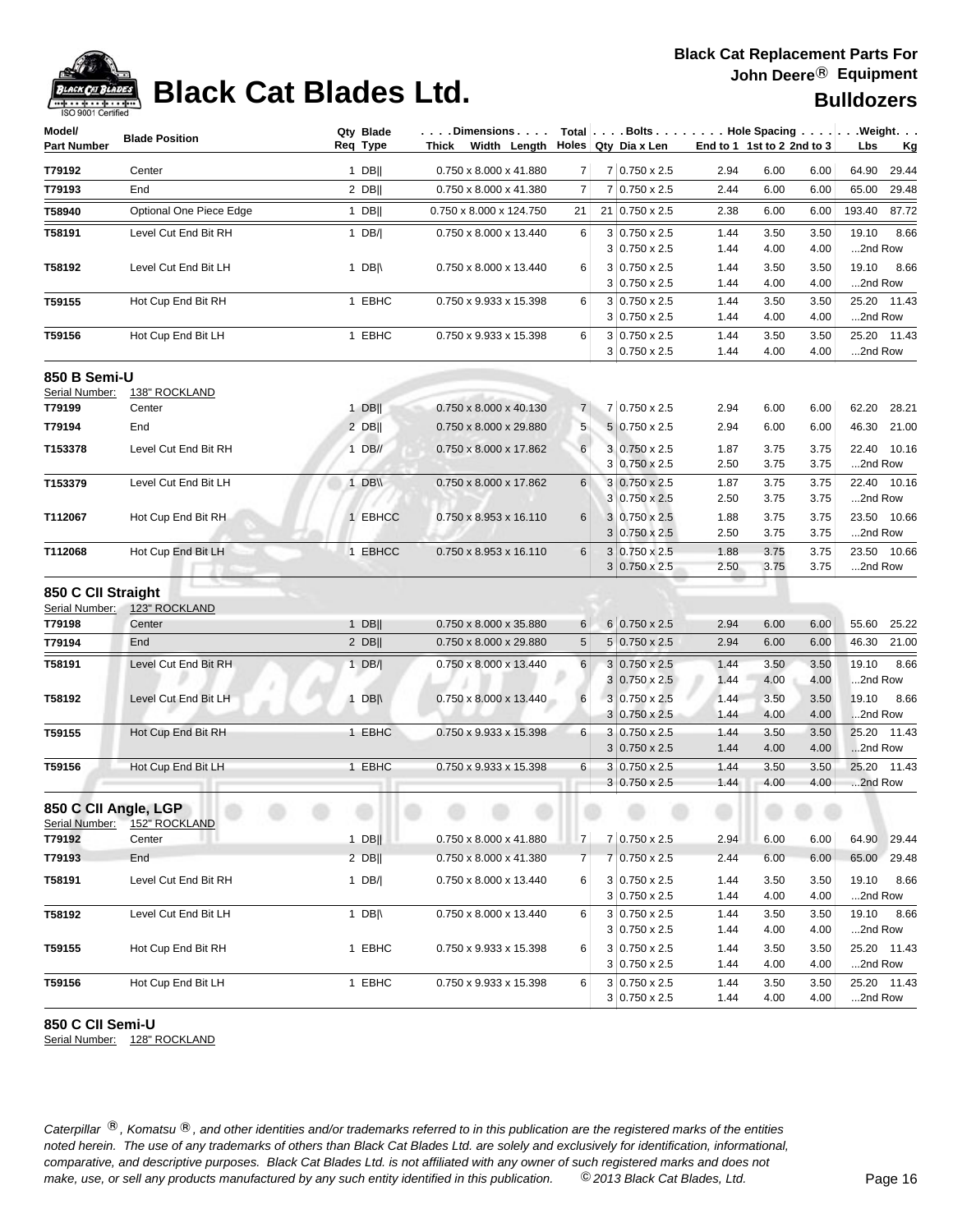| Model/                   | <b>Blade Position</b>          | Qty Blade        | . Dimensions   Total  . Bolts Hole Spacing  . Weight. |                |   |                                       |                            |              |              |                        |
|--------------------------|--------------------------------|------------------|-------------------------------------------------------|----------------|---|---------------------------------------|----------------------------|--------------|--------------|------------------------|
| <b>Part Number</b>       |                                | Req Type         | Thick Width Length Holes Qty Dia x Len                |                |   |                                       | End to 1 1st to 2 2nd to 3 |              |              | Lbs<br><u>Kg</u>       |
| T79194                   | Center                         | $1$ DB           | 0.750 x 8.000 x 29.880                                | 5              |   | $5 0.750 \times 2.5$                  | 2.94                       | 6.00         | 6.00         | 46.30<br>21.00         |
| T79195                   | End                            | $2$ DB           | 0.750 x 8.000 x 35.380                                | 6              |   | $6 0.750 \times 2.5$                  | 2.94                       | 6.00         | 6.00         | 54.90<br>24.90         |
| T153378                  | Level Cut End Bit RH           | $1$ DB//         | 0.750 x 8.000 x 17.862                                | 6              |   | $3 0.750 \times 2.5$                  | 1.87                       | 3.75         | 3.75         | 22.40 10.16            |
|                          |                                |                  |                                                       |                |   | $3 0.750 \times 2.5$                  | 2.50                       | 3.75         | 3.75         | 2nd Row                |
| T153379                  | Level Cut End Bit LH           | 1 $DB \vee$      | 0.750 x 8.000 x 17.862                                | 6              |   | $3 0.750 \times 2.5$                  | 1.87                       | 3.75         | 3.75         | 22.40 10.16            |
|                          |                                |                  |                                                       |                |   | $3 0.750 \times 2.5$                  | 2.50                       | 3.75         | 3.75         | 2nd Row                |
| T112067                  | Hot Cup End Bit RH             | 1 EBHCC          | 0.750 x 8.953 x 16.110                                | 6              |   | $3 0.750 \times 2.5$                  | 1.88                       | 3.75         | 3.75         | 23.50 10.66            |
|                          |                                |                  |                                                       |                |   | $3 0.750 \times 2.5$                  | 2.50                       | 3.75         | 3.75         | 2nd Row                |
| T112068                  | Hot Cup End Bit LH             | 1 EBHCC          | 0.750 x 8.953 x 16.110                                | 6              |   | $3 0.750 \times 2.5$                  | 1.88                       | 3.75         | 3.75         | 23.50 10.66            |
|                          |                                |                  |                                                       |                |   | $3 0.750 \times 2.5$                  | 2.50                       | 3.75         | 3.75         | 2nd Row                |
| 850 C CII Semi-U         |                                |                  |                                                       |                |   |                                       |                            |              |              |                        |
| Serial Number:           | 128" ROCKLAND                  |                  |                                                       |                |   |                                       |                            |              |              |                        |
| T162524                  | Center                         | 2 $DB$ $>$       | 0.750 x 10.000 x 48.382                               | 8              |   | $8 0.750 \times 2.5$                  | 2.94                       | 6.00         | 6.00         | 92.70 42.05            |
| T160425                  | Level Cut End Bit RH           | 1 $DB/$          | 1.000 x 10.000 x 18.375                               | 6              |   | $3 0.750 \times 2.5$                  | 2.25                       | 3.19         | 3.19         | 42.30 19.19            |
|                          |                                |                  |                                                       |                |   | $3 0.750 \times 2.5$                  | 2.25                       | 3.94         | 3.63         | 2nd Row                |
| T160426                  | Level Cut End Bit LH           | 1 DB $\parallel$ | 1.000 x 10.000 x 18.375                               | 6              |   | $3 0.750 \times 2.5$                  | 2.25                       | 3.19         | 3.19         | 42.30 19.19            |
|                          |                                |                  |                                                       |                |   | $3 0.750 \times 2.5$                  | 2.25                       | 3.94         | 3.63         | 2nd Row                |
| T160575                  | Hot Cup End Bit RH             | 1 EBHC           | 1.250 x 12.004 x 19.406                               | 6              |   | 3 0.750 x 2.5<br>$3 0.750 \times 2.5$ | 2.25                       | 3.19         | 3.19         | 63.90 28.98            |
|                          |                                |                  |                                                       |                |   |                                       | 2.25                       | 3.94         | 3.63         | 2nd Row                |
| T160576                  | Hot Cup End Bit LH             | 1 EBHC           | 1.250 x 12.004 x 19.406                               | 6              |   | 3 0.750 x 2.5<br>$3 0.750 \times 2.5$ | 2.25<br>2.25               | 3.19<br>3.94 | 3.19<br>3.63 | 63.90 28.98<br>2nd Row |
|                          |                                |                  |                                                       |                |   |                                       |                            |              |              |                        |
| 850 C CII Semi-U         |                                |                  |                                                       |                |   |                                       |                            |              |              |                        |
| Serial Number:<br>T79194 | <b>138" ROCKLAND</b><br>Center | $1$ DB           | 0.750 x 8.000 x 29.880                                | 5              |   | $5 0.750 \times 2.5$                  | 2.94                       | 6.00         | 6.00         | 46.30 21.00            |
| T79199                   | End                            | $2$ DB           | 0.750 x 8.000 x 40.130                                | $\overline{7}$ |   | $7 0.750 \times 2.5$                  | 2.94                       | 6.00         | 6.00         | 62.20 28.21            |
|                          |                                |                  |                                                       |                |   |                                       |                            |              |              |                        |
| T153378                  | Level Cut End Bit RH           | $1$ DB//         | 0.750 x 8.000 x 17.862                                | 6              |   | 3 0.750 x 2.5<br>$3 0.750 \times 2.5$ | 1.87<br>2.50               | 3.75<br>3.75 | 3.75         | 22.40 10.16<br>2nd Row |
|                          | Level Cut End Bit LH           | $1$ DB\\         | 0.750 x 8.000 x 17.862                                | 6              |   | $3 0.750 \times 2.5$                  | 1.87                       | 3.75         | 3.75<br>3.75 | 22.40 10.16            |
| T153379                  |                                |                  |                                                       |                | 3 | $0.750 \times 2.5$                    | 2.50                       | 3.75         | 3.75         | 2nd Row                |
| T112067                  | Hot Cup End Bit RH             | 1 EBHCC          | 0.750 x 8.953 x 16.110                                | 6              |   | $3 0.750 \times 2.5$                  | 1.88                       | 3.75         | 3.75         | 23.50 10.66            |
|                          |                                |                  |                                                       |                |   | $3 0.750 \times 2.5$                  | 2.50                       | 3.75         | 3.75         | 2nd Row                |
| T112068                  | Hot Cup End Bit LH             | 1 EBHCC          | 0.750 x 8.953 x 16.110                                | 6              |   | $3 0.750 \times 2.5$                  | 1.88                       | 3.75         | 3.75         | 23.50 10.66            |
|                          |                                |                  |                                                       |                |   | $3 0.750 \times 2.5$                  | 2.50                       | 3.75         | 3.75         | 2nd Row                |
| 850 C CII Semi-U         |                                |                  |                                                       |                |   |                                       |                            |              |              |                        |
| Serial Number:           | 140" ROCKLAND                  |                  |                                                       |                |   |                                       |                            |              |              |                        |
| T160421                  | Center                         | 2 $DB$ $>$       | 0.750 x 10.000 x 54.374                               | 9              |   | $9 0.750 \times 2.5$                  | 3.50                       | 6.00         | 6.00         | 104.30 47.31           |
| T160425                  | Level Cut End Bit RH           | 1 $DB/ $         | 1.000 x 10.000 x 18.375                               | 6              |   | $3 0.750 \times 2.5$                  | 2.25                       | 3.19         | 3.19         | 42.30 19.19            |
|                          |                                |                  |                                                       |                |   | $3 0.750 \times 2.5$                  | 2.25                       | 3.94         | 3.63         | 2nd Row                |
| T160426                  | Level Cut End Bit LH           | 1 $DB \wedge$    | 1.000 x 10.000 x 18.375                               | 6              |   | $3 0.750 \times 2.5$                  | 2.25                       | 3.19         | 3.19         | 42.30 19.19            |
|                          |                                |                  |                                                       |                |   | $3 0.750 \times 2.5$                  | 2.25                       | 3.94         | 3.63         | 2nd Row                |
| T160575                  | Hot Cup End Bit RH             | 1 EBHC           | 1.250 x 12.004 x 19.406                               | 6              |   | $3 0.750 \times 2.5$                  | 2.25                       | 3.19         | 3.19         | 63.90 28.98            |
|                          |                                |                  |                                                       |                |   | $3 0.750 \times 2.5$                  | 2.25                       | 3.94         | 3.63         | 2nd Row                |
| T160576                  | Hot Cup End Bit LH             | 1 EBHC           | 1.250 x 12.004 x 19.406                               | 6              |   | $3 0.750 \times 2.5$                  | 2.25                       | 3.19         | 3.19         | 63.90 28.98            |
|                          |                                |                  |                                                       |                |   | $3 0.750 \times 2.5$                  | 2.25                       | 3.94         | 3.63         | 2nd Row                |
| 850 C CII Semi-U         |                                |                  |                                                       |                |   |                                       |                            |              |              |                        |
| Serial Number:           | 156" ROCKLAND                  |                  |                                                       |                |   |                                       |                            |              |              |                        |
| T166169                  | Center                         | $1$ DB           | 0.750 x 10.000 x 41.880                               | 7              |   | 7 0.750 x 2.5                         | 2.94                       | 6.00         | 6.00         | 81.30 36.88            |
| T166168                  | End                            | 2 $DB$ $>$       | 0.750 x 10.000 x 41.880                               | $\overline{7}$ |   | 7 0.750 x 2.5                         | 2.94                       | 6.00         | 6.00         | 80.10 36.33            |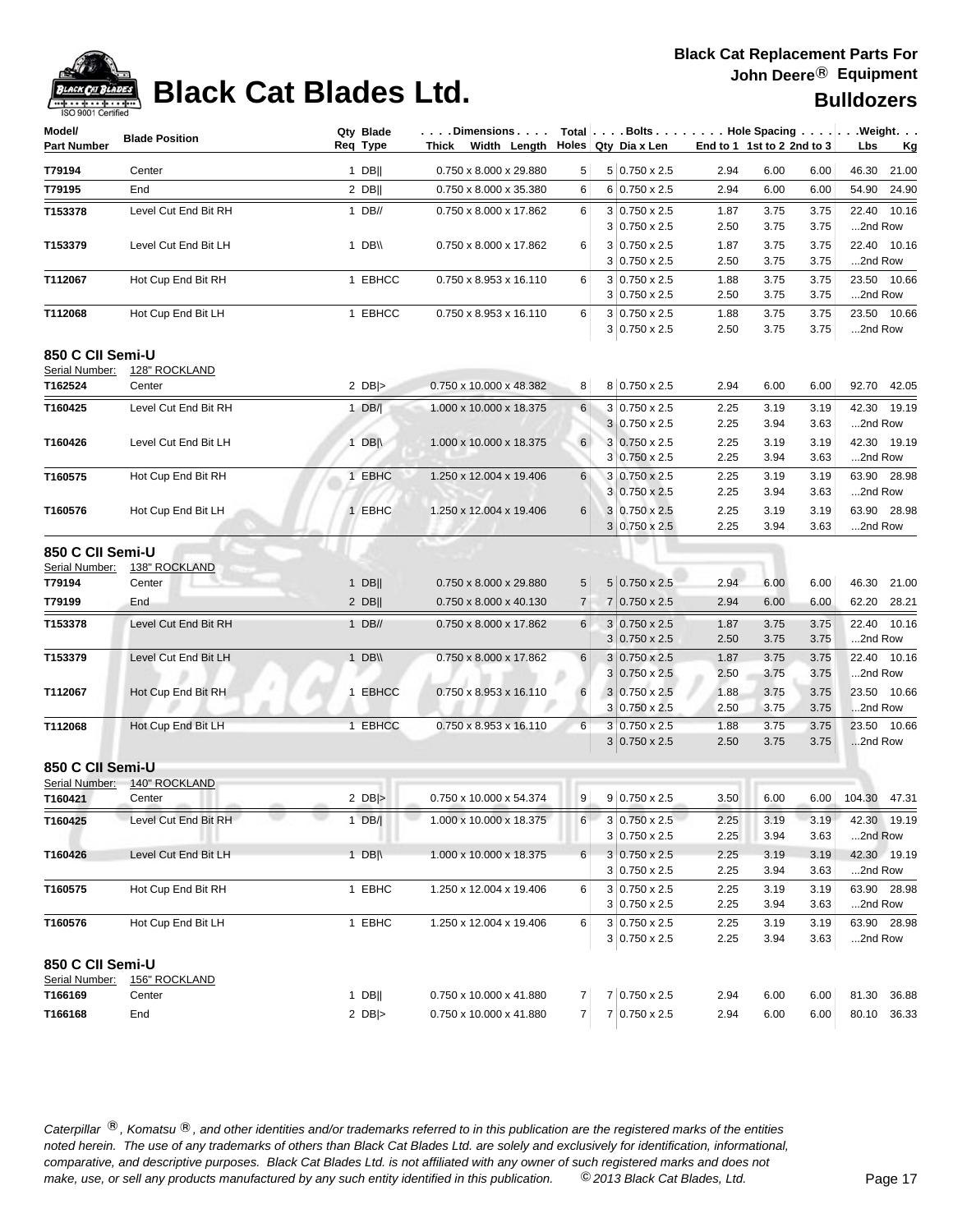

| Model/                    |                                         | Qty Blade        | .Dimensions             |                |                       |      |                            |      | $Total   \ldots$ Bolts $\ldots   \ldots$ . Hole Spacing $\ldots   \ldots$ . Weight. $\ldots$ |
|---------------------------|-----------------------------------------|------------------|-------------------------|----------------|-----------------------|------|----------------------------|------|----------------------------------------------------------------------------------------------|
| <b>Part Number</b>        | <b>Blade Position</b>                   | Reg Type         | Thick Width Length      |                | Holes Qty Dia x Len   |      | End to 1 1st to 2 2nd to 3 |      | Lbs<br><u>Kg</u>                                                                             |
| T160425                   | Level Cut End Bit RH                    | 1 $DB/ $         | 1.000 x 10.000 x 18.375 | 6              | $3 0.750 \times 2.5$  | 2.25 | 3.19                       | 3.19 | 42.30 19.19                                                                                  |
|                           |                                         |                  |                         |                | 3 0.750 x 2.5         | 2.25 | 3.94                       | 3.63 | 2nd Row                                                                                      |
| T160426                   | Level Cut End Bit LH                    | 1 DB $\parallel$ | 1.000 x 10.000 x 18.375 | 6              | $3 0.750 \times 2.5$  | 2.25 | 3.19                       | 3.19 | 42.30 19.19                                                                                  |
|                           |                                         |                  |                         |                | $3 0.750 \times 2.5$  | 2.25 | 3.94                       | 3.63 | 2nd Row                                                                                      |
| T160575                   | Hot Cup End Bit RH                      | 1 EBHC           | 1.250 x 12.004 x 19.406 | 6              | 3 0.750 x 2.5         | 2.25 | 3.19                       | 3.19 | 63.90 28.98                                                                                  |
|                           |                                         |                  |                         |                | $3 0.750 \times 2.5$  | 2.25 | 3.94                       | 3.63 | 2nd Row                                                                                      |
| T160576                   | Hot Cup End Bit LH                      | 1 EBHC           | 1.250 x 12.004 x 19.406 | 6              | $3 0.750 \times 2.5$  | 2.25 | 3.19                       | 3.19 | 63.90 28.98                                                                                  |
|                           |                                         |                  |                         |                | $3 0.750 \times 2.5$  | 2.25 | 3.94                       | 3.63 | 2nd Row                                                                                      |
|                           | 850 CII Power Angle Tilt, LGP           |                  |                         |                |                       |      |                            |      |                                                                                              |
| Serial Number:<br>T184052 | 146" WELDCO UP TO 912094<br>Center      | $3$ DB           | 0.750 x 10.000 x 35.875 | 6              | $6 0.875 \times 3$    | 2.93 | 6.00                       | 6.00 | 69.00 31.30                                                                                  |
| T184699                   | Level Cut End Bit LH                    | 1 $SB$           | 0.750 x 10.000 x 18.937 | 6              | $3 0.875 \times 3$    | 2.94 | 4.00                       | 4.00 | 34.70 15.74                                                                                  |
|                           |                                         |                  |                         |                | $3 0.875 \times 3$    | 2.94 | 5.00                       | 5.00 | 2nd Row                                                                                      |
| T184698                   | Level Cut End Bit RH                    | $1$ SB/          | 0.750 x 10.000 x 18.938 | 6              | $3 0.875 \times 3$    | 2.94 | 4.00                       | 4.00 | 34.70 15.74                                                                                  |
|                           |                                         |                  |                         |                | $3 0.875 \times 3$    | 2.94 | 5.00                       | 5.00 | 2nd Row                                                                                      |
| T186152                   | Hot Cup End Bit LH                      | 1 EBHC           | 1.000 x 12.500 x 21.000 | 6              | $3 0.875 \times 3$    | 2.94 | 4.00                       | 4.00 | 57.50 26.08                                                                                  |
|                           |                                         |                  |                         |                | $3 0.875 \times 3$    | 2.94 | 5.00                       | 5.00 | 2nd Row                                                                                      |
| T186153                   | Hot Cup End Bit RH                      | 1 EBHC           | 1.000 x 12.500 x 21.000 | 6              | $3 0.875 \times 3$    | 2.94 | 4.00                       | 4.00 | 57.50 26.08                                                                                  |
|                           |                                         |                  |                         |                | $3 0.875 \times 3$    | 2.94 | 5.00                       | 5.00 | 2nd Row                                                                                      |
|                           | 850 CII Power Angle Tilt, LGP           |                  |                         |                |                       |      |                            |      |                                                                                              |
| Serial Number:            | 146" DEERE 912095-UP                    |                  |                         |                |                       |      |                            |      |                                                                                              |
| T187987                   | Center                                  | 3 DB             | 0.750 x 10.000 x 35.874 | 6              | $6 0.750 \times 2.5$  | 2.94 | 6.00                       | 6.00 | 69.60 31.57                                                                                  |
| T190207                   | <b>Heavy Duty Center</b>                | 3 DB             | 1.000 x 10.000 x 35.875 | 6              | 6 0.750 x 2.5         | 2.94 | 6.00                       | 6.00 | 92.80 42.09                                                                                  |
|                           |                                         |                  |                         | 6              | $3 0.750 \times 2.5$  | 2.94 | 4.00                       | 4.00 | 33.70 15.29                                                                                  |
| T187243                   | Level Cut End Bit RH                    | 1 $DB/ $         | 0.750 x 10.000 x 18.937 |                | $3 0.750 \times 2.5$  | 2.94 | 5.00                       | 5.00 | 2nd Row                                                                                      |
| T187244                   | Level Cut End Bit LH                    | 1 $DB \wedge$    | 0.750 x 10.000 x 18.937 | 6              | $3 0.750 \times 2.5$  | 2.94 | 4.00                       | 4.00 | 33.70 15.29                                                                                  |
|                           |                                         |                  |                         |                | $3 0.750 \times 2.5$  | 2.94 | 5.00                       | 5.00 | 2nd Row                                                                                      |
| T190174                   | Heavy Duty Level Cut End Bit RH         | 1 $DB/ $         | 1.000 x 10.000 x 18.937 | 6              | $3 0.750 \times 2.5$  | 2.94 | 4.00                       | 4.00 | 47.00 21.32                                                                                  |
|                           |                                         |                  |                         |                | $3 0.750 \times 2.5$  | 2.94 | 5.00                       | 5.00 | 2nd Row                                                                                      |
| T190175                   | Heavy Duty Level Cut End Bit LH         | 1 DB $\parallel$ | 1.000 x 10.000 x 18.937 | 6              | $3 0.750 \times 2.5 $ | 2.94 | 4.00                       | 4.00 | 47.00 21.32                                                                                  |
|                           |                                         |                  |                         |                | $3 0.750 \times 2.5$  | 2.94 | 5.00                       | 5.00 | 2nd Row                                                                                      |
| T216395                   | Hot Cup End Bit RH                      | 1 EBHC           | 0.750 x 10.941 x 21.583 | $6 \mid$       | $3 0.750 \times 2.5$  | 2.94 | 4.00                       | 4.00 | 40.70 18.46                                                                                  |
|                           |                                         |                  |                         |                | $3 0.750 \times 2.5$  | 2.94 | 5.00                       | 5.00 | 2nd Row                                                                                      |
| T216394                   | Hot Cup End Bit LH                      | 1 EBHC           | 0.750 x 10.941 x 21.583 | $6\phantom{1}$ | $3 0.750 \times 2.5$  | 2.94 | 4.00                       | 4.00 | 40.70 18.46                                                                                  |
|                           |                                         |                  |                         |                | $3 0.750 \times 2.5$  | 2.94 | 5.00                       | 5.00 | 2nd Row                                                                                      |
|                           | 850 CII Power Angle Tilt, LGP           |                  |                         |                |                       |      |                            |      |                                                                                              |
|                           | Serial Number: 158" WELDCO UP TO 905274 |                  |                         |                |                       |      |                            |      |                                                                                              |
| T184055                   | Center                                  | $1$ DB           | 0.750 x 10.000 x 47.875 | 8              | 8 0.875 x 3           | 2.93 | 6.00                       | 6.00 | 92.60 42.00                                                                                  |
| T184052                   | End                                     | $2$ DB           | 0.750 x 10.000 x 35.875 | 6              | $6 0.875 \times 3$    | 2.93 | 6.00                       | 6.00 | 69.00 31.30                                                                                  |
| T184699                   | Level Cut End Bit LH                    | 1 $SB$           | 0.750 x 10.000 x 18.937 | 6              | $3 0.875 \times 3$    | 2.94 | 4.00                       | 4.00 | 34.70 15.74                                                                                  |
|                           |                                         |                  |                         |                | $3 0.875 \times 3$    | 2.94 | 5.00                       | 5.00 | 2nd Row                                                                                      |
| T184698                   | Level Cut End Bit RH                    | 1 SB/            | 0.750 x 10.000 x 18.938 | 6              | $3 0.875 \times 3$    | 2.94 | 4.00                       | 4.00 | 34.70 15.74                                                                                  |
|                           |                                         |                  |                         |                | $3 0.875 \times 3$    | 2.94 | 5.00                       | 5.00 | 2nd Row                                                                                      |
| T186152                   | Hot Cup End Bit LH                      | 1 EBHC           | 1.000 x 12.500 x 21.000 | 6              | $3 0.875 \times 3$    | 2.94 | 4.00                       | 4.00 | 57.50 26.08                                                                                  |
|                           |                                         |                  |                         |                | $3 0.875 \times 3$    | 2.94 | 5.00                       | 5.00 | 2nd Row                                                                                      |
| T186153                   | Hot Cup End Bit RH                      | 1 EBHC           | 1.000 x 12.500 x 21.000 | 6              | $3 0.875 \times 3$    | 2.94 | 4.00                       | 4.00 | 57.50 26.08                                                                                  |
|                           |                                         |                  |                         |                | $3 0.875 \times 3$    | 2.94 | 5.00                       | 5.00 | 2nd Row                                                                                      |
|                           |                                         |                  |                         |                |                       |      |                            |      |                                                                                              |

**850 CII Power Angle Tilt, LGP**

Serial Number: 158" DEERE 905275-UP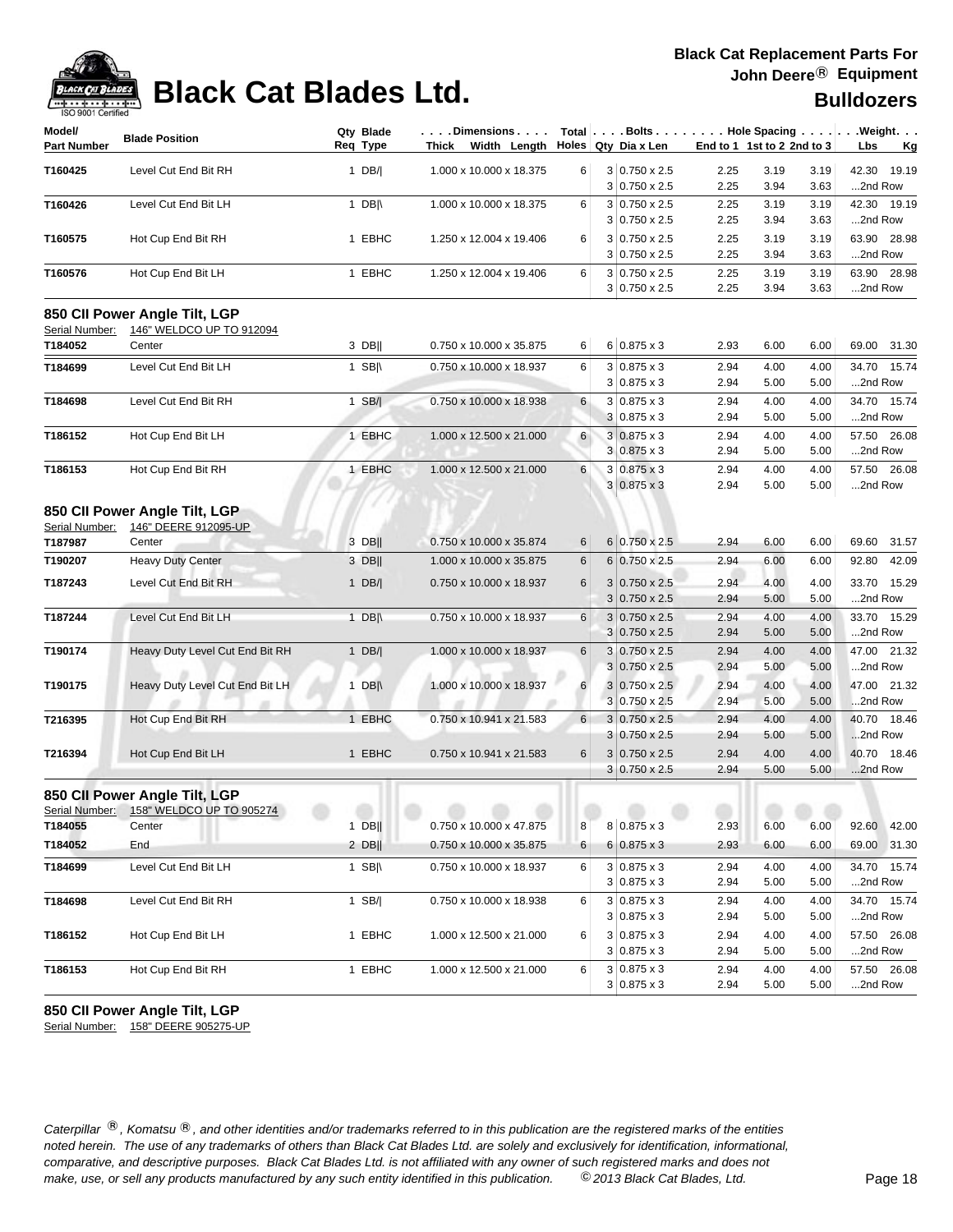

## **Black Cat Blades Ltd. Black Cat Blades Ltd. Black Cat Blades Ltd.**

| Model/                    | <b>Blade Position</b>              | Qty Blade        | . Dimensions                           |                | Total $\vert \ldots$ Bolts $\ldots \vert \ldots$ . Hole Spacing $\ldots \vert \ldots$ Weight. $\ldots$ |              |                            |              |                        |
|---------------------------|------------------------------------|------------------|----------------------------------------|----------------|--------------------------------------------------------------------------------------------------------|--------------|----------------------------|--------------|------------------------|
| <b>Part Number</b>        |                                    | Req Type         | Thick Width Length Holes Qty Dia x Len |                |                                                                                                        |              | End to 1 1st to 2 2nd to 3 |              | Lbs<br><u>Kg</u>       |
| T187988                   | Center                             | $1$ DB           | 0.750 x 10.000 x 47.875                | 8              | 8 0.750 x 2.5                                                                                          | 2.93         | 6.00                       | 6.00         | 92.90<br>42.14         |
| T187987                   | End                                | $2$ DB           | 0.750 x 10.000 x 35.874                | 6              | $6 0.750 \times 2.5$                                                                                   | 2.94         | 6.00                       | 6.00         | 69.60<br>31.57         |
| T190208                   | <b>Heavy Duty Center</b>           | $1$ DB           | 1.000 x 10.000 x 47.874                | 8              | $8 0.750 \times 2.5$                                                                                   | 2.94         | 6.00                       | 6.00         | 56.20<br>123.90        |
| T190207                   | Heavy Duty End                     | $2$ DB           | 1.000 x 10.000 x 35.875                | 6              | $6 0.750 \times 2.5$                                                                                   | 2.94         | 6.00                       | 6.00         | 42.09<br>92.80         |
| T187243                   | Level Cut End Bit RH               | 1 $DB/ $         | 0.750 x 10.000 x 18.937                | 6              | $3 0.750 \times 2.5$                                                                                   | 2.94         | 4.00                       | 4.00         | 33.70 15.29            |
|                           |                                    |                  |                                        |                | $3 0.750 \times 2.5$                                                                                   | 2.94         | 5.00                       | 5.00         | 2nd Row                |
| T187244                   | Level Cut End Bit LH               | 1 $DB \wedge$    | 0.750 x 10.000 x 18.937                | 6              | $3 0.750 \times 2.5$                                                                                   | 2.94         | 4.00                       | 4.00         | 33.70 15.29            |
|                           |                                    |                  |                                        |                | $3 0.750 \times 2.5$                                                                                   | 2.94         | 5.00                       | 5.00         | 2nd Row                |
| T190174                   | Heavy Duty Level Cut End Bit RH    | 1 $DB/ $         | 1.000 x 10.000 x 18.937                | 6              | $3 0.750 \times 2.5$                                                                                   | 2.94         | 4.00                       | 4.00         | 47.00 21.32            |
|                           |                                    |                  |                                        |                | 3<br>$0.750 \times 2.5$                                                                                | 2.94         | 5.00                       | 5.00         | 2nd Row                |
| T190175                   | Heavy Duty Level Cut End Bit LH    | 1 DB $\parallel$ | 1.000 x 10.000 x 18.937                | 6              | $3 0.750 \times 2.5$                                                                                   | 2.94         | 4.00                       | 4.00         | 47.00 21.32            |
|                           |                                    |                  |                                        |                | $3 0.750 \times 2.5$                                                                                   | 2.94         | 5.00                       | 5.00         | 2nd Row                |
| T216395                   | Hot Cup End Bit RH                 | 1 EBHC           | 0.750 x 10.941 x 21.583                | 6              | 3<br>$0.750 \times 2.5$<br>$3 0.750 \times 2.5$                                                        | 2.94<br>2.94 | 4.00<br>5.00               | 4.00<br>5.00 | 40.70 18.46<br>2nd Row |
| T216394                   | Hot Cup End Bit LH                 | 1 EBHC           | 0.750 x 10.941 x 21.583                | 6              | $3 0.750 \times 2.5$                                                                                   | 2.94         | 4.00                       | 4.00         | 40.70 18.46            |
|                           |                                    |                  |                                        |                | $3 0.750 \times 2.5$                                                                                   | 2.94         | 5.00                       | 5.00         | 2nd Row                |
|                           |                                    |                  |                                        |                |                                                                                                        |              |                            |              |                        |
|                           | 850 CII Power Angle Tilt, LGP      |                  |                                        |                |                                                                                                        |              |                            |              |                        |
| Serial Number:<br>T184055 | 168" WELDCO UP TO 907192<br>Center | $1$ DB           | 0.750 x 10.000 x 47.875                | 8              | $8 0.875 \times 3$                                                                                     | 2.93         | 6.00                       | 6.00         | 92.60 42.00            |
| T184056                   | End                                | $2$ DB           | 0.750 x 10.000 x 40.878                | $\overline{7}$ | 7 0.875 x 3                                                                                            | 1.94         | 6.00                       | 6.00         | 79.10 35.88            |
|                           |                                    |                  |                                        |                |                                                                                                        |              |                            |              |                        |
| T184699                   | Level Cut End Bit LH               | 1 SB $\parallel$ | 0.750 x 10.000 x 18.937                | 6              | 3<br>$0.875 \times 3$<br>$3 0.875 \times 3$                                                            | 2.94<br>2.94 | 4.00                       | 4.00         | 34.70 15.74<br>2nd Row |
|                           |                                    |                  |                                        |                |                                                                                                        |              | 5.00                       | 5.00         | 34.70 15.74            |
| T184698                   | Level Cut End Bit RH               | $1$ SB/          | 0.750 x 10.000 x 18.938                | 6              | $3 0.875 \times 3$<br>3<br>$0.875 \times 3$                                                            | 2.94<br>2.94 | 4.00<br>5.00               | 4.00<br>5.00 | 2nd Row                |
| T186152                   | Hot Cup End Bit LH                 | 1 EBHC           | 1.000 x 12.500 x 21.000                | 6              | $3 0.875 \times 3$                                                                                     | 2.94         | 4.00                       | 4.00         | 57.50 26.08            |
|                           |                                    |                  |                                        |                | $0.875 \times 3$<br>3                                                                                  | 2.94         | 5.00                       | 5.00         | 2nd Row                |
| T186153                   | Hot Cup End Bit RH                 | 1 EBHC           | 1.000 x 12.500 x 21.000                | 6              | $3 0.875 \times 3$                                                                                     | 2.94         | 4.00                       | 4.00         | 57.50 26.08            |
|                           |                                    |                  |                                        |                | $3 0.875 \times 3$                                                                                     | 2.94         | 5.00                       | 5.00         | 2nd Row                |
|                           | 850 CII Power Angle Tilt, LGP      |                  |                                        |                |                                                                                                        |              |                            |              |                        |
| Serial Number:            | 168" DEERE 907193-UP               |                  |                                        |                |                                                                                                        |              |                            |              |                        |
| T187988                   | Center                             | $1$ DB           | 0.750 x 10.000 x 47.875                | 8              | 8 0.750 x 2.5                                                                                          | 2.93         | 6.00                       | 6.00         | 92.90<br>42.14         |
| T187989                   | End                                | $2$ DB           | 0.750 x 10.000 x 40.876                | $\overline{7}$ | $0.750 \times 2.5$<br>$\overline{7}$                                                                   | 1.93         | 6.00                       | 6.00         | 79.30<br>35.97         |
| T190208                   | <b>Heavy Duty Center</b>           | $1$ DB           | 1.000 x 10.000 x 47.874                | 8              | $8 0.750 \times 2.5$                                                                                   | 2.94         | 6.00                       | 6.00         | 123.90<br>56.20        |
| T190209                   | <b>Heavy Duty End</b>              | $2$ DB           | 1.000 x 10.000 x 40.875                | $\overline{7}$ | $0.750 \times 2.5$<br>7                                                                                | 1.94         | 6.00                       | 6.00         | 47.94<br>105.70        |
| T187243                   | Level Cut End Bit RH               | $1$ DB/          | 0.750 x 10.000 x 18.937                | 6              | $3 0.750 \times 2.5$                                                                                   | 2.94         | 4.00                       | 4.00         | 33.70<br>15.29         |
|                           | $-200$                             |                  | affin.                                 |                | $3 0.750 \times 2.5$                                                                                   | 2.94         | 5.00                       | 5.00         | 2nd Row                |
| T187244                   | Level Cut End Bit LH               | 1 $DB \mid \mid$ | 0.750 x 10.000 x 18.937                | 6 <sup>1</sup> | $3 0.750 \times 2.5 $                                                                                  | 2.94         | 4.00                       | 4.00         | 33.70 15.29            |
|                           |                                    |                  |                                        |                | $3 0.750 \times 2.5$                                                                                   | 2.94         | 5.00                       | 5.00         | 2nd Row                |
| T190174                   | Heavy Duty Level Cut End Bit RH    | $1$ DB/          | 1.000 x 10.000 x 18.937                | 6              | $3 0.750 \times 2.5$                                                                                   | 2.94         | 4.00                       | 4.00         | 47.00 21.32            |
|                           |                                    |                  |                                        |                | $3 0.750 \times 2.5$                                                                                   | 2.94         | 5.00                       | 5.00         | 2nd Row                |
| T190175                   | Heavy Duty Level Cut End Bit LH    | 1 DB $\parallel$ | 1.000 x 10.000 x 18.937                | 6              | $3 0.750 \times 2.5$                                                                                   | 2.94         | 4.00                       | 4.00         | 47.00 21.32            |
|                           |                                    |                  |                                        |                | $3 0.750 \times 2.5$                                                                                   | 2.94         | 5.00                       | 5.00         | 2nd Row                |
| T216395                   | Hot Cup End Bit RH                 | 1 EBHC           | 0.750 x 10.941 x 21.583                | 6              | $3 0.750 \times 2.5$                                                                                   | 2.94         | 4.00                       | 4.00         | 40.70 18.46            |
|                           |                                    |                  |                                        |                | $3 0.750 \times 2.5$                                                                                   | 2.94         | 5.00                       | 5.00         | 2nd Row                |
| T216394                   | Hot Cup End Bit LH                 | 1 EBHC           | 0.750 x 10.941 x 21.583                | 6              | $3 0.750 \times 2.5$                                                                                   | 2.94         | 4.00                       | 4.00         | 40.70 18.46            |
|                           |                                    |                  |                                        |                | $3 0.750 \times 2.5$                                                                                   | 2.94         | 5.00                       | 5.00         | 2nd Row                |
|                           | 850 J Power Angle Tilt             |                  |                                        |                |                                                                                                        |              |                            |              |                        |
| Serial Number:            | 130 <sup>"</sup>                   |                  |                                        |                |                                                                                                        |              |                            |              |                        |
| T195673                   | Center                             | $2$ DB           | 0.750 x 8.000 x 27.750                 | 5 <sup>2</sup> | $5 0.750 \times 2.5$                                                                                   | 2.94         | 6.00                       | 6.00         | 43.00 19.50            |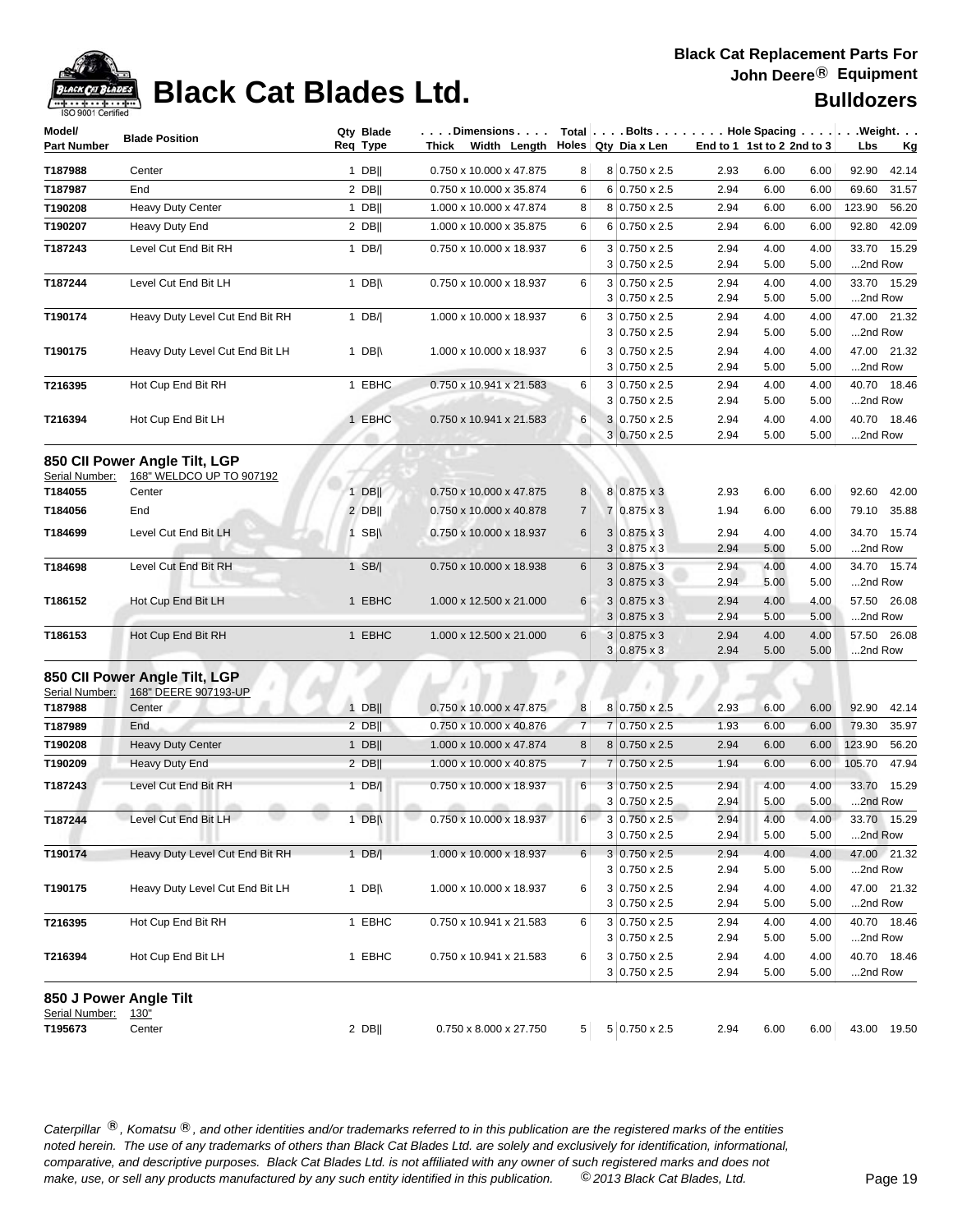

## **Black Cat Blades Ltd. Black Cat Blades Ltd. Black Cat Blades Ltd. Bulldozers**

| Model/<br><b>Part Number</b> | <b>Blade Position</b>           | Qty Blade<br>Req Type | .Dimensions<br>Thick<br>Width Length |   | Total $\vert \ldots$ Bolts $\ldots \vert \ldots$ Hole Spacing $\ldots \vert \ldots$ Weight. $\ldots$<br>Holes Qty Dia x Len |              | End to 1 1st to 2 2nd to 3   | Lbs<br>Kg              |
|------------------------------|---------------------------------|-----------------------|--------------------------------------|---|-----------------------------------------------------------------------------------------------------------------------------|--------------|------------------------------|------------------------|
| T236317                      | Heavy Duty Center               | $2$ DB                | 1.000 x 8.000 x 27.752               | 5 | 5 0.750 x 2.5                                                                                                               | 2.94         | 6.00<br>6.00                 | 58.20<br>26.40         |
| T187243                      | Level Cut End Bit RH            | 1 $DB/$               | 0.750 x 10.000 x 18.937              | 6 | $3 0.750 \times 2.5$                                                                                                        | 2.94         | 4.00<br>4.00                 | 33.70<br>15.29         |
|                              |                                 |                       |                                      |   | $3 0.750 \times 2.5$                                                                                                        | 2.94         | 5.00<br>5.00                 | 2nd Row                |
| T187244                      | Level Cut End Bit LH            | 1 DB $\parallel$      | 0.750 x 10.000 x 18.937              | 6 | $3 0.750 \times 2.5$                                                                                                        | 2.94         | 4.00<br>4.00                 | 33.70 15.29            |
|                              |                                 |                       |                                      |   | $3 0.750 \times 2.5$                                                                                                        | 2.94         | 5.00<br>5.00                 | 2nd Row                |
| T190174                      | Heavy Duty Level Cut End Bit RH | 1 $DB/$               | 1.000 x 10.000 x 18.937              | 6 | $3 0.750 \times 2.5$                                                                                                        | 2.94         | 4.00<br>4.00                 | 47.00 21.32            |
|                              |                                 |                       |                                      |   | $3 0.750 \times 2.5$                                                                                                        | 2.94         | 5.00<br>5.00                 | 2nd Row                |
| T190175                      | Heavy Duty Level Cut End Bit LH | 1 DB $\parallel$      | 1.000 x 10.000 x 18.937              | 6 | $3 0.750 \times 2.5$<br>$3 0.750 \times 2.5$                                                                                | 2.94<br>2.94 | 4.00<br>4.00<br>5.00<br>5.00 | 47.00 21.32<br>2nd Row |
| T216395                      | Hot Cup End Bit RH              | 1 EBHC                | 0.750 x 10.941 x 21.583              | 6 | $3 0.750 \times 2.5$                                                                                                        | 2.94         | 4.00<br>4.00                 | 40.70 18.46            |
|                              |                                 |                       |                                      |   | $3 0.750 \times 2.5$                                                                                                        | 2.94         | 5.00<br>5.00                 | 2nd Row                |
| T216394                      | Hot Cup End Bit LH              | 1 EBHC                | 0.750 x 10.941 x 21.583              | 6 | $3 0.750 \times 2.5$                                                                                                        | 2.94         | 4.00<br>4.00                 | 40.70 18.46            |
|                              |                                 |                       |                                      |   | $3 0.750 \times 2.5$                                                                                                        | 2.94         | 5.00<br>5.00                 | 2nd Row                |
|                              | 850 J K Power Angle Tilt        |                       |                                      |   |                                                                                                                             |              |                              |                        |
| Serial Number:               | 146"                            |                       |                                      |   |                                                                                                                             |              |                              |                        |
| T187987                      | Center                          | 3 DB                  | 0.750 x 10.000 x 35.874              | 6 | $6 0.750 \times 2.5$                                                                                                        | 2.94         | 6.00<br>6.00                 | 31.57<br>69.60         |
| T190207                      | Heavy Duty Center               | 3 DB                  | 1.000 x 10.000 x 35.875              | 6 | $6 0.750 \times 2.5$                                                                                                        | 2.94         | 6.00<br>6.00                 | 92.80<br>42.09         |
| T187243                      | Level Cut End Bit RH            | $1$ DB/               | 0.750 x 10.000 x 18.937              | 6 | 3 0.750 x 2.5                                                                                                               | 2.94         | 4.00<br>4.00                 | 33.70<br>15.29         |
|                              |                                 |                       |                                      |   | $3 0.750 \times 2.5$                                                                                                        | 2.94         | 5.00<br>5.00                 | 2nd Row                |
| T187244                      | Level Cut End Bit LH            | 1 $DB \parallel$      | 0.750 x 10.000 x 18.937              | 6 | 3 0.750 x 2.5                                                                                                               | 2.94         | 4.00<br>4.00                 | 15.29<br>33.70         |
|                              |                                 |                       |                                      |   | $3 0.750 \times 2.5$                                                                                                        | 2.94         | 5.00<br>5.00                 | 2nd Row                |
| T190174                      | Heavy Duty Level Cut End Bit RH | $1$ DB/               | 1.000 x 10.000 x 18.937              | 6 | $3 0.750 \times 2.5$                                                                                                        | 2.94         | 4.00<br>4.00                 | 47.00 21.32            |
|                              |                                 |                       |                                      |   | $3 0.750 \times 2.5$                                                                                                        | 2.94         | 5.00<br>5.00                 | 2nd Row                |
| T190175                      | Heavy Duty Level Cut End Bit LH | 1 DB $\parallel$      | 1.000 x 10.000 x 18.937              | 6 | $3 0.750 \times 2.5$                                                                                                        | 2.94         | 4.00<br>4.00                 | 47.00 21.32            |
|                              |                                 |                       |                                      |   | $0.750 \times 2.5$<br>3                                                                                                     | 2.94         | 5.00<br>5.00                 | 2nd Row                |
| T216395                      | Hot Cup End Bit RH              | 1 EBHC                | 0.750 x 10.941 x 21.583              | 6 | $3 0.750 \times 2.5$                                                                                                        | 2.94         | 4.00<br>4.00                 | 40.70 18.46            |
|                              |                                 |                       |                                      |   | $3 0.750 \times 2.5$                                                                                                        | 2.94         | 5.00<br>5.00                 | 2nd Row                |
| T216394                      | Hot Cup End Bit LH              | 1 EBHC                | 0.750 x 10.941 x 21.583              | 6 | $3 0.750 \times 2.5$<br>$3 0.750 \times 2.5$                                                                                | 2.94<br>2.94 | 4.00<br>4.00<br>5.00<br>5.00 | 40.70 18.46<br>2nd Row |
| 850 J K Straight             |                                 |                       |                                      |   |                                                                                                                             |              |                              |                        |
| Serial Number:               | 154"                            |                       |                                      |   |                                                                                                                             |              |                              |                        |
| T187988                      | Center                          | $1$ DB                | 0.750 x 10.000 x 47.875              | 8 | 8 0.750 x 2.5                                                                                                               | 2.93         | 6.00<br>6.00                 | 92.90<br>42.14         |
| T200726                      | End                             | $2$ DB                | 0.750 x 10.000 x 33.875              | 6 | $6 0.750 \times 2.5$                                                                                                        | 2.94         | 6.00<br>6.00                 | 65.70<br>29.80         |
| T187243                      | Level Cut End Bit RH            | $1$ DB/               | 0.750 x 10.000 x 18.937              | 6 | $3 0.750 \times 2.5$                                                                                                        | 2.94         | 4.00<br>4.00                 | 33.70<br>15.29         |
|                              |                                 |                       |                                      |   | $3 0.750 \times 2.5$                                                                                                        | 2.94         | 5.00<br>5.00                 | 2nd Row                |
| T187244                      | Level Cut End Bit LH            | 1 DB $\parallel$      | 0.750 x 10.000 x 18.937              | 6 | $3 0.750 \times 2.5$                                                                                                        | 2.94         | 4.00<br>4.00                 | 33.70<br>15.29         |
|                              |                                 |                       |                                      |   | $3 0.750 \times 2.5$                                                                                                        | 2.94         | 5.00<br>5.00                 | .2nd Row               |
| T190174                      | Heavy Duty Level Cut End Bit RH | $1$ DB/               | 1.000 x 10.000 x 18.937              | 6 | $3 0.750 \times 2.5$                                                                                                        | 2.94         | 4.00<br>4.00                 | 47.00 21.32            |
|                              |                                 |                       |                                      |   | $3 0.750 \times 2.5$                                                                                                        | 2.94         | 5.00<br>5.00                 | 2nd Row                |
| T190175                      | Heavy Duty Level Cut End Bit LH | 1 DB $\parallel$      | 1.000 x 10.000 x 18.937              | 6 | $3 0.750 \times 2.5$                                                                                                        | 2.94         | 4.00<br>4.00                 | 47.00 21.32            |
|                              |                                 |                       |                                      |   | $3 0.750 \times 2.5$                                                                                                        | 2.94         | 5.00<br>5.00                 | 2nd Row                |
| T216395                      | Hot Cup End Bit RH              | 1 EBHC                | 0.750 x 10.941 x 21.583              | 6 | $3 0.750 \times 2.5$<br>$3 0.750 \times 2.5$                                                                                | 2.94<br>2.94 | 4.00<br>4.00<br>5.00<br>5.00 | 40.70 18.46<br>2nd Row |
| T216394                      | Hot Cup End Bit LH              | 1 EBHC                | 0.750 x 10.941 x 21.583              | 6 | $3 0.750 \times 2.5$                                                                                                        | 2.94         | 4.00<br>4.00                 | 40.70 18.46            |
|                              |                                 |                       |                                      |   | $3 0.750 \times 2.5$                                                                                                        | 2.94         | 5.00<br>5.00                 | 2nd Row                |
|                              |                                 |                       |                                      |   |                                                                                                                             |              |                              |                        |
|                              | 850 J K Power Angle Tilt        |                       |                                      |   |                                                                                                                             |              |                              |                        |
| Serial Number:<br>T187988    | 158"<br>Center                  | $1$ DB                | 0.750 x 10.000 x 47.875              | 8 | 8 0.750 x 2.5                                                                                                               | 2.93         | 6.00<br>6.00                 | 92.90 42.14            |
| T187987                      | End                             | $2$ DB                | 0.750 x 10.000 x 35.874              | 6 | $6 0.750 \times 2.5$                                                                                                        | 2.94         | 6.00<br>6.00                 | 69.60 31.57            |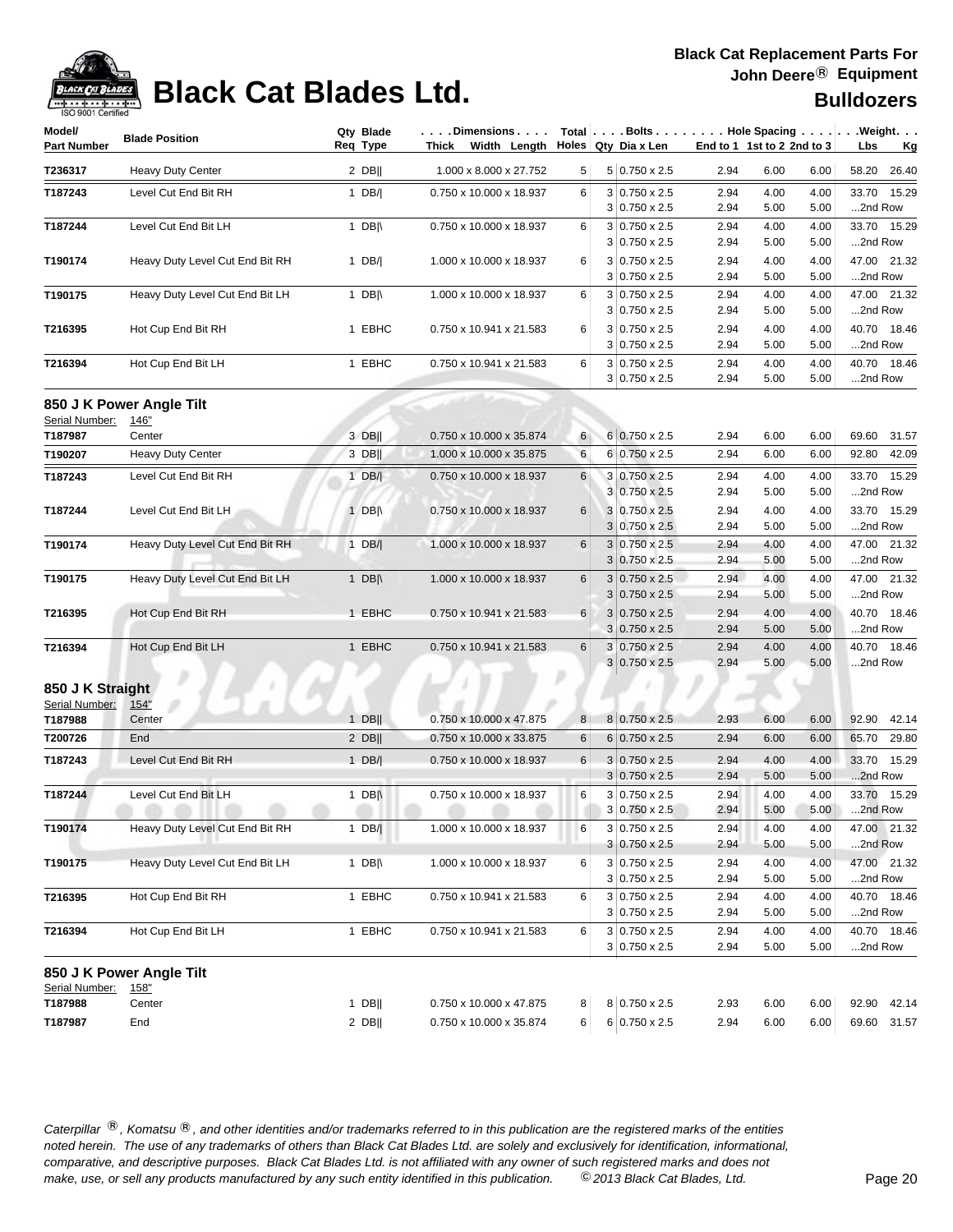

## **Black Cat Blades Ltd. Black Cat Blades Ltd. Black Cat Blades Ltd.**

| Model/             | <b>Blade Position</b>                 | Qty Blade        | . Dimensions            |                |                                              |              |                            |              | Total $\vert \ldots$ Bolts $\ldots \vert \ldots$ Hole Spacing $\ldots \vert \ldots$ Weight. $\ldots$ |
|--------------------|---------------------------------------|------------------|-------------------------|----------------|----------------------------------------------|--------------|----------------------------|--------------|------------------------------------------------------------------------------------------------------|
| <b>Part Number</b> |                                       | Reg Type         | Width Length<br>Thick   |                | Holes Qty Dia x Len                          |              | End to 1 1st to 2 2nd to 3 |              | Lbs<br><u>Kg</u>                                                                                     |
| T190208            | <b>Heavy Duty Center</b>              | $1$ DB           | 1.000 x 10.000 x 47.874 | 8 <sup>1</sup> | 8 0.750 x 2.5                                | 2.94         | 6.00                       | 6.00         | 123.90<br>56.20                                                                                      |
| T190207            | Heavy Duty End                        | $2$ DB           | 1.000 x 10.000 x 35.875 | 6              | 6 0.750 x 2.5                                | 2.94         | 6.00                       | 6.00         | 92.80<br>42.09                                                                                       |
| T187243            | Level Cut End Bit RH                  | 1 $DB/$          | 0.750 x 10.000 x 18.937 | 6              | $3 0.750 \times 2.5$                         | 2.94         | 4.00                       | 4.00         | 33.70 15.29                                                                                          |
|                    |                                       |                  |                         |                | $3 0.750 \times 2.5$                         | 2.94         | 5.00                       | 5.00         | 2nd Row                                                                                              |
| T187244            | Level Cut End Bit LH                  | 1 DB $\parallel$ | 0.750 x 10.000 x 18.937 | 6              | $3 0.750 \times 2.5$                         | 2.94         | 4.00                       | 4.00         | 33.70 15.29                                                                                          |
|                    |                                       |                  |                         |                | $3 0.750 \times 2.5$                         | 2.94         | 5.00                       | 5.00         | 2nd Row                                                                                              |
| T190174            | Heavy Duty Level Cut End Bit RH       | 1 $DB/$          | 1.000 x 10.000 x 18.937 | 6              | 3 0.750 x 2.5                                | 2.94         | 4.00                       | 4.00         | 47.00 21.32                                                                                          |
|                    |                                       |                  |                         |                | $3 0.750 \times 2.5$                         | 2.94         | 5.00                       | 5.00         | 2nd Row                                                                                              |
| T190175            | Heavy Duty Level Cut End Bit LH       | 1 DB $\parallel$ | 1.000 x 10.000 x 18.937 | 6              | $3 0.750 \times 2.5$<br>$3 0.750 \times 2.5$ | 2.94<br>2.94 | 4.00<br>5.00               | 4.00<br>5.00 | 47.00 21.32<br>2nd Row                                                                               |
| T216395            |                                       | 1 EBHC           | 0.750 x 10.941 x 21.583 | 6              | $3 0.750 \times 2.5$                         | 2.94         | 4.00                       | 4.00         | 40.70 18.46                                                                                          |
|                    | Hot Cup End Bit RH                    |                  |                         |                | $3 0.750 \times 2.5$                         | 2.94         | 5.00                       | 5.00         | 2nd Row                                                                                              |
| T216394            | Hot Cup End Bit LH                    | 1 EBHC           | 0.750 x 10.941 x 21.583 | 6              | $3 0.750 \times 2.5$                         | 2.94         | 4.00                       | 4.00         | 40.70 18.46                                                                                          |
|                    |                                       |                  |                         |                | $3 0.750 \times 2.5$                         | 2.94         | 5.00                       | 5.00         | 2nd Row                                                                                              |
|                    |                                       |                  |                         |                |                                              |              |                            |              |                                                                                                      |
| Serial Number:     | 850 J K Power Angle Tilt, LGP<br>168" |                  |                         |                |                                              |              |                            |              |                                                                                                      |
| T187988            | Center                                | $1$ DB           | 0.750 x 10.000 x 47.875 | 8              | 8 0.750 x 2.5                                | 2.93         | 6.00                       | 6.00         | 92.90<br>42.14                                                                                       |
| T187989            | End                                   | $2$ DB           | 0.750 x 10.000 x 40.876 | 7              | 7 0.750 x 2.5                                | 1.93         | 6.00                       | 6.00         | 79.30<br>35.97                                                                                       |
| T190208            | Heavy Duty Center                     | $1$ DB           | 1.000 x 10.000 x 47.874 | 8              | 8 0.750 x 2.5                                | 2.94         | 6.00                       | 6.00         | 123.90<br>56.20                                                                                      |
| T190209            | Heavy Duty End                        | $2$ DB           | 1.000 x 10.000 x 40.875 | 7              | 7 0.750 x 2.5                                | 1.94         | 6.00                       | 6.00         | 105.70<br>47.94                                                                                      |
|                    |                                       |                  |                         |                |                                              |              |                            |              |                                                                                                      |
| T187243            | Level Cut End Bit RH                  | $1$ DB/          | 0.750 x 10.000 x 18.937 | 6              | $3 0.750 \times 2.5$                         | 2.94         | 4.00                       | 4.00         | 33.70<br>15.29                                                                                       |
|                    | Level Cut End Bit LH                  |                  |                         |                | $3 0.750 \times 2.5$                         | 2.94         | 5.00                       | 5.00         | 2nd Row                                                                                              |
| T187244            |                                       | 1 DB $\parallel$ | 0.750 x 10.000 x 18.937 | 6              | $3 0.750 \times 2.5$<br>$3 0.750 \times 2.5$ | 2.94<br>2.94 | 4.00<br>5.00               | 4.00<br>5.00 | 15.29<br>33.70<br>2nd Row                                                                            |
| T190174            | Heavy Duty Level Cut End Bit RH       | 1 $DB/ $         | 1.000 x 10.000 x 18.937 | $6 \mid$       | $3 0.750 \times 2.5$                         | 2.94         | 4.00                       | 4.00         | 47.00 21.32                                                                                          |
|                    |                                       |                  |                         |                | $3 0.750 \times 2.5$                         | 2.94         | 5.00                       | 5.00         | 2nd Row                                                                                              |
| T190175            | Heavy Duty Level Cut End Bit LH       | 1 DB $\parallel$ | 1.000 x 10.000 x 18.937 | 6              | $3 0.750 \times 2.5$                         | 2.94         | 4.00                       | 4.00         | 47.00 21.32                                                                                          |
|                    |                                       |                  |                         |                | $3 0.750 \times 2.5$                         | 2.94         | 5.00                       | 5.00         | 2nd Row                                                                                              |
| T216395            | Hot Cup End Bit RH                    | 1 EBHC           | 0.750 x 10.941 x 21.583 | 6              | $3 0.750 \times 2.5$                         | 2.94         | 4.00                       | 4.00         | 40.70 18.46                                                                                          |
|                    |                                       |                  |                         |                | $3 0.750 \times 2.5 $                        | 2.94         | 5.00                       | 5.00         | 2nd Row                                                                                              |
| T216394            | Hot Cup End Bit LH                    | 1 EBHC           | 0.750 x 10.941 x 21.583 | 6              | $3 0.750 \times 2.5$                         | 2.94         | 4.00                       | 4.00         | 40.70 18.46                                                                                          |
|                    |                                       |                  |                         |                | $3 0.750 \times 2.5$                         | 2.94         | 5.00                       | 5.00         | 2nd Row                                                                                              |
| 850 J K Semi-U     |                                       |                  |                         |                |                                              |              |                            |              |                                                                                                      |
| Serial Number:     | 128"                                  |                  |                         |                |                                              |              |                            |              |                                                                                                      |
| T162524            | Center                                | 2 $DB$ $>$       | 0.750 x 10.000 x 48.382 | 8 <sup>1</sup> | 8 0.750 x 2.5                                | 2.94         | 6.00                       | 6.00         | 92.70<br>42.05                                                                                       |
| T160425            | Level Cut End Bit RH                  | $1$ DB/          | 1.000 x 10.000 x 18.375 | 6              | $3 0.750 \times 2.5$                         | 2.25         | 3.19                       | 3.19         | 42.30 19.19                                                                                          |
|                    | ----                                  |                  |                         |                | $3 0.750 \times 2.5 $                        | 2.25         | 3.94                       | 3.63         | 2nd Row                                                                                              |
| T160426            | Level Cut End Bit LH                  | 1 DB $\parallel$ | 1.000 x 10.000 x 18.375 | 6              | $3 0.750 \times 2.5$                         | 2.25         | 3.19                       | 3.19         | 42.30 19.19                                                                                          |
|                    |                                       |                  |                         |                | $3 0.750 \times 2.5$                         | 2.25         | 3.94                       | 3.63         | 2nd Row                                                                                              |
| T160575            | Hot Cup End Bit RH                    | 1 EBHC           | 1.250 x 12.004 x 19.406 | 6              | 3 0.750 x 2.5                                | 2.25         | 3.19                       | 3.19         | 63.90 28.98                                                                                          |
|                    |                                       |                  |                         |                | $3 0.750 \times 2.5$                         | 2.25         | 3.94                       | 3.63         | 2nd Row                                                                                              |
| T160576            | Hot Cup End Bit LH                    | 1 EBHC           | 1.250 x 12.004 x 19.406 | 6              | 3 0.750 x 2.5                                | 2.25         | 3.19                       | 3.19         | 63.90 28.98                                                                                          |
|                    |                                       |                  |                         |                | $3 0.750 \times 2.5$                         | 2.25         | 3.94                       | 3.63         | 2nd Row                                                                                              |
| 850 J K Semi-U     |                                       |                  |                         |                |                                              |              |                            |              |                                                                                                      |
| Serial Number:     | <u>140"</u>                           |                  |                         |                |                                              |              |                            |              |                                                                                                      |
| T160421            | Center                                | 2 $DB$ $>$       | 0.750 x 10.000 x 54.374 | 9 <sup>°</sup> | $9 0.750 \times 2.5$                         | 3.50         | 6.00                       | 6.00         | 104.30 47.31                                                                                         |
| T160425            | Level Cut End Bit RH                  | 1 $DB/$          | 1.000 x 10.000 x 18.375 | 6              | $3 0.750 \times 2.5$                         | 2.25         | 3.19                       | 3.19         | 42.30 19.19                                                                                          |
|                    |                                       |                  |                         |                | $3 0.750 \times 2.5$                         | 2.25         | 3.94                       | 3.63         | 2nd Row                                                                                              |
| T160426            | Level Cut End Bit LH                  | 1 $DB \parallel$ | 1.000 x 10.000 x 18.375 | 6              | $3 0.750 \times 2.5$                         | 2.25         | 3.19                       | 3.19         | 42.30 19.19                                                                                          |
|                    |                                       |                  |                         |                | $3 0.750 \times 2.5$                         | 2.25         | 3.94                       | 3.63         | 2nd Row                                                                                              |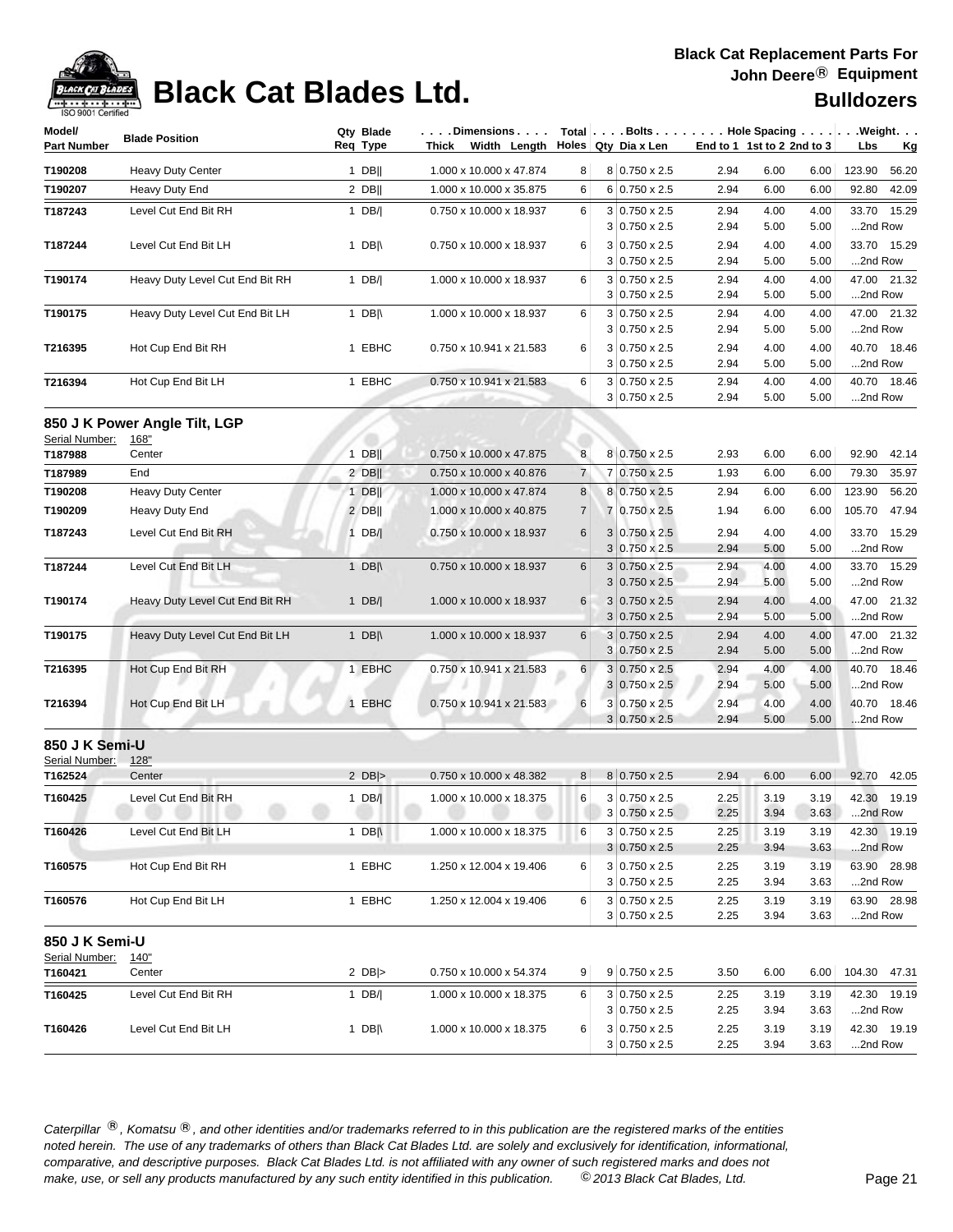| ISO 9001 Certified<br>Model/     |                               | Qty Blade        |        | . Dimensions                          |                | Total   Bolts Hole Spacing                   |              |                            |              | . Weight.                 |
|----------------------------------|-------------------------------|------------------|--------|---------------------------------------|----------------|----------------------------------------------|--------------|----------------------------|--------------|---------------------------|
| <b>Part Number</b>               | <b>Blade Position</b>         | Req Type         |        | Thick Width Length Holes Qty Diax Len |                |                                              |              | End to 1 1st to 2 2nd to 3 |              | Lbs<br><u>Kg</u>          |
| T160575                          | Hot Cup End Bit RH            |                  | 1 EBHC | 1.250 x 12.004 x 19.406               | 6              | $3 0.750 \times 2.5$<br>$3 0.750 \times 2.5$ | 2.25<br>2.25 | 3.19<br>3.94               | 3.19<br>3.63 | 63.90<br>28.98<br>2nd Row |
| T160576                          | Hot Cup End Bit LH            |                  | 1 EBHC | 1.250 x 12.004 x 19.406               | 6              | $3 0.750 \times 2.5$                         | 2.25         | 3.19                       | 3.19         | 63.90 28.98               |
|                                  |                               |                  |        |                                       |                | $3 0.750 \times 2.5$                         | 2.25         | 3.94                       | 3.63         | 2nd Row                   |
| 850 J K Semi-U<br>Serial Number: | <u>152"</u>                   |                  |        |                                       |                |                                              |              |                            |              |                           |
| T200600                          | Center                        | 2 $DB$ $>$       |        | 0.750 x 10.000 x 60.375               | 10             | 10 0.750 x 2.5                               | 2.94         | 6.00                       | 6.00         | 116.00 52.62              |
| T160425                          | Level Cut End Bit RH          | 1 $DB/$          |        | 1.000 x 10.000 x 18.375               | 6              | $3 0.750 \times 2.5$                         | 2.25         | 3.19                       | 3.19         | 42.30 19.19               |
|                                  |                               |                  |        |                                       |                | $3 0.750 \times 2.5$                         | 2.25         | 3.94                       | 3.63         | 2nd Row                   |
| T160426                          | Level Cut End Bit LH          | 1 DB $\parallel$ |        | 1.000 x 10.000 x 18.375               | 6              | $3 0.750 \times 2.5$                         | 2.25         | 3.19                       | 3.19         | 42.30 19.19               |
|                                  |                               |                  |        |                                       |                | $3 0.750 \times 2.5$                         | 2.25         | 3.94                       | 3.63         | 2nd Row                   |
| T160575                          | Hot Cup End Bit RH            |                  | 1 EBHC | 1.250 x 12.004 x 19.406               | 6              | $3 0.750 \times 2.5$<br>$3 0.750 \times 2.5$ | 2.25<br>2.25 | 3.19<br>3.94               | 3.19<br>3.63 | 63.90 28.98<br>2nd Row    |
| T160576                          | Hot Cup End Bit LH            |                  | 1 EBHC | 1.250 x 12.004 x 19.406               | 6              | 3 0.750 x 2.5                                | 2.25         | 3.19                       | 3.19         | 63.90 28.98               |
|                                  |                               |                  |        |                                       |                | $3 0.750 \times 2.5$                         | 2.25         | 3.94                       | 3.63         | 2nd Row                   |
| 850 JR Semi-U                    |                               |                  |        |                                       |                |                                              |              |                            |              |                           |
| Serial Number:                   | 140"                          |                  |        |                                       |                |                                              |              |                            |              |                           |
| T245971                          | Center                        | 2 $DB$ $>$       |        | 1.000 x 10.000 x 54.374               | 9              | 9 0.750 x 2.5                                | 2.94         | 6.00                       | 6.00         | 139.00 63.05              |
| T160425                          | Level Cut End Bit RH          | $1$ DB/          |        | 1.000 x 10.000 x 18.375               | 6              | $3 0.750 \times 2.5$                         | 2.25         | 3.19                       | 3.19         | 42.30 19.19               |
|                                  |                               |                  |        |                                       |                | 3 0.750 x 2.5                                | 2.25         | 3.94                       | 3.63         | 2nd Row                   |
| T160426                          | Level Cut End Bit LH          | 1 DB $\parallel$ |        | 1.000 x 10.000 x 18.375               | 6              | $3 0.750 \times 2.5$                         | 2.25         | 3.19                       | 3.19         | 42.30 19.19               |
|                                  |                               |                  |        |                                       |                | $3 0.750 \times 2.5$                         | 2.25         | 3.94                       | 3.63         | 2nd Row                   |
| T160575                          | Hot Cup End Bit RH            |                  | 1 EBHC | 1.250 x 12.004 x 19.406               | 6              | $3 0.750 \times 2.5$                         | 2.25         | 3.19                       | 3.19         | 63.90 28.98               |
|                                  |                               |                  |        |                                       |                | $3 0.750 \times 2.5$                         | 2.25         | 3.94                       | 3.63         | 2nd Row                   |
| T160576                          | Hot Cup End Bit LH            |                  | 1 EBHC | 1.250 x 12.004 x 19.406               | $\,6$          | $3 0.750 \times 2.5$<br>$3 0.750 \times 2.5$ | 2.25<br>2.25 | 3.19<br>3.94               | 3.19<br>3.63 | 63.90 28.98<br>2nd Row    |
|                                  |                               |                  |        |                                       |                |                                              |              |                            |              |                           |
| 950 C J Angle<br>Serial Number:  |                               |                  |        |                                       |                |                                              |              |                            |              |                           |
| T223473                          | Center                        | 4 DB             |        | 1.000 x 10.000 x 36.220               | $6 \mid$       | 0.875                                        | 3.11         | 6.00                       | 6.00         | 93.20 42.27               |
| T223474                          | Hot Cup End Bit LH            |                  | 1 EBHC | 1.250 x 11.024 x 17.638               | $\overline{7}$ | 0.875                                        | 2.91         | 4.00                       | 4.00         | 57.00 25.85               |
|                                  |                               |                  |        |                                       |                | 0.875                                        | 2.91         | 3.00                       | 3.00         | 2nd Row                   |
| T223475                          | Hot Cup End Bit RH            |                  | 1 EBHC | 1.250 x 11.024 x 17.638               | $\overline{7}$ | 0.875                                        | 2.91         | 4.00                       | 4.00         | 57.00 25.85               |
|                                  |                               |                  |        |                                       |                | 0.875                                        | 2.91         | 3.00                       | 3.00         | 2nd Row                   |
| 950 C J Straight                 |                               |                  |        |                                       |                |                                              |              |                            |              |                           |
| Serial Number:                   | AT326937                      |                  |        |                                       |                |                                              |              |                            |              |                           |
| T223468                          | Center                        | 4 DB             |        | 1.000 x 10.000 x 34.055               | 6              | 0.875                                        | 2.03         | 6.00                       | 6.00         | 87.50 39.69               |
| T223469                          | <b>Heavy Duty Center</b>      | $4$ DB           |        | 1.375 x 10.000 x 34.055               | 6              | 0.875                                        | 2.03         | 6.00                       | 6.00         | 124.30 56.38              |
| T223496                          | Hot Cup End Bit LH            |                  | 1 EBHC | 1.250 x 12.992 x 20.000               | 8              | 0.875                                        | 1.63         | 3.50                       | 3.50         | 72.20 32.75               |
|                                  |                               |                  |        |                                       |                | 0.875                                        | 1.63         | 3.50                       | 3.50         | 2nd Row                   |
| T223497                          | Hot Cup End Bit RH            |                  | 1 EBHC | 1.250 x 12.992 x 20.000               | 8              | 0.875<br>0.875                               | 1.63<br>1.63 | 3.50<br>3.50               | 3.50<br>3.50 | 72.20 32.75<br>2nd Row    |
| T223498                          | Heavy duty hot cup end bit LH |                  | 1 EBHC | 1.500 x 12.992 x 20.000               | 8              | 0.875                                        | 1.63         | 3.50                       | 3.50         | 86.30 39.15               |
|                                  |                               |                  |        |                                       |                | 0.875                                        | 1.63         | 3.50                       | 3.50         | 2nd Row                   |
| T223499                          | Heavy duty hot cup end bit RH |                  | 1 EBHC | 1.500 x 12.992 x 20.000               | 8              | 0.875                                        | 1.63         | 3.50                       | 3.50         | 86.30 39.15               |
|                                  |                               |                  |        |                                       |                | 0.875                                        | 1.63         | 3.50                       | 3.50         | 2nd Row                   |
| T223906                          | Level Cut End Bit LH          | 1 $DB \wedge$    |        | 1.375 x 10.000 x 20.000               | 8              | 0.875                                        | 1.63         | 3.50                       | 3.50         | 65.40 29.66               |
|                                  |                               |                  |        |                                       |                | 0.875                                        | 1.63         | 3.50                       | 3.50         | 2nd Row                   |
| T223907                          | Level Cut End Bit RH          | $1$ DB/          |        | 1.375 x 10.000 x 20.000               | 8              | 0.875                                        | 1.63         | 3.50                       | 3.50         | 65.40 29.66               |
|                                  |                               |                  |        |                                       |                | 0.875                                        | 1.63         | 3.50                       | 3.50         | 2nd Row                   |

**950 C J Semi-U**

Serial Number: AT326936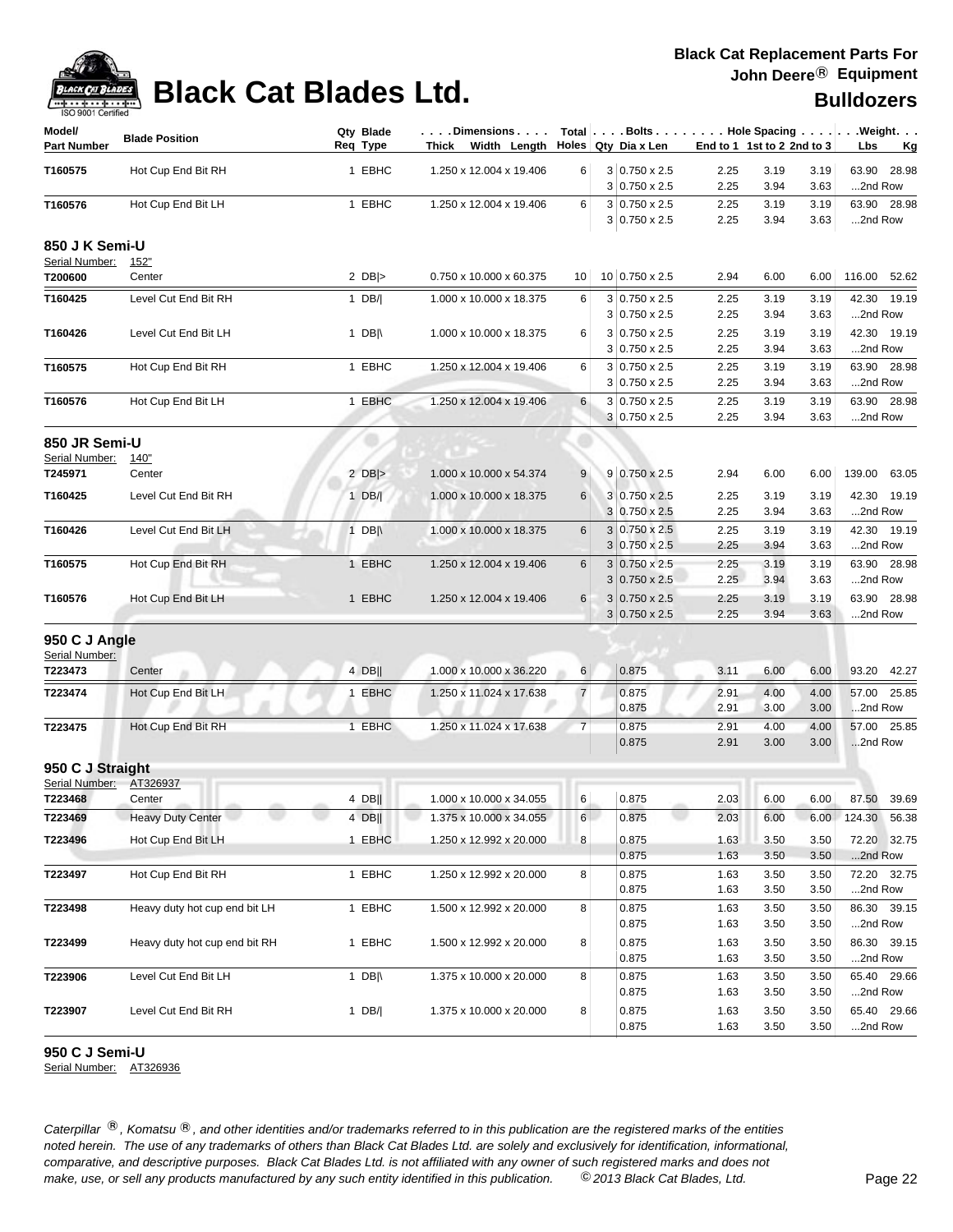

## **Black Cat Blades Ltd. Black Cat Blades Ltd. Black Cat Blades Ltd.**

| Model/<br>Part Number                  | <b>Blade Position</b>         | Qty Blade<br>Req Type | $\ldots$ . Dimensions $\ldots$ .<br>Width Length Holes Qty Dia x Len<br>Thick |                | $Total   \ldots$ Bolts $\ldots   \ldots$ . Hole Spacing $\ldots   \ldots$ . Weight. $\ldots$ |              | End to 1 1st to 2 2nd to 3   | Lbs<br>Кg               |
|----------------------------------------|-------------------------------|-----------------------|-------------------------------------------------------------------------------|----------------|----------------------------------------------------------------------------------------------|--------------|------------------------------|-------------------------|
| T223468                                | Center                        | $1$ DB                | 1.000 x 10.000 x 34.055                                                       | 6              | 0.875                                                                                        | 2.03         | 6.00<br>6.00                 | 87.50<br>39.69          |
| T223493                                | End                           | 2 $DB$ $>$            | 1.000 x 10.000 x 38.583                                                       | 6              | 0.875                                                                                        | 3.91         | 6.00<br>6.00                 | 97.10<br>44.04          |
| T223469                                | <b>Heavy Duty Center</b>      | $1$ DB                | 1.375 x 10.000 x 34.055                                                       | 6              | 0.875                                                                                        | 2.03         | 6.00<br>6.00                 | 124.30<br>56.38         |
| T223470                                | Heavy Duty End                | 2 $DB$ $>$            | 1.375 x 10.000 x 38.583                                                       | 6              | 0.875                                                                                        | 3.91         | 6.00<br>6.00                 | 137.90<br>62.55         |
| T223494                                | Hot Cup End Bit LH            | 1 EBHC                | 1.250 x 12.992 x 22.165                                                       | 7              | 0.875                                                                                        | 3.00         | 4.00<br>4.00                 | 33.48<br>73.80          |
|                                        |                               |                       |                                                                               |                | 0.875                                                                                        | 3.00         | 3.00<br>3.00                 | 2nd Row                 |
| T223495                                | Hot Cup End Bit RH            | 1 EBHC                | 1.250 x 12.992 x 22.165                                                       | $\overline{7}$ | 0.875                                                                                        | 3.00         | 4.00<br>4.00                 | 73.80 33.48             |
|                                        |                               |                       |                                                                               |                | 0.875                                                                                        | 3.00         | 3.00<br>3.00                 | 2nd Row                 |
| T223471                                | Heavy duty hot cup end bit LH | 1 EBHC                | 1.500 x 12.992 x 22.165                                                       | 7              | 0.875                                                                                        | 3.00         | 4.00<br>4.00                 | 88.00 39.92             |
|                                        |                               |                       |                                                                               |                | 0.875                                                                                        | 3.00         | 3.00<br>3.00                 | 2nd Row                 |
| T223472                                | Heavy duty hot cup end bit RH | 1 EBHC                | 1.500 x 12.992 x 22.165                                                       | $\overline{7}$ | 0.875                                                                                        | 3.00         | 4.00<br>4.00                 | 88.00 39.92             |
|                                        |                               |                       |                                                                               |                | 0.875                                                                                        | 3.00         | 3.00<br>3.00                 | 2nd Row                 |
| 1050 C Semi-U                          |                               |                       |                                                                               |                |                                                                                              |              |                              |                         |
| Serial Number:                         | 165"                          |                       |                                                                               |                |                                                                                              |              |                              |                         |
| T223804                                | Center                        | $1$ DB                | 1.125 x 13.000 x 43.307                                                       | $\overline{7}$ | 7 1.000                                                                                      | 3.65         | 6.00<br>6.00                 | 166.60<br>75.57         |
| T223802                                | End                           | 2 $DB$ $>$            | 1.125 x 13.000 x 42.717                                                       | $\overline{7}$ | 7 1.000                                                                                      | 3.65         | 6.00<br>6.00                 | 160.00<br>72.57         |
| T223805                                | <b>Heavy Duty Center</b>      | 1 DB $\parallel$      | 1.375 x 13.000 x 43.307                                                       | $\overline{7}$ | 7 1.000                                                                                      | 3.65         | 6.00<br>6.00                 | 206.20<br>93.53         |
| T223803                                | Heavy Duty End                | 2 $DB$ $>$            | 1.375 x 13.000 x 42.717                                                       | $\overline{7}$ | 7 1.000                                                                                      | 3.65         | 6.00<br>6.00                 | 197.90<br>89.77         |
| T223798                                | Hot Cup End Bit LH            | 1 EBHC                | 1.250 x 16.339 x 23.150                                                       | $\overline{7}$ | 3 1.000                                                                                      | 3.00         | 4.00<br>4.00                 | 46.08<br>101.60         |
|                                        |                               |                       |                                                                               |                | 1.000<br>$\overline{4}$                                                                      | 3.00         | 3.00<br>3.00                 | 2nd Row                 |
| T223799                                | Hot Cup End Bit RH            | 1 EBHC                | 1.250 x 16.339 x 23.150                                                       | $\overline{7}$ | 3 <sup>1</sup><br>1.000                                                                      | 3.00         | 4.00<br>4.00                 | 46.08<br>101.60         |
|                                        |                               |                       |                                                                               |                | 4<br>1.000                                                                                   | 3.00         | 3.00<br>3.00                 | 2nd Row                 |
| T223800                                | Heavy duty hot cup end bit LH | 1 EBHC                | 1.500 x 16.339 x 23.150                                                       | $\overline{7}$ | 3<br>1.000                                                                                   | 3.00         | 4.00<br>4.00                 | 129.20 58.60            |
|                                        |                               |                       |                                                                               |                | 1.000<br>4                                                                                   | 3.00         | 3.00<br>3.00                 | 2nd Row                 |
| T223801                                | Heavy duty hot cup end bit RH | 1 EBHC                | 1.500 x 16.339 x 23.150                                                       | $\overline{7}$ | 3<br>1.000                                                                                   | 3.00         | 4.00<br>4.00                 | 129.20<br>58.60         |
|                                        |                               |                       |                                                                               |                | 1.000<br>4                                                                                   | 3.00         | 3.00<br>3.00                 | 2nd Row                 |
| T219090                                | Level Cut End Bit LH          | 1 DB $\parallel$      | 1.250 x 13.000 x 23.150                                                       | $\overline{7}$ | 3<br>1.000                                                                                   | 3.00         | 4.00<br>4.00                 | 90.50 41.05             |
|                                        |                               |                       |                                                                               |                | 1.000<br>4                                                                                   | 3.00         | 3.00<br>3.00                 | 2nd Row                 |
| T219091                                | Level Cut End Bit RH          | $1$ DB/               | 1.250 x 13.000 x 23.150                                                       | $\overline{7}$ | 3<br>1.000<br>1.000<br>4                                                                     | 3.00<br>3.00 | 4.00<br>4.00<br>3.00<br>3.00 | 90.50 41.05<br>2nd Row  |
|                                        |                               |                       |                                                                               |                |                                                                                              |              |                              |                         |
| <b>1050 C Full-U</b><br>Serial Number: | 170"                          |                       |                                                                               |                |                                                                                              |              |                              |                         |
| T223796                                | Center                        | 2 $DB$ $>$            | 1.125 x 13.000 x 31.496                                                       | 5              | 5 1.000                                                                                      | 2.89         | 6.00<br>6.00                 | 53.02<br>116.90         |
| T223794                                | End                           | $2$ DB                | 1.125 x 13.000 x 40.906                                                       | $\overline{7}$ | 7 1.000                                                                                      | 2.45         | 6.00<br>6.00                 | 157.20<br>71.30         |
| T223797                                | <b>Heavy Duty Center</b>      | 2 $DB$ $>$            | 1.375 x 13.000 x 31.496                                                       | 5              | 5 1.000                                                                                      | 2.89         | 6.00<br>6.00                 | 144.60<br>65.59         |
| T223795                                | Heavy Duty End                | $2$ DB                | 1.375 x 13.000 x 40.906                                                       | $\overline{7}$ | 7 1.000                                                                                      | 2.45         | 6.00<br>6.00                 | 194.50<br>88.22         |
|                                        |                               |                       |                                                                               |                |                                                                                              |              |                              |                         |
| T223798                                | Hot Cup End Bit LH            | 1 EBHC                | 1.250 x 16.339 x 23.150                                                       | 7              | 3 1.000<br>4<br>1.000                                                                        | 3.00<br>3.00 | 4.00<br>4.00<br>3.00<br>3.00 | 101.60 46.08<br>2nd Row |
| T223799                                | Hot Cup End Bit RH            | 1 EBHC                | 1.250 x 16.339 x 23.150                                                       | $\overline{7}$ | 3 <br>1.000                                                                                  | 3.00         | 4.00<br>4.00                 | 101.60 46.08            |
|                                        |                               |                       |                                                                               |                | 4 1.000                                                                                      | 3.00         | 3.00<br>3.00                 | 2nd Row                 |
| T223800                                | Heavy duty hot cup end bit LH | 1 EBHC                | 1.500 x 16.339 x 23.150                                                       | $\overline{7}$ | 3 1.000                                                                                      | 3.00         | 4.00<br>4.00                 | 129.20 58.60            |
|                                        |                               |                       |                                                                               |                | 4  <br>1.000                                                                                 | 3.00         | 3.00<br>3.00                 | 2nd Row                 |
| T223801                                | Heavy duty hot cup end bit RH | 1 EBHC                | 1.500 x 16.339 x 23.150                                                       | $\overline{7}$ | 3 1.000                                                                                      | 3.00         | 4.00<br>4.00                 | 129.20 58.60            |
|                                        |                               |                       |                                                                               |                | 4<br>1.000                                                                                   | 3.00         | 3.00<br>3.00                 | 2nd Row                 |
| T219090                                | Level Cut End Bit LH          | 1 DB $\parallel$      | 1.250 x 13.000 x 23.150                                                       | $\overline{7}$ | 3 1.000                                                                                      | 3.00         | 4.00<br>4.00                 | 90.50 41.05             |
|                                        |                               |                       |                                                                               |                | 4  <br>1.000                                                                                 | 3.00         | 3.00<br>3.00                 | 2nd Row                 |
| T219091                                | Level Cut End Bit RH          | 1 DB/                 | 1.250 x 13.000 x 23.150                                                       | $\overline{7}$ | 3 1.000                                                                                      | 3.00         | 4.00<br>4.00                 | 90.50 41.05             |
|                                        |                               |                       |                                                                               |                | 4 1.000                                                                                      | 3.00         | 3.00<br>3.00                 | 2nd Row                 |

**1050 J Semi-U**

Serial Number: 159"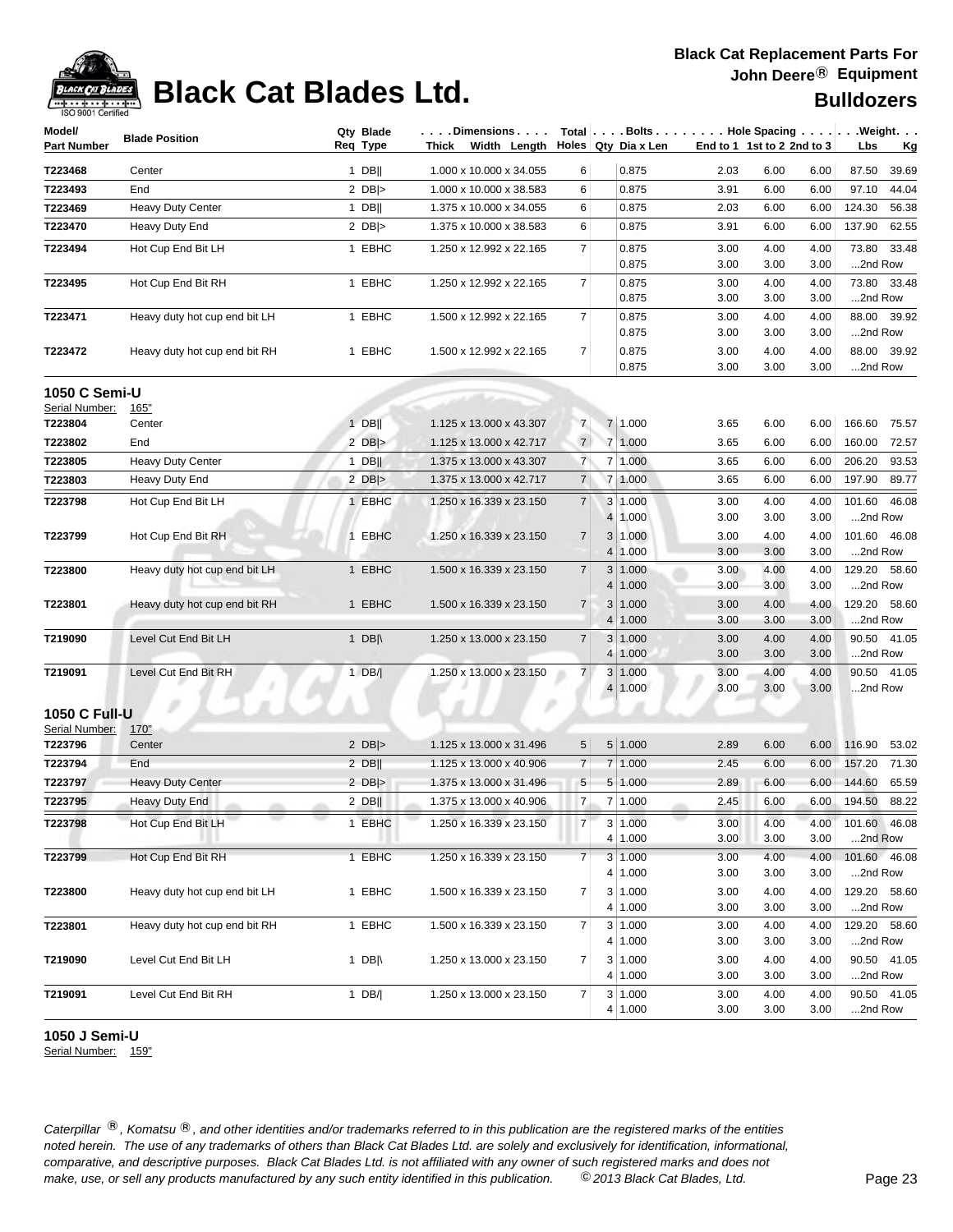

## **Black Cat Blades Ltd. Black Cat Blades Ltd.**

### **Black Cat Replacement Parts For John Deere**® **Equipment**

| <b>Bulldozers</b> |  |
|-------------------|--|
|-------------------|--|

| $1$ DB  <br>$2$ DB ><br>$1$ DB  <br>2 $DB$<br>1 EBHC<br>1 EBHC<br>1 EBHC<br>1 EBHC<br>2 $DB$ $>$<br>$2$ DB  <br>$2$ DB  $>$<br>$2$ DB  <br>1 EBHC<br>1 EBHC | 1.125 x 13.000 x 43.307<br>1.375 x 13.000 x 43.307<br>1.125 x 13.000 x 31.496<br>1.125 x 13.000 x 40.906<br>1.375 x 13.000 x 31.496<br>1.375 x 13.000 x 40.906<br>1.250 x 16.339 x 23.150<br>1.250 x 16.339 x 23.150 | 7<br>7<br>5<br>7<br>5<br>$\overline{7}$<br>$\overline{7}$ |                | 7 1.000<br>7 1.000<br>5 1.000<br>7 1.000<br>5 1.000<br>7 1.000 | End to 1 1st to 2 2nd to 3<br>3.65<br>3.65<br>2.89<br>2.45<br>2.89<br>2.45 | 6.00<br>6.00<br>6.00<br>6.00<br>6.00<br>6.00 | 6.00<br>6.00<br>6.00<br>6.00<br>6.00<br>6.00 | 166.60<br>206.20<br>116.90<br>157.20<br>144.60 | <u>Kg</u><br>75.57<br>93.53<br>65.59   |
|-------------------------------------------------------------------------------------------------------------------------------------------------------------|----------------------------------------------------------------------------------------------------------------------------------------------------------------------------------------------------------------------|-----------------------------------------------------------|----------------|----------------------------------------------------------------|----------------------------------------------------------------------------|----------------------------------------------|----------------------------------------------|------------------------------------------------|----------------------------------------|
|                                                                                                                                                             |                                                                                                                                                                                                                      |                                                           |                |                                                                |                                                                            |                                              |                                              |                                                |                                        |
|                                                                                                                                                             |                                                                                                                                                                                                                      |                                                           |                |                                                                |                                                                            |                                              |                                              |                                                |                                        |
|                                                                                                                                                             |                                                                                                                                                                                                                      |                                                           |                |                                                                |                                                                            |                                              |                                              |                                                |                                        |
|                                                                                                                                                             |                                                                                                                                                                                                                      |                                                           |                |                                                                |                                                                            |                                              |                                              |                                                |                                        |
|                                                                                                                                                             |                                                                                                                                                                                                                      |                                                           |                |                                                                |                                                                            |                                              |                                              |                                                |                                        |
|                                                                                                                                                             |                                                                                                                                                                                                                      |                                                           |                |                                                                |                                                                            |                                              |                                              |                                                |                                        |
|                                                                                                                                                             |                                                                                                                                                                                                                      |                                                           |                |                                                                |                                                                            |                                              |                                              |                                                |                                        |
|                                                                                                                                                             |                                                                                                                                                                                                                      |                                                           |                |                                                                |                                                                            |                                              |                                              |                                                | 53.02<br>71.30                         |
|                                                                                                                                                             |                                                                                                                                                                                                                      |                                                           |                |                                                                |                                                                            |                                              |                                              |                                                |                                        |
|                                                                                                                                                             |                                                                                                                                                                                                                      |                                                           |                |                                                                |                                                                            |                                              |                                              |                                                |                                        |
|                                                                                                                                                             |                                                                                                                                                                                                                      |                                                           |                |                                                                |                                                                            |                                              |                                              |                                                |                                        |
|                                                                                                                                                             |                                                                                                                                                                                                                      |                                                           |                |                                                                |                                                                            |                                              |                                              |                                                |                                        |
|                                                                                                                                                             |                                                                                                                                                                                                                      |                                                           |                |                                                                |                                                                            |                                              |                                              |                                                |                                        |
|                                                                                                                                                             |                                                                                                                                                                                                                      |                                                           |                |                                                                |                                                                            |                                              |                                              | 194.50                                         | 88.22                                  |
|                                                                                                                                                             |                                                                                                                                                                                                                      |                                                           |                | 3 1.000                                                        | 3.00                                                                       | 4.00                                         | 4.00                                         | 101.60                                         | 46.08                                  |
|                                                                                                                                                             |                                                                                                                                                                                                                      |                                                           |                | 4 1.000                                                        | 3.00                                                                       | 3.00                                         | 3.00                                         | 2nd Row                                        |                                        |
|                                                                                                                                                             |                                                                                                                                                                                                                      | $\overline{7}$                                            |                | 3 1.000                                                        | 3.00                                                                       | 4.00                                         | 4.00                                         | 101.60                                         | 46.08                                  |
|                                                                                                                                                             |                                                                                                                                                                                                                      |                                                           |                | 4 1.000                                                        | 3.00                                                                       | 3.00                                         | 3.00                                         | 2nd Row                                        |                                        |
| 1 EBHC                                                                                                                                                      | 1.500 x 16.339 x 23.150                                                                                                                                                                                              | $\overline{7}$                                            |                | 3 1.000                                                        | 3.00                                                                       | 4.00                                         | 4.00                                         | 129.20 58.60                                   |                                        |
|                                                                                                                                                             |                                                                                                                                                                                                                      |                                                           |                | 4 1.000                                                        | 3.00                                                                       | 3.00                                         | 3.00                                         | 2nd Row                                        |                                        |
| 1 EBHC                                                                                                                                                      | 1.500 x 16.339 x 23.150                                                                                                                                                                                              | $\overline{7}$                                            |                | 3 1.000                                                        | 3.00                                                                       | 4.00                                         | 4.00                                         | 129.20 58.60                                   |                                        |
|                                                                                                                                                             |                                                                                                                                                                                                                      |                                                           |                | 4 1.000                                                        | 3.00                                                                       | 3.00                                         | 3.00                                         | 2nd Row                                        |                                        |
| 1 $DB \wedge$                                                                                                                                               | 1.250 x 13.000 x 23.150                                                                                                                                                                                              | $\overline{7}$                                            | 4              | 3 1.000<br>1.000                                               | 3.00<br>3.00                                                               | 4.00<br>3.00                                 | 4.00<br>3.00                                 | 2nd Row                                        | 90.50 41.05                            |
| $1$ DB/                                                                                                                                                     | 1.250 x 13.000 x 23.150                                                                                                                                                                                              | $\overline{7}$                                            |                | 3 1.000                                                        | 3.00                                                                       | 4.00                                         | 4.00                                         |                                                | 90.50 41.05                            |
|                                                                                                                                                             |                                                                                                                                                                                                                      |                                                           | 4 <sup>1</sup> | 1.000                                                          | 3.00                                                                       | 3.00                                         | 3.00                                         | 2nd Row                                        |                                        |
|                                                                                                                                                             |                                                                                                                                                                                                                      |                                                           |                |                                                                |                                                                            |                                              |                                              |                                                |                                        |
|                                                                                                                                                             |                                                                                                                                                                                                                      |                                                           |                |                                                                |                                                                            |                                              |                                              |                                                |                                        |
| $2$ DB >                                                                                                                                                    | 1.000 x 10.000 x 52.362                                                                                                                                                                                              | 9                                                         |                |                                                                | 2.48                                                                       | 6.00                                         | 6.00                                         |                                                | 60.46                                  |
| $2$ DB $\leq$                                                                                                                                               | 1.000 x 10.000 x 46.031                                                                                                                                                                                              | 8                                                         |                |                                                                | 2.02                                                                       | 6.00                                         | 6.00                                         |                                                | 54.07                                  |
| 1 $DB \land$                                                                                                                                                | 1.250 x 10.000 x 20.472                                                                                                                                                                                              | $\overline{7}$                                            |                |                                                                | 2.95                                                                       | 4.00                                         | 4.00                                         |                                                | 58.80 26.67                            |
|                                                                                                                                                             |                                                                                                                                                                                                                      |                                                           |                |                                                                | 2.95                                                                       | 3.00                                         | 3.00                                         |                                                |                                        |
| 1 $DB/ $                                                                                                                                                    | 1.250 x 10.000 x 20.472                                                                                                                                                                                              | $\overline{7}$                                            |                |                                                                | 2.95                                                                       | 4.00                                         | 4.00                                         |                                                | 58.80 26.67                            |
|                                                                                                                                                             |                                                                                                                                                                                                                      |                                                           |                |                                                                | 2.95                                                                       | 3.00                                         | 3.00                                         |                                                |                                        |
|                                                                                                                                                             |                                                                                                                                                                                                                      |                                                           |                |                                                                | 9 1.000<br>8 1.000<br>3 1.000<br>4 1.000<br>3 1.000<br>4 1.000             |                                              |                                              |                                                | 133.30<br>119.20<br>2nd Row<br>2nd Row |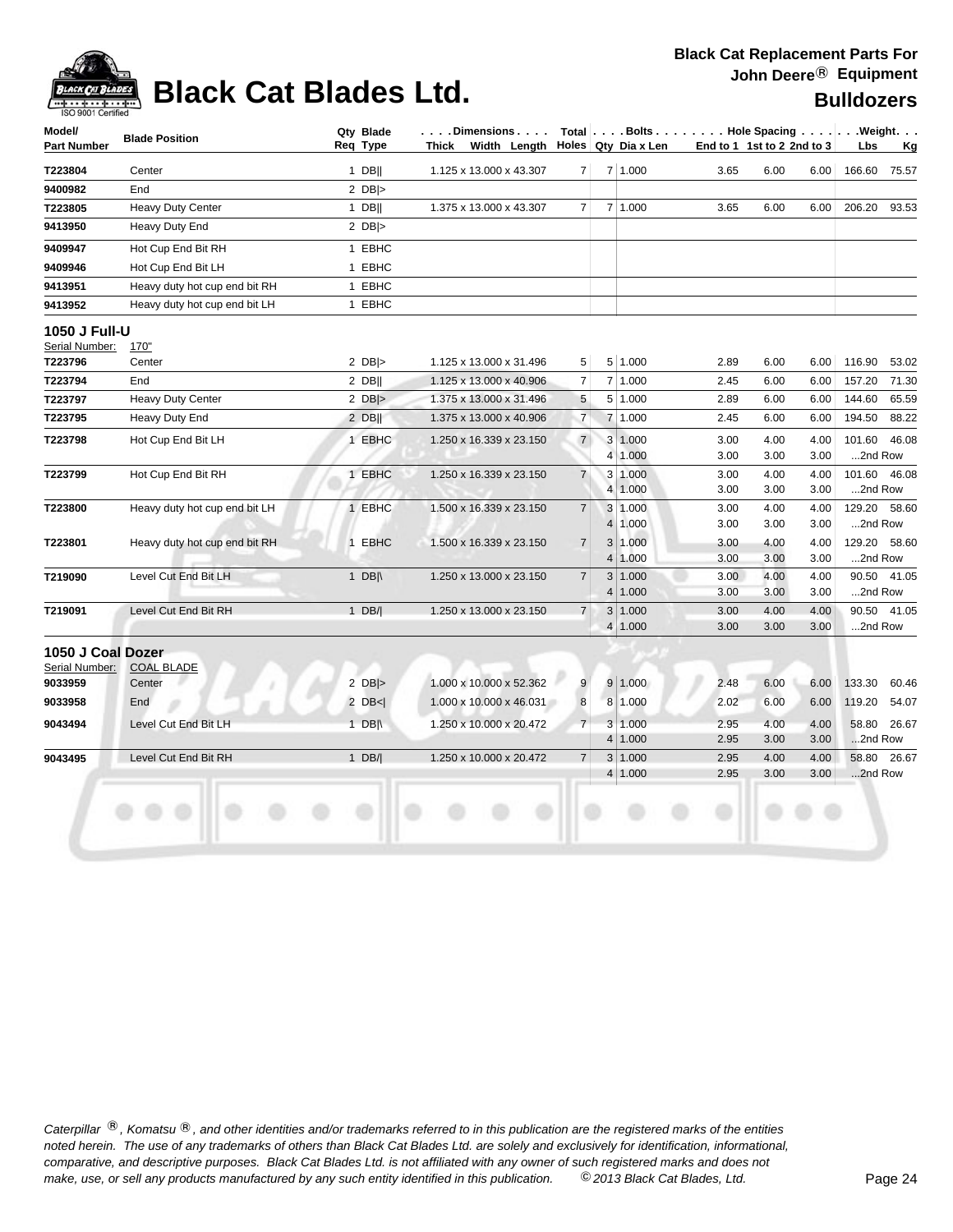

| ISO 9001 Certified           |                                 |                       |                                                                            |                                  |                                        |                            |              |       |                |               |
|------------------------------|---------------------------------|-----------------------|----------------------------------------------------------------------------|----------------------------------|----------------------------------------|----------------------------|--------------|-------|----------------|---------------|
| Model/<br><b>Part Number</b> | <b>Blade Position</b>           | Qty Blade<br>Req Type | . Dimensions<br>$\sim$ $\sim$<br>Width Length Holes Qty Dia x Len<br>Thick |                                  | Total   Bolts   Hole Spacing   Weight. | End to 1 1st to 2 2nd to 3 |              |       | Lbs            | <u>Kg</u>     |
| 244 E General Purpose        |                                 |                       |                                                                            |                                  |                                        |                            |              |       |                |               |
| Serial Number:               | 78.25" BUCKET                   |                       |                                                                            |                                  |                                        |                            |              |       |                |               |
| T152658                      | Bent up base edge               | 1 SBII                | 0.750 x 5.906 x 78.346                                                     | 14                               |                                        |                            |              |       | 93.40          | 42.37         |
| AT108860                     | Center                          | $1$ DB                | 0.750 x 8.000 x 36.420                                                     | 3                                | 3 0.625 x 2.25                         | 6.00                       | 12.21        | 12.21 | 57.20          | 25.95         |
| AT108861                     | End                             | $2$ DB                | 0.750 x 8.000 x 21.340                                                     | $\overline{2}$                   | 2 0.625 x 2.25                         | 6.00                       | 12.21        |       | 33.50          | 15.20         |
|                              | 244 E H General Purpose         |                       |                                                                            |                                  |                                        |                            |              |       |                |               |
| Serial Number:               | 78.25" JRB BUCKET               |                       |                                                                            |                                  |                                        |                            |              |       |                |               |
| T152355                      | Base Edge                       | $1$ SB                | 0.750 x 8.000 x 78.350                                                     | 14                               |                                        |                            |              |       | 126.50         | 57.38         |
| T152344                      | Center                          | $1$ DB                | 0.750 x 8.000 x 53.161                                                     | 4                                | 4 0.625 x 2.25                         | 8.58                       | 12.00        | 12.00 | 83.40          | 37.83         |
| T152342                      | End                             | $2$ DB                | 0.750 x 8.000 x 12.340                                                     | $\overline{2}$                   | 2 0.625 x 2.25                         | 3.17                       | 6.00         |       | 19.20          | 8.71          |
| 244 J General Purpose        |                                 |                       |                                                                            |                                  |                                        |                            |              |       |                |               |
| Serial Number:               | 0.8M BUCKET                     |                       |                                                                            |                                  |                                        |                            |              |       |                |               |
| AT314218                     | Base Edge                       | $1$ SB                | 0.750 x 6.000 x 74.803                                                     | 10                               |                                        |                            |              |       | 83.40          | 37.83         |
| AT314213                     | Center                          | $2$ DB                | 0.750 x 6.000 x 22.283                                                     | 3                                | 0.625                                  | 3.35                       | 7.80         | 7.80  | 26.20          | 11.88         |
| AT314212                     | End                             | 2 DBII                | 0.750 x 6.000 x 15.000                                                     | $\overline{2}$                   | 2 0.625 x 2.25                         | 4.06                       | 7.60         |       | 17.60          | 7.98          |
| 244 J General Purpose        |                                 |                       |                                                                            |                                  |                                        |                            |              |       |                |               |
| Serial Number:               | 1.1M BUCKET                     |                       |                                                                            |                                  |                                        |                            |              |       |                |               |
| AT314223                     | Base Edge                       | $1$ SB                | 0.750 x 6.000 x 86.614                                                     | 10 <sup>°</sup>                  |                                        |                            |              |       | 97.50          | 44.23         |
| AT314220                     | Center                          | $2$ DB                | 0.750 x 6.000 x 28.130                                                     | 3                                | 3 0.625 x 2.25                         | 5.39                       | 9.25         | 9.25  | 33.30          | 15.10         |
| AT314212                     | End                             | $2$ DB                | 0.750 x 6.000 x 15.000                                                     | $\overline{2}$                   | $2 0.625 \times 2.25$                  | 4.06                       | 7.60         |       | 17.60          | 7.98          |
| 304 H General Purpose        |                                 |                       |                                                                            |                                  |                                        |                            |              |       |                |               |
| Serial Number:<br>AT261936   | 1.2/1.4YD BUCKETS               | $1$ SB                | 0.750 x 6.000 x 82.687                                                     | 16                               |                                        |                            |              |       | 97.20          | 44.09         |
|                              | <b>Base Edge</b>                |                       |                                                                            |                                  |                                        |                            |              |       |                |               |
| AT261938                     | Center                          | $2$ DB                | 0.750 x 6.000 x 26.220                                                     | 3                                | $3 0.625 \times 2.25$                  | 7.56                       | 7.60         | 7.60  | 30.90          | 14.02         |
| AT261937                     | End                             | $2$ DB                | 0.750 x 6.000 x 15.000                                                     | $\overline{2}$                   | $2 0.625 \times 2.25$                  | 4.06                       | 7.60         |       | 17.60          | 7.98          |
| 304 J                        |                                 |                       |                                                                            |                                  |                                        |                            |              |       |                |               |
| Serial Number:               | 0.8M BUCKET<br><b>Base Edge</b> | $1$ SB                | 0.750 x 6.000 x 74.803                                                     | 10                               |                                        |                            |              |       | 83.40          | 37.83         |
| AT314218                     |                                 |                       |                                                                            |                                  |                                        |                            |              |       |                |               |
| AT314213                     | Center                          | $2$ DB                | 0.750 x 6.000 x 22.283                                                     | $\mathbf{3}$                     | 0.625                                  | 3.35                       | 7.80         | 7.80  | 26.20          | 11.88         |
| AT314212                     | End                             | $2$ DB                | 0.750 x 6.000 x 15.000                                                     | $\overline{2}$                   | 2 0.625 x 2.25                         | 4.06                       | 7.60         |       | 17.60          | 7.98          |
| 304 J                        |                                 |                       |                                                                            |                                  |                                        |                            |              |       |                |               |
| Serial Number:<br>AT314223   | 1.1M BUCKET<br><b>Base Edge</b> | $1$ SB                | 0.750 x 6.000 x 86.614                                                     | 10                               |                                        |                            |              |       |                | 97.50 44.23   |
|                              |                                 |                       |                                                                            |                                  |                                        |                            |              |       |                |               |
| AT314220<br>AT314212         | Center<br>End                   | $2$ DB  <br>$2$ DB    | 0.750 x 6.000 x 28.130<br>0.750 x 6.000 x 15.000                           | 3 <sup>1</sup><br>$\overline{2}$ | 3 0.625 x 2.25<br>2 0.625 x 2.25       | 5.39<br>4.06               | 9.25<br>7.60 | 9.25  | 33.30<br>17.60 | 15.10<br>7.98 |
|                              |                                 |                       |                                                                            |                                  |                                        |                            |              |       |                |               |
| 324 H General Purpose        |                                 |                       |                                                                            |                                  |                                        |                            |              |       |                |               |
| Serial Number:<br>AT261183   | 1.4YD BUCKET<br>Base Edge       | $1$ SB                | 0.750 x 8.000 x 86.614                                                     |                                  |                                        |                            |              |       | 136.00         | 61.69         |
| AT261184                     | Center                          | 3 DB                  | 0.750 x 8.000 x 28.819                                                     | $\overline{2}$                   | 2 0.750 x 2.25                         | 8.17                       | 12.48        |       | 45.20          | 20.50         |
| AT250438                     |                                 |                       | 0.750 x 6.000 x 6.687                                                      |                                  |                                        |                            |              |       |                |               |
|                              | Weld-On Wear Plate              | $2$ DB                |                                                                            |                                  |                                        |                            |              |       | 8.00           | 3.63          |
| 324 H General Purpose        |                                 |                       |                                                                            |                                  |                                        |                            |              |       |                |               |
| Serial Number:<br>AT219301   | 1.75YD BUCKET<br>Base Edge      | $1$ SB                | 0.750 x 8.000 x 94.487                                                     | 22                               |                                        |                            |              |       | 141.70         | 64.27         |
|                              |                                 |                       |                                                                            |                                  |                                        |                            |              |       |                |               |
| AT250430                     | Center                          | 1 DB                  | 0.750 x 8.000 x 32.756                                                     | $\overline{c}$                   | 2 0.750 x 2.25                         | 8.17                       | 16.42        | 8.16  | 51.40          | 23.31         |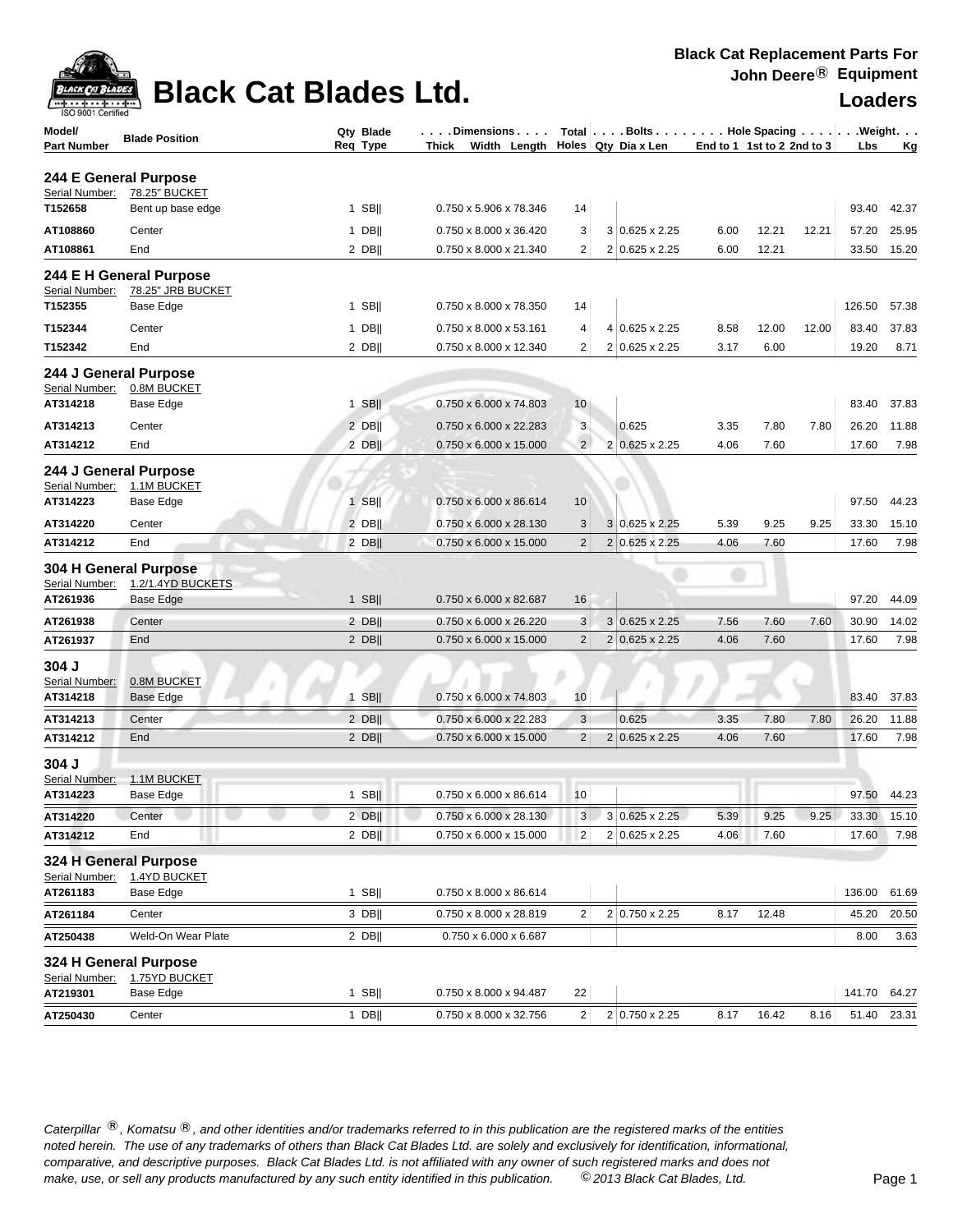

## **Black Cat Blades Ltd. Loaders Loaders**

### **Black Cat Replacement Parts For John Deere**® **Equipment**

| Model/<br><b>Part Number</b>            | <b>Blade Position</b>                                     | Qty Blade<br>Req Type | . Dimensions<br>Thick Width Length |                | Total Bolts Hole Spacing Weight.<br>Holes Qty Dia x Len | End to 1 1st to 2 2nd to 3 |       |       | Lbs           | <u>Kg</u> |
|-----------------------------------------|-----------------------------------------------------------|-----------------------|------------------------------------|----------------|---------------------------------------------------------|----------------------------|-------|-------|---------------|-----------|
| AT250429                                | End                                                       | $2$ DB                | 0.750 x 8.000 x 30.787             | 2              | 2 0.750 x 2.25                                          | 8.19                       | 14.41 |       | 48.40         | 21.95     |
| AT250438                                | Weld-On Wear Plate                                        | 2 DBII                | 0.750 x 6.000 x 6.687              |                |                                                         |                            |       |       | 8.00          | 3.63      |
| 324 J General Purpose<br>Serial Number: | 0.8M BUCKET                                               |                       |                                    |                |                                                         |                            |       |       |               |           |
| AT314218                                | Base Edge                                                 | $1$ SB                | 0.750 x 6.000 x 74.803             | 10             |                                                         |                            |       |       | 83.40         | 37.83     |
| AT314213                                | Center                                                    | $2$ DB                | 0.750 x 6.000 x 22.283             | 3              | $0.625 \times 2.25$                                     | 3.35                       | 7.80  | 7.80  | 26.20         | 11.88     |
| AT314212                                | End                                                       | $2$ DB                | 0.750 x 6.000 x 15.000             | $\overline{2}$ | 2 0.625 x 2.25                                          | 4.06                       | 7.60  |       | 17.60         | 7.98      |
| 324 J General Purpose<br>Serial Number: | 1.1M BUCKET                                               |                       |                                    |                |                                                         |                            |       |       |               |           |
| AT314223                                | Base Edge                                                 | $1$ SB                | 0.750 x 6.000 x 86.614             | 10             |                                                         |                            |       |       | 97.50         | 44.23     |
| AT314220                                | Center                                                    | $2$ DB                | 0.750 x 6.000 x 28.130             | 3              | $3 0.625 \times 2.25$                                   | 5.39                       | 9.25  | 9.25  | 33.30         | 15.10     |
| AT314212                                | End                                                       | $2$ DB                | 0.750 x 6.000 x 15.000             | $\overline{2}$ | 2 0.625 x 2.25                                          | 4.06                       | 7.60  |       | 17.60         | 7.98      |
| Serial Number:<br>T152653               | 344 E G General Purpose<br>1.6/2.0YD BUCKETS<br>Base Edge | $1$ SB                | 1.000 x 8.000 x 92.598             | 16             |                                                         |                            |       |       | 196.50        | 89.13     |
| AT123070                                | Center                                                    | $1$ DB                | 0.750 x 8.000 x 51.811             | $\overline{4}$ | $4 0.750 \times 3$                                      | 6.54                       | 12.84 | 13.07 | 81.10         | 36.79     |
| AT123053                                | End                                                       | $2$ DB                | 0.750 x 8.000 x 20.240             | 2              | $2 0.750 \times 3$                                      | 6.02                       | 11.14 |       | 31.70         | 14.38     |
| Serial Number:<br>AT219301              | 344 H J General Purpose<br>1.75/2.0YD BUCKET<br>Base Edge | $1$ SB                | 0.750 x 8.000 x 94.487             | 22             |                                                         |                            |       |       | 141.70        | 64.27     |
| AT250430                                | Center                                                    | $1$ DB                | 0.750 x 8.000 x 32.756             | $\overline{2}$ | 2 0.750 x 2.25                                          | 8.17                       | 16.42 | 8.16  | 51.40         | 23.31     |
| AT250429                                | End                                                       | $2$ DB                | 0.750 x 8.000 x 30.787             | $\overline{2}$ | 2 0.750 x 2.25                                          | 8.19                       | 14.41 |       | 48.40         | 21.95     |
| AT250438                                | <b>Weld-On Wear Plate</b>                                 | $2$ DB                | 0.750 x 6.000 x 6.687              |                |                                                         |                            |       |       | 8.00          | 3.63      |
| Serial Number:                          | 444 - C CH D General Purpose<br>1.5YD BUCKET              |                       |                                    |                |                                                         |                            |       |       |               |           |
| T35567                                  | Bent up base edge                                         | $1$ SB $  $           | 0.875 x 6.000 x 96.370             | 8              |                                                         |                            |       |       | 135.00        | 61.23     |
| T64320                                  | One Piece bolt on                                         | $1$ DB                | 0.625 x 8.000 x 90.620             | 8              | 8 0.625 x 2.25                                          | 5.19                       | 11.18 | 11.18 | 116.90        | 53.02     |
| Serial Number:                          | 444 - C CH D General Purpose<br><b>3YD BUCKET</b>         |                       |                                    |                |                                                         |                            |       |       |               |           |
| T35372                                  | Bent up base edge Without Holes                           | $1$ SB $\Box$         | 1.000 x 8.000 x 109.180            |                |                                                         |                            |       |       | 224.60 101.88 |           |
| PBT35372                                | Bent up base edge                                         | $1$ SB $  $           | 1.000 x 8.000 x 109.180            | $\overline{7}$ |                                                         |                            |       |       | 223.60 101.42 |           |
| T145946                                 | One Piece bolt on                                         | $1$ DB                | 0.750 x 10.000 x 96.000            | 7              | $7 0.750 \times 2.5$                                    | 4.88                       | 14.38 | 14.38 | 188.10        | 85.32     |
| Serial Number:                          | 444 - C CH D Multi-Purpose<br>MULTI PURPOSE BUCKET        |                       |                                    |                |                                                         |                            |       |       |               |           |
| T35567                                  | Bent up base edge                                         | $1$ SB $ $            | 0.875 x 6.000 x 96.370             | 8              |                                                         |                            |       |       | 135.00        | 61.23     |
| T64320                                  | One Piece bolt on                                         | $1$ DB                | 0.625 x 8.000 x 90.620             | 8              | 8 0.625 x 2.25                                          | 5.19                       | 11.18 | 11.18 | 116.90        | 53.02     |
| T57501                                  | Multi purpose dozer center                                | $1$ DB                | 0.625 x 6.000 x 64.250             | 7              | 7 0.750 x 2.25                                          | 2.13                       | 6.00  | 12.00 | 62.20         | 28.21     |
| T31148                                  | Multi purpose dozer end                                   | $2$ DB                | 0.750 x 6.000 x 12.000             | 3 <sup>2</sup> | 3 0.750 x 2.25                                          | 3.00                       | 3.00  | 3.00  | 13.80         | 6.26      |
| Serial Number:                          | 444 - C CH D General Purpose<br>1.75YD BUCKET             |                       |                                    |                |                                                         |                            |       |       |               |           |
| T35361                                  | Bent up base edge                                         | $1$ SB $ $            | 1.000 x 8.000 x 105.482            | 8              |                                                         |                            |       |       | 216.00        | 97.98     |
| T76968                                  | Center                                                    | $2$ DB                | 0.750 x 10.000 x 47.130            | 4              | $4 0.750 \times 3$                                      | 5.81                       | 11.84 | 11.84 | 92.20         | 41.82     |
|                                         | 444 - C CH D General Purpose                              |                       |                                    |                |                                                         |                            |       |       |               |           |
| Serial Number:<br>T35308                | 2YD BUCKET<br>Bent up base edge                           | $1$ SB $\Box$         | 1.000 x 8.000 x 108.495            | 8 <sup>1</sup> |                                                         |                            |       |       | 220.80 100.15 |           |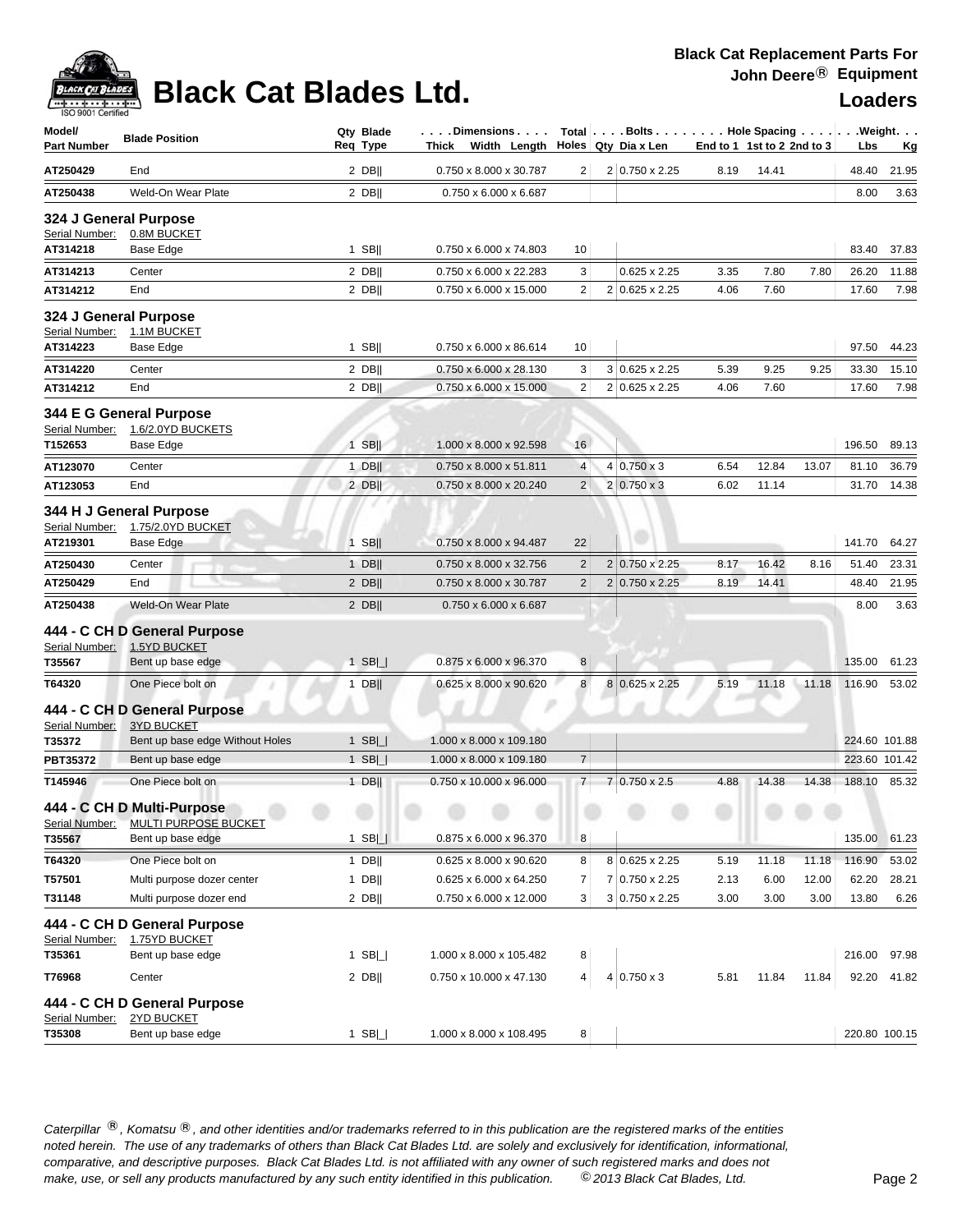

### **Black Cat Blades Ltd. Loaders Ltd. Loaders**

| .<br>ISO 9001 Certified      |                                                    |                       |                                    |                 |                                                                 |                            |                |       |               |             |
|------------------------------|----------------------------------------------------|-----------------------|------------------------------------|-----------------|-----------------------------------------------------------------|----------------------------|----------------|-------|---------------|-------------|
| Model/<br><b>Part Number</b> | <b>Blade Position</b>                              | Qtv Blade<br>Req Type | . Dimensions<br>Thick Width Length |                 | Total   Bolts   Hole Spacing   Weight.<br>Holes   Qty Dia x Len | End to 1 1st to 2 2nd to 3 |                |       | Lbs           | <u>Kg</u>   |
| T76971                       | Center                                             | $2$ DB                | 0.750 x 10.000 x 49.188            | $\vert 4 \vert$ | $4 0.750 \times 3$                                              | 6.13                       | 12.32          | 12.32 | 96.30         | 43.68       |
|                              | 444 E General Purpose                              |                       |                                    |                 |                                                                 |                            |                |       |               |             |
| Serial Number:               | 1.75/2.25YD BUCKETS                                |                       |                                    |                 |                                                                 |                            |                |       |               |             |
| T120639                      | Base Edge                                          | $1$ SE                | 0.875 x 9.055 x 95.276             | 16              |                                                                 |                            |                |       | 203.90        | 92.49       |
| AT123054                     | Center                                             | $1$ DB                | 0.750 x 8.000 x 54.490             | 4               | $4 0.750 \times 3$                                              | 6.81                       | 13.47          | 13.94 | 85.50         | 38.78       |
| AT123053                     | End                                                | 2 DB                  | 0.750 x 8.000 x 20.240             | $\overline{2}$  | $2 0.750 \times 3$                                              | 6.02                       | 11.14          |       | 31.70         | 14.38       |
| T101634                      | Weld-On Wear Plate                                 | $2$ DB                | 1.000 x 10.000 x 12.500            |                 |                                                                 |                            |                |       | 32.90         | 14.92       |
| Serial Number:               | 444 E General Purpose<br>2.25YD WITH QUICK COUPLER |                       |                                    |                 |                                                                 |                            |                |       |               |             |
| T149466                      | Base Edge With Segment Holes                       | 1 SBII                | 1.000 x 7.813 x 100.390            | 32              |                                                                 |                            |                |       | 204.70        | 92.85       |
| T101255                      | Base Edge For Bolt-on Edges or Teeth               | $1$ SB                | 1.000 x 7.811 x 100.394            | 18              |                                                                 |                            |                |       | 206.70        | 93.76       |
| T146673                      | Center                                             | $2$ DB                | 1.000 x 10.000 x 41.500            | 3               | $3 0.750 \times 3$                                              | 6.81                       | 13.94          | 13.94 | 109.90        | 49.85       |
| T146672                      | End                                                | 2 DBII                | 1.000 x 14.000 x 8.120             | 3               | $3 0.750 \times 3$                                              | 5.00                       | 2.00           | 2.00  | 30.00         | 13.61       |
| T149468                      | Segment                                            | 7 DB                  | 1.000 x 10.000 x 10.000            | $\overline{2}$  | $2 0.750 \times 3$                                              | 2.00                       | 6.00           |       | 25.80         | 11.70       |
| T101634                      | Weld-On Wear Plate                                 | $2$ DB                | 1.000 x 10.000 x 12.500            |                 |                                                                 |                            |                |       | 32.90         | 14.92       |
|                              |                                                    |                       |                                    |                 |                                                                 |                            |                |       |               |             |
| Serial Number:               | 444 G General Purpose<br>95.25" BUCKET             |                       |                                    |                 |                                                                 |                            |                |       |               |             |
| T152510                      | Base Edge                                          | $1$ SB                | 1.000 x 8.000 x 95.276             | 16              |                                                                 |                            |                |       | 202.30        | 91.76       |
| AT123054                     | Center                                             | $1$ DB                | 0.750 x 8.000 x 54.490             | $\overline{4}$  | $4 0.750 \times 3$                                              | 6.81                       | 13.47          | 13.94 | 85.50         | 38.78       |
| AT123053                     | End                                                | $2$ DB                | 0.750 x 8.000 x 20.240             | $\overline{2}$  | $2 0.750 \times 3$                                              | 6.02                       | 11.14          |       | 31.70         | 14.38       |
| T120614                      | Weld-On Wear Plate                                 | $2$ SB                | 1.000 x 8.000 x 8.580              |                 |                                                                 |                            |                |       | 18.00         | 8.16        |
|                              | 444 H General Purpose                              |                       |                                    |                 |                                                                 |                            |                |       |               |             |
| Serial Number:               | 2.0/2.5YD BUCKETS                                  |                       |                                    |                 |                                                                 |                            |                |       |               |             |
| T156603                      | <b>Base Edge With Segment Holes</b>                | $1$ SB                | 1.000 x 8.000 x 95.281             | 30              |                                                                 |                            |                |       | 195.10        | 88.50       |
| T156637                      | Center                                             | $2$ DB                | 1.000 x 10.000 x 39.055            | 3               | $3 0.750 \times 3$                                              | 6.61                       | 13.37          | 13.37 | 103.30        | 46.86       |
| T146672                      | End                                                | $2$ DB                | 1.000 x 14.000 x 8.120             | 3               | $3 0.750 \times 3$                                              | 5.00                       | 2.00           | 2.00  | 30.00         | 13.61       |
| T156635                      | Segment                                            | 7 DB                  | 1.000 x 10.000 x 9.449             | $\overline{2}$  | $2 0.750 \times 3$                                              | 1.35                       | 6.75           |       | 24.60         | 11.16       |
| T156599                      | <b>Bolt-On Wear Plate</b>                          | <b>DB</b>             | 1.000 x 8.000 x 15.748             | $\overline{4}$  | $2 0.625 \times 2$                                              | 1.18                       | 13.39          |       | 33.00         | 14.97       |
|                              |                                                    |                       |                                    |                 | $2 0.625 \times 2$                                              | 1.18                       | 13.39          |       | 2nd Row       |             |
|                              | 444 H General Purpose                              |                       |                                    |                 |                                                                 |                            |                |       |               |             |
| Serial Number:<br>T169127    | 2.5YD JAGZ BUCKET<br>Base Edge                     | $1$ SB                | 1.000 x 8.000 x 95.276             | 16              |                                                                 |                            |                |       | 200.40        | 90.90       |
| T162493                      | Center                                             | $2$ DB                | 1.000 x 10.000 x 47.750            | 8 <sup>1</sup>  | 8 0.750 x 3                                                     | 2.88                       | 6.00           | 6.00  | 123.50        | 56.02       |
|                              |                                                    |                       |                                    |                 |                                                                 |                            |                |       |               |             |
| T156599                      | <b>Bolt-On Wear Plate</b>                          | $2$ DB                | 1.000 x 8.000 x 15.748             | 4               | $2 0.625 \times 2$<br>$2 0.625 \times 2$                        | 1.18<br>1.18               | 13.39<br>13.39 |       | 2nd Row       | 33.00 14.97 |
|                              | 444 J K General Purpose                            |                       |                                    |                 |                                                                 |                            |                |       |               |             |
| Serial Number:<br>T157282    | 100.4" BUCKET<br>Base Edge With Segment Holes      | 1 SB $  $             | 1.000 x 8.000 x 100.394            | 30              |                                                                 |                            |                |       | 209.70        | 95.12       |
| T157311                      | Center                                             | 2 DBII                | 1.000 x 10.000 x 41.594            | 3               | $3 0.750 \times 3$                                              | 6.96                       | 14.08          | 14.08 | 110.10        | 49.94       |
| T146672                      | End                                                | $2$ DB                | 1.000 x 14.000 x 8.120             | 3               | $3 0.750 \times 3$                                              | 5.00                       | 2.00           | 2.00  | 30.00         | 13.61       |
| D45436                       | Half Arrow Center LH (Fabricated)                  | $1$ HA                | 1.563 x 10.000 x 50.236            | 4               | $4 0.750 \times 3$                                              | 6.96                       | 14.08          | 14.08 | 245.00 111.13 |             |
| D45437                       | Half Arrow Center RH (Fabricated)                  | $1$ HA                | 1.563 x 10.000 x 50.236            | 4               | $4 0.750 \times 3$                                              | 6.96                       | 14.08          | 14.08 | 245.00 111.13 |             |
| T157306                      | Segment                                            | 7 DB                  | 1.000 x 10.000 x 10.173            | 2               | $2 0.750 \times 3$                                              | 1.37                       | 7.43           |       | 26.20         | 11.88       |
| T157306HA                    | HA Segment (Fabricated)                            | $7$ HA                | 1.563 x 10.000 x 10.173            | $\overline{2}$  | $2 0.750 \times 3$                                              | 1.37                       | 7.43           |       | 49.00         | 22.23       |
|                              |                                                    |                       |                                    |                 |                                                                 |                            |                |       |               |             |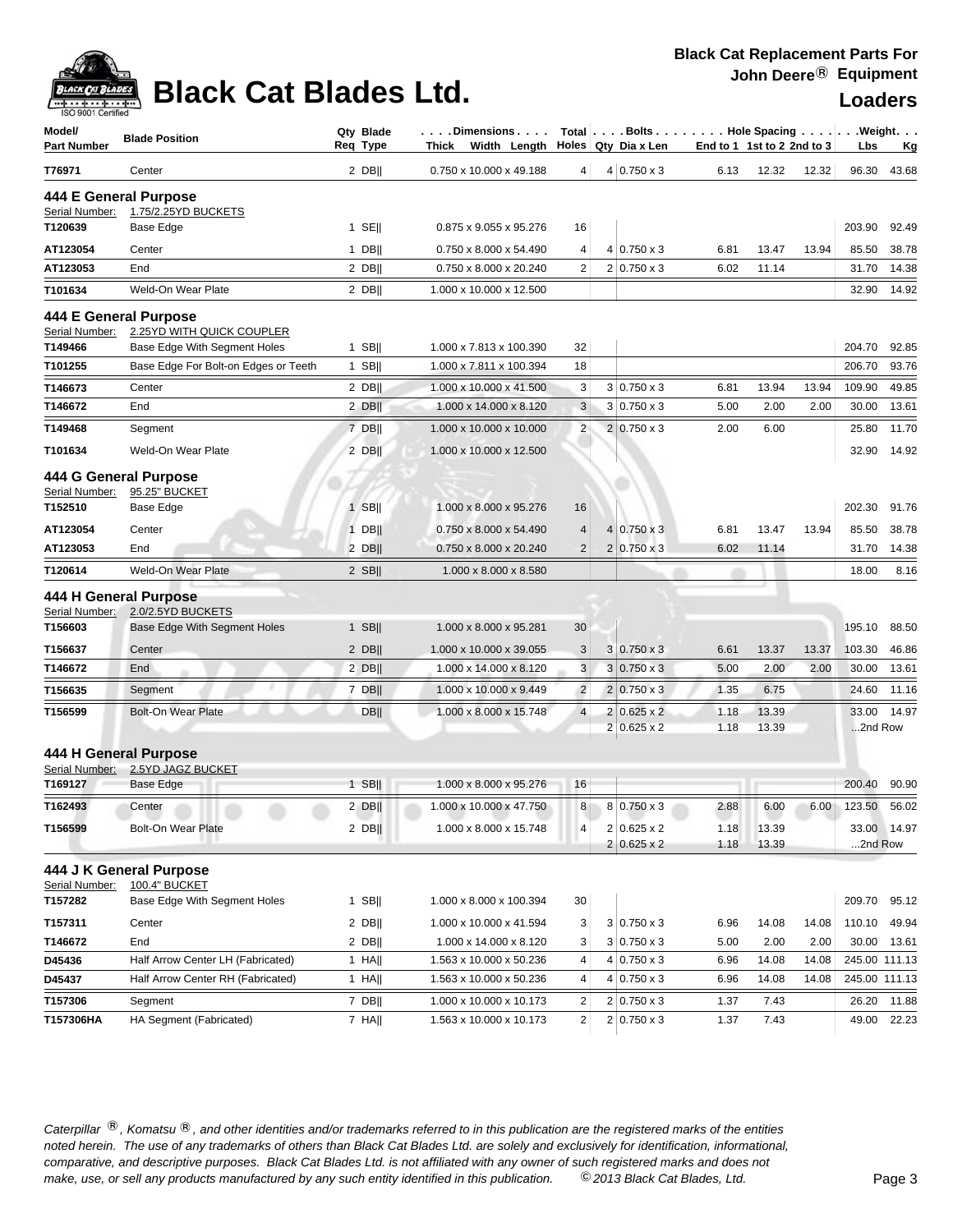

# **Black Cat Blades Ltd. Loaders Loaders**

| Model/<br><b>Part Number</b> | <b>Blade Position</b>                        | Qty Blade<br>Reg Type | . Dimensions<br>Thick Width Length                 |                | Total $\vert \ldots$ Bolts $\ldots \vert \ldots$ Hole Spacing $\ldots \vert \ldots$ Weight. $\ldots$<br>Holes $Qty$ Dia x Len | End to 1 1st to 2 2nd to 3 |                |       | Lbs              | <u>Kg</u> |
|------------------------------|----------------------------------------------|-----------------------|----------------------------------------------------|----------------|-------------------------------------------------------------------------------------------------------------------------------|----------------------------|----------------|-------|------------------|-----------|
| T156599                      | <b>Bolt-On Wear Plate</b>                    | $2$ DB                | 1.000 x 8.000 x 15.748                             | 4              | $2 0.625 \times 2 $<br>$2 0.625 \times 2$                                                                                     | 1.18<br>1.18               | 13.39<br>13.39 |       | 33.00<br>2nd Row | 14.97     |
|                              | 444 J K General Purpose                      |                       |                                                    |                |                                                                                                                               |                            |                |       |                  |           |
| Serial Number:               | 100.4" JAGZ BUCKET                           |                       |                                                    |                |                                                                                                                               |                            |                |       |                  |           |
| T169142                      | Base Edge For Bolt-on Edges Only             | $1$ SB                | 1.000 x 8.000 x 100.394                            | 16             |                                                                                                                               |                            |                |       | 209.90           | 95.21     |
| T147931                      | Center                                       | $1$ DB                | 1.125 x 13.000 x 35.880                            | 6              | $6 1.000 \times 3$                                                                                                            | 2.94                       | 6.00           | 6.00  | 137.90           | 62.55     |
| T159917                      | End                                          | $2$ DB                | 1.125 x 13.000 x 31.880                            | 5              | $5 1.000 \times 3$                                                                                                            | 2.94                       | 6.00           | 6.00  | 122.80           | 55.70     |
| T156599                      | <b>Bolt-On Wear Plate</b>                    | $2$ DB                | 1.000 x 8.000 x 15.748                             | $\overline{4}$ | $2 0.625 \times 2$<br>$2 0.625 \times 2$                                                                                      | 1.18<br>1.18               | 13.39<br>13.39 |       | 33.00<br>2nd Row | 14.97     |
| Serial Number:               | 544 A B General Purpose<br>2YD BUCKET        |                       |                                                    |                |                                                                                                                               |                            |                |       |                  |           |
| T35308                       | Bent up base edge                            | 1 SB $\Box$           | 1.000 x 8.000 x 108.495                            | 8              |                                                                                                                               |                            |                |       | 220.80 100.15    |           |
| T76971                       | Center                                       | $2$ DB                | 0.750 x 10.000 x 49.188                            | $\overline{4}$ | $4 0.750 \times 3$                                                                                                            | 6.13                       | 12.32          | 12.32 | 96.30            | 43.68     |
|                              | 544 A B General Purpose                      |                       |                                                    |                |                                                                                                                               |                            |                |       |                  |           |
| Serial Number:               | <b>3YD BUCKET</b>                            |                       |                                                    |                |                                                                                                                               |                            |                |       |                  |           |
| T35372                       | Bent up base edge Without Holes              | $1$ SB $  $           | 1.000 x 8.000 x 109.180                            |                |                                                                                                                               |                            |                |       | 224.60 101.88    |           |
| PBT35372                     | Bent up base edge                            | $1$ SB $\Box$         | 1.000 x 8.000 x 109.180                            | $\overline{7}$ |                                                                                                                               |                            |                |       | 223.60 101.42    |           |
| T145946                      | One Piece bolt on                            | $1$ DB                | 0.750 x 10.000 x 96.000                            | $\overline{7}$ | 7 0.750 x 2.5                                                                                                                 | 4.88                       | 14.38          | 14.38 | 188.10           | 85.32     |
|                              | 544 B C D General Purpose                    |                       |                                                    |                |                                                                                                                               |                            |                |       |                  |           |
| Serial Number:<br>T35567     | 1.5YD BUCKET<br>Bent up base edge            | $1$ SB $  $           | 0.875 x 6.000 x 96.370                             | 8              |                                                                                                                               |                            |                |       | 135.00           | 61.23     |
| T64320                       | One Piece bolt on                            | $1$ DB                | 0.625 x 8.000 x 90.620                             | 8              | 8 0.625 x 2.25                                                                                                                | 5.19                       | 11.18          | 11.18 | 116.90           | 53.02     |
|                              |                                              |                       |                                                    |                |                                                                                                                               |                            |                |       |                  |           |
| 544 B Multi-Purpose          | Serial Number: 1.75YD MULTI-PURPOSE          |                       |                                                    |                |                                                                                                                               |                            |                |       |                  |           |
| T32742                       | Multi purpose dozer center                   | $1$ DB                | 0.625 x 6.000 x 71.874                             | $\overline{7}$ | 7 0.750 x 2.25                                                                                                                | 2.94                       | 9.00           | 12.00 | 69.80            | 31.66     |
| T31148                       | Multi purpose dozer end                      | $2$ DB                | 0.750 x 6.000 x 12.000                             | 3              | 3 0.750 x 2.25                                                                                                                | 3.00                       | 3.00           | 3.00  | 13.80            | 6.26      |
|                              | 544 B C D General Purpose                    |                       |                                                    |                |                                                                                                                               |                            |                |       |                  |           |
| Serial Number:<br>T35361     | 1.75YD BUCKET<br>Bent up base edge           | $1$ SB $  $           | 1.000 x 8.000 x 105.482                            | 8              |                                                                                                                               |                            |                |       | 216.00           | 97.98     |
| T76968                       | Center                                       | $2$ DB                | 0.750 x 10.000 x 47.130                            | $\overline{4}$ | $4 0.750 \times 3$                                                                                                            | 5.81                       | 11.84          | 11.84 | 92.20            | 41.82     |
|                              | 544 C D Multi-Purpose                        |                       |                                                    |                |                                                                                                                               |                            |                |       |                  |           |
| Serial Number:               | 1.75 MULTI-PURPSE                            |                       |                                                    |                |                                                                                                                               |                            |                |       |                  |           |
| T65841                       | Bent up base edge                            | $1$ SB $ $            | 1.000 x 8.000 x 108.240                            | $\overline{7}$ |                                                                                                                               |                            |                |       | 219.60           | 99.61     |
| T145946                      | One Piece bolt on                            | $1$ DB                | 0.750 x 10.000 x 96.000                            | 7 <sup>1</sup> | 7 0.750 x 2.5                                                                                                                 | 4.88                       | 14.38          | 14.38 | 188.10 85.32     |           |
| T65842                       | Multi purpose dozer center                   | $1$ DB                | 0.625 x 6.000 x 70.250                             | $\overline{7}$ | 7 0.750 x 2.25                                                                                                                | 2.13                       | 9.00           | 12.00 | 68.10            | 30.89     |
| T31148                       | Multi purpose dozer end                      | $2$ DB                | 0.750 x 6.000 x 12.000                             | 3 <sup>1</sup> | 3 0.750 x 2.25                                                                                                                | 3.00                       | 3.00           | 3.00  | 13.80            | 6.26      |
|                              | 544 C D General Purpose                      |                       |                                                    |                |                                                                                                                               |                            |                |       |                  |           |
| Serial Number:               | 2YD BUCKET                                   |                       |                                                    |                |                                                                                                                               |                            |                |       |                  |           |
| T65443<br>T35372             | Bent up base edge                            | 1 SB $\Box$           | 1.000 x 8.000 x 108.835<br>1.000 x 8.000 x 109.180 | $\overline{7}$ |                                                                                                                               |                            |                |       | 224.80 101.97    |           |
|                              | Bent up base edge Without Holes              | 1 SB $\Box$           |                                                    |                |                                                                                                                               |                            |                |       | 224.60 101.88    |           |
| T145946                      | One Piece bolt on                            | 1 DB $  $             | 0.750 x 10.000 x 96.000                            | $\overline{7}$ | 7 0.750 x 2.5                                                                                                                 | 4.88                       | 14.38          | 14.38 | 188.10 85.32     |           |
| Serial Number:               | 544 C D General Purpose<br><b>3YD BUCKET</b> |                       |                                                    |                |                                                                                                                               |                            |                |       |                  |           |
| T26809                       | Base Edge                                    | $1$ SB                | 1.000 x 8.000 x 102.250                            | 10             |                                                                                                                               |                            |                |       | 212.90 96.57     |           |
| PBT65455                     | Bent up base edge                            | 1 $SB$                | 1.000 x 8.000 x 117.490                            | 10             |                                                                                                                               |                            |                |       | 242.50 110.00    |           |
| T65455                       | Bent up base edge Without Holes              | 1 SB $\Box$           | 1.000 x 8.000 x 102.250                            |                |                                                                                                                               |                            |                |       | 249.00 112.94    |           |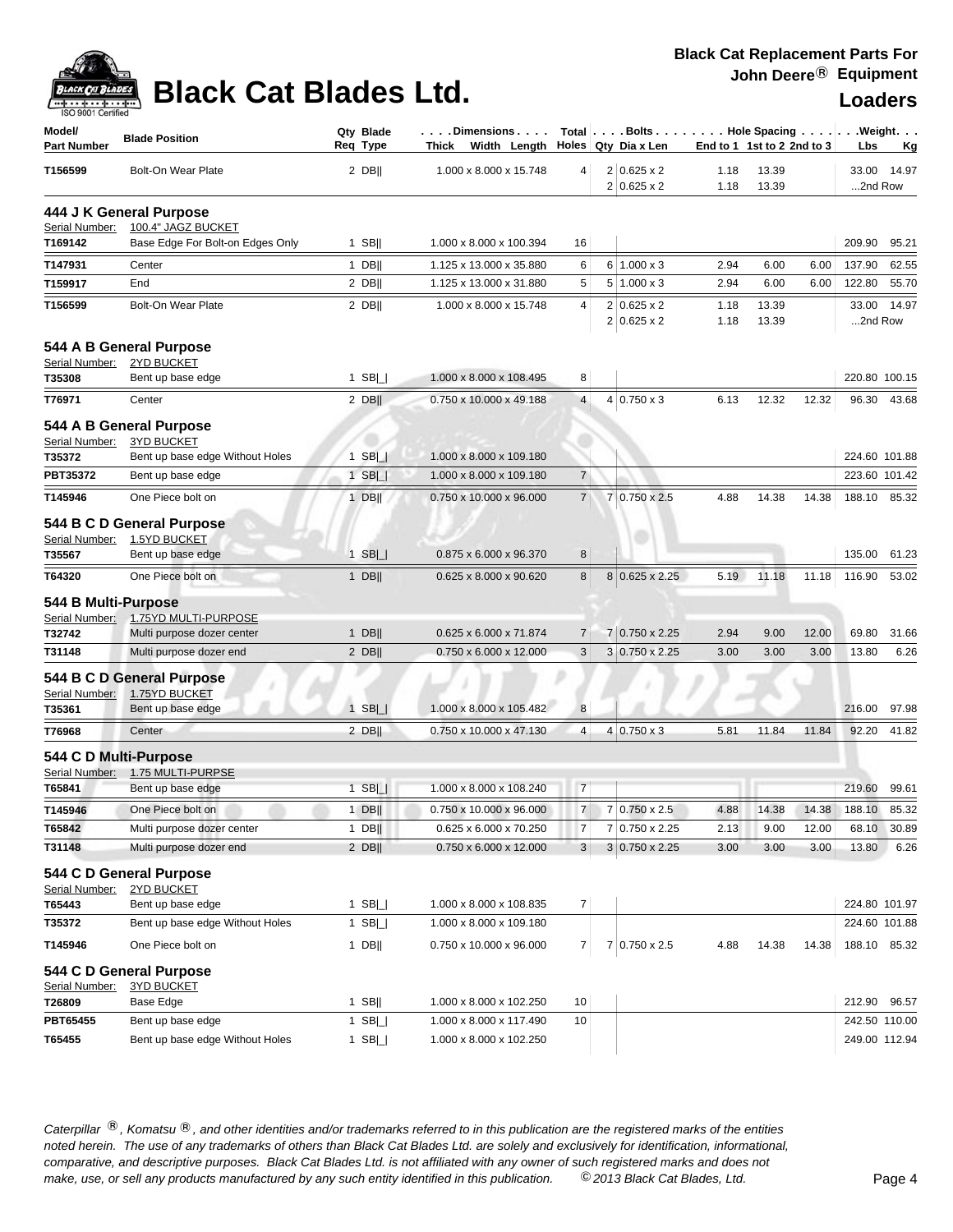

## **Black Cat Blades Ltd. Loaders Loaders**

| Model/<br><b>Part Number</b> | <b>Blade Position</b>                                                          | Qty Blade<br>Reg Type | . Dimensions<br>Thick<br>Width Length |                 | Total Bolts Hole Spacing Weight.<br>Holes Qty Dia x Len | End to 1 1st to 2 2nd to 3 |                |       | Lbs              | Kg          |
|------------------------------|--------------------------------------------------------------------------------|-----------------------|---------------------------------------|-----------------|---------------------------------------------------------|----------------------------|----------------|-------|------------------|-------------|
| T84184                       | One Piece bolt on                                                              | $1$ DB                | 0.750 x 10.000 x 104.370              | 10 <sup>1</sup> | 10 0.750 x 2.5                                          | 4.88                       | 11.18          | 11.18 | 204.00           | 92.53       |
| Serial Number:               | 544 E G General Purpose<br>2.25/2.5YD BUCKET                                   |                       |                                       |                 |                                                         |                            |                |       |                  |             |
| T149466                      | Base Edge With Segment Holes                                                   | $1$ SB                | 1.000 x 7.813 x 100.390               | 32              |                                                         |                            |                |       | 204.70           | 92.85       |
| T101255                      | Base Edge For Bolt-on Edges or Teeth                                           | $1$ SB                | 1.000 x 7.811 x 100.394               | 18              |                                                         |                            |                |       | 206.70           | 93.76       |
| T146673                      | Center                                                                         | $2$ DB                | 1.000 x 10.000 x 41.500               | 3               | $3 0.750 \times 3$                                      | 6.81                       | 13.94          | 13.94 | 109.90           | 49.85       |
| T146672                      | End                                                                            | $2$ DB                | 1.000 x 14.000 x 8.120                | 3               | $3 0.750 \times 3$                                      | 5.00                       | 2.00           | 2.00  | 30.00            | 13.61       |
| T149468                      | Segment                                                                        | 7 DB                  | 1.000 x 10.000 x 10.000               | $\overline{2}$  | $2 0.750 \times 3$                                      | 2.00                       | 6.00           |       | 25.80            | 11.70       |
| T101634                      | Weld-On Wear Plate                                                             | $2$ DB                | 1.000 x 10.000 x 12.500               |                 |                                                         |                            |                |       | 32.90            | 14.92       |
| Serial Number:<br>T169142    | 544 G General Purpose<br>2.5YD JAGZ BUCKET<br>Base Edge For Bolt-on Edges Only | $1$ SB                | 1.000 x 8.000 x 100.394               | 16              |                                                         |                            |                |       | 209.90           | 95.21       |
| T147931                      | Center                                                                         | $1$ DB                | 1.125 x 13.000 x 35.880               | 6               | $6 \mid 1.000 \times 3$                                 | 2.94                       | 6.00           | 6.00  | 137.90           | 62.55       |
| T159917                      | End                                                                            | 2 DB                  | 1.125 x 13.000 x 31.880               | 5               | $5 1.000 \times 3$                                      | 2.94                       | 6.00           | 6.00  | 122.80           | 55.70       |
| T101634                      | Weld-On Wear Plate                                                             | $2$ DB                | 1.000 x 10.000 x 12.500               |                 |                                                         |                            |                |       | 32.90            | 14.92       |
| Serial Number:<br>T157282    | 544 H General Purpose<br>2.625/3.0YD BUCKET<br>Base Edge With Segment Holes    | $1$ SB                | 1.000 x 8.000 x 100.394               | 30              |                                                         |                            |                |       | 209.70           | 95.12       |
| T157311                      | Center                                                                         | $2$ DB                | 1.000 x 10.000 x 41.594               | 3               | $3 0.750 \times 3$                                      | 6.96                       | 14.08          | 14.08 | 110.10           | 49.94       |
| T146672                      | End                                                                            | $2$ DB                | 1.000 x 14.000 x 8.120                | 3               | $3 0.750 \times 3$                                      | 5.00                       | 2.00           | 2.00  | 30.00            | 13.61       |
| D45436                       | Half Arrow Center LH (Fabricated)                                              | $1$ HA                | 1.563 x 10.000 x 50.236               | $\overline{4}$  | $4 0.750 \times 3$                                      | 6.96                       | 14.08          | 14.08 | 245.00 111.13    |             |
| D45437                       | Half Arrow Center RH (Fabricated)                                              | $1$ HA                | 1.563 x 10.000 x 50.236               | $\overline{4}$  | $4 0.750 \times 3$                                      | 6.96                       | 14.08          | 14.08 | 245.00 111.13    |             |
| T157306                      | Segment                                                                        | 7 DB                  | 1.000 x 10.000 x 10.173               | $\overline{2}$  | $2 0.750 \times 3$                                      | 1.37                       | 7.43           |       | 26.20            | 11.88       |
| T157306HA                    | HA Segment (Fabricated)                                                        | $7$ HA                | 1.563 x 10.000 x 10.173               | $\overline{c}$  | $2 0.750 \times 3$                                      | 1.37                       | 7.43           |       | 49.00            | 22.23       |
| T156599                      | <b>Bolt-On Wear Plate</b>                                                      | $2$ DB                | 1.000 x 8.000 x 15.748                | $\overline{4}$  | $2 0.625 \times 2$                                      | 1.18                       | 13.39          |       | 33.00            | 14.97       |
|                              |                                                                                |                       |                                       |                 | $2 0.625 \times 2$                                      | 1.18                       | 13.39          |       | 2nd Row          |             |
| Serial Number:               | 544 H General Purpose<br>3.0YD JAGZ BUCKET                                     |                       |                                       |                 |                                                         |                            |                |       |                  |             |
| T169142                      | Base Edge For Bolt-on Edges Only                                               | 1 SBII                | 1.000 x 8.000 x 100.394               | 16              |                                                         |                            |                |       | 209.90           | 95.21       |
| T147931                      | Center                                                                         | $1$ DB                | 1.125 x 13.000 x 35.880               | 6               | $6 1.000 \times 3$                                      | 2.94                       | 6.00           | 6.00  | 137.90           | 62.55       |
| T159917                      | End                                                                            | 2 DBII                | 1.125 x 13.000 x 31.880               | 5               | $5 1.000 \times 3$                                      | 2.94                       | 6.00           | 6.00  | 122.80           | 55.70       |
| T156599                      | <b>Bolt-On Wear Plate</b>                                                      | $2$ DB                | 1.000 x 8.000 x 15.748                | $\overline{4}$  | $2 0.625 \times 2$<br>$2 0.625 \times 2$                | 1.18<br>1.18               | 13.39<br>13.39 |       | 33.00<br>2nd Row | 14.97       |
| Serial Number:               | 544 H J K General Purpose<br>100.4" BUCKET                                     |                       |                                       |                 |                                                         |                            |                |       |                  |             |
| T157282                      | Base Edge With Segment Holes                                                   | $1$ SB                | 1.000 x 8.000 x 100.394               | 30              |                                                         |                            |                |       | 209.70           | 95.12       |
| T157311                      | Center                                                                         | $2$ DB                | 1.000 x 10.000 x 41.594               | 3               | $3 0.750 \times 3$                                      | 6.96                       | 14.08          | 14.08 | 110.10           | 49.94       |
| T146672                      | End                                                                            | 2 DBII                | 1.000 x 14.000 x 8.120                | 3               | $3 0.750 \times 3$                                      | 5.00                       | 2.00           | 2.00  | 30.00            | 13.61       |
| D45436                       | Half Arrow Center LH (Fabricated)                                              | $1$ HA                | 1.563 x 10.000 x 50.236               | 4               | $4 0.750 \times 3$                                      | 6.96                       | 14.08          | 14.08 | 245.00 111.13    |             |
| D45437                       | Half Arrow Center RH (Fabricated)                                              | $1$ HA                | 1.563 x 10.000 x 50.236               | 4               | $4 0.750 \times 3$                                      | 6.96                       | 14.08          | 14.08 | 245.00 111.13    |             |
| T157306                      | Segment                                                                        | $7$ DB                | 1.000 x 10.000 x 10.173               | 2               | $2 0.750 \times 3$                                      | 1.37                       | 7.43           |       | 26.20            | 11.88       |
| T157306HA                    | HA Segment (Fabricated)                                                        | 7 HA                  | 1.563 x 10.000 x 10.173               | $\overline{2}$  | $2 0.750 \times 3$                                      | 1.37                       | 7.43           |       | 49.00            | 22.23       |
| T156599                      | Bolt-On Wear Plate                                                             | $2$ DB                | 1.000 x 8.000 x 15.748                | 4               | $2 0.625 \times 2$<br>$2 0.625 \times 2$                | 1.18<br>1.18               | 13.39<br>13.39 |       | 2nd Row          | 33.00 14.97 |

### **544 J K General Purpose**

Serial Number: 100.4" JAGZ BUCKET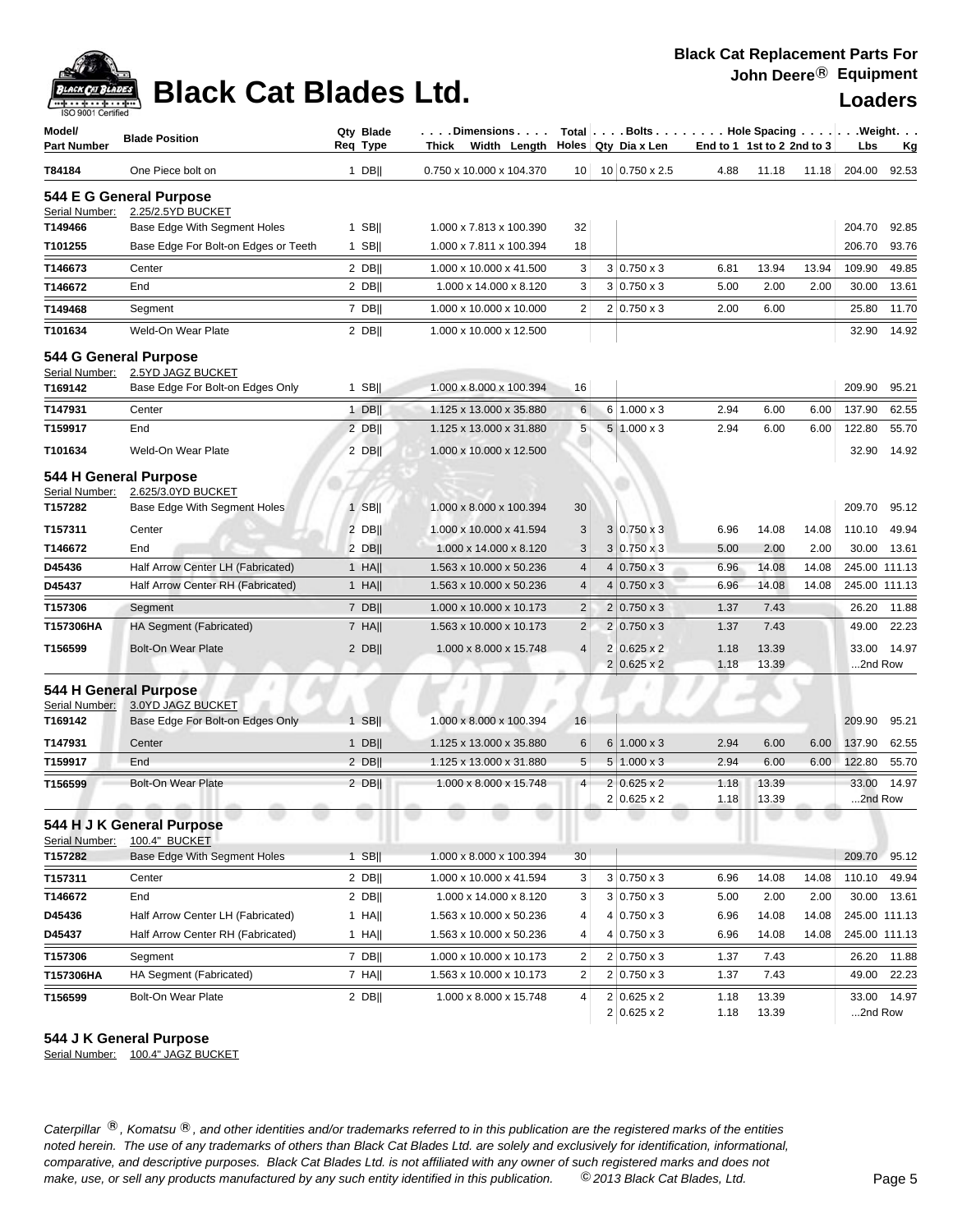# **Black Cat Blades Ltd. Loaders Legand Loaders**

| Model/<br><b>Part Number</b>                                  | <b>Blade Position</b>                                                                                | Qty Blade<br>Req Type | .Dimensions.<br>Width Length<br>Thick              |                | Total Bolts Hole Spacing Weight.<br>Holes Qty Dia x Len | End to 1 1st to 2 2nd to 3 |                |       | Lbs              | <u>Kg</u>                      |
|---------------------------------------------------------------|------------------------------------------------------------------------------------------------------|-----------------------|----------------------------------------------------|----------------|---------------------------------------------------------|----------------------------|----------------|-------|------------------|--------------------------------|
| T169142                                                       | Base Edge For Bolt-on Edges Only                                                                     | $1$ SB                | 1.000 x 8.000 x 100.394                            | 16             |                                                         |                            |                |       | 209.90           | 95.21                          |
| T147931                                                       | Center                                                                                               | $1$ DB                | 1.125 x 13.000 x 35.880                            | 6              | $6 1.000 \times 3$                                      | 2.94                       | 6.00           | 6.00  | 137.90           | 62.55                          |
| T159917                                                       | End                                                                                                  | $2$ DB                | 1.125 x 13.000 x 31.880                            | 5              | $5 1.000 \times 3$                                      | 2.94                       | 6.00           | 6.00  | 122.80           | 55.70                          |
| T156599                                                       | <b>Bolt-On Wear Plate</b>                                                                            | $2$ DB                | 1.000 x 8.000 x 15.748                             | 4              | $2 0.625 \times 2$<br>$2 0.625 \times 2$                | 1.18<br>1.18               | 13.39<br>13.39 |       | 33.00<br>2nd Row | 14.97                          |
| Serial Number:                                                | 544 J K General Purpose<br>105.9" BUCKET                                                             |                       |                                                    |                |                                                         |                            |                |       |                  |                                |
| T157465                                                       | Base Edge With Segment Holes                                                                         | $1$ SB                | 1.000 x 8.000 x 105.906                            | 30             |                                                         |                            |                |       |                  | 221.40 100.43                  |
| T157492                                                       | Center                                                                                               | $2$ DB                | 1.000 x 10.000 x 44.260                            | 3              | $3 0.750 \times 3$                                      | 7.26                       | 14.87          | 14.87 | 117.20           | 53.16                          |
| T146672                                                       | End                                                                                                  | $2$ DB                | 1.000 x 14.000 x 8.120                             | 3              | $3 0.750 \times 3$                                      | 5.00                       | 2.00           | 2.00  | 30.00            | 13.61                          |
| D45434                                                        | Half Arrow Center LH (Fabricated)                                                                    | $1$ HA                | 1.563 x 10.000 x 53.012                            | 4              | $4 0.750 \times 3$                                      | 7.37                       | 14.87          | 14.87 |                  | 358.60 162.66                  |
| D45435                                                        | Half Arrow Center RH (Fabricated)                                                                    | $1$ HA                | 1.563 x 10.000 x 52.972                            | 4              | $4 0.750 \times 3$                                      | 7.37                       | 14.87          | 14.87 |                  | 259.00 117.48                  |
| T157493                                                       | Segment                                                                                              | 7 DBII                | 1.000 x 10.000 x 10.961                            | $\overline{2}$ | $2 0.750 \times 3$                                      | 1.38                       | 8.21           |       | 28.30            | 12.84                          |
| T157493HA                                                     | HA Segment (Fabricated)                                                                              | $7$ HA                | 1.563 x 10.000 x 10.961                            | $\overline{2}$ | $2 0.750 \times 3$                                      | 1.37                       | 8.21           |       | 52.90            | 24.00                          |
| T157457                                                       | <b>Bolt-On Wear Plate</b>                                                                            | $2$ DB                | 1.000 x 10.000 x 19.685                            | $\overline{4}$ | $2 0.625 \times 2 $<br>$2 0.625 \times 2 $              | 1.18<br>1.18               | 17.32<br>17.32 |       | 51.60<br>2nd Row | 23.41                          |
| Serial Number:<br>T169128                                     | 544 J K General Purpose<br>105.9" JAGZ BUCKET<br>Base Edge                                           | $1$ SB                | 1.000 x 8.000 x 105.906                            | 17             |                                                         |                            |                |       |                  | 220.80 100.15                  |
| T148082                                                       | Center                                                                                               | $1$ DB                | 1.125 x 13.000 x 41.875                            | $\overline{7}$ | $7 1.000 \times 3$                                      | 2.94                       | 6.00           | 6.00  | 161.00           | 73.03                          |
| T159917                                                       | End                                                                                                  | $2$ DB                | 1.125 x 13.000 x 31.880                            | 5              | $5 1.000 \times 3$                                      | 2.94                       | 6.00           | 6.00  | 122.80           | 55.70                          |
| T157457                                                       | <b>Bolt-On Wear Plate</b>                                                                            | $2$ DB                | 1.000 x 10.000 x 19.685                            | 4              | $2 0.625 \times 2$<br>$2 0.625 \times 2$                | 1.18<br>1.18               | 17.32<br>17.32 |       | 51.60<br>2nd Row | 23.41                          |
| 624 E General Purpose<br>Serial Number:<br>T149467<br>T102646 | 2.625/3.0YD BUCKET (101.77")<br>Base Edge With Segment Holes<br>Base Edge For Bolt-on Edges or Teeth | $1$ SB<br>$1$ SB      | 1.000 x 9.813 x 101.770<br>1.000 x 9.813 x 101.770 | 32<br>18       |                                                         |                            |                |       |                  | 265.00 120.20<br>267.10 121.15 |
| T102695                                                       | Center                                                                                               | $2$ DB                | 1.000 x 10.000 x 42.250                            | 3              | $3 0.750 \times 3$                                      | 6.94                       | 14.19          | 14.19 | 112.30           | 50.94                          |
| T146672                                                       | End                                                                                                  | $2$ DB                | 1.000 x 14.000 x 8.120                             | 3              | $3 0.750 \times 3$                                      | 5.00                       | 2.00           | 2.00  | 30.00            | 13.61                          |
| T149468                                                       | Segment                                                                                              | $7$ DB                | 1.000 x 10.000 x 10.000                            | 2              | $2 0.750 \times 3$                                      | 2.00                       | 6.00           |       | 25.80            | 11.70                          |
| T101634                                                       | Weld-On Wear Plate                                                                                   | $2$ DB                | 1.000 x 10.000 x 12.500                            |                |                                                         |                            |                |       | 32.90            | 14.92                          |
| Serial Number:<br>T129782                                     | 624 G General Purpose<br>2.625/3.0YD BUCKET<br>Base Edge                                             |                       | 1 SB     1.000 x 9.811 x 101.772   18              |                |                                                         |                            |                |       | 267.10 121.15    |                                |
| T129787                                                       | Center                                                                                               | $1$ DB                | 1.000 x 13.000 x 56.374                            | 4              | $4 0.750 \times 3$                                      | 5.88                       | 14.87          | 14.87 | 194.70           | 88.31                          |
| T129786                                                       | End                                                                                                  | $2$ DB                | 1.000 x 13.000 x 22.335                            | 4              | $4 0.750 \times 3$                                      | 4.48                       | 2.44           | 8.50  | 76.40            | 34.65                          |
| T101634                                                       | Weld-On Wear Plate                                                                                   | $2$ DB                | 1.000 x 10.000 x 12.500                            |                |                                                         |                            |                |       |                  | 32.90 14.92                    |
| Serial Number:<br>T149467                                     | 624 G General Purpose<br>2.625/3.0YD BUCKET (101.77")<br>Base Edge With Segment Holes                | $1$ SB                | 1.000 x 9.813 x 101.770                            | 32             |                                                         |                            |                |       |                  | 265.00 120.20                  |
| T102646                                                       | Base Edge For Bolt-on Edges or Teeth                                                                 | 1 SB                  | 1.000 x 9.813 x 101.770                            | 18             |                                                         |                            |                |       |                  | 267.10 121.15                  |
| T102695                                                       | Center                                                                                               | $2$ DB                | 1.000 x 10.000 x 42.250                            | 3              | $3 0.750 \times 3$                                      | 6.94                       | 14.19          | 14.19 |                  | 112.30 50.94                   |
| T146672                                                       | End                                                                                                  | $2$ DB                | 1.000 x 14.000 x 8.120                             | 3              | $3 0.750 \times 3$                                      | 5.00                       | 2.00           | 2.00  | 30.00            | 13.61                          |
| T149468                                                       | Segment                                                                                              | $7$ DB                | 1.000 x 10.000 x 10.000                            | $\overline{2}$ | $2 0.750 \times 3$                                      | 2.00                       | 6.00           |       |                  | 25.80 11.70                    |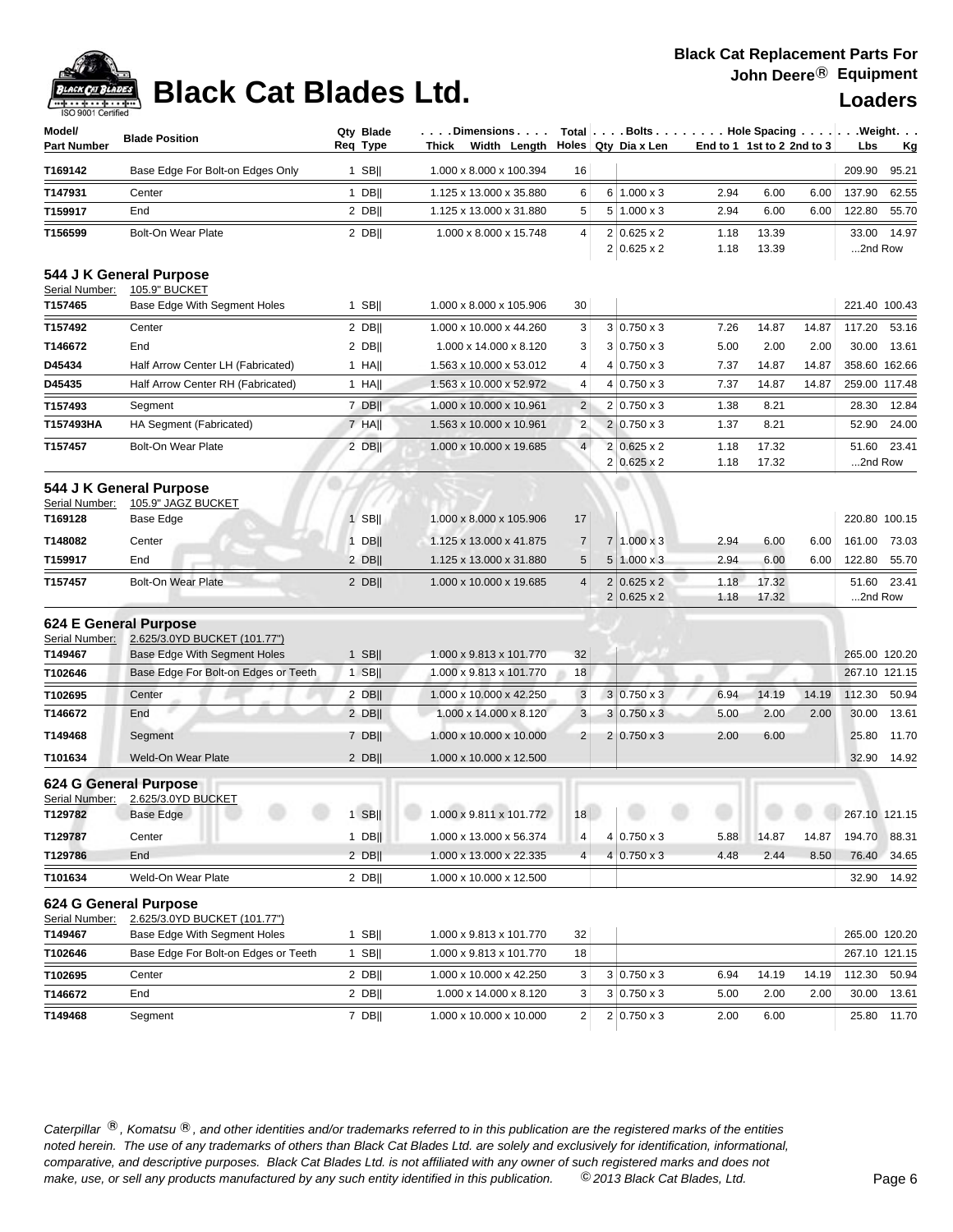

## **Black Cat Blades Ltd. Loaders Loaders**

### **Black Cat Replacement Parts For John Deere**® **Equipment**

| Model/<br><b>Part Number</b>            | <b>Blade Position</b>                                                  | Qty Blade<br>Req Type | $\ldots$ . Dimensions $\ldots$ .<br>Width Length<br>Thick |                     |                | Total $\vert \ldots$ Bolts $\ldots \vert \ldots$ Hole Spacing $\ldots \vert \ldots$ Weight. $\ldots$<br>Holes Qty Dia x Len |              | End to 1 1st to 2 2nd to 3 |                | Lbs                            | <u>Kg</u>   |
|-----------------------------------------|------------------------------------------------------------------------|-----------------------|-----------------------------------------------------------|---------------------|----------------|-----------------------------------------------------------------------------------------------------------------------------|--------------|----------------------------|----------------|--------------------------------|-------------|
| T101634                                 | Weld-On Wear Plate                                                     | $2$ DB                | 1.000 x 10.000 x 12.500                                   |                     |                |                                                                                                                             |              |                            |                | 32.90                          | 14.92       |
|                                         | 624 G General Purpose                                                  |                       |                                                           |                     |                |                                                                                                                             |              |                            |                |                                |             |
| Serial Number:                          | 3.25YD JAGZ BUCKET                                                     |                       |                                                           |                     |                |                                                                                                                             |              |                            |                |                                |             |
| T159674                                 | Base Edge                                                              | 1 SB                  | 1.000 x 9.813 x 101.750                                   | 17                  |                |                                                                                                                             |              |                            |                | 265.10 120.25                  |             |
| T148082                                 | Center                                                                 | $1$ DB                | 1.125 x 13.000 x 41.875                                   | 7                   | 7              | $1.000 \times 3$                                                                                                            | 2.94         | 6.00                       | 6.00           | 161.00                         | 73.03       |
| T159916                                 | End                                                                    | $2$ DB                | 1.125 x 13.000 x 29.880                                   | 5                   | 5 <sup>1</sup> | $1.000 \times 3$                                                                                                            | 2.94         | 6.00                       | 6.00           | 114.90                         | 52.12       |
| T101634                                 | Weld-On Wear Plate                                                     | $2$ DB                | 1.000 x 10.000 x 12.500                                   |                     |                |                                                                                                                             |              |                            |                | 32.90                          | 14.92       |
| Serial Number:                          | 624 H General Purpose<br>105.9" BUCKET                                 |                       |                                                           |                     |                |                                                                                                                             |              |                            |                |                                |             |
| T157465                                 | Base Edge With Segment Holes                                           | $1$ SB                | 1.000 x 8.000 x 105.906                                   | 30                  |                |                                                                                                                             |              |                            |                | 221.40 100.43                  |             |
| T157492                                 | Center                                                                 | $2$ DB                | 1.000 x 10.000 x 44.260                                   | 3                   |                | $3 0.750 \times 3$                                                                                                          | 7.26         | 14.87                      | 14.87          | 117.20                         | 53.16       |
| T146672                                 | End                                                                    | $2$ DB                | 1.000 x 14.000 x 8.120                                    | 3                   |                | $3 0.750 \times 3$                                                                                                          | 5.00         | 2.00                       | 2.00           | 30.00                          | 13.61       |
| D45434                                  | Half Arrow Center LH (Fabricated)                                      | $1$ HA                | 1.563 x 10.000 x 53.012                                   | $\overline{4}$      |                | 4 0.750                                                                                                                     | 7.37         | 14.87                      | 14.87          | 358.60 162.66                  |             |
| D45435                                  | Half Arrow Center RH (Fabricated)                                      | $1$ HA                | 1.563 x 10.000 x 52.972                                   | 4                   | 4 <sup>1</sup> | $0.750 \times 3$                                                                                                            | 7.37         | 14.87                      | 14.87          | 259.00 117.48                  |             |
| T157493                                 | Segment                                                                | 7 DB                  | 1.000 x 10.000 x 10.961                                   | $\overline{2}$      |                | $2 0.750 \times 3$                                                                                                          | 1.38         | 8.21                       |                | 28.30                          | 12.84       |
| T157493HA                               | HA Segment (Fabricated)                                                | $7$ HA                | 1.563 x 10.000 x 10.961                                   | $\overline{2}$      |                | $2 0.750 \times 3$                                                                                                          | 1.37         | 8.21                       |                | 52.90                          | 24.00       |
| T157457                                 | <b>Bolt-On Wear Plate</b>                                              | $2$ DB                | 1.000 x 10.000 x 19.685                                   | $\overline{4}$      |                | $2 0.625 \times 2$<br>$2 0.625 \times 2$                                                                                    | 1.18<br>1.18 | 17.32<br>17.32             |                | 51.60<br>2nd Row               | 23.41       |
| Serial Number:                          | 624 H General Purpose<br>105.9" JAGZ BUCKET                            |                       |                                                           |                     |                |                                                                                                                             |              |                            |                |                                |             |
| T169128                                 | Base Edge                                                              | $1$ SB                | 1.000 x 8.000 x 105.906                                   | 17                  |                |                                                                                                                             |              |                            |                | 220.80 100.15                  |             |
| T148082                                 | Center                                                                 | $1$ DB                | 1.125 x 13.000 x 41.875                                   | $\overline{7}$      |                | $7 1.000 \times 3$                                                                                                          | 2.94         | 6.00                       | 6.00           | 161.00                         | 73.03       |
| T159917                                 | End                                                                    | $2$ DB                | 1.125 x 13.000 x 31.880                                   | 5                   |                | $5 1.000 \times 3$                                                                                                          | 2.94         | 6.00                       | 6.00           | 122.80                         | 55.70       |
| T157457                                 | <b>Bolt-On Wear Plate</b>                                              | $2$ DB                | 1.000 x 10.000 x 19.685                                   | 4                   | 2 <sup>1</sup> | $0.625 \times 2$                                                                                                            | 1.18         | 17.32                      |                | 51.60                          | 23.41       |
|                                         |                                                                        |                       |                                                           |                     |                | $2 0.625 \times 2$                                                                                                          | 1.18         | 17.32                      |                | 2nd Row                        |             |
| 624 J General Purpose<br>Serial Number: | <b>100.4" BUCKET</b>                                                   |                       |                                                           | 30                  |                |                                                                                                                             |              |                            |                | 209.70                         | 95.12       |
| T157282                                 | Base Edge With Segment Holes                                           | $1$ SB                | 1.000 x 8.000 x 100.394                                   |                     |                |                                                                                                                             |              |                            |                |                                |             |
| T157311                                 | Center                                                                 | $2$ DB                | 1.000 x 10.000 x 41.594                                   | 3                   |                | $3 0.750 \times 3$                                                                                                          | 6.96         | 14.08                      | 14.08          | 110.10                         | 49.94       |
| T146672                                 | End                                                                    | $2$ DB                | 1.000 x 14.000 x 8.120                                    | 3                   |                | $3 0.750 \times 3$<br>$4 0.750 \times 3$                                                                                    | 5.00         | 2.00                       | 2.00           | 30.00                          | 13.61       |
| D45436<br>D45437                        | Half Arrow Center LH (Fabricated)<br>Half Arrow Center RH (Fabricated) | $1$ HA  <br>$1$ HA    | 1.563 x 10.000 x 50.236<br>1.563 x 10.000 x 50.236        | 4<br>$\overline{4}$ |                | $4 0.750 \times 3$                                                                                                          | 6.96<br>6.96 | 14.08<br>14.08             | 14.08<br>14.08 | 245.00 111.13<br>245.00 111.13 |             |
|                                         |                                                                        |                       |                                                           |                     |                |                                                                                                                             |              |                            |                |                                |             |
| T157306                                 | Segment                                                                | $7$ DB                | 1.000 x 10.000 x 10.173                                   | 2<br>2              |                | $2 0.750 \times 3$                                                                                                          | 1.37         | 7.43                       |                | 26.20                          | 11.88       |
| T157306HA                               | HA Segment (Fabricated)                                                | 7 HA                  | 1.563 x 10.000 x 10.173                                   |                     |                | $2 0.750 \times 3$                                                                                                          | 1.37         | 7.43                       |                |                                | 49.00 22.23 |
| T156599                                 | <b>Bolt-On Wear Plate</b>                                              | $2$ DB                | 1.000 x 8.000 x 15.748                                    | $\overline{4}$      |                | $2 0.625 \times 2$<br>$2 0.625 \times 2$                                                                                    | 1.18<br>1.18 | 13.39<br>13.39             |                | 2nd Row                        | 33.00 14.97 |
| 624 J General Purpose<br>Serial Number: | 100.4" JAGZ BUCKET                                                     |                       |                                                           |                     |                |                                                                                                                             |              |                            |                |                                |             |
| T169142                                 | Base Edge For Bolt-on Edges Only                                       | 1 SB $  $             | 1.000 x 8.000 x 100.394                                   | 16                  |                |                                                                                                                             |              |                            |                | 209.90 95.21                   |             |
| T147931                                 | Center                                                                 | 1 DB                  | 1.125 x 13.000 x 35.880                                   | 6                   |                | $6 1.000 \times 3$                                                                                                          | 2.94         | 6.00                       | 6.00           | 137.90                         | 62.55       |
| T159917                                 | End                                                                    | $2$ DB                | 1.125 x 13.000 x 31.880                                   | 5                   |                | $5 1.000 \times 3$                                                                                                          | 2.94         | 6.00                       | 6.00           | 122.80 55.70                   |             |
| T156599                                 | Bolt-On Wear Plate                                                     | $2$ DB                | 1.000 x 8.000 x 15.748                                    | 4                   |                | $2 0.625 \times 2$                                                                                                          | 1.18         | 13.39                      |                |                                | 33.00 14.97 |
|                                         |                                                                        |                       |                                                           |                     |                | $2 0.625 \times 2$                                                                                                          | 1.18         | 13.39                      |                | 2nd Row                        |             |
| 624 J General Purpose<br>Serial Number: | 105.9" BUCKET                                                          |                       |                                                           |                     |                |                                                                                                                             |              |                            |                |                                |             |
| T157465                                 | Base Edge With Segment Holes                                           | 1 SB                  | 1.000 x 8.000 x 105.906                                   | 30                  |                |                                                                                                                             |              |                            |                | 221.40 100.43                  |             |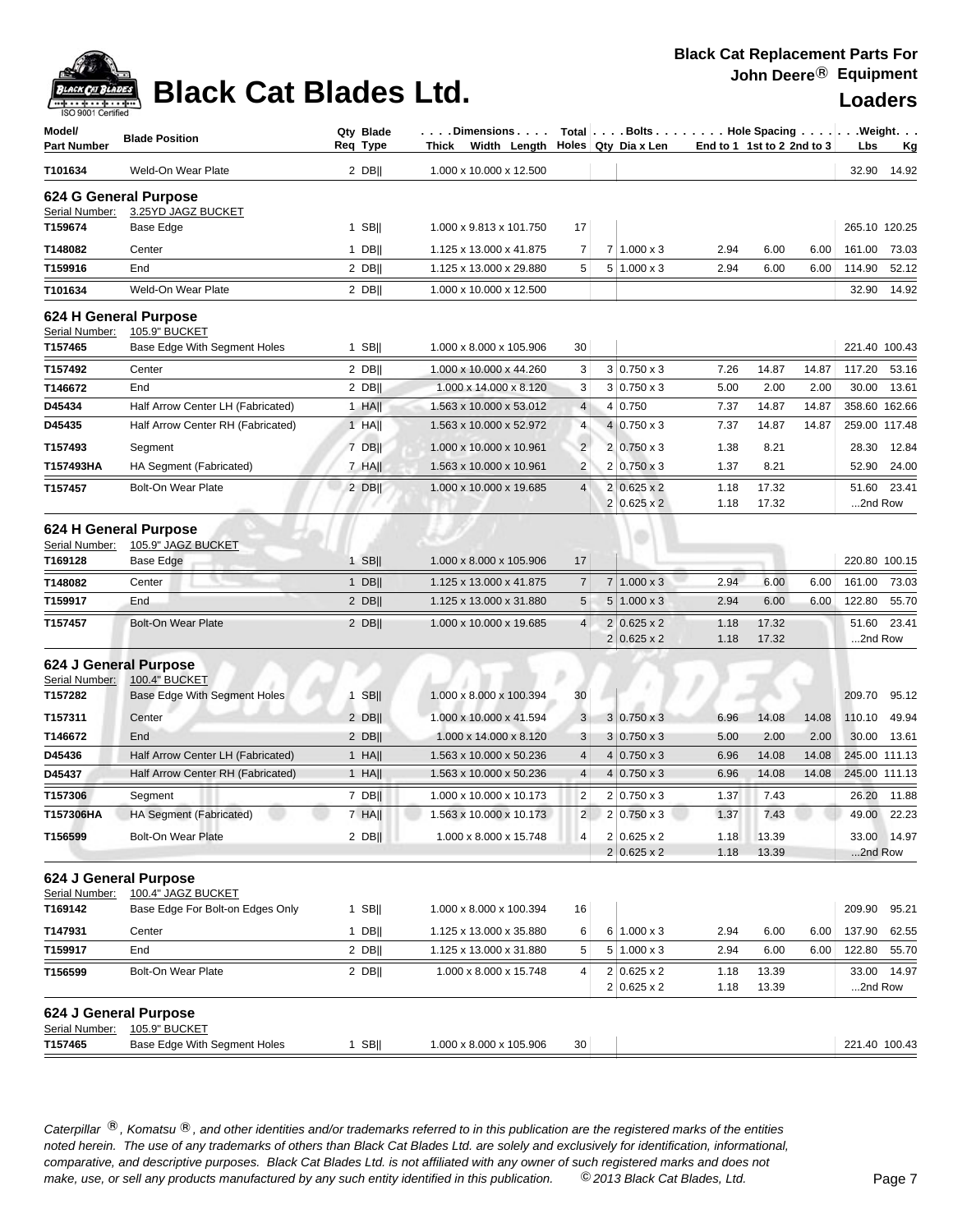

# **Black Cat Blades Ltd. Loaders Loaders**

| <b>190 300 L Celtilied</b>             |                                             |                       |                                                           |                         |                                           |                                                                                                                  |                |                  |                              |
|----------------------------------------|---------------------------------------------|-----------------------|-----------------------------------------------------------|-------------------------|-------------------------------------------|------------------------------------------------------------------------------------------------------------------|----------------|------------------|------------------------------|
| Model/<br><b>Part Number</b>           | <b>Blade Position</b>                       | Qty Blade<br>Req Type | $\ldots$ . Dimensions $\ldots$ .<br>Width Length<br>Thick |                         | Holes Qty Dia x Len                       | Total Bolts Hole Spacing Weight.<br>End to 1 1st to 2 2nd to 3<br>14.87<br>7.26<br>14.87<br>2.00<br>5.00<br>2.00 |                | Lbs<br><u>Kg</u> |                              |
| T157492                                | Center                                      | $2$ DB                | 1.000 x 10.000 x 44.260                                   | 3                       | $3 0.750 \times 3$                        |                                                                                                                  |                |                  | 117.20<br>53.16              |
| T146672                                | End                                         | $2$ DB                | 1.000 x 14.000 x 8.120                                    | 3                       | $3 0.750 \times 3$                        |                                                                                                                  |                |                  | 13.61<br>30.00               |
| D45434                                 | Half Arrow Center LH (Fabricated)           | $1$ HA                | 1.563 x 10.000 x 53.012                                   | 4                       | $4 0.750 \times 3$                        | 7.37                                                                                                             | 14.87          | 14.87            | 358.60 162.66                |
| D45435                                 | Half Arrow Center RH (Fabricated)           | $1$ HA                | 1.563 x 10.000 x 52.972                                   | 4                       | $4 0.750 \times 3$                        | 7.37                                                                                                             | 14.87          | 14.87            | 259.00 117.48                |
| T157493                                | Segment                                     | 7 DB                  | 1.000 x 10.000 x 10.961                                   | $\overline{\mathbf{c}}$ | $2 0.750 \times 3$                        | 1.38                                                                                                             | 8.21           |                  | 28.30<br>12.84               |
| T157493HA                              | HA Segment (Fabricated)                     | 7 HAII                | 1.563 x 10.000 x 10.961                                   | 2                       | $2 0.750 \times 3$                        | 1.37                                                                                                             | 8.21           |                  | 24.00<br>52.90               |
| T157457                                | <b>Bolt-On Wear Plate</b>                   | $2$ DB                | 1.000 x 10.000 x 19.685                                   | 4                       | $2 0.625 \times 2 $<br>$2 0.625 \times 2$ | 1.18<br>1.18                                                                                                     | 17.32<br>17.32 |                  | 23.41<br>51.60<br>2nd Row    |
| Serial Number:                         | 624 J General Purpose<br>105.9" JAGZ BUCKET |                       |                                                           |                         |                                           |                                                                                                                  |                |                  |                              |
| T169128                                | Base Edge                                   | $1$ SB                | 1.000 x 8.000 x 105.906                                   | 17                      |                                           |                                                                                                                  |                |                  | 220.80 100.15                |
| T148082                                | Center                                      | $1$ DB                | 1.125 x 13.000 x 41.875                                   | 7                       | $7 1.000 \times 3$                        | 2.94                                                                                                             | 6.00           | 6.00             | 161.00<br>73.03              |
| T159917                                | End                                         | $2$ DB                | 1.125 x 13.000 x 31.880                                   | 5                       | $5 1.000 \times 3$                        | 2.94                                                                                                             | 6.00           | 6.00             | 122.80<br>55.70              |
| T157457                                | <b>Bolt-On Wear Plate</b>                   | $2$ DB                | 1.000 x 10.000 x 19.685                                   | 4                       | $2 0.625 \times 2$<br>$2 0.625 \times 2$  | 1.18<br>1.18                                                                                                     | 17.32<br>17.32 |                  | 51.60<br>23.41<br>2nd Row    |
| 624 J Waste Handling<br>Serial Number: | 5.0/6.0/7.0YD BUCKET                        |                       |                                                           |                         |                                           |                                                                                                                  |                |                  |                              |
| T167802                                | Base Edge With Segment Holes                | $1$ SB                | 1.250 x 10.000 x 114.173                                  | 30                      |                                           |                                                                                                                  |                |                  | 369.90 167.78                |
| T167828                                | Center                                      | $2$ DB                | 1.180 x 14.170 x 47.504                                   | 3                       | 3 1.000 x 3.25                            | 7.80                                                                                                             | 15.95          | 15.95            | 196.50<br>89.13              |
| T167829                                | End                                         | 2 DBII                | 1.250 x 19.169 x 9.161                                    | 3                       | $3 1.000 \times 3.25$                     | 7.09                                                                                                             | 2.50           | 2.50             | 24.99<br>55.10               |
| T209345                                | <b>HD Center</b>                            | 2 DB                  | 1.250 x 14.170 x 47.504                                   | 3                       | 3 1.000 x 3.25                            | 7.80                                                                                                             | 15.95          | 15.95            | 207.80<br>94.26              |
| T167828HAN                             | HA Center (Cast)                            | 3 HAII                | 1.625 x 10.375 x 31.654                                   | $\overline{c}$          | 2 1.000 x 3.25                            | 7.85                                                                                                             | 15.95          |                  | 124.21<br>56.34              |
| T167829HAR                             | HA End (Cast)                               | $1$ HA                | 1.625 x 14.750 x 9.354                                    | 3                       | 3 1.000 x 3.25                            | 3.25                                                                                                             | 2.50           | 2.50             | 50.84<br>23.06               |
| T167829HAL                             | HA End (Cast)                               | $1$ HA                | 1.625 x 14.750 x 9.354                                    | 3                       | $3 1.000 \times 3.25$                     | 3.25                                                                                                             | 2.50           | 2.50             | 23.28<br>51.32               |
| T226229                                | Segment                                     | 7 DB                  | 1.250 x 13.000 x 11.850                                   | $\overline{\mathbf{c}}$ | 2 1.000 x 3.25                            | 1.56                                                                                                             | 8.73           |                  | 46.40<br>21.05               |
| T226229HA                              | HA Segment (Fabricated)                     | $7$ HA                | 1.563 x 10.000 x 11.850                                   | $\overline{2}$          | 2 1.000 x 3.25                            | 1.56                                                                                                             | 8.73           |                  | 56.60<br>25.67               |
| T157457                                | <b>Bolt-On Wear Plate</b>                   | $2$ DB                | 1.000 x 10.000 x 19.685                                   | $\overline{4}$          | $2 0.625 \times 2$<br>$2 0.625 \times 2$  | 1.18<br>1.18                                                                                                     | 17.32<br>17.32 |                  | 51.60<br>23.41<br>2nd Row    |
| T229777                                | <b>Heavy Duty Wear Plate</b>                | $2$ DB                | 1.375 x 10.000 x 19.685                                   | $\overline{4}$          | $2 0.625 \times 2 $<br>$2 0.625 \times 2$ | 1.18<br>1.18                                                                                                     | 17.32<br>17.32 |                  | 32.89<br>72.50<br>2nd Row    |
| Serial Number:                         | 624 K General Purpose<br>3.0/3.5YD BUCKET   |                       |                                                           |                         |                                           |                                                                                                                  |                |                  |                              |
| T157465                                | Base Edge With Segment Holes                | $1$ SB                | 1.000 x 8.000 x 105.906                                   | 30                      |                                           |                                                                                                                  |                |                  | 221.40 100.43                |
| T157492                                | Center                                      | 2 DBII                | 1.000 x 10.000 x 44.260                                   | 3                       | $3 0.750 \times 3$                        | 7.26                                                                                                             | 14.87          | 14.87            | 117.20<br>53.16              |
| T146672                                | End                                         | 2 DB                  | 1.000 x 14.000 x 8.120                                    | 3                       | $3 0.750 \times 3$                        | 5.00                                                                                                             | 2.00           | 2.00             | 30.00 13.61                  |
| D45434                                 | Half Arrow Center LH (Fabricated)           | $1$ HA                | 1.563 x 10.000 x 53.012                                   | 4                       | $4 0.750 \times 3$                        | 7.37                                                                                                             | 14.87          | 14.87            | 358.60 162.66                |
| D45435                                 | Half Arrow Center RH (Fabricated)           | $1$ HA                | 1.563 x 10.000 x 52.972                                   | 4                       | $4 0.750 \times 3$                        | 7.37                                                                                                             | 14.87          | 14.87            | 259.00 117.48                |
| T157493                                | Segment                                     | 7 DB                  | 1.000 x 10.000 x 10.961                                   | $\overline{c}$          | $2 0.750 \times 3$                        | 1.38                                                                                                             | 8.21           |                  | 28.30<br>12.84               |
| T157493HA                              | HA Segment (Fabricated)                     | $7$ HA                | 1.563 x 10.000 x 10.961                                   | 2                       | $2 0.750 \times 3$                        | 1.37                                                                                                             | 8.21           |                  | 24.00<br>52.90               |
| T157457                                | Bolt-On Wear Plate                          | $2$ DB                | 1.000 x 10.000 x 19.685                                   | 4                       | $2 0.625 \times 2$<br>$2 0.625 \times 2$  | 1.18<br>1.18                                                                                                     | 17.32<br>17.32 |                  | 51.60<br>23.41<br>$$ 2nd Row |
| Serial Number:                         | 644 A General Purpose<br>2.5YD UP TO 121499 |                       |                                                           |                         |                                           |                                                                                                                  |                |                  |                              |
| T26809                                 | Base Edge                                   | $1$ SB                | 1.000 x 8.000 x 102.250                                   | 10                      |                                           |                                                                                                                  |                |                  | 212.90<br>96.57              |
| PBT65455                               | Bent up base edge                           | 1 $SB$ $\Box$         | 1.000 x 8.000 x 117.490                                   | 10                      |                                           |                                                                                                                  |                |                  | 242.50 110.00                |
| T65455                                 | Bent up base edge Without Holes             | SB                    | 1.000 x 8.000 x 102.250                                   |                         |                                           |                                                                                                                  |                |                  | 249.00 112.94                |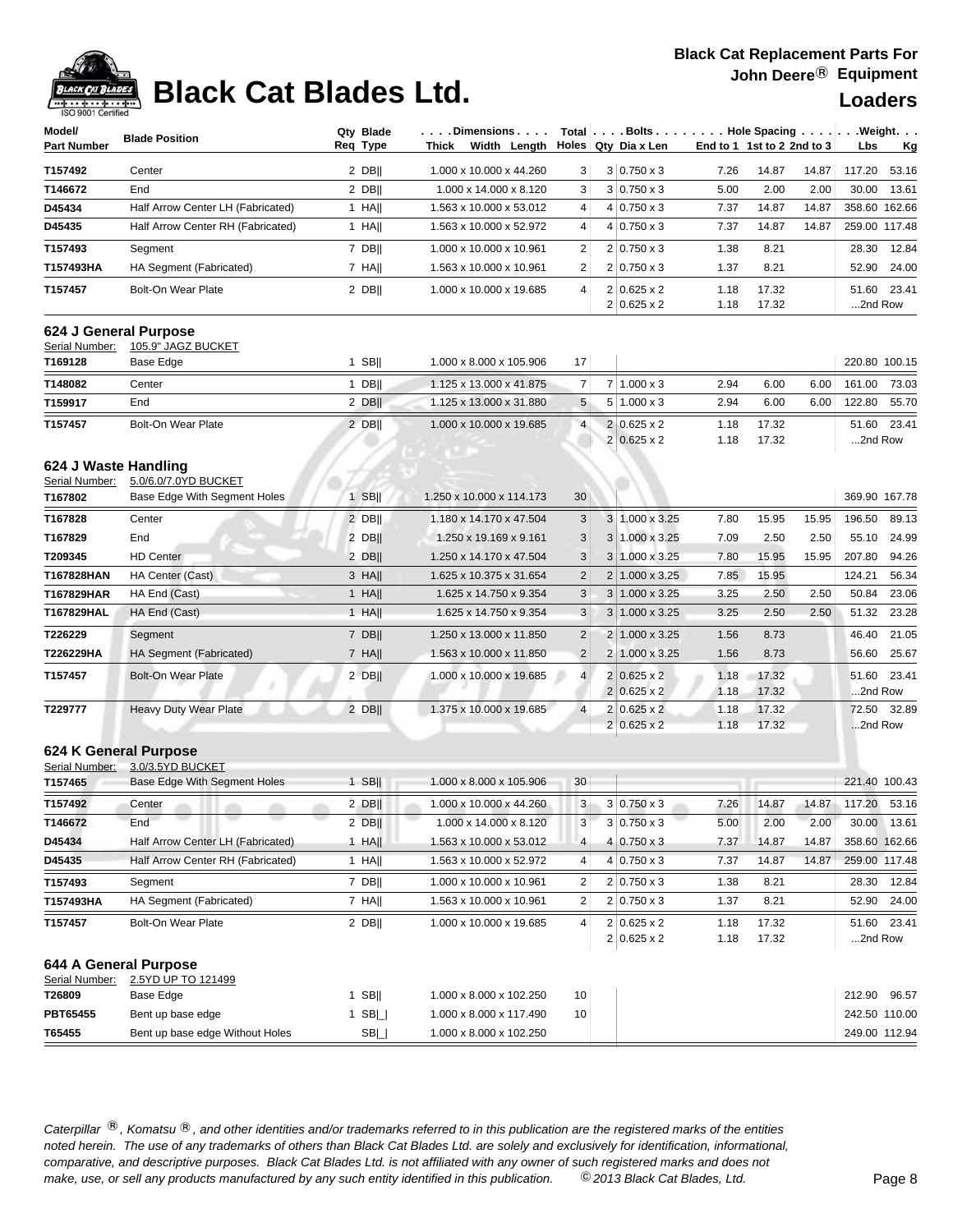

## **Black Cat Blades Ltd. Loaders Loaders**

| Model/<br><b>Part Number</b>            | <b>Blade Position</b>                   | Qty Blade<br>Reg Type |             | . Dimensions<br>Thick Width Length $\vert$ Holes Qty Dia x Len |                 |   | $Total   \ldots$ Bolts $\ldots   \ldots$ . Hole Spacing $\ldots   \ldots$ . Weight. $\ldots$ | End to 1 1st to 2 2nd to 3 |       |       | Lbs    | Кg            |
|-----------------------------------------|-----------------------------------------|-----------------------|-------------|----------------------------------------------------------------|-----------------|---|----------------------------------------------------------------------------------------------|----------------------------|-------|-------|--------|---------------|
| T84184                                  | One Piece bolt on                       |                       | $1$ DB      | 0.750 x 10.000 x 104.370                                       | 10              |   | 10 0.750 x 2.5                                                                               | 4.88                       | 11.18 | 11.18 | 204.00 | 92.53         |
|                                         | 644 A B General Purpose                 |                       |             |                                                                |                 |   |                                                                                              |                            |       |       |        |               |
| Serial Number:                          | 2.5/3.0YD BUCKET                        |                       |             |                                                                |                 |   |                                                                                              |                            |       |       |        |               |
| T35327                                  | Bent up base edge                       |                       | 1 SB $\Box$ | 1.250 x 8.000 x 117.000                                        | 10              |   |                                                                                              |                            |       |       |        | 287.40 130.36 |
| T76976                                  | Center                                  |                       | $1$ DB      | 1.000 x 13.000 x 39.055                                        | 4               |   | $4 0.875 \times 3.5$                                                                         | 5.06                       | 9.65  | 9.65  | 134.20 | 60.87         |
| T76975                                  | End                                     |                       | 2 DB        | 1.000 x 13.000 x 33.440                                        | 3               |   | $3 0.875 \times 3.5$                                                                         | 5.81                       | 10.91 | 10.91 | 115.10 | 52.21         |
| Serial Number:                          | 644 A B General Purpose<br>4.5YD BUCKET |                       |             |                                                                |                 |   |                                                                                              |                            |       |       |        |               |
| PBT35374                                | Bent up base edge                       |                       | 1 SB $\Box$ | 1.250 x 8.000 x 123.740                                        | 11              |   |                                                                                              |                            |       |       |        | 308.30 139.84 |
| T35374                                  | Bent up base edge Without Holes         |                       | 1 SB $\Box$ | 1.250 x 8.000 x 123.740                                        |                 |   |                                                                                              |                            |       |       |        | 311.00 141.07 |
| T76975                                  | Center                                  |                       | $1$ DB      | 1.000 x 13.000 x 33.440                                        | 3               |   | $3 0.875 \times 3.5$                                                                         | 5.81                       | 10.91 | 10.91 | 115.10 | 52.21         |
| T76976                                  | End                                     |                       | $2$ DB      | 1.000 x 13.000 x 39.055                                        | 4               |   | 4 0.875 x 3.5                                                                                | 5.06                       | 9.65  | 9.65  | 134.20 | 60.87         |
| 644 B Multi-Purpose<br>Serial Number:   | 2.5YD MULTI-PURPOSE                     |                       |             |                                                                |                 |   |                                                                                              |                            |       |       |        |               |
| T35327                                  | Bent up base edge                       |                       | $1$ SB $  $ | 1.250 x 8.000 x 117.000                                        | 10              |   |                                                                                              |                            |       |       |        | 287.40 130.36 |
| T76976                                  | Center                                  |                       | $1$ DB      | 1.000 x 13.000 x 39.055                                        | 4               |   | 4 0.875 x 3.5                                                                                | 5.06                       | 9.65  | 9.65  | 134.20 | 60.87         |
| T76975                                  | End                                     | $2$ DB                |             | 1.000 x 13.000 x 33.440                                        | 3               |   | $3 0.875 \times 3.5$                                                                         | 5.81                       | 10.91 | 10.91 | 115.10 | 52.21         |
| T44639                                  | Multi purpose dozer center              |                       | $1$ DB      | $0.625 \times 6.000 \times 80.500$                             | $9\,$           |   | $9 0.750 \times 2.25$                                                                        | 2.25                       | 6.00  | 7.00  | 78.00  | 35.38         |
| T31148                                  | Multi purpose dozer end                 | $2$ DB                |             | 0.750 x 6.000 x 12.000                                         | 3               |   | 3 0.750 x 2.25                                                                               | 3.00                       | 3.00  | 3.00  | 13.80  | 6.26          |
| 644 C D Multi-Purpose<br>Serial Number: | 2.5YD MULTI-PURPOSE                     |                       |             |                                                                |                 |   |                                                                                              |                            |       |       |        |               |
| T65255                                  | Bent up base edge                       |                       | $1$ SB $  $ | 1.250 x 8.000 x 116.875                                        | 9               |   |                                                                                              |                            |       |       |        | 296.50 134.49 |
| T76979                                  | Center RH                               |                       | $1$ DB      | 1.000 x 13.000 x 58.937                                        | $5\phantom{.0}$ |   | $5 0.875 \times 3$                                                                           | 5.81                       | 11.83 | 11.83 | 202.90 | 92.03         |
| T76980                                  | Center LH                               |                       | $1$ DB      | 1.000 x 13.000 x 47.120                                        | 4               |   | $4 0.875 \times 3$                                                                           | 5.81                       | 11.83 | 11.83 | 162.20 | 73.57         |
| T65268                                  | Optional three piece center             |                       | 3 DB        | 1.000 x 13.000 x 35.310                                        | 3               |   | $3 0.750 \times 3$                                                                           | 5.81                       | 11.83 | 11.83 | 121.80 | 55.25         |
| T44639                                  | Multi purpose dozer center              |                       | $1$ DB      | $0.625 \times 6.000 \times 80.500$                             | 9               |   | $9 0.750 \times 2.25$                                                                        | 2.25                       | 6.00  | 7.00  | 78.00  | 35.38         |
| T31148                                  | Multi purpose dozer end                 |                       | 2 DB        | 0.750 x 6.000 x 12.000                                         | 3               |   | $3 0.750 \times 2.25$                                                                        | 3.00                       | 3.00  | 3.00  | 13.80  | 6.26          |
| Serial Number:                          | 644 C D General Purpose<br>3.0YD BUCKET |                       |             |                                                                |                 |   |                                                                                              |                            |       |       |        |               |
| T65255                                  | Bent up base edge                       |                       | 1 SB $\Box$ | 1.250 x 8.000 x 116.875                                        | 9               |   |                                                                                              |                            |       |       |        | 296.50 134.49 |
| T76979                                  | Center RH                               |                       | $1$ DB      | 1.000 x 13.000 x 58.937                                        | $\sqrt{5}$      |   | $5 0.875 \times 3$                                                                           | 5.81                       | 11.83 | 11.83 | 202.90 | 92.03         |
| T76980                                  | Center LH                               | $1$ DB                |             | 1.000 x 13.000 x 47.120                                        | 4               | 4 | $0.875 \times 3$                                                                             | 5.81                       | 11.83 | 11.83 | 162.20 | 73.57         |
| T65268                                  | Optional three piece center             |                       | 3 DB        | 1.000 x 13.000 x 35.310                                        | 3               |   | $3 0.750 \times 3$                                                                           | 5.81                       | 11.83 | 11.83 | 121.80 | 55.25         |
| Serial Number:                          | 644 C D General Purpose<br>4.5YD BUCKET |                       |             |                                                                |                 |   |                                                                                              |                            |       |       |        |               |
| PBT65259                                | Bent up base edge                       |                       | $1$ SB $  $ | 1.250 x 8.000 x 123.740                                        | 11              |   |                                                                                              |                            |       |       |        | 311.70 141.38 |
| T65259                                  | Bent up base edge Without Holes         |                       | $1$ SB $  $ | 1.250 x 8.000 x 123.740                                        |                 |   |                                                                                              |                            |       |       |        | 314.00 142.43 |
| T76975                                  | Center                                  |                       | $1$ DB      | 1.000 x 13.000 x 33.440                                        | 3               |   | $3 0.875 \times 3.5$                                                                         | 5.81                       | 10.91 | 10.91 | 115.10 | 52.21         |
| T76976                                  | End                                     |                       | $2$ DB      | 1.000 x 13.000 x 39.055                                        | $\overline{4}$  |   | 4 0.875 x 3.5                                                                                | 5.06                       | 9.65  | 9.65  | 134.20 | 60.87         |
| Serial Number:                          | 644 E General Purpose<br>109" BUCKET    |                       |             |                                                                |                 |   |                                                                                              |                            |       |       |        |               |
| T144321                                 | Base Edge With Segment Holes            | $1$ SB                |             | 1.250 x 9.813 x 109.450                                        | 30              |   |                                                                                              |                            |       |       |        | 348.20 157.94 |
| T101923                                 | Base Edge For Bolt-on Edges Only        |                       | 1 SB $  $   | 1.250 x 9.813 x 109.450                                        | 18              |   |                                                                                              |                            |       |       |        | 350.70 159.07 |
| T101939                                 | Center                                  |                       | $2$ DB      | 1.000 x 10.000 x 45.000                                        | 3               |   | $3 1.000 \times 3$                                                                           | 7.38                       | 15.13 | 15.13 | 117.70 | 53.39         |
| T101940                                 | End                                     |                       | $2$ DB      | 1.000 x 14.810 x 9.120                                         | 3               |   | $3 1.000 \times 3$                                                                           | 5.00                       | 2.41  | 2.41  |        | 35.50 16.10   |
|                                         |                                         |                       |             |                                                                |                 |   |                                                                                              |                            |       |       |        |               |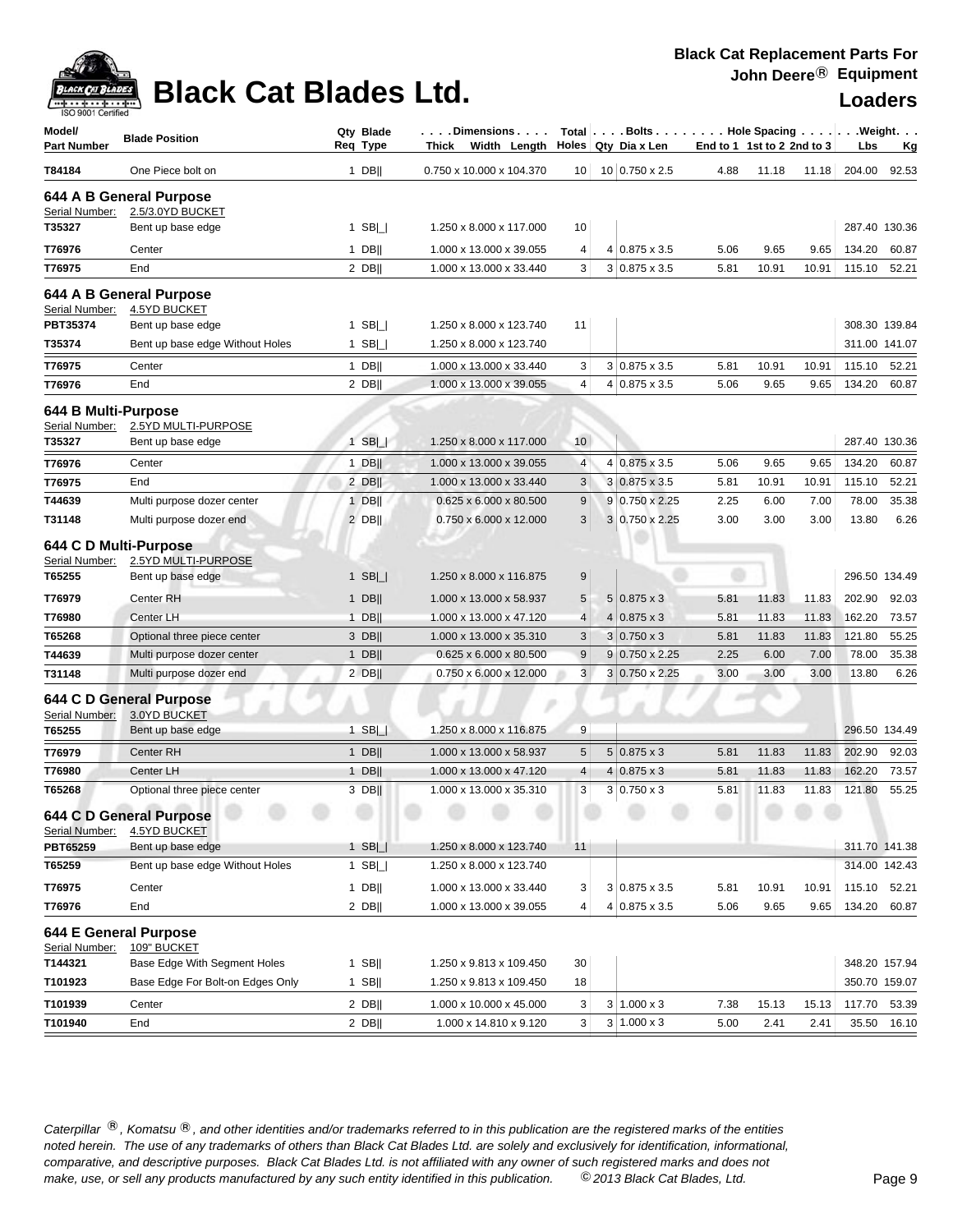## **Black Cat Blades Ltd. Loaders Legand Loaders**

| ISO 9001 Certified<br>Model/                              |                                                                                            | Qty Blade | . Dimensions                                      |                |   | Total   Bolts   Hole Spacing   Weight.    |                            |                |       |                  |               |
|-----------------------------------------------------------|--------------------------------------------------------------------------------------------|-----------|---------------------------------------------------|----------------|---|-------------------------------------------|----------------------------|----------------|-------|------------------|---------------|
| <b>Part Number</b>                                        | <b>Blade Position</b>                                                                      | Req Type  | Thick Width Length                                |                |   | Holes Qty Dia x Len                       | End to 1 1st to 2 2nd to 3 |                |       | Lbs              | <u>Kg</u>     |
| T144577                                                   | Segment                                                                                    | $7$ DB    | 1.000 x 10.000 x 11.500                           | 2              |   | $2 1.000 \times 3$                        | 1.25                       | 9.00           | 1.25  | 29.40            | 13.34         |
| T101634                                                   | Weld-On Wear Plate                                                                         | $2$ DB    | 1.000 x 10.000 x 12.500                           |                |   |                                           |                            |                |       | 32.90            | 14.92         |
| 644 E General Purpose<br>Serial Number:                   | 112" BUCKET                                                                                |           |                                                   |                |   |                                           |                            |                |       |                  |               |
| T148684                                                   | Base Edge With Segment Holes                                                               | $1$ SB    | 1.250 x 9.813 x 112.205                           | 30             |   |                                           |                            |                |       |                  | 357.60 162.20 |
| T123976                                                   | Base Edge For Bolt-on Edges Only                                                           | $1$ SB    | 1.250 x 9.500 x 112.188                           | 18             |   |                                           |                            |                |       |                  | 345.50 156.72 |
| T123988                                                   | Center                                                                                     | $2$ DB    | 1.000 x 10.000 x 46.360                           | 3              |   | $3 1.000 \times 3$                        | 7.63                       | 15.55          | 15.55 | 122.30           | 55.47         |
| T101940                                                   | End                                                                                        | $2$ DB    | 1.000 x 14.810 x 9.120                            | 3              | 3 | $1.000 \times 3$                          | 5.00                       | 2.41           | 2.41  | 35.50            | 16.10         |
| T144577                                                   | Segment                                                                                    | 7 DB      | 1.000 x 10.000 x 11.500                           | $\overline{2}$ |   | $2 1.000 \times 3$                        | 1.25                       | 9.00           | 1.25  | 29.40            | 13.34         |
| T101634                                                   | Weld-On Wear Plate                                                                         | $2$ DB    | 1.000 x 10.000 x 12.500                           |                |   |                                           |                            |                |       | 32.90            | 14.92         |
| 644 G General Purpose                                     |                                                                                            |           |                                                   |                |   |                                           |                            |                |       |                  |               |
| Serial Number:<br>T130080                                 | 112" BUCKET<br>Base Edge                                                                   | 1 SB $  $ | 1.250 x 9.813 x 112.205                           | 18             |   |                                           |                            |                |       |                  | 360.50 163.52 |
| T130078                                                   | Center                                                                                     | $1$ DB    | 1.180 x 14.170 x 62.883                           | $\overline{4}$ |   | $4 1.000 \times 3$                        | 8.11                       | 15.55          | 15.55 |                  | 260.10 117.98 |
| T130079                                                   | End                                                                                        | $2$ DB    | 1.180 x 14.170 x 24.287                           | $\overline{4}$ |   | $4 1.000 \times 3$                        | 4.66                       | 2.41           | 10.15 | 100.20           | 45.45         |
| T101634                                                   | Weld-On Wear Plate                                                                         | $2$ DB    | 1.000 x 10.000 x 12.500                           |                |   |                                           |                            |                |       | 32.90            | 14.92         |
|                                                           |                                                                                            |           |                                                   |                |   |                                           |                            |                |       |                  |               |
| 644 G General Purpose<br>Serial Number:<br>T148684        | 112" BUCKET WITH SEGMENT HOLES<br><b>Base Edge With Segment Holes</b>                      | $1$ SB    | 1.250 x 9.813 x 112.205                           | 30             |   |                                           |                            |                |       |                  | 357.60 162.20 |
| T123976                                                   | Base Edge For Bolt-on Edges or Teeth                                                       | $1$ SB    | 1.250 x 9.500 x 112.188                           | 18             |   |                                           |                            |                |       |                  | 345.50 156.72 |
|                                                           | Center                                                                                     | $2$ DB    |                                                   | 3              | 3 | $1.000 \times 3$                          | 7.63                       | 15.55          | 15.55 | 122.30           | 55.47         |
| T123988<br>T101940                                        | End                                                                                        | $2$ DB    | 1.000 x 10.000 x 46.360<br>1.000 x 14.810 x 9.120 | $\sqrt{3}$     | 3 | $1.000 \times 3$                          | 5.00                       | 2.41           | 2.41  | 35.50            | 16.10         |
|                                                           |                                                                                            |           |                                                   | $\overline{2}$ |   | $2 1.000 \times 3$                        |                            |                |       | 29.40            | 13.34         |
| T144577                                                   | Segment                                                                                    | $7$ DB    | 1.000 x 10.000 x 11.500                           |                |   |                                           | 1.25                       | 9.00           | 1.25  |                  |               |
| T101634                                                   | Weld-On Wear Plate                                                                         | $2$ DB    | 1.000 x 10.000 x 12.500                           |                |   |                                           |                            |                |       | 32.90            | 14.92         |
| <b>644 G General Purpose</b><br>Serial Number:<br>T159635 | 112" JAGZ BUCKET<br>Base Edge                                                              | 1 SBII    | 1.250 x 9.813 x 112.205                           | 18             |   |                                           |                            |                |       |                  | 360.70 163.61 |
| T147932                                                   | Center                                                                                     | $1$ DB    | 1.125 x 13.000 x 47.880                           | 8              | 8 | 1.000 x 3.25                              | 2.94                       | 6.00           | 6.00  | 184.10           | 83.51         |
| T159917                                                   | End                                                                                        | $2$ DB    | 1.125 x 13.000 x 31.880                           | 5              |   | 5 1.000 x 3.25                            | 2.94                       | 6.00           | 6.00  | 122.80           | 55.70         |
| T101634                                                   | Weld-On Wear Plate                                                                         | $2$ DB    | 1.000 x 10.000 x 12.500                           |                |   |                                           |                            |                |       | 32.90            | 14.92         |
|                                                           |                                                                                            |           |                                                   |                |   |                                           |                            |                |       |                  |               |
| T167802                                                   | 644 H J General Purpose<br>Serial Number: 3.5/4.3YD BUCKET<br>Base Edge With Segment Holes | $1$ SB    | $1.250 \times 10.000 \times 114.173$              |                |   | $30$                                      |                            |                |       | 369.90 167.78    |               |
| T167828                                                   | Center                                                                                     | $2$ DB    | 1.180 x 14.170 x 47.504                           | 3              |   | $3 1.000 \times 3.25$                     | 7.80                       | 15.95          | 15.95 | 196.50           | 89.13         |
| T167829                                                   | End                                                                                        | $2$ DB    | 1.250 x 19.169 x 9.161                            | 3              |   | $3 1.000 \times 3.25$                     | 7.09                       | 2.50           | 2.50  | 55.10            | 24.99         |
| T209345                                                   | <b>HD Center</b>                                                                           | $2$ DB    | 1.250 x 14.170 x 47.504                           | 3              |   | 3 1.000 x 3.25                            | 7.80                       | 15.95          | 15.95 | 207.80           | 94.26         |
| T167828HAN                                                | HA Center (Cast)                                                                           | $3$ HA    | 1.625 x 10.375 x 31.654                           | 2              |   | 2 1.000 x 3.25                            | 7.85                       | 15.95          |       | 124.21           | 56.34         |
| T167829HAR                                                | HA End (Cast)                                                                              | 1 HA      | 1.625 x 14.750 x 9.354                            | 3              |   | $3 \mid 1.000 \times 3.25$                | 3.25                       | 2.50           | 2.50  | 50.84            | 23.06         |
| T167829HAL                                                | HA End (Cast)                                                                              | 1 HA      | 1.625 x 14.750 x 9.354                            | 3              |   | $3 1.000 \times 3.25$                     | 3.25                       | 2.50           | 2.50  | 51.32            | 23.28         |
| T226229                                                   | Segment                                                                                    | 7 DB      | 1.250 x 13.000 x 11.850                           | 2              |   | 2 1.000 x 3.25                            | 1.56                       | 8.73           |       | 46.40            | 21.05         |
| T226229HA                                                 | HA Segment (Fabricated)                                                                    | $7$ HA    | 1.563 x 10.000 x 11.850                           | 2              |   | 2 1.000 x 3.25                            | 1.56                       | 8.73           |       | 56.60            | 25.67         |
| T157457                                                   | <b>Bolt-On Wear Plate</b>                                                                  | $2$ DB    | 1.000 x 10.000 x 19.685                           | 4              |   | $2 0.625 \times 2 $<br>$2 0.625 \times 2$ | 1.18<br>1.18               | 17.32<br>17.32 |       | 51.60<br>2nd Row | 23.41         |
| T229777                                                   | Heavy Duty Wear Plate                                                                      | $2$ DB    | 1.375 x 10.000 x 19.685                           | 4              |   | $2 0.625 \times 2 $<br>$2 0.625 \times 2$ | 1.18<br>1.18               | 17.32<br>17.32 |       | 2nd Row          | 72.50 32.89   |

### **644 H J General Purpose**

Serial Number: 4.3/4.5YD BUCKET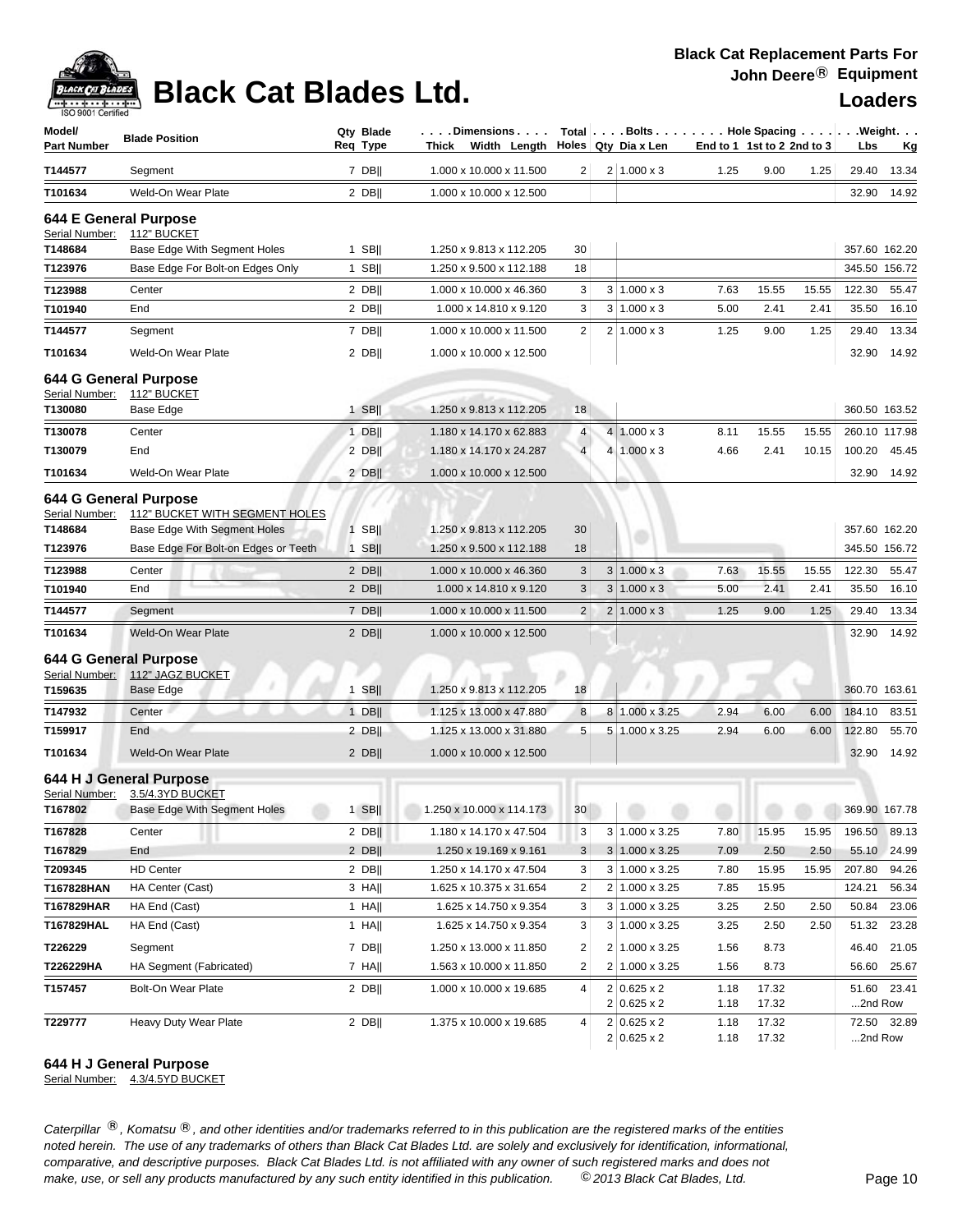

## **Black Cat Blades Ltd. Loaders Loaders**

| Model/                                  | <b>Blade Position</b>                        | Qty Blade | . Dimensions                           |                | Total   Bolts Hole Spacing Weight.         |                            |                |       |                  |               |
|-----------------------------------------|----------------------------------------------|-----------|----------------------------------------|----------------|--------------------------------------------|----------------------------|----------------|-------|------------------|---------------|
| <b>Part Number</b>                      |                                              | Req Type  | Thick Width Length Holes Qty Dia x Len |                |                                            | End to 1 1st to 2 2nd to 3 |                |       | Lbs              | <u>Kg</u>     |
| T171165                                 | Base Edge With Segment Holes                 | $1$ SB    | 1.250 x 10.000 x 119.685               | 30             |                                            |                            |                |       |                  | 388.70 176.31 |
| T171386                                 | Center                                       | $2$ DB    | 1.180 x 14.170 x 50.267                | 3              | $3 1.000 \times 3.25$                      | 8.39                       | 16.74          | 16.74 | 208.10           | 94.39         |
| T167829                                 | End                                          | $2$ DB    | 1.250 x 19.169 x 9.161                 | 3              | 3 1.000 x 3.25                             | 7.09                       | 2.50           | 2.50  |                  | 55.10 24.99   |
| T209348                                 | <b>HD Center</b>                             | $2$ DB    | 1.250 x 14.170 x 50.268                | 3              | 3 1.000 x 3.25                             | 8.39                       | 16.74          | 16.74 |                  | 222.00 100.70 |
| T171386HANC                             | HA Center (Cast)                             | $1$ HA    | 1.625 x 10.375 x 33.618                | $\overline{c}$ | 2 1.000 x 3.25                             | 8.44                       | 16.74          |       | 131.48           | 59.64         |
| T171386HAN                              | HA Intermediate (Cast)                       | $2$ HA    | 1.625 x 10.375 x 33.244                | $\overline{c}$ | 2 1.000 x 3.25                             | 8.05                       | 17.14          |       | 132.83           | 60.25         |
| T167829HAR                              | HA End (Cast)                                | $1$ HA    | 1.625 x 14.750 x 9.354                 | 3              | 3 1.000 x 3.25                             | 3.25                       | 2.50           | 2.50  | 50.84            | 23.06         |
| T167829HAL                              | HA End (Cast)                                | 1 HA      | 1.625 x 14.750 x 9.354                 | 3              | $3 1.000 \times 3.25$                      | 3.25                       | 2.50           | 2.50  | 51.32            | 23.28         |
| T226229                                 | Segment                                      | 7 DB      | 1.250 x 13.000 x 11.850                | 2              | 2 1.000 x 3.25                             | 1.56                       | 8.73           |       | 46.40            | 21.05         |
| T226229HA                               | HA Segment (Fabricated)                      | $7$ HA    | 1.563 x 10.000 x 11.850                | $\overline{2}$ | 2 1.000 x 3.25                             | 1.56                       | 8.73           |       | 56.60            | 25.67         |
| T157457                                 | <b>Bolt-On Wear Plate</b>                    | $2$ DB    | 1.000 x 10.000 x 19.685                | 4              | $2 0.625 \times 2$<br>$2 0.625 \times 2$   | 1.18<br>1.18               | 17.32<br>17.32 |       | 51.60<br>2nd Row | 23.41         |
| T229777                                 | Heavy Duty Wear Plate                        | $2$ DB    | 1.375 x 10.000 x 19.685                | $\overline{4}$ | $2 0.625 \times 2$<br>$2 0.625 \times 2$   | 1.18<br>1.18               | 17.32<br>17.32 |       | 72.50<br>2nd Row | 32.89         |
| Serial Number:                          | 644 H J General Purpose<br>4.3YD JAGZ BUCKET |           |                                        |                |                                            |                            |                |       |                  |               |
| T169129                                 | Base Edge                                    | $1$ SB    | 1.252 x 10.000 x 114.173               | 19             |                                            |                            |                |       |                  | 372.00 168.74 |
| T148082                                 | Center                                       | $1$ DB    | 1.125 x 13.000 x 41.875                | $\overline{7}$ | 7 1.000 x 3.5                              | 2.94                       | 6.00           | 6.00  | 161.00           | 73.03         |
| T147931                                 | End                                          | $2$ DB    | 1.125 x 13.000 x 35.880                | 6              | 6 1.000 x 3.5                              | 2.94                       | 6.00           | 6.00  | 137.90           | 62.55         |
| T157457                                 | <b>Bolt-On Wear Plate</b>                    | $2$ DB    | 1.000 x 10.000 x 19.685                | $\overline{4}$ | $2 0.625 \times 2 $<br>$2 0.625 \times 2$  | 1.18<br>1.18               | 17.32<br>17.32 |       | 51.60<br>2nd Row | 23.41         |
| 644 J General Purpose<br>Serial Number: | <b>4.5YD JAGZ BUCKET</b>                     |           |                                        |                |                                            |                            |                |       |                  |               |
| T207421                                 | Base Edge                                    | $1$ SB    | 1.250 x 10.000 x 119.685               | 17             |                                            |                            |                |       |                  | 403.00 182.80 |
| D45444                                  | Center                                       | $1$ DB    | 1.125 x 13.000 x 48.874                | $\overline{7}$ | 7 1.000 x 3                                | 3.44                       | 7.00           | 7.00  | 189.00           | 85.73         |
| D45443                                  | End                                          | $2$ DB    | 1.125 x 13.000 x 35.465                | 5              | $5 1.000 \times 3$                         | 3.44                       | 7.00           | 7.00  | 137.20           | 62.23         |
| T157457                                 | <b>Bolt-On Wear Plate</b>                    | $2$ DB    | 1.000 x 10.000 x 19.685                | $\overline{4}$ | $2 0.625 \times 2$<br>$2 0.625 \times 2$   | 1.18<br>1.18               | 17.32<br>17.32 |       | 2nd Row          | 51.60 23.41   |
| 644 J Waste Handling<br>Serial Number:  | 3.5/4.3YD BUCKET                             |           |                                        |                |                                            |                            |                |       |                  |               |
| T167802                                 | Base Edge With Segment Holes                 | $1$ SB    | 1.250 x 10.000 x 114.173               | 30             |                                            |                            |                |       |                  | 369.90 167.78 |
| T167828                                 | Center                                       | $2$ DB    | 1.180 x 14.170 x 47.504                | 3              | $3 1.000 \times 3.25$                      | 7.80                       | 15.95          | 15.95 | 196.50           | 89.13         |
| T167829                                 | End                                          | $2$ DB    | 1.250 x 19.169 x 9.161                 | 3              | 3 1.000 x 3.25                             | 7.09                       | 2.50           | 2.50  | 55.10            | 24.99         |
| T209345                                 | <b>HD Center</b>                             | 2 DBII    | 1.250 x 14.170 x 47.504                | 3              | 3 1.000 x 3.25                             | 7.80                       | 15.95          | 15.95 | 207.80           | 94.26         |
| T167828HAN                              | HA Center (Cast)                             | 3 HA      | 1.625 x 10.375 x 31.654                | $\overline{c}$ | 2 1.000 x 3.25                             | 7.85                       | 15.95          |       | 124.21           | 56.34         |
| T167829HAR                              | HA End (Cast)                                | $1$ HA    | 1.625 x 14.750 x 9.354                 | 3              | 3 1.000 x 3.25                             | 3.25                       | 2.50           | 2.50  | 50.84            | 23.06         |
| T167829HAL                              | HA End (Cast)                                | 1 HA      | 1.625 x 14.750 x 9.354                 | 3              | $3 1.000 \times 3.25$                      | 3.25                       | 2.50           | 2.50  | 51.32            | 23.28         |
| T226229                                 | Segment                                      | $7$ DB    | 1.250 x 13.000 x 11.850                | 2              | 2 1.000 x 3.25                             | 1.56                       | 8.73           |       | 46.40            | 21.05         |
| T226229HA                               | HA Segment (Fabricated)                      | $7$ HA    | 1.563 x 10.000 x 11.850                | $\overline{2}$ | 2 1.000 x 3.25                             | 1.56                       | 8.73           |       | 56.60            | 25.67         |
| T157457                                 | Bolt-On Wear Plate                           | $2$ DB    | 1.000 x 10.000 x 19.685                | 4              | $2 0.625 \times 2 $<br>$2 0.625 \times 2 $ | 1.18<br>1.18               | 17.32<br>17.32 |       | 51.60<br>2nd Row | 23.41         |
| T229777                                 | Heavy Duty Wear Plate                        | $2$ DB    | 1.375 x 10.000 x 19.685                | 4              | $2 0.625 \times 2 $<br>$2 0.625 \times 2 $ | 1.18<br>1.18               | 17.32<br>17.32 |       | 2nd Row          | 72.50 32.89   |
| Serial Number:                          | 724 J K General Purpose<br>119.8" BUCKET     |           |                                        |                |                                            |                            |                |       |                  |               |
| T171165                                 | Base Edge With Segment Holes                 | $1$ SB    | 1.250 x 10.000 x 119.685               | 30             |                                            |                            |                |       |                  | 388.70 176.31 |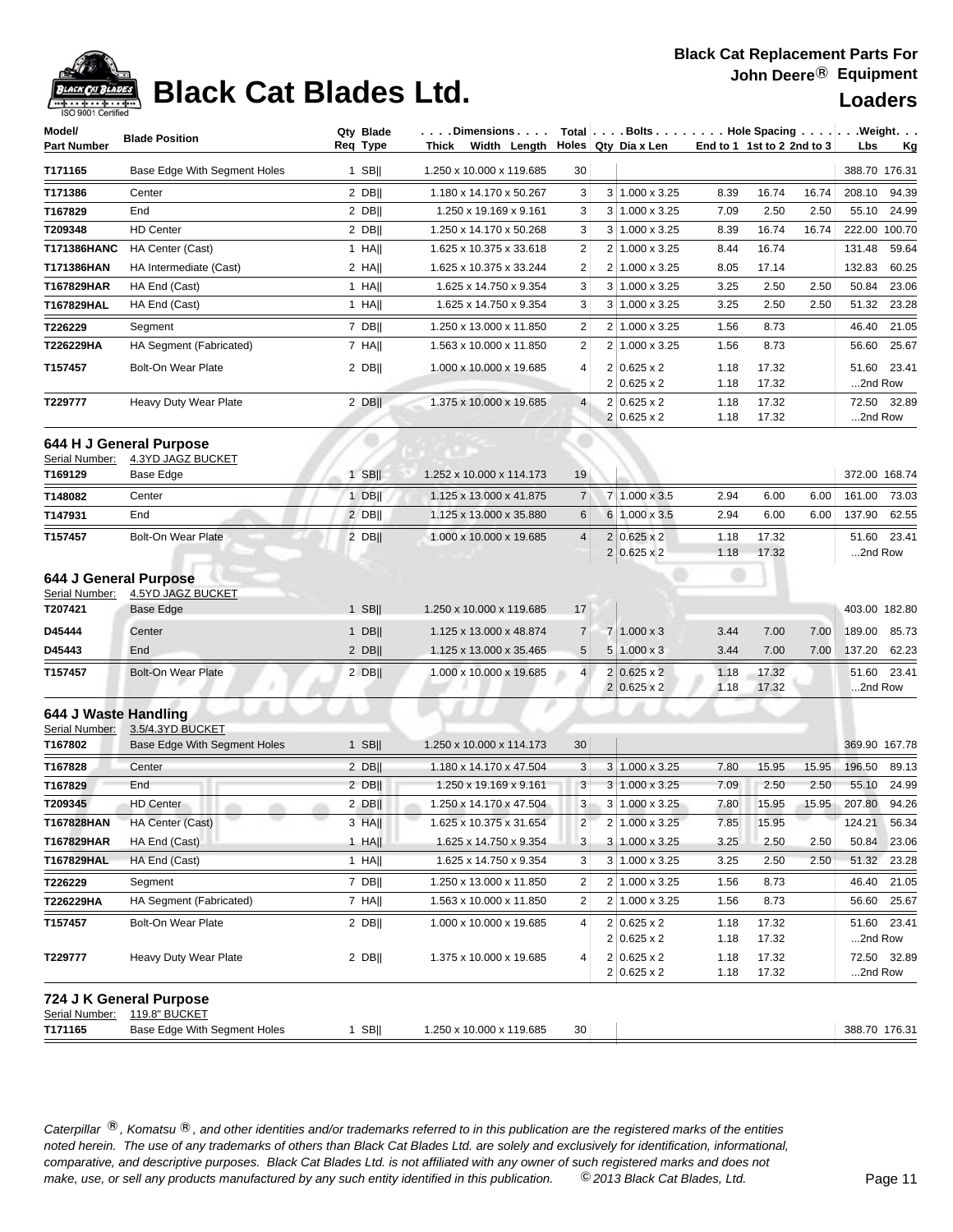

# **Black Cat Blades Ltd. Loaders Loaders**

| Model/                    | <b>Blade Position</b>                                | Qty Blade   | $\ldots$ . Dimensions $\ldots$ .       |                  | Total $\vert \ldots$ Bolts $\ldots \vert \ldots$ . Hole Spacing $\ldots \vert \ldots$ Weight. $\ldots$ |              |                            |                        |
|---------------------------|------------------------------------------------------|-------------|----------------------------------------|------------------|--------------------------------------------------------------------------------------------------------|--------------|----------------------------|------------------------|
| <b>Part Number</b>        |                                                      | Req Type    | Thick Width Length Holes Qty Dia x Len |                  |                                                                                                        |              | End to 1 1st to 2 2nd to 3 | Lbs<br><u>Kg</u>       |
| T171386                   | Center                                               | $2$ DB      | 1.180 x 14.170 x 50.267                | 3                | $3 1.000 \times 3.25$                                                                                  | 8.39         | 16.74<br>16.74             | 208.10<br>94.39        |
| T167829                   | End                                                  | 2 DB        | 1.250 x 19.169 x 9.161                 | 3                | 3 <sup>1</sup><br>1.000 x 3.25                                                                         | 7.09         | 2.50<br>2.50               | 55.10<br>24.99         |
| T209348                   | <b>HD Center</b>                                     | $2$ DB      | 1.250 x 14.170 x 50.268                | 3                | 3 <sup>1</sup><br>1.000 x 3.25                                                                         | 8.39         | 16.74<br>16.74             | 222.00 100.70          |
| T171386HANC               | HA Center (Cast)                                     | $1$ HA      | 1.625 x 10.375 x 33.618                | $\overline{c}$   | 2<br>1.000 x 3.25                                                                                      | 8.44         | 16.74                      | 131.48<br>59.64        |
| T171386HAN                | HA Intermediate (Cast)                               | $2$ HA      | 1.625 x 10.375 x 33.244                | $\overline{2}$   | 2 <sub>1</sub><br>1.000 x 3.25                                                                         | 8.05         | 17.14                      | 132.83<br>60.25        |
| T167829HAR                | HA End (Cast)                                        | $1$ HA      | 1.625 x 14.750 x 9.354                 | 3                | 3<br>1.000 x 3.25                                                                                      | 3.25         | 2.50<br>2.50               | 50.84<br>23.06         |
| T167829HAL                | HA End (Cast)                                        | 1 HA        | 1.625 x 14.750 x 9.354                 | 3                | 3 <sup>1</sup><br>1.000 x 3.25                                                                         | 3.25         | 2.50<br>2.50               | 51.32<br>23.28         |
| T226229                   | Segment                                              | 7 DB        | 1.250 x 13.000 x 11.850                | $\overline{c}$   | $\overline{2}$<br>1.000 x 3.25                                                                         | 1.56         | 8.73                       | 21.05<br>46.40         |
| T226229HA                 | HA Segment (Fabricated)                              | $7$ HA      | 1.563 x 10.000 x 11.850                | $\boldsymbol{2}$ | 2<br>1.000 x 3.25                                                                                      | 1.56         | 8.73                       | 25.67<br>56.60         |
| T157457                   | <b>Bolt-On Wear Plate</b>                            | $2$ DB      | 1.000 x 10.000 x 19.685                | $\overline{4}$   | $2 0.625 \times 2$<br>2<br>$0.625 \times 2$                                                            | 1.18<br>1.18 | 17.32<br>17.32             | 51.60 23.41<br>2nd Row |
| T229777                   | Heavy Duty Wear Plate                                | $2$ DB      | 1.375 x 10.000 x 19.685                | $\overline{4}$   | 2<br>$0.625 \times 2$<br>$2 0.625 \times 2$                                                            | 1.18<br>1.18 | 17.32<br>17.32             | 72.50 32.89<br>2nd Row |
| Serial Number:            | 724 J K General Purpose<br>119.8" BUCKET             |             |                                        |                  |                                                                                                        |              |                            |                        |
| T207421                   | Base Edge                                            | <b>SBII</b> | 1.250 x 10.000 x 119.685               | 17               |                                                                                                        |              |                            | 403.00 182.80          |
| D45444                    | Center                                               | 1 DBII      | 1.125 x 13.000 x 48.874                | $\overline{7}$   | 7 1.000 x 3                                                                                            | 3.44         | 7.00<br>7.00               | 189.00<br>85.73        |
| D45443                    | End                                                  | 2 DBII      | 1.125 x 13.000 x 35.465                | 5                | $1.000 \times 3$<br>5                                                                                  | 3.44         | 7.00<br>7.00               | 137.20<br>62.23        |
| T157457                   | <b>Bolt-On Wear Plate</b>                            | $2$ DB      | 1.000 x 10.000 x 19.685                | $\overline{4}$   | $\overline{2}$<br>$0.625 \times 2$<br>$\overline{2}$<br>$0.625 \times 2$                               | 1.18<br>1.18 | 17.32<br>17.32             | 51.60 23.41<br>2nd Row |
| Serial Number:<br>T167802 | 5.0/6.0/7.0YD BUCKET<br>Base Edge With Segment Holes | $1$ SB      | 1.250 x 10.000 x 114.173               | 30               |                                                                                                        |              |                            | 369.90 167.78          |
| T167828                   | Center                                               | $2$ DB      | 1.180 x 14.170 x 47.504                | 3                | $3 1.000 \times 3.25$                                                                                  | 7.80         | 15.95<br>15.95             | 196.50<br>89.13        |
| T167829                   | End                                                  | $2$ DB      | 1.250 x 19.169 x 9.161                 | 3                | $3 1.000 \times 3.25$                                                                                  | 7.09         | 2.50<br>2.50               | 24.99<br>55.10         |
| T209345                   | <b>HD Center</b>                                     | $2$ DB      | 1.250 x 14.170 x 47.504                | $\mathbf{3}$     | 3<br>1.000 x 3.25                                                                                      | 7.80         | 15.95<br>15.95             | 207.80<br>94.26        |
| T167828HAN                | HA Center (Cast)                                     | 3 HAII      | 1.625 x 10.375 x 31.654                | $\overline{2}$   | $\overline{2}$<br>1.000 x 3.25                                                                         | 7.85         | 15.95                      | 124.21<br>56.34        |
| T167829HAR                | HA End (Cast)                                        | $1$ HA      | 1.625 x 14.750 x 9.354                 | 3                | 3<br>1.000 x 3.25                                                                                      | 3.25         | 2.50<br>2.50               | 50.84<br>23.06         |
| T167829HAL                | HA End (Cast)                                        | $1$ HA      | 1.625 x 14.750 x 9.354                 | $\mathbf{3}$     | $3 1.000 \times 3.25$                                                                                  | 3.25         | 2.50<br>2.50               | 51.32<br>23.28         |
| T226229                   | Segment                                              | 7 DB        | 1.250 x 13.000 x 11.850                | $\overline{c}$   | $\overline{2}$<br>1.000 x 3.25                                                                         | 1.56         | 8.73                       | 46.40<br>21.05         |
| T226229HA                 | HA Segment (Fabricated)                              | $7$ HA      | 1.563 x 10.000 x 11.850                | $\overline{2}$   | $\overline{2}$<br>1.000 x 3.25                                                                         | 1.56         | 8.73                       | 56.60<br>25.67         |
| T157457                   | <b>Bolt-On Wear Plate</b>                            | $2$ DB      | 1.000 x 10.000 x 19.685                | $\overline{4}$   | $\overline{2}$<br>$0.625 \times 2$<br>$\overline{2}$<br>$0.625 \times 2$                               | 1.18<br>1.18 | 17.32<br>17.32             | 51.60 23.41<br>2nd Row |
| T229777                   | Heavy Duty Wear Plate                                | $2$ DB      | 1.375 x 10.000 x 19.685                | $\overline{4}$   | $2 0.625 \times 2$<br>2<br>$0.625 \times 2$                                                            | 1.18<br>1.18 | 17.32<br>17.32             | 72.50 32.89<br>2nd Row |
| Serial Number:            | <b>744 E General Purpose</b><br>4.25/5.0YD BUCKET    |             |                                        |                  |                                                                                                        |              |                            |                        |
| T156031                   | Base Edge With Segment Holes                         | $1$ SB      | 1.500 x 12.031 x 119.685               | 30               |                                                                                                        |              |                            | 556.20 252.29          |
| AT139630                  | Base Edge For Bolt-on Edges or Teeth                 | $1$ SB      | 1.500 x 11.810 x 119.670               | 18               |                                                                                                        |              |                            | 562.70 255.24          |
| AT139623                  | Center                                               | $2$ DB      | 1.500 x 16.000 x 50.000                | 3                | 3 1.250 x 3.75                                                                                         | 8.27         | 16.73<br>16.73             | 293.10 132.95          |
| AT139622                  | End                                                  | $2$ DB      | 1.500 x 21.970 x 9.530                 | 3                | 1.250 x 3.75<br>3 <sup>1</sup>                                                                         | 7.98         | 3.00<br>3.00               | 77.20<br>35.02         |
| T167922HAN                | Half Arrow Center (Cast)                             | 3 HA        | 1.500 x 11.375 x 33.190                | $\overline{2}$   | 1.250 x 3.75<br>2                                                                                      | 8.23         | 16.73                      | 63.23<br>139.40        |
| AT139622HAL               | HA End LH (Cast)                                     | $1$ HA      | 1.750 x 15.625 x 9.530                 | 3                | $3 \mid 1.250 \times 3.75$                                                                             | 4.25         | 3.00<br>3.00               | 64.80<br>29.39         |
| AT139622HAR               | HA End RH (Cast)                                     | $1$ HA      | 1.750 x 15.625 x 9.530                 | 3                | $3 \mid 1.250 \times 3.75$                                                                             | 4.25         | 3.00<br>3.00               | 64.80<br>29.39         |
| T144578                   | Segment                                              | 7 DB        | 1.375 x 13.000 x 11.750                | $\overline{2}$   | 2 1.250 x 3.75                                                                                         | 1.97         | 7.81                       | 55.10 24.99            |
|                           |                                                      |             |                                        |                  |                                                                                                        |              |                            |                        |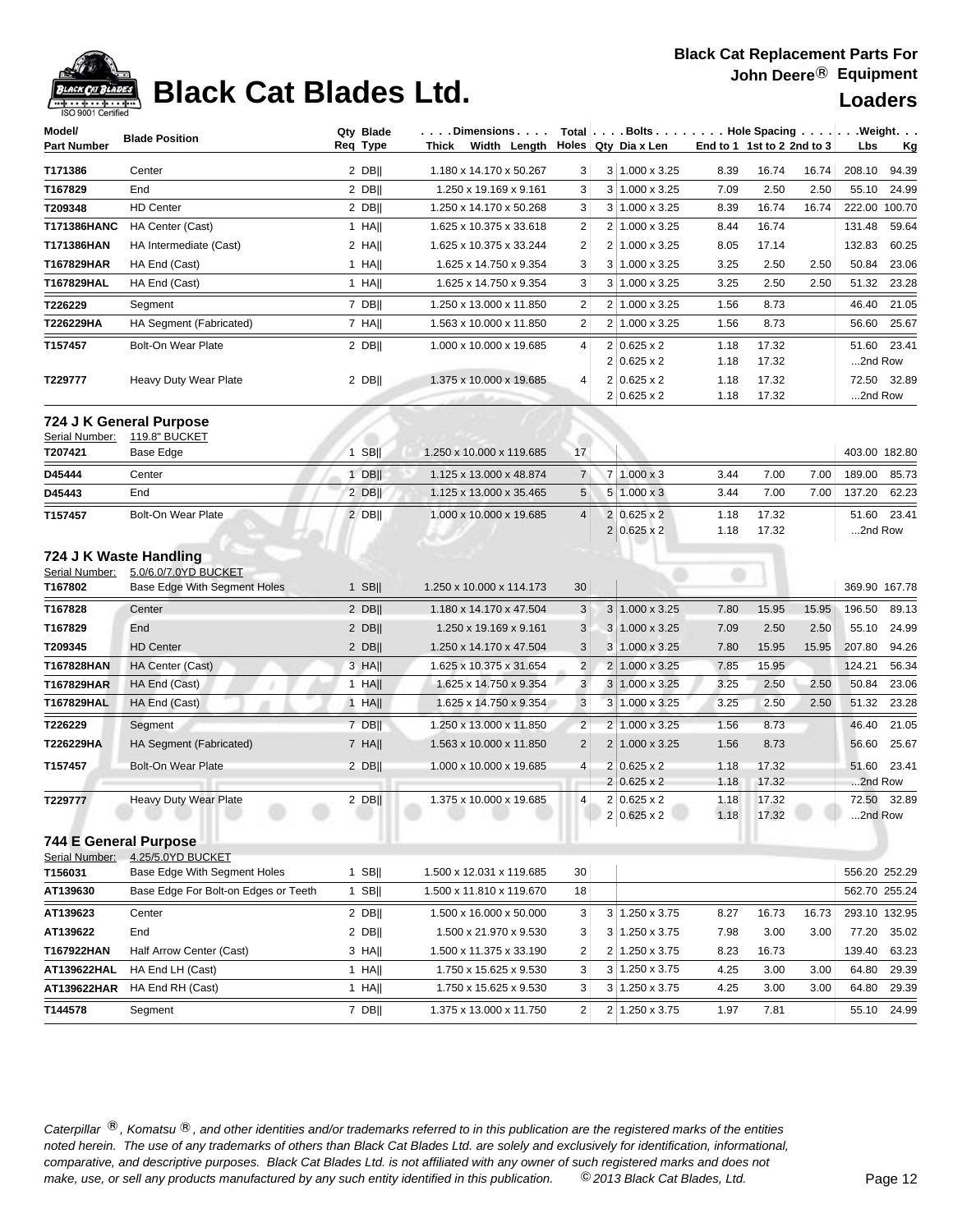| ack Cat |
|---------|
| . Jen   |

## **Black Cat Blades Ltd. Loaders Loaders**

| Model/<br><b>Part Number</b> | <b>Blade Position</b>                         | Qty Blade<br>Req Type | . Dimensions<br>Width Length Holes Qty Dia x Len<br>Thick |                         |                |                                        |              | End to 1 1st to 2 2nd to 3 | $Total   \ldots$ Bolts $\ldots   \ldots$ . Hole Spacing $\ldots   \ldots$ . Weight. $\ldots$<br>Lbs<br><u>Kg</u> |
|------------------------------|-----------------------------------------------|-----------------------|-----------------------------------------------------------|-------------------------|----------------|----------------------------------------|--------------|----------------------------|------------------------------------------------------------------------------------------------------------------|
| AT139621                     | <b>Bolt-On Wear Plate</b>                     | $2$ DB                | 1.250 x 13.000 x 22.440                                   | $\vert 4 \vert$         |                | 2 1.000<br>2 1.000                     | 1.38<br>1.38 | 19.68<br>19.68             | 41.82<br>92.20<br>2nd Row                                                                                        |
|                              | 744 H J General Purpose                       |                       |                                                           |                         |                |                                        |              |                            |                                                                                                                  |
| Serial Number:               | 4.5/5.25YD BUCKET                             |                       |                                                           |                         |                |                                        |              |                            |                                                                                                                  |
| T156031                      | Base Edge With Segment Holes                  | $1$ SB                | 1.500 x 12.031 x 119.685                                  | 30                      |                |                                        |              |                            | 556.20 252.29                                                                                                    |
| AT139630                     | Base Edge For Bolt-on Edges or Teeth          | $1$ SB                | 1.500 x 11.810 x 119.670                                  | 18                      |                |                                        |              |                            | 562.70 255.24                                                                                                    |
| T167922                      | Center                                        | $2$ DB                | 1.250 x 16.000 x 49.922                                   | 3                       |                | $3 \mid 1.250 \times 4$                | 8.23         | 16.73<br>16.73             | 254.20 115.30                                                                                                    |
| AT139622                     | End                                           | $2$ DB                | 1.500 x 21.970 x 9.530                                    | 3                       |                | $3 \mid 1.250 \times 4$                | 7.98         | 3.00<br>3.00               | 77.20<br>35.02                                                                                                   |
| T209347                      | <b>HD Center</b>                              | $2$ DB                | 1.500 x 16.000 x 49.921                                   | 3                       |                | $3 1.250 \times 4$                     | 8.23         | 16.73<br>16.73             | 293.00 132.90                                                                                                    |
| T167922HAN                   | Half Arrow Center (Cast)                      | $3$ HA                | 1.500 x 11.375 x 33.190                                   | $\overline{c}$          | $\overline{2}$ | $1.250 \times 4$                       | 8.23         | 16.73                      | 139.40<br>63.23                                                                                                  |
| AT139622HAL                  | HA End LH (Cast)                              | $1$ HA                | 1.750 x 15.625 x 9.530                                    | 3                       |                | $3 \mid 1.250 \times 4$                | 4.25         | 3.00<br>3.00               | 64.80<br>29.39                                                                                                   |
| AT139622HAR                  | HA End RH (Cast)                              | $1$ HA                | 1.750 x 15.625 x 9.530                                    | 3                       |                | $3 1.250 \times 4$                     | 4.25         | 3.00<br>3.00               | 64.80<br>29.39                                                                                                   |
| T156106                      | Segment                                       | 7 DBII                | 1.500 x 15.984 x 11.750                                   | $\overline{c}$          | 2              | $1.250 \times 4$                       | 1.97         | 7.81                       | 30.53<br>67.30                                                                                                   |
| T156079                      | <b>Bolt-On Wear Plate</b>                     | $2$ DB                | 1.500 x 10.000 x 22.441                                   | $\overline{4}$          | $\overline{2}$ | $1.000 \times 3$<br>$2 1.000 \times 3$ | 1.38<br>1.38 | 19.69<br>19.69             | 40.64<br>89.60<br>2nd Row                                                                                        |
| Serial Number:               | 744 H J General Purpose<br>5.25YD JAGZ BUCKET |                       |                                                           |                         |                |                                        |              |                            |                                                                                                                  |
| T169126                      | Base Edge                                     | $1$ SB                | 1.500 x 12.031 x 119.685                                  | 19                      |                |                                        |              |                            | 568.30 257.78                                                                                                    |
| T161117                      | Center                                        | $1$ DB                | 1.500 x 16.000 x 41.875                                   | $\overline{7}$          | $\overline{7}$ | $1.000 \times 3.5$                     | 2.94         | 6.00<br>6.00               | 268.00 121.56                                                                                                    |
| T161116                      | End                                           | $2$ DB                | 1.500 x 16.000 x 38.880                                   | 6                       | 6              | 1.000 x 3.5                            | 2.94         | 6.00<br>6.00               | 247.30 112.17                                                                                                    |
| T156079                      | <b>Bolt-On Wear Plate</b>                     | 2 DB                  | 1.500 x 10.000 x 22.441                                   | $\overline{4}$          |                | $2 1.000 \times 3$                     | 1.38         | 19.69                      | 40.64<br>89.60                                                                                                   |
|                              |                                               |                       |                                                           |                         | $\overline{2}$ | $1.000 \times 3$                       | 1.38         | 19.69                      | 2nd Row                                                                                                          |
|                              | 744 H J K General Purpose                     |                       |                                                           |                         |                |                                        |              |                            |                                                                                                                  |
| Serial Number:               | 128.9" BUCKET                                 |                       |                                                           |                         |                |                                        |              |                            |                                                                                                                  |
| T156262                      | <b>Base Edge With Segment Holes</b>           | $1$ SB                | 1.500 x 12.031 x 128.913                                  | 32                      |                |                                        |              |                            | 599.40 271.88                                                                                                    |
| T156530                      | Center                                        | $2$ DB                | 1.250 x 16.000 x 54.629                                   | 3                       |                | $3 1.250 \times 4$                     | 8.94         | 18.00<br>18.00             | 278.90 126.51                                                                                                    |
| AT139622                     | End                                           | $2$ DB                | 1.500 x 21.970 x 9.530                                    | 3                       |                | $3 1.250 \times 4$                     | 7.98         | 3.00<br>3.00               | 77.20<br>35.02                                                                                                   |
| T209349                      | <b>HD Center</b>                              | $2$ DB                | 1.500 x 16.000 x 54.630                                   | $\sqrt{3}$              |                | $3 1.250 \times 4$                     | 8.94         | 18.00<br>18.00             | 321.70 145.92                                                                                                    |
| T156530HANC                  | Half Arrow Center (Cast)                      | $1$ HA                | 1.500 x 11.375 x 35.750                                   | $\overline{2}$          | $\overline{2}$ | $1.250 \times 4$                       | 8.88         | 18.00<br>8.88              | 150.20<br>68.13                                                                                                  |
| T156530HANL                  | Half Arrow Center LH (Cast)                   | $1$ HA                | 1.500 x 11.375 x 36.556                                   | $\overline{2}$          | $\overline{2}$ | $1.250 \times 4$                       | 8.88         | 18.00<br>9.68              | 153.40<br>69.58                                                                                                  |
| <b>T156530HANR</b>           | Half Arrow Center RH (Cast)                   | $1$ HA                | 1.500 x 11.375 x 36.556                                   | $\overline{2}$          |                | $2 1.250 \times 4$                     | 8.88         | 18.00<br>9.68              | 153.40<br>69.58                                                                                                  |
| AT139622HAL                  | HA End LH (Cast)                              | $1$ HA                | 1.750 x 15.625 x 9.530                                    | $\sqrt{3}$              | 3              | $1.250 \times 4$                       | 4.25         | 3.00<br>3.00               | 64.80<br>29.39                                                                                                   |
| AT139622HAR                  | HA End RH (Cast)                              | $1$ HA                | 1.750 x 15.625 x 9.530                                    | 3                       |                | $3 1.250 \times 4$                     | 4.25         | 3.00<br>3.00               | 64.80<br>29.39                                                                                                   |
| T156132                      | Segment                                       | $7$ DB                | 1.500 x 15.984 x 12.520                                   | $\overline{2}$          |                | $2 \mid 1.250 \times 4$                | 3.26         | 6.00                       | 71.90<br>32.61                                                                                                   |
| T156079                      | Bolt-On Wear Plate                            | $2$ DB                | 1.500 x 10.000 x 22.441                                   | 4                       |                | $2 1.000 \times 3$                     | 1.38         | 19.69                      | 89.60 40.64                                                                                                      |
|                              |                                               |                       |                                                           |                         |                | $2 1.000 \times 3$                     | 1.38         | 19.69                      | 2nd Row                                                                                                          |
|                              | 824 J K General Purpose                       |                       |                                                           |                         |                |                                        |              |                            |                                                                                                                  |
| Serial Number:               | 6.0/6.75YD JAGZ BUCKETS                       |                       |                                                           |                         |                |                                        |              |                            |                                                                                                                  |
| T156262                      | Base Edge With Segment Holes                  | $1$ SB                | 1.500 x 12.031 x 128.913                                  | 32                      |                |                                        |              |                            | 599.40 271.88                                                                                                    |
| T156530                      | Center                                        | $2$ DB                | 1.250 x 16.000 x 54.629                                   | 3                       |                | $3 1.250 \times 4$                     | 8.94         | 18.00<br>18.00             | 278.90 126.51                                                                                                    |
| AT139622                     | End                                           | $2$ DB                | 1.500 x 21.970 x 9.530                                    | 3                       |                | $3 1.250 \times 4$                     | 7.98         | 3.00<br>3.00               | 77.20<br>35.02                                                                                                   |
| T209349                      | <b>HD Center</b>                              | $2$ DB                | 1.500 x 16.000 x 54.630                                   | 3                       |                | $3 1.250 \times 4$                     | 8.94         | 18.00<br>18.00             | 321.70 145.92                                                                                                    |
| T156530HANC                  | Half Arrow Center (Cast)                      | 1 HA                  | 1.500 x 11.375 x 35.750                                   | $\overline{\mathbf{c}}$ |                | $2 1.250 \times 4$                     | 8.88         | 18.00<br>8.88              | 150.20<br>68.13                                                                                                  |
| T156530HANL                  | Half Arrow Center LH (Cast)                   | $1$ HA                | 1.500 x 11.375 x 36.556                                   | $\overline{\mathbf{c}}$ |                | $2 1.250 \times 4$                     | 8.88         | 18.00<br>9.68              | 153.40<br>69.58                                                                                                  |
| T156530HANR                  | Half Arrow Center RH (Cast)                   | $1$ HA                | 1.500 x 11.375 x 36.556                                   | $\boldsymbol{2}$        |                | $2 1.250 \times 4$                     | 8.88         | 18.00<br>9.68              | 153.40<br>69.58                                                                                                  |
|                              |                                               |                       |                                                           |                         |                |                                        |              |                            |                                                                                                                  |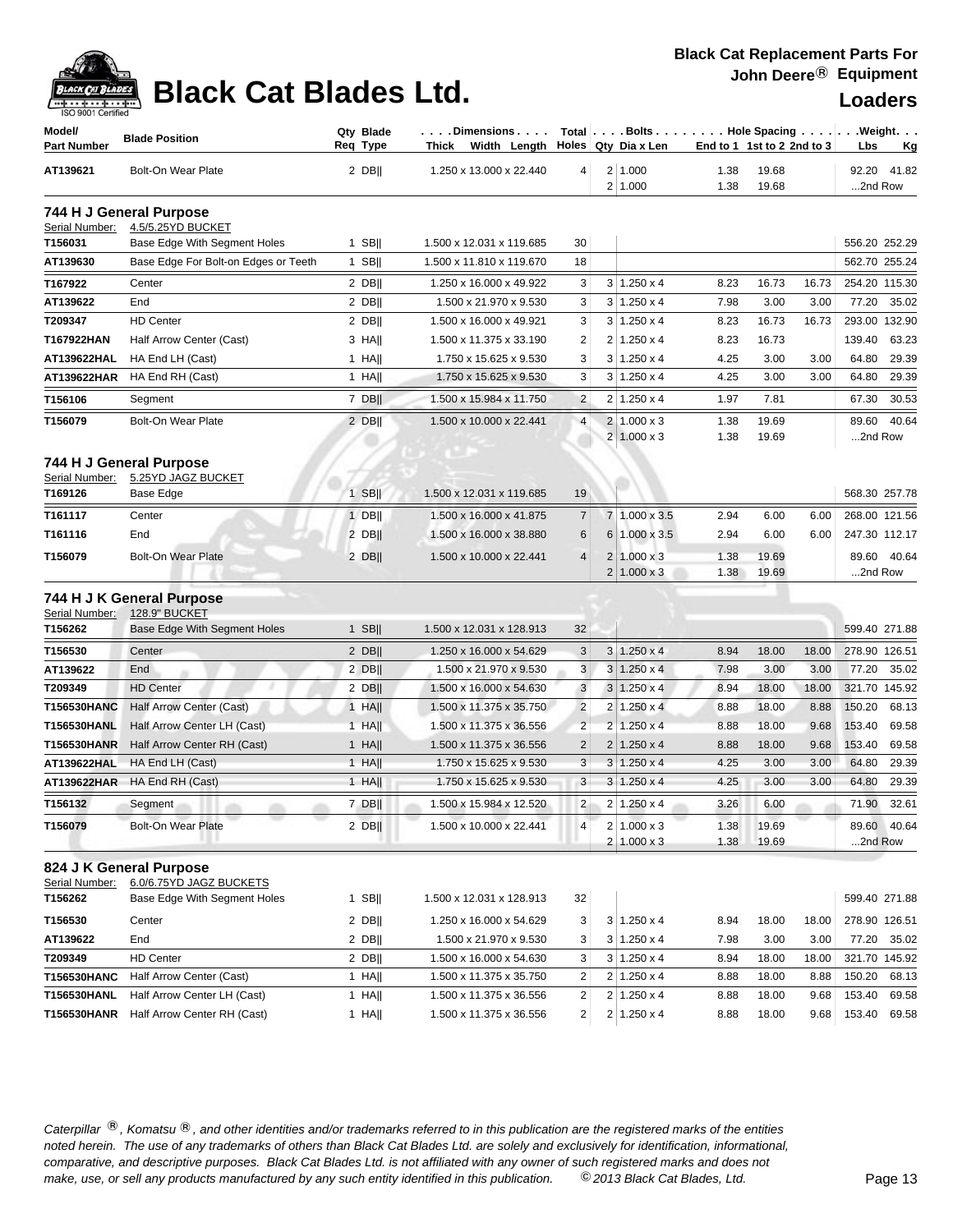

# **Black Cat Blades Ltd. Loaders Loaders**

| Model/<br><b>Part Number</b>                                                 | <b>Blade Position</b>                                                                          | Qty Blade<br>Req Type | . Dimensions<br>Thick Width Length                   |                     | Total $\left  \ldots$ Bolts $\ldots \right $ Hole Spacing $\ldots \right $<br>Holes Qty Dia x Len |              | End to 1 1st to 2 2nd to 3 |              | . Weight.<br>Lbs<br><u>Kg</u>     |
|------------------------------------------------------------------------------|------------------------------------------------------------------------------------------------|-----------------------|------------------------------------------------------|---------------------|---------------------------------------------------------------------------------------------------|--------------|----------------------------|--------------|-----------------------------------|
| AT139622HAL                                                                  | HA End LH (Cast)                                                                               | $1$ HA                | 1.750 x 15.625 x 9.530                               | 3                   | $3 1.250 \times 4$                                                                                | 4.25         | 3.00                       | 3.00         | 29.39<br>64.80                    |
| AT139622HAR                                                                  | HA End RH (Cast)                                                                               | $1$ HA                | 1.750 x 15.625 x 9.530                               | 3                   | $3 \mid 1.250 \times 4$                                                                           | 4.25         | 3.00                       | 3.00         | 64.80<br>29.39                    |
| T156132                                                                      | Segment                                                                                        | $7$ DB                | 1.500 x 15.984 x 12.520                              | 2                   | $2 1.250 \times 4$                                                                                | 3.26         | 6.00                       |              | 71.90<br>32.61                    |
| T156079                                                                      | <b>Bolt-On Wear Plate</b>                                                                      | $2$ DB                | 1.500 x 10.000 x 22.441                              | 4                   | $2 1.000 \times 3$<br>$2 1.000 \times 3$                                                          | 1.38<br>1.38 | 19.69<br>19.69             |              | 89.60 40.64<br>2nd Row            |
| 844 General Purpose<br>Serial Number:<br>T57442                              | UP TO 506509 3.5YD BUCKET<br>Base Edge                                                         | $1$ SB                | 1.750 x 10.500 x 114.250                             |                     |                                                                                                   |              |                            |              |                                   |
| 844 General Purpose<br>Serial Number:<br>T57407                              | UP TO 506509 4.5/5/5.5YD BUCKETS<br>Base Edge                                                  | $1$ SB                | 1.750 x 10.500 x 124.563                             |                     |                                                                                                   |              |                            |              |                                   |
| T57933                                                                       | Center                                                                                         | 4 DB                  | 1.250 x 16.000 x 31.750                              | 8                   | $0.875 \times 3.5$<br>$0.875 \times 0$                                                            | 7.88<br>7.88 | 16.00<br>16.00             |              | 167.80 76.11<br>2nd Row           |
| 844 Spade Nose Rock<br>Serial Number:<br>T57432                              | UP TO 506509 4.5YD ROCK BUCKET<br>Base Edge                                                    | $1$ SB                | 1.750 x 27.000 x 128.125                             |                     |                                                                                                   |              |                            |              |                                   |
| 844 General Purpose<br>Serial Number:<br>T78994                              | 506810-UP 5.0/5.5YD BUCKET<br>Base Edge                                                        | $1$ SB                | 1.750 x 11.813 x 129.125                             | 18                  |                                                                                                   |              |                            |              | 696.00 315.70                     |
| T101647                                                                      | Center                                                                                         | $2$ DB                | 1.250 x 13.000 x 53.370                              | 3                   | 1.250                                                                                             | 8.81         | 17.86                      | 17.86        | 234.00 106.14                     |
| T101648                                                                      | End                                                                                            | $2$ DB                | 1.250 x 19.000 x 12.000                              | 3                   | 1.250                                                                                             | 6.50         | 3.00                       | 3.00         | 74.90<br>33.97                    |
| 844 General Purpose<br>Serial Number:<br>T57422<br>Serial Number:<br>T196210 | 7.0YD BUCKET<br><b>Base Edge</b><br>844 J K General Purpose<br>136" BUCKET<br><b>Base Edge</b> | $1$ SB  <br>$1$ SB    | 1.750 x 10.500 x 147.750<br>1.500 x 12.000 x 136.181 | 32                  |                                                                                                   |              |                            |              | 705.00 319.78<br>632.60 286.94    |
|                                                                              |                                                                                                |                       |                                                      |                     |                                                                                                   |              |                            |              |                                   |
| T198126<br>T196455                                                           | Center<br>End                                                                                  | 3 DB  <br>2 DB        | 1.500 x 16.000 x 37.598<br>1.500 x 21.984 x 11.122   | $\overline{4}$<br>3 | $4 1.250 \times 4$<br>$3 1.250 \times 4$                                                          | 3.04<br>7.98 | 12.61<br>3.00              | 6.30<br>3.00 | 219.00<br>99.34<br>90.90<br>41.23 |
| T198126HA                                                                    | HA Center (Cast)                                                                               | $3$ HA                | 1.875 x 16.732 x 37.559                              | 4                   | $2 1.250 \times 4$                                                                                | 9.33         | 18.91                      |              | 271.16 123.00                     |
|                                                                              |                                                                                                |                       |                                                      |                     | $2 1.250 \times 4$                                                                                | 9.33         | 18.91                      |              | 2nd Row                           |
| T196455HA                                                                    | HA End (Cast)                                                                                  | $2$ HA                | 1.875 x 16.732 x 11.102                              | 3                   | $3 1.250 \times 4$                                                                                | 4.20         | 3.00                       | 3.00         | 83.00<br>37.65                    |
| T196607                                                                      | Segment                                                                                        | 7 DB                  | 1.500 x 16.000 x 13.322                              | $\overline{2}$      | $2 1.250 \times 4$                                                                                | 3.51         | 6.30                       |              | 76.80<br>34.84                    |
| T196607FHA                                                                   | HA Segment (Fabricated)                                                                        | $7$ HA                | 1.750 x 13.000 x 13.315                              | $\overline{2}$      | $2 1.250 \times 4$                                                                                | 3.51         | 6.30                       |              | 87.10 39.51                       |
| T198121                                                                      | <b>Bolt-On Wear Plate</b>                                                                      | $2$ DB                | 1.500 x 10.000 x 25.531                              | 4                   | $2 1.000 \times 3$<br>$2 1.000 \times 3$                                                          | 1.38<br>1.38 | 22.78<br>22.78             |              | 102.40 46.45<br>2nd Row           |
| T210715                                                                      | Sidebar Protector                                                                              | 2 HAIRR               | 1.125 x 10.000 x 32.224                              | $\overline{2}$      |                                                                                                   |              |                            |              | 89.60 40.64                       |
|                                                                              | 844 J K Spade Nose Rock                                                                        |                       |                                                      |                     |                                                                                                   |              |                            |              |                                   |
| Serial Number:                                                               | BASE EDGE WITH SEGMENT HOLES                                                                   |                       |                                                      |                     |                                                                                                   |              |                            |              |                                   |
| T211766                                                                      | Spade Nose Base Edge                                                                           | 1 SB $\cup$           | 1.750 x 25.394 x 137.481                             | 21                  |                                                                                                   |              |                            |              | 1205.60 546.85                    |
| T211887                                                                      | Segment                                                                                        | 1 DB                  | 1.375 x 19.000 x 11.819                              | 3                   | $3 \mid 1.250 \times 4$                                                                           | 2.54         | 3.38                       | 3.38         | 36.15<br>79.70                    |
| T211888                                                                      | Segment RH                                                                                     | 3 DB\\                | 1.375 x 19.000 x 17.752                              | 3                   | $3 1.250 \times 4$                                                                                | 5.50         | 3.38                       | 3.38         | 83.10<br>37.69                    |
| T211889                                                                      | Segment LH                                                                                     | 3 DB//                | 1.375 x 19.000 x 17.752                              | 3                   | $3 \mid 1.250 \times 4$                                                                           | 5.50         | 3.38                       | 3.38         | 37.69<br>83.10                    |
| 1167460                                                                      | HA Segment (Cast)                                                                              | 1 HA                  | 2.000 x 18.827 x 12.283                              | 3                   | $3 1.250 \times 4$                                                                                | 2.80         | 3.35                       | 3.35         | 86.64<br>39.30                    |
| 1167461                                                                      | HA Segment RH (Cast)                                                                           | 3 HAII                | 2.000 x 18.827 x 12.283                              | 3 <sup>2</sup>      | $3 1.250 \times 4$                                                                                |              | 3.35                       | 3.35         | 89.95<br>40.80                    |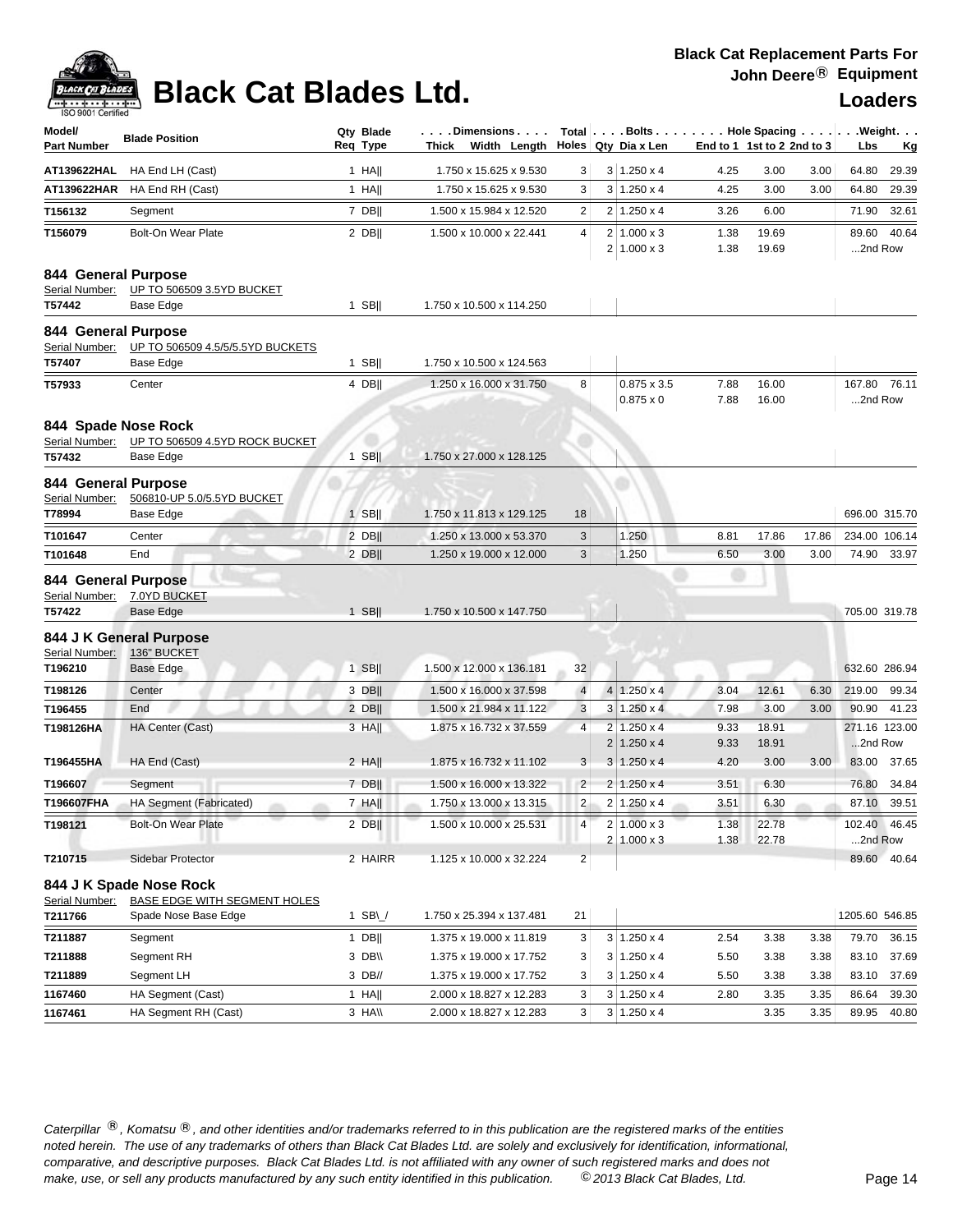# **Black Cat Blades Ltd. Loaders Loaders**

### **Black Cat Replacement Parts For John Deere**® **Equipment**

| Model/<br>Part Number | <b>Blade Position</b>                              | Reg Type | Qty Blade                      | Thick |                         | $\ldots$ . Dimensions $\ldots$ .<br>Width Length |                 | $Total   \ldots$ Bolts $\ldots   \ldots$ . Hole Spacing $\ldots   \ldots$ . Weight. $\ldots$<br>Holes Qty Dia x Len | End to 1 1st to 2 2nd to 3 |                |       | Lbs               | <u>Kg</u>   |
|-----------------------|----------------------------------------------------|----------|--------------------------------|-------|-------------------------|--------------------------------------------------|-----------------|---------------------------------------------------------------------------------------------------------------------|----------------------------|----------------|-------|-------------------|-------------|
| 1167462               | HA Segment LH (Cast)                               |          | 3 HA//                         |       |                         | 2.000 x 18.827 x 12.283                          | 3               | $3 1.250 \times 4$                                                                                                  |                            | 3.35           | 3.35  | 90.61             | 41.10       |
| TEETH                 | J400 Options                                       | 8        |                                |       |                         |                                                  |                 |                                                                                                                     |                            |                |       |                   |             |
| 1258404               | J400 Weld-On Center Adapter                        |          | 2 ADP                          |       |                         | 5.689 x 4.882 x 16.366                           |                 |                                                                                                                     |                            |                |       | 37.20             | 16.87       |
| 1258405               | J400 Weld-On RH Adapter                            |          | 3 ADP                          |       |                         | 5.689 x 4.882 x 16.366                           |                 |                                                                                                                     |                            |                |       | 37.20             | 16.87       |
| 1258406               | J400 Weld-On LH Adapter                            |          | 3 ADP                          |       | 5.689 x 4.882 x 16.366  |                                                  |                 |                                                                                                                     |                            |                |       | 37.20             | 16.87       |
| T198121               | <b>Bolt-On Wear Plate</b>                          |          | $2$ DB                         |       | 1.500 x 10.000 x 25.531 |                                                  | 4               | $2 1.000 \times 3$                                                                                                  | 1.38                       | 22.78          |       | 102.40            | 46.45       |
|                       |                                                    |          |                                |       |                         |                                                  |                 | $2 1.000 \times 3$                                                                                                  | 1.38                       | 22.78          |       | 2nd Row           |             |
| T210715               | Sidebar Protector                                  |          | 2 HAIRR                        |       | 1.125 x 10.000 x 32.224 |                                                  | $\overline{2}$  |                                                                                                                     |                            |                |       | 89.60             | 40.64       |
| Serial Number:        | 844 J K Spade Nose Rock                            |          |                                |       |                         |                                                  |                 |                                                                                                                     |                            |                |       |                   |             |
| T230663               | Spade Nose Base Edge                               |          | 1 SB\ $\overline{\phantom{a}}$ |       |                         | 1.750 x 25.394 x 137.480                         | 25              |                                                                                                                     |                            |                |       | 1197.20 543.04    |             |
| T230659               | Center                                             |          | $1$ DB                         |       | 1.375 x 16.000 x 25.000 |                                                  | 5               | $1.250 \times 4$                                                                                                    | 2.77                       | 6.38           | 3.35  | 143.20            | 64.95       |
| T230660               | End RH                                             |          | $1$ DB//                       |       | 1.375 x 16.000 x 30.000 |                                                  | 5               | $1.250 \times 4$                                                                                                    | 5.21                       | 6.44           | 3.35  | 147.50            | 66.90       |
| T230661               | Center RH                                          |          | $1$ DB//                       |       | 1.375 x 16.000 x 36.380 |                                                  | $6\phantom{1}6$ | $1.250 \times 4$                                                                                                    | 5.06                       | 3.35           | 3.35  | 184.30            | 83.60       |
| T230665               | End LH                                             |          | 1 DB\\                         |       | 1.375 x 16.000 x 30.000 |                                                  | $5\phantom{.0}$ | $1.250 \times 4$                                                                                                    | 5.21                       | 6.44           | 3.35  | 147.50            | 66.90       |
| T230666               | Center LH                                          |          | 1 $DB \vee$                    |       | 1.375 x 16.000 x 36.380 |                                                  | 6               | $1.250 \times 4$                                                                                                    | 5.06                       | 3.35           | 3.35  | 184.30            | 83.60       |
| T198121               | <b>Bolt-On Wear Plate</b>                          |          | $2$ DB                         |       | 1.500 x 10.000 x 25.531 |                                                  | $\overline{4}$  | 2 1.000<br>2 1.000                                                                                                  | 1.38<br>1.38               | 22.78<br>22.78 |       | 102.40<br>2nd Row | 46.45       |
| T210715               | Sidebar Protector                                  |          | 2 HAIRR                        |       | 1.125 x 10.000 x 32.224 |                                                  | $\overline{2}$  |                                                                                                                     |                            |                |       | 89.60             | 40.64       |
| Serial Number:        | <b>TC44 H General Purpose</b><br>2.5YD BUCKET      |          |                                |       |                         |                                                  |                 |                                                                                                                     |                            |                |       |                   |             |
| T156603               | Base Edge With Segment Holes                       |          | $1$ SB                         |       | 1.000 x 8.000 x 95.281  |                                                  | 30              |                                                                                                                     |                            |                |       | 195.10            | 88.50       |
| T156637               | Center                                             |          | $2$ DB                         |       |                         | 1.000 x 10.000 x 39.055                          | 3               | $3 0.750 \times 3$                                                                                                  | 6.61                       | 13.37          | 13.37 | 103.30            | 46.86       |
| T146672               | End                                                |          | $2$ DB                         |       | 1.000 x 14.000 x 8.120  |                                                  | 3               | $3 0.750 \times 3$                                                                                                  | 5.00                       | 2.00           | 2.00  | 30.00             | 13.61       |
| T156635               | Segment                                            |          | 7 DB                           |       | 1.000 x 10.000 x 9.449  |                                                  | $\overline{2}$  | $2 0.750 \times 3$                                                                                                  | 1.35                       | 6.75           |       | 24.60             | 11.16       |
| T156599               | <b>Bolt-On Wear Plate</b>                          |          | $2$ DB                         |       |                         | 1.000 x 8.000 x 15.748                           | $\overline{4}$  | $2 0.625 \times 2$<br>$2 0.625 \times 2$                                                                            | 1.18<br>1.18               | 13.39<br>13.39 |       | 33.00<br>2nd Row  | 14.97       |
| Serial Number:        | TC44 H General Purpose<br>2.5YD JAGZ BUCKET        |          |                                |       |                         |                                                  |                 |                                                                                                                     |                            |                |       |                   |             |
| T169127               | Base Edge                                          |          | $1$ SB                         |       |                         | 1.000 x 8.000 x 95.276                           | 16              |                                                                                                                     |                            |                |       | 200.40            | 90.90       |
| T162493               | Center                                             |          | $2$ DB                         |       |                         | 1.000 x 10.000 x 47.750                          | 8               | $8 0.750 \times 3$                                                                                                  | 2.88                       | 6.00           | 6.00  | 123.50            | 56.02       |
| T156599               | <b>Bolt-On Wear Plate</b>                          |          | $2$ DB                         |       |                         | 1.000 x 8.000 x 15.748                           | 4               | $2 0.625 \times 2$                                                                                                  | 1.18                       | 13.39          |       | 33.00             | 14.97       |
|                       |                                                    |          |                                |       |                         |                                                  |                 | $2 0.625 \times 2$                                                                                                  | 1.18                       | 13.39          |       | 2nd Row           |             |
| Serial Number:        | <b>TC44 H General Purpose</b><br>100.4" BUCKET     |          |                                |       |                         |                                                  |                 |                                                                                                                     |                            |                |       |                   |             |
| T157282               | Base Edge With Segment Holes                       |          | $1$ SB                         |       |                         | 1.000 x 8.000 x 100.394                          | 30              |                                                                                                                     |                            |                |       | 209.70 95.12      |             |
| T157311               | Center                                             |          | $2$ DB                         |       | 1.000 x 10.000 x 41.594 |                                                  | 3               | $3 0.750 \times 3$                                                                                                  | 6.96                       | 14.08          | 14.08 | 110.10            | 49.94       |
| T146672               | End                                                |          | $2$ DB                         |       |                         | 1.000 x 14.000 x 8.120                           | 3               | $3 0.750 \times 3$                                                                                                  | 5.00                       | 2.00           | 2.00  |                   | 30.00 13.61 |
| D45436                | Half Arrow Center LH (Fabricated)                  |          | $1$ HA                         |       |                         | 1.563 x 10.000 x 50.236                          | 4               | $4 0.750 \times 3$                                                                                                  | 6.96                       | 14.08          | 14.08 | 245.00 111.13     |             |
| D45437                | Half Arrow Center RH (Fabricated)                  |          | 1 HA                           |       |                         | 1.563 x 10.000 x 50.236                          | 4               | $4 0.750 \times 3$                                                                                                  | 6.96                       | 14.08          | 14.08 | 245.00 111.13     |             |
| T157306               | Segment                                            |          | $7$ DB                         |       |                         | 1.000 x 10.000 x 10.173                          | 2               | $2 0.750 \times 3$                                                                                                  | 1.37                       | 7.43           |       |                   | 26.20 11.88 |
| T157306HA             | HA Segment (Fabricated)                            |          | $7$ HA                         |       |                         | 1.563 x 10.000 x 10.173                          | 2               | $2 0.750 \times 3$                                                                                                  | 1.37                       | 7.43           |       |                   | 49.00 22.23 |
| T156599               | Bolt-On Wear Plate                                 |          | $2$ DB                         |       | 1.000 x 8.000 x 15.748  |                                                  | 4               | $2 0.625 \times 2$                                                                                                  | 1.18                       | 13.39          |       |                   | 33.00 14.97 |
|                       |                                                    |          |                                |       |                         |                                                  |                 | $2 0.625 \times 2$                                                                                                  | 1.18                       | 13.39          |       | 2nd Row           |             |
| Serial Number:        | <b>TC44 H General Purpose</b><br>100.4 JAGZ BUCKET |          |                                |       |                         |                                                  |                 |                                                                                                                     |                            |                |       |                   |             |
| T169142               | Base Edge For Bolt-on Edges Only                   |          | 1 SB $  $                      |       |                         | 1.000 x 8.000 x 100.394                          | 16              |                                                                                                                     |                            |                |       | 209.90 95.21      |             |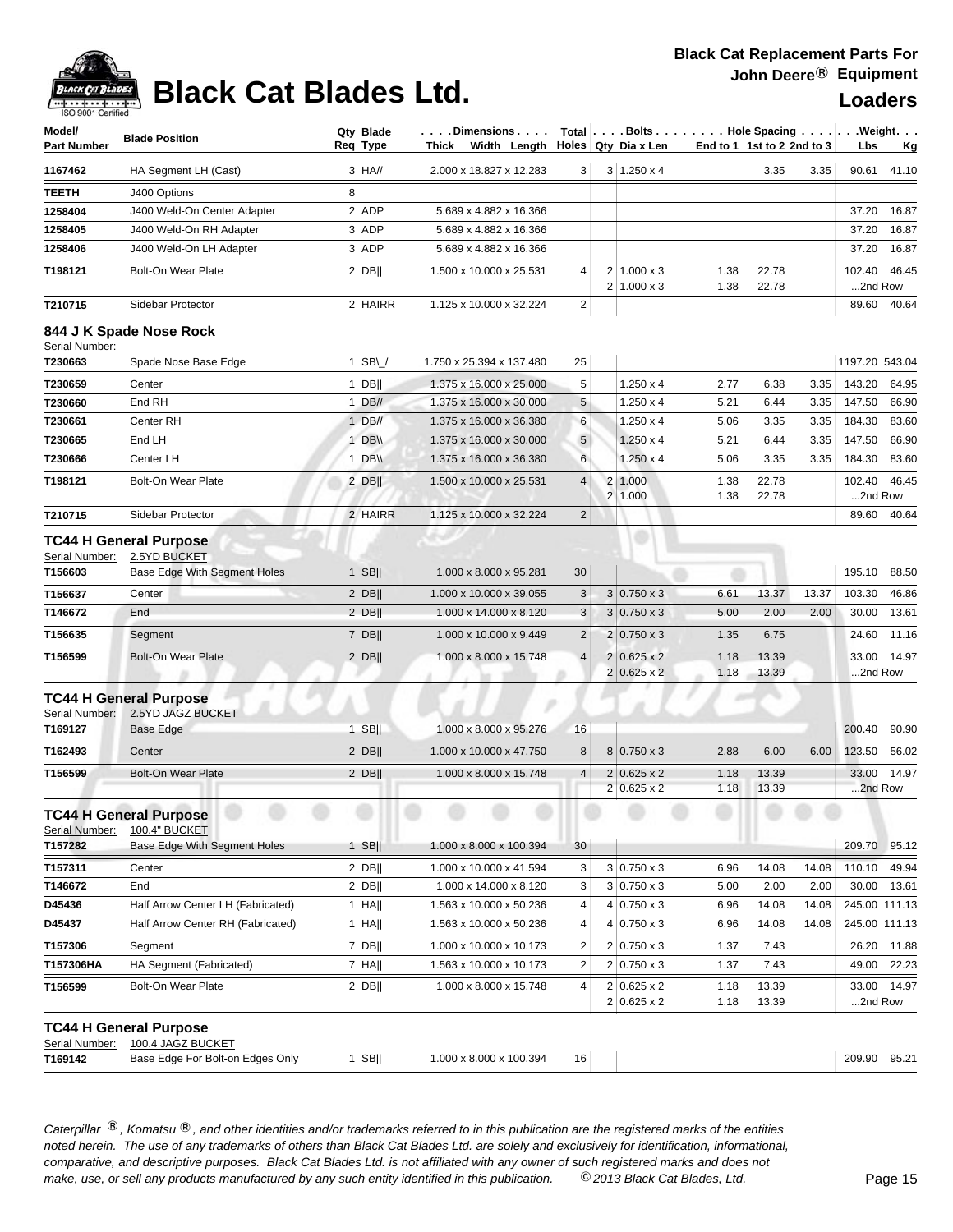## **Black Cat Blades Ltd. Loaders Loaders**

| Model/<br><b>Part Number</b> | <b>Blade Position</b>                                                             | Qty Blade<br>Reg Type | . Dimensions<br>Width Length<br>Thick |                         |                | Total $\vert \ldots$ Bolts $\ldots \vert \ldots$ Hole Spacing $\ldots \vert \ldots$ Weight. $\ldots$<br>Holes Qty Dia x Len | End to 1 1st to 2 2nd to 3 |                |       | Lbs              | <u>Kg</u>     |
|------------------------------|-----------------------------------------------------------------------------------|-----------------------|---------------------------------------|-------------------------|----------------|-----------------------------------------------------------------------------------------------------------------------------|----------------------------|----------------|-------|------------------|---------------|
| T147931                      | Center                                                                            | $1$ DB                | 1.125 x 13.000 x 35.880               | 6                       |                | $6 1.000 \times 3$                                                                                                          | 2.94                       | 6.00           | 6.00  | 137.90           | 62.55         |
| T159917                      | End                                                                               | 2 DB                  | 1.125 x 13.000 x 31.880               | 5                       |                | $5 1.000 \times 3$                                                                                                          | 2.94                       | 6.00           | 6.00  | 122.80           | 55.70         |
| T156599                      | <b>Bolt-On Wear Plate</b>                                                         | $2$ DB                | 1.000 x 8.000 x 15.748                | 4                       |                | $2 0.625 \times 2$<br>$2 0.625 \times 2$                                                                                    | 1.18<br>1.18               | 13.39<br>13.39 |       | 33.00<br>2nd Row | 14.97         |
| Serial Number:               | <b>TC54 H General Purpose</b><br>3.0YD BUCKET                                     |                       |                                       |                         |                |                                                                                                                             |                            |                |       |                  |               |
| T157282                      | Base Edge With Segment Holes                                                      | $1$ SB                | 1.000 x 8.000 x 100.394               | 30                      |                |                                                                                                                             |                            |                |       | 209.70           | 95.12         |
| T157311                      | Center                                                                            | $2$ DB                | 1.000 x 10.000 x 41.594               | 3                       |                | $3 0.750 \times 3$                                                                                                          | 6.96                       | 14.08          | 14.08 | 110.10           | 49.94         |
| T146672                      | End                                                                               | $2$ DB                | 1.000 x 14.000 x 8.120                | 3                       |                | $3 0.750 \times 3$                                                                                                          | 5.00                       | 2.00           | 2.00  | 30.00            | 13.61         |
| D45436                       | Half Arrow Center LH (Fabricated)                                                 | $1$ HA                | 1.563 x 10.000 x 50.236               | 4                       |                | $4 0.750 \times 3$                                                                                                          | 6.96                       | 14.08          | 14.08 |                  | 245.00 111.13 |
| D45437                       | Half Arrow Center RH (Fabricated)                                                 | $1$ HA                | 1.563 x 10.000 x 50.236               | 4                       |                | $4 0.750 \times 3$                                                                                                          | 6.96                       | 14.08          | 14.08 |                  | 245.00 111.13 |
| T157306                      | Segment                                                                           | 7 DB                  | 1.000 x 10.000 x 10.173               | $\overline{\mathbf{c}}$ |                | $2 0.750 \times 3$                                                                                                          | 1.37                       | 7.43           |       | 26.20            | 11.88         |
| T157306HA                    | HA Segment (Fabricated)                                                           | 7 HA                  | 1.563 x 10.000 x 10.173               | $\overline{2}$          |                | $2 0.750 \times 3$                                                                                                          | 1.37                       | 7.43           |       | 49.00            | 22.23         |
| T156599                      | <b>Bolt-On Wear Plate</b>                                                         | $2$ DB                | 1.000 x 8.000 x 15.748                | 4                       | $\overline{2}$ | $2 0.625 \times 2$<br>$0.625 \times 2$                                                                                      | 1.18<br>1.18               | 13.39<br>13.39 |       | 33.00<br>2nd Row | 14.97         |
| Serial Number:               | <b>TC54 H General Purpose</b><br>3.0YD JAGZ BUCKET                                |                       |                                       |                         |                |                                                                                                                             |                            |                |       |                  |               |
| T169142                      | Base Edge For Bolt-on Edges Only                                                  | 1 SB $  $             | 1.000 x 8.000 x 100.394               | 16                      |                |                                                                                                                             |                            |                |       | 209.90           | 95.21         |
| T147931                      | Center                                                                            | $1$ DB                | 1.125 x 13.000 x 35.880               | 6                       |                | $6 1.000 \times 3$                                                                                                          | 2.94                       | 6.00           | 6.00  | 137.90           | 62.55         |
| T159917                      | End                                                                               | $2$ DB                | 1.125 x 13.000 x 31.880               | 5                       |                | $5 1.000 \times 3$                                                                                                          | 2.94                       | 6.00           | 6.00  | 122.80           | 55.70         |
| T156599                      | <b>Bolt-On Wear Plate</b>                                                         | $2$ DB                | 1.000 x 8.000 x 15.748                | $\overline{4}$          |                | $2 0.625 \times 2$<br>$2 0.625 \times 2$                                                                                    | 1.18<br>1.18               | 13.39<br>13.39 |       | 33.00<br>2nd Row | 14.97         |
| Serial Number:               | <b>TC54 H General Purpose</b><br>105.9" BUCKET                                    |                       |                                       |                         |                |                                                                                                                             |                            |                |       |                  |               |
| T157465                      | Base Edge With Segment Holes                                                      | $1$ SB                | 1.000 x 8.000 x 105.906               | 30                      |                |                                                                                                                             |                            |                |       | 221.40 100.43    |               |
| T157492                      | Center                                                                            | $2$ DB                | 1.000 x 10.000 x 44.260               | 3                       |                | $3 0.750 \times 3$                                                                                                          | 7.26                       | 14.87          | 14.87 | 117.20           | 53.16         |
| T146672                      | End                                                                               | $2$ DB                | 1.000 x 14.000 x 8.120                | 3                       |                | $3 0.750 \times 3$                                                                                                          | 5.00                       | 2.00           | 2.00  | 30.00            | 13.61         |
| D45434                       | Half Arrow Center LH (Fabricated)                                                 | $1$ HA                | 1.563 x 10.000 x 53.012               | $\overline{4}$          |                | $4 0.750 \times 3$                                                                                                          | 7.37                       | 14.87          | 14.87 |                  | 358.60 162.66 |
| D45435                       | Half Arrow Center RH (Fabricated)                                                 | $1$ HA                | 1.563 x 10.000 x 52.972               | $\overline{4}$          |                | $4 0.750 \times 3$                                                                                                          | 7.37                       | 14.87          | 14.87 |                  | 259.00 117.48 |
| T157493                      | Segment                                                                           | 7 DB                  | 1.000 x 10.000 x 10.961               | $\overline{\mathbf{c}}$ |                | $2 0.750 \times 3$                                                                                                          | 1.38                       | 8.21           |       | 28.30            | 12.84         |
| T157493HA                    | HA Segment (Fabricated)                                                           | $7$ HA                | 1.563 x 10.000 x 10.961               | $\overline{2}$          |                | $2 0.750 \times 3$                                                                                                          | 1.37                       | 8.21           |       | 52.90            | 24.00         |
| T157457                      | <b>Bolt-On Wear Plate</b>                                                         | $2$ DB                | 1.000 x 10.000 x 19.685               | $\overline{4}$          |                | $2 0.625 \times 2$                                                                                                          | 1.18                       | 17.32          |       | 51.60            | 23.41         |
|                              |                                                                                   |                       |                                       |                         |                | $2 0.625 \times 2$                                                                                                          | 1.18                       | 17.32          |       | 2nd Row          |               |
| Serial Number:               | <b>TC54 H General Purpose</b><br>105.9" JAGZ BUCKET                               |                       |                                       |                         |                |                                                                                                                             |                            |                |       |                  |               |
| T169128                      | Base Edge                                                                         | 1 SB                  | 1.000 x 8.000 x 105.906               | 17                      |                |                                                                                                                             |                            |                |       |                  | 220.80 100.15 |
| T148082                      | Center                                                                            | $1$ DB                | 1.125 x 13.000 x 41.875               | $\overline{7}$          |                | $7 1.000 \times 3$                                                                                                          | 2.94                       | 6.00           | 6.00  | 161.00           | 73.03         |
| T159917                      | End                                                                               | $2$ DB                | 1.125 x 13.000 x 31.880               | 5                       |                | $5 \mid 1.000 \times 3$                                                                                                     | 2.94                       | 6.00           | 6.00  | 122.80           | 55.70         |
| T157457                      | Bolt-On Wear Plate                                                                | 2 DB                  | 1.000 x 10.000 x 19.685               | 4                       |                | $2 0.625 \times 2$<br>$2 0.625 \times 2$                                                                                    | 1.18<br>1.18               | 17.32<br>17.32 |       | 2nd Row          | 51.60 23.41   |
| Serial Number:<br>T157465    | <b>TC62 H General Purpose</b><br>3.0/3.5YD BUCKET<br>Base Edge With Segment Holes | $1$ SB                | 1.000 x 8.000 x 105.906               | 30                      |                |                                                                                                                             |                            |                |       |                  | 221.40 100.43 |
| T157492                      | Center                                                                            | 2 DB                  | 1.000 x 10.000 x 44.260               | 3                       |                | $3 0.750 \times 3$                                                                                                          | 7.26                       | 14.87          | 14.87 | 117.20           | 53.16         |
| T146672                      | End                                                                               | $2$ DB                | 1.000 x 14.000 x 8.120                | 3                       |                | $3 0.750 \times 3$                                                                                                          | 5.00                       | 2.00           | 2.00  | 30.00            | 13.61         |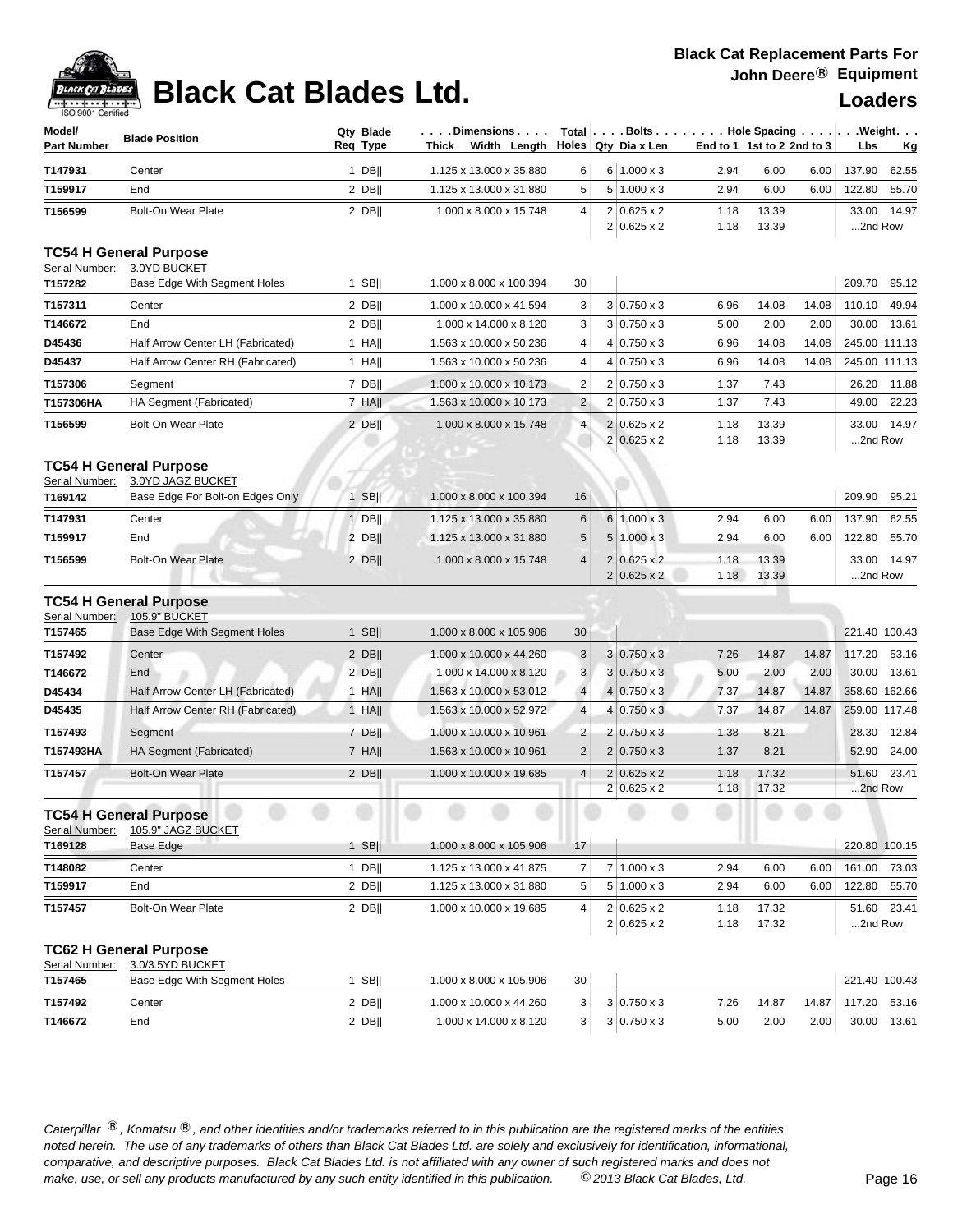## **Black Cat Blades Ltd. Loaders Legand Loaders**

| Model/      | <b>Blade Position</b>             | Qty Blade | . Dimensions "                  |   | $Total   \ldots$ Bolts $\ldots$ |                     | Hole Spacing |                            |       | .Weight.      |             |
|-------------|-----------------------------------|-----------|---------------------------------|---|---------------------------------|---------------------|--------------|----------------------------|-------|---------------|-------------|
| Part Number |                                   | Reg Type  | Width<br>Lenath<br><b>Thick</b> |   |                                 | Holes Qty Dia x Len |              | End to 1 1st to 2 2nd to 3 |       | Lbs.          | Kg          |
| D45434      | Half Arrow Center LH (Fabricated) | HAII      | 1.563 x 10.000 x 53.012         | 4 |                                 | $4 0.750 \times 3$  | 7.37         | 14.87                      | 14.87 | 358.60 162.66 |             |
| D45435      | Half Arrow Center RH (Fabricated) | HAII      | 1.563 x 10.000 x 52.972 l       | 4 |                                 | $4 0.750 \times 3$  | 7.37         | 14.87                      | 14.87 | 259.00 117.48 |             |
| T157493     | Seament                           | 7 DBII    | 1.000 x 10.000 x 10.961         | 2 |                                 | $2 0.750 \times 3$  | 1.38         | 8.21                       |       | 28.30         | 12.84       |
| T157493HA   | HA Segment (Fabricated)           | 7 HAII    | 1.563 x 10.000 x 10.961         | 2 |                                 | $2 0.750 \times 3$  | 1.37         | 8.21                       |       | 52.90         | 24.00       |
| T157457     | Bolt-On Wear Plate                | 2 DBII    | 1.000 x 10.000 x 19.685         | 4 |                                 | $2 0.625 \times 2$  | 1.18         | 17.32                      |       |               | 51.60 23.41 |
|             |                                   |           |                                 |   |                                 | $2 0.625 \times 2$  | 1.18         | 17.32                      |       | 2nd Row       |             |

### **TC62 H General Purpose**

Serial Number: 3.5YD JAGZ BUCKET

| T169128 | Base Edge          | <b>SBII</b> | 1.000 x 8.000 x 105.906 l | 17             |                    |      |       |      | 220.80 100.15 |       |
|---------|--------------------|-------------|---------------------------|----------------|--------------------|------|-------|------|---------------|-------|
| T148082 | Center             | <b>DBII</b> | 1.125 x 13.000 x 41.875   |                | $1.000 \times 3$   | 2.94 | 6.00  | 6.00 | 161.00        | 73.03 |
| T159917 | End                | 2 DBII      | 1.125 x 13.000 x 31.880   | 5 <sup>1</sup> | $5 1.000 \times 3$ | 2.94 | 6.00  | 6.00 | 122.80        | 55.70 |
| T157457 | Bolt-On Wear Plate | $2$ DB      | 1.000 x 10.000 x 19.685   | 4              | $2 0.625 \times 2$ | 1.18 | 17.32 |      | 51.60 23.41   |       |
|         |                    |             |                           |                | $2 0.625 \times 2$ | 1.18 | 17.32 |      | 2nd Row       |       |

### **TC62 H Waste Handling** Serial Number: 114.2" BUCKET

| JUINI I VUIIINUI. | ו ביוט של בידו               |             |                           |                 |                |                            |      |       |       |               |             |
|-------------------|------------------------------|-------------|---------------------------|-----------------|----------------|----------------------------|------|-------|-------|---------------|-------------|
| T167802           | Base Edge With Segment Holes | <b>SBII</b> | 1.250 x 10.000 x 114.173  | 30 <sup>1</sup> |                |                            |      |       |       | 369.90 167.78 |             |
| T167828           | Center                       | 2 DBII      | 1.180 x 14.170 x 47.504   | 3               |                | 3 1.000 x 3.25             | 7.80 | 15.95 | 15.95 | 196.50        | 89.13       |
| T167829           | End                          | 2 DBII      | 1.250 x 19.169 x 9.161    | 3               |                | $3 \mid 1.000 \times 3.25$ | 7.09 | 2.50  | 2.50  | 55.10         | 24.99       |
| T209345           | <b>HD Center</b>             | 2 DBII      | 1.250 x 14.170 x 47.504   | 3               | 3              | 1.000 x 3.25               | 7.80 | 15.95 | 15.95 | 207.80        | 94.26       |
| T167828HAN        | HA Center (Cast)             | 3 HAII      | 1.625 x 10.375 x 31.654   | $\overline{2}$  |                | $1.000 \times 3.25$        | 7.85 | 15.95 |       | 124.21        | 56.34       |
| T167829HAR        | HA End (Cast)                | $1$ HAII    | 1.625 x 14.750 x 9.354    | 3               |                | $3 1.000 \times 3.25$      | 3.25 | 2.50  | 2.50  | 50.84         | 23.06       |
| T167829HAL        | HA End (Cast)                | $1$ HA      | 1.625 x 14.750 x 9.354    | 3               |                | $1.000 \times 3.25$        | 3.25 | 2.50  | 2.50  | 51.32         | 23.28       |
| T226229           | Segment                      | 7 DBII      | 1.250 x 13.000 x 11.850 l | $\overline{2}$  | 2 <sup>1</sup> | $1.000 \times 3.25$        | 1.56 | 8.73  |       | 46.40         | 21.05       |
| T226229HA         | HA Segment (Fabricated)      | 7 HAII      | 1.563 x 10.000 x 11.850   | $\overline{2}$  |                | $1.000 \times 3.25$        | 1.56 | 8.73  |       | 56.60         | 25.67       |
| T157457           | <b>Bolt-On Wear Plate</b>    | 2 DBII      | 1.000 x 10.000 x 19.685   | $\overline{4}$  |                | $2 0.625 \times 2$         | 1.18 | 17.32 |       |               | 51.60 23.41 |
|                   |                              |             |                           |                 |                | $2 0.625 \times 2$         | 1.18 | 17.32 |       | 2nd Row       |             |
| T229777           | <b>Heavy Duty Wear Plate</b> | 2 DBII      | 375 x 10.000 x 19.685     | 4               |                | $2 0.625 \times 2$         | 1.18 | 17.32 |       | 72.50         | 32.89       |
|                   |                              |             |                           |                 |                | $2 0.625 \times 2$         | 1.18 | 17.32 |       | 2nd Row       |             |

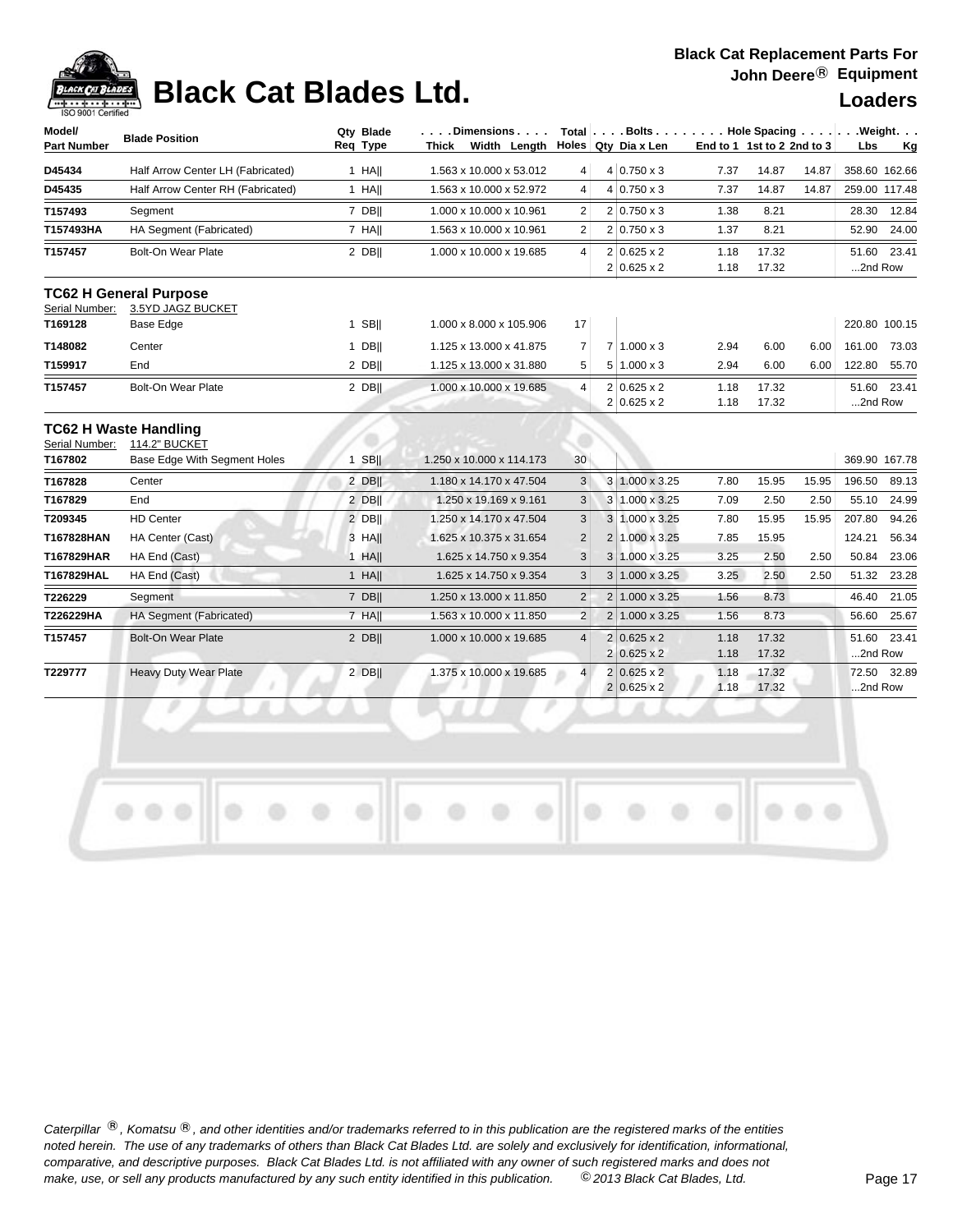| $\frac{1}{2}$       |  | <b>ANCONDUADER</b> Black Cat Blades Ltd |  |
|---------------------|--|-----------------------------------------|--|
| $0.0004$ $0.45 - 4$ |  |                                         |  |

D

| <b>BLACK CAT BLADES</b><br>ախոստիոսախոսակ <b>ո</b> ւ | <b>Black Cat Blades Ltd.</b>                           |                       |                                                           |                |                |                          |       |                            |       | <b>Crawler Loaders</b> |         |
|------------------------------------------------------|--------------------------------------------------------|-----------------------|-----------------------------------------------------------|----------------|----------------|--------------------------|-------|----------------------------|-------|------------------------|---------|
| ISO 9001 Certified<br>Model/<br>Part Number          | <b>Blade Position</b>                                  | Qty Blade<br>Req Type | . Dimensions<br>Width Length Holes Qty Dia x Len<br>Thick |                |                | Total Bolts Hole Spacing |       | End to 1 1st to 2 2nd to 3 |       | Lbs                    | Weight. |
|                                                      |                                                        |                       |                                                           |                |                |                          |       |                            |       |                        | Кg      |
|                                                      | 350 B C D General Purpose                              |                       |                                                           |                |                |                          |       |                            |       |                        |         |
| Serial Number:<br>U11792                             | 0.75YD BUCKET<br>Bent up base edge                     | 1 SB $\Box$           | 0.875 x 4.000 x 73.374                                    | 8              |                |                          |       |                            |       | 89.00                  | 40.37   |
| T84180                                               | One Piece bolt on                                      | $1$ DB                | 0.750 x 8.000 x 66.250                                    | 8              |                | 8 0.500 x 2.75           | 3.50  | 7.50                       | 9.75  | 103.90                 | 47.13   |
|                                                      |                                                        |                       |                                                           |                |                |                          |       |                            |       |                        |         |
| Serial Number:                                       | 350 B C D Multi Purpose<br>0.75YD MULTI-PURPOSE BUCKET |                       |                                                           |                |                |                          |       |                            |       |                        |         |
| T45864                                               | Bent up base edge                                      | 1 SB $\Box$           | 0.875 x 6.000 x 73.375                                    | 16             |                |                          |       |                            |       | 99.70                  | 45.22   |
| T84180                                               | One Piece bolt on                                      | $1$ DB                | 0.750 x 8.000 x 66.250                                    | 8              |                | 8 0.500 x 2.75           | 3.50  | 7.50                       | 9.75  | 103.90                 | 47.13   |
| U16748                                               | Multi purpose dozer center                             | $1$ DB                | $0.625 \times 6.000 \times 65.875$                        | $\overline{7}$ |                | 7 0.750 x 2.25           | 2.94  | 6.00                       | 12.00 | 63.90                  | 28.98   |
| T45861                                               | Mult purpose clam edge                                 | $1$ SB                | 0.875 x 4.000 x 64.440                                    |                |                |                          |       |                            |       | 57.60                  | 26.13   |
|                                                      | 350 B C D General Purpose                              |                       |                                                           |                |                |                          |       |                            |       |                        |         |
| Serial Number:                                       | 1.25YD BUCKET                                          |                       |                                                           |                |                |                          |       |                            |       |                        |         |
| U14065                                               | Bent up base edge Without Holes                        | 1 SB $\Box$           | 0.875 x 4.000 x 85.345                                    |                |                |                          |       |                            |       | 77.00                  | 34.93   |
| <b>PBU14065</b>                                      | Bent up base edge                                      | $1$ SB $\Box$         | 0.875 x 4.000 x 85.345                                    | $\overline{7}$ |                |                          |       |                            |       | 76.10                  | 34.52   |
| T120980                                              | One Piece bolt on                                      | $1$ DB                | 0.750 x 8.000 x 78.559                                    | $\overline{7}$ |                | 7 0.750 x 2.25           | 3.31  | 12.00                      | 12.00 | 122.90                 | 55.75   |
| <b>400 General Purpose</b>                           |                                                        |                       |                                                           |                |                |                          |       |                            |       |                        |         |
| Serial Number:                                       | 0.625YD BUCKET                                         |                       |                                                           |                |                |                          |       |                            |       |                        |         |
| U11768                                               | Bent up base edge Without Holes                        | $1$ BU                | 0.500 x 4.000 x 64.438                                    |                |                |                          |       |                            |       | 38.00                  | 17.24   |
| <b>PBU11768</b>                                      | Bent up base edge                                      | $1$ BU                | 0.500 x 4.000 x 64.438                                    | $\overline{7}$ |                |                          |       |                            |       | 37.00                  | 16.78   |
| U11714                                               | One Piece bolt on                                      | $1$ DB                | 0.500 x 6.000 x 65.880                                    | $\overline{7}$ | $\overline{7}$ | $0.625 \times 2.25$      | 2.94  | 6.00                       | 12.00 | 50.20                  | 22.77   |
| <b>400 General Purpose</b>                           |                                                        |                       |                                                           |                |                |                          |       |                            |       |                        |         |
| Serial Number:                                       | 0.75/1.0YD BUCKETS                                     |                       |                                                           |                |                |                          |       |                            |       |                        |         |
| T105892                                              | Bent up base edge Without Holes                        | 1 SB $  $             | 0.875 x 4.000 x 87.000                                    |                |                |                          |       |                            |       | 79.10                  | 35.88   |
| PBT105892                                            | Bent up base edge                                      | 1 SB $\Box$           | 0.875 x 4.000 x 87.325                                    | 8              |                |                          |       |                            |       | 78.40                  | 35.56   |
| T103142                                              | Center                                                 | $1$ DB                | 0.750 x 8.000 x 43.560                                    | 4              | $\overline{4}$ | $0.625 \times 2.75$      | 10.94 | 10.94                      | 10.94 | 68.30                  | 30.98   |
| T103141                                              | End                                                    | $2$ DB                | 0.750 x 8.000 x 18.940                                    | $\overline{2}$ | $\overline{2}$ | $0.625 \times 2.75$      | 2.63  | 10.94                      |       | 29.70                  | 13.47   |
|                                                      | 450 B C General Purpose                                |                       |                                                           |                |                |                          |       |                            |       |                        |         |
| Serial Number:                                       | 1.125/1.25YD BUCKET                                    |                       |                                                           |                |                |                          |       |                            |       |                        |         |
| U16966                                               | Bent up base edge                                      | 1 SB $\Box$           | 0.875 x 6.000 x 80.984                                    | $\overline{7}$ |                |                          |       |                            |       | 111.30                 | 50.48   |
| T84182                                               | One Piece bolt on                                      | $1$ DB                | 0.750 x 8.000 x 72.500                                    | $\overline{7}$ | 7              | $0.750 \times 2.25$      | 3.31  | 10.14                      | 11.40 | 113.40                 | 51.44   |
| 450 B Multi Purpose                                  |                                                        |                       |                                                           |                |                |                          |       |                            |       |                        |         |
| Serial Number:                                       | 1.25YD MULTI PURPOSE BUCKET                            |                       |                                                           |                |                |                          |       |                            |       |                        |         |
| U16966                                               | Bent up base edge                                      | SB <br>$\mathbf{1}$   | 0.875 x 6.000 x 80.984                                    | 7              |                |                          |       |                            |       | 111.30 50.48           |         |
| T84182                                               | One Piece bolt on                                      | 1 DB                  | 0.750 x 8.000 x 72.500                                    | $\overline{7}$ |                | 7 0.750 x 2.25           | 3.31  | 10.14                      | 11.40 | 113.40                 | 51.44   |
| U11711                                               | Multi purpose dozer center                             | $1$ DB                | $0.500 \times 6.000 \times 47.880$                        | 6              |                | $6 0.625 \times 2$       | 2.94  | 3.00                       | 12.00 | 36.40                  | 16.51   |
| U11708                                               | Multi purpose dozer end                                | $2$ DB                | 0.625 x 6.000 x 12.000                                    | 3              |                | $3 0.625 \times 2$       | 3.00  | 3.00                       | 3.00  | 11.50                  | 5.22    |
| T43485                                               | Mult purpose clam edge                                 | $1$ SB                | 1.000 x 6.000 x 70.500                                    |                |                |                          |       |                            |       | 106.50                 | 48.31   |
|                                                      | 450 B C Light Materials                                |                       |                                                           |                |                |                          |       |                            |       |                        |         |
| Serial Number:                                       | 1.75YD BUCKET                                          |                       |                                                           |                |                |                          |       |                            |       |                        |         |
| U40116                                               | Bent up base edge Without Holes                        | 1 SB $\Box$           | 0.875 x 6.000 x 96.205                                    |                |                |                          |       |                            |       | 134.40 60.96           |         |
|                                                      | 455 D E General Purpose                                |                       |                                                           |                |                |                          |       |                            |       |                        |         |
| Serial Number:                                       | 1.25YD BUCKET                                          |                       |                                                           |                |                |                          |       |                            |       |                        |         |
| U16966                                               | Bent up base edge                                      | $1$ SB $  $           | 0.875 x 6.000 x 80.984                                    | 7              |                |                          |       |                            |       | 111.30                 | 50.48   |
| T84182                                               | One Piece bolt on                                      | $1$ DB                | 0.750 x 8.000 x 72.500                                    | $\overline{7}$ |                | 7 0.750 x 2.25           | 3.31  | 10.14                      | 11.40 | 113.40                 | 51.44   |
| 455 D E Multi Purpose                                |                                                        |                       |                                                           |                |                |                          |       |                            |       |                        |         |
| Serial Number:                                       | 1.25YD MULTI PURPOSE BUCKET                            |                       |                                                           |                |                |                          |       |                            |       |                        |         |
| U16966                                               | Bent up base edge                                      | $1$ SB $  $           | 0.875 x 6.000 x 80.984                                    | 7              |                |                          |       |                            |       | 111.30 50.48           |         |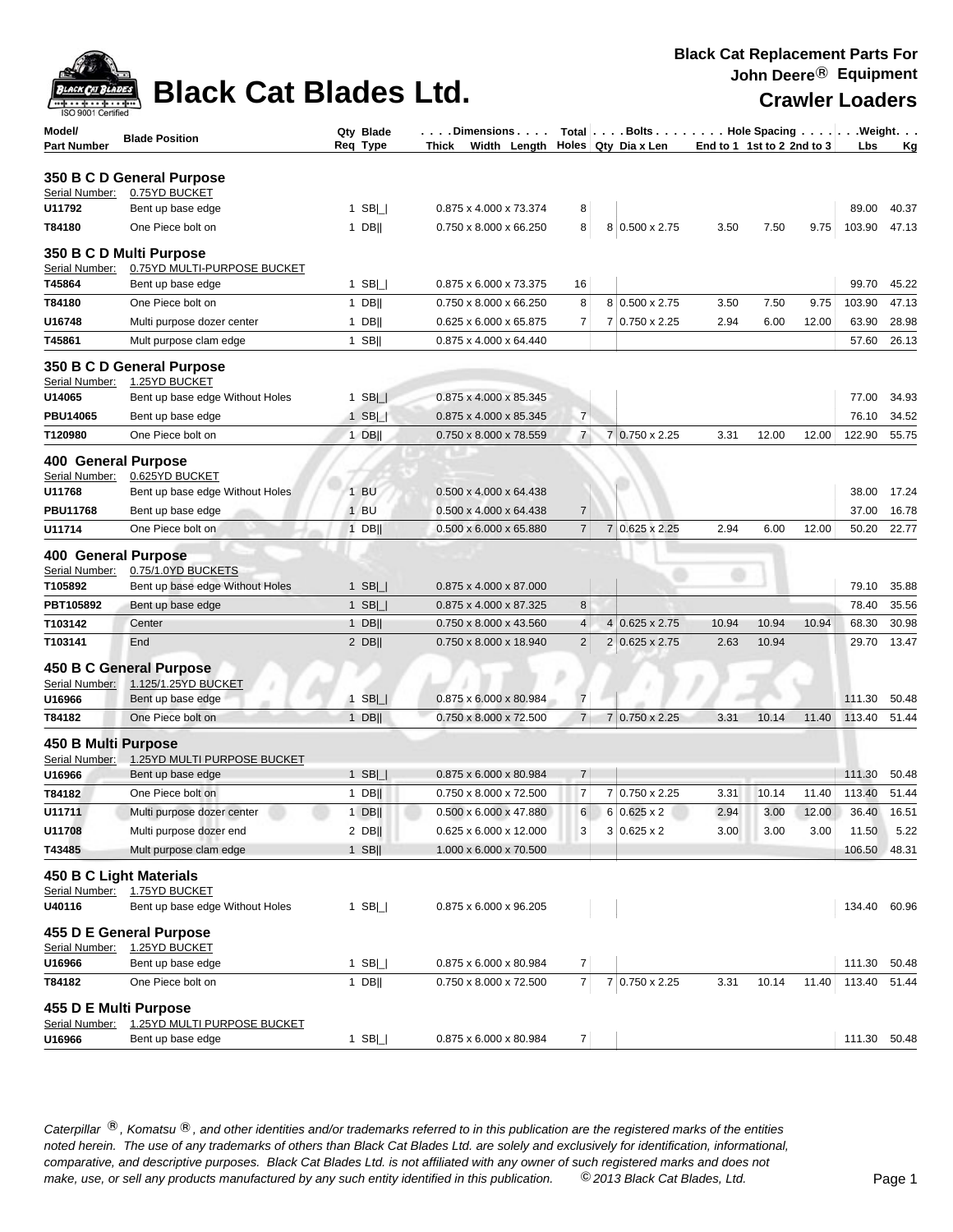# **Black Cat Blades Ltd.** Crawler Loaders

### **Black Cat Replacement Parts For John Deere**® **Equipment**

| Model/<br><b>Part Number</b>          | <b>Blade Position</b>                                         | Qty Blade<br>Req Type | . Dimensions<br>Thick<br>Width Length |                | Total $\left  \ldots$ Bolts $\ldots \right $ Hole Spacing $\ldots \right $<br>Holes Qty Dia x Len |      | End to 1 1st to 2 2nd to 3 |       | Lbs           | .Weight.<br><u>Kg</u> |
|---------------------------------------|---------------------------------------------------------------|-----------------------|---------------------------------------|----------------|---------------------------------------------------------------------------------------------------|------|----------------------------|-------|---------------|-----------------------|
| T84182                                | One Piece bolt on                                             | $1$ DB                | 0.750 x 8.000 x 72.500                | 7              | 7 0.750 x 2.25                                                                                    | 3.31 | 10.14                      | 11.40 | 113.40        | 51.44                 |
| U11711                                | Multi purpose dozer center                                    | $1$ DB                | 0.500 x 6.000 x 47.880                | 6              | $6 0.625 \times 2$                                                                                | 2.94 | 3.00                       | 12.00 | 36.40         | 16.51                 |
| U11708                                | Multi purpose dozer end                                       | $2$ DB                | $0.625 \times 6.000 \times 12.000$    | 3              | $3 0.625 \times 2$                                                                                | 3.00 | 3.00                       | 3.00  | 11.50         | 5.22                  |
| T43485                                | Mult purpose clam edge                                        | $1$ SB                | 1.000 x 6.000 x 70.500                |                |                                                                                                   |      |                            |       | 106.50        | 48.31                 |
|                                       | 455 C General Purpose                                         |                       |                                       |                |                                                                                                   |      |                            |       |               |                       |
| Serial Number:<br>U40116              | 1.75YD BUCKET<br>Bent up base edge Without Holes              | 1 SB $\Box$           | 0.875 x 6.000 x 96.205                |                |                                                                                                   |      |                            |       | 134.40        | 60.96                 |
|                                       | 455 G General Purpose                                         |                       |                                       |                |                                                                                                   |      |                            |       |               |                       |
| Serial Number:<br>T106761             | <b>STANDARD TRACK</b><br>Base Edge For Bolt-on Edges or Teeth | $1$ SB                | 0.750 x 8.000 x 77.717                | 12             |                                                                                                   |      |                            |       | 125.70        | 57.02                 |
| T151773                               | One Piece bolt on                                             | $1$ DB                | 0.750 x 8.000 x 77.750                | 8              | $8 0.750 \times 3$                                                                                | 5.00 | 7.31                       | 10.63 | 122.00        | 55.34                 |
| 455 G Multi Purpose<br>Serial Number: | MULTI PURPOSE BUCKET                                          |                       |                                       |                |                                                                                                   |      |                            |       |               |                       |
| T106761                               | Base Edge For Bolt-on Edges or Teeth                          | $1$ SB                | 0.750 x 8.000 x 77.717                | 12             |                                                                                                   |      |                            |       | 125.70        | 57.02                 |
| T124077                               | Multi purpose dozer center                                    | $1$ DB                | $0.625 \times 6.000 \times 53.000$    | 5              | $5 0.625 \times 2$                                                                                | 2.50 | 12.00                      | 12.00 | 51.60         | 23.41                 |
| U11708                                | Multi purpose dozer end                                       | $2$ DB                | 0.625 x 6.000 x 12.000                | $\mathbf{3}$   | $3 0.625 \times 2$                                                                                | 3.00 | 3.00                       | 3.00  | 11.50         | 5.22                  |
| T124082                               | Mult purpose clam edge                                        | $1$ SB                | 1.000 x 6.000 x 76.070                |                |                                                                                                   |      |                            |       | 123.10        | 55.84                 |
| Serial Number:                        | 455 G General Purpose<br><b>WIDE TRACK</b>                    |                       |                                       |                |                                                                                                   |      |                            |       |               |                       |
| T124268                               | Base Edge For Bolt-on Edges or Teeth                          | $1$ SB                | 0.750 x 8.000 x 94.438                | 14             |                                                                                                   |      |                            |       | 138.00        | 62.60                 |
| T151774                               | One Piece bolt on                                             | $1$ DB                | 0.750 x 8.000 x 94.400                | 9              | $9 0.875 \times 3$                                                                                | 5.00 | 7.98                       | 11.41 | 147.70        | 67.00                 |
| Serial Number:                        | 555 A B Multi Purpose<br>1.25YD MULTI PURPOSE BUCKET          |                       |                                       |                |                                                                                                   |      |                            |       |               |                       |
| U16966                                | Bent up base edge                                             | 1 SB $  $             | 0.875 x 6.000 x 80.984                | $\overline{7}$ |                                                                                                   |      |                            |       | 111.30        | 50.48                 |
| T84182                                | One Piece bolt on                                             | 1 DB                  | 0.750 x 8.000 x 72.500                | $\overline{7}$ | 7 0.750 x 2.25                                                                                    | 3.31 | 10.14                      | 11.40 | 113.40        | 51.44                 |
| U11711                                | Multi purpose dozer center                                    | 1 $DB$                | $0.500 \times 6.000 \times 47.880$    | 6              | $6 0.625 \times 2$                                                                                | 2.94 | 3.00                       | 12.00 | 36.40         | 16.51                 |
| U11708                                | Multi purpose dozer end                                       | $2$ DB                | $0.625 \times 6.000 \times 12.000$    | 3              | $3 0.625 \times 2$                                                                                | 3.00 | 3.00                       | 3.00  | 11.50         | 5.22                  |
| T43485                                | Mult purpose clam edge<br>555 General Purpose                 | $1$ SB                | 1.000 x 6.000 x 70.500                |                |                                                                                                   |      |                            |       | 106.50        | 48.31                 |
| Serial Number:                        | 1.75YD BUCKET                                                 |                       |                                       |                |                                                                                                   |      |                            |       |               |                       |
| U40116                                | Bent up base edge Without Holes                               | $1$ SB $\Box$         | 0.875 x 6.000 x 96.205                |                |                                                                                                   |      |                            |       | 134.40        | 60.96                 |
|                                       | 555 G General Purpose                                         |                       |                                       |                |                                                                                                   |      |                            |       |               |                       |
| Serial Number:<br>T105643             | <b>STANDARD TRACK</b><br>Base Edge For Bolt-on Edges or Teeth | $1$ SB                | 1.000 x 8.000 x 84.882                | 12             |                                                                                                   |      |                            |       | 179.60        | 81.47                 |
| T149487                               | One Piece bolt on                                             | $1$ DB                | 1.000 x 10.000 x 84.880               | 8              | 8 0.750 x 3.5                                                                                     | 5.00 | 8.22                       | 11.69 | 221.40 100.43 |                       |
| 555 G Multi Purpose                   |                                                               |                       |                                       |                |                                                                                                   |      |                            |       |               |                       |
| Serial Number:                        | MULTI PURPOSE BUCKET                                          |                       |                                       |                |                                                                                                   |      |                            |       |               |                       |
| T105643                               | Base Edge For Bolt-on Edges or Teeth                          | $1$ SB                | 1.000 x 8.000 x 84.882                | 12             |                                                                                                   |      |                            |       | 179.60        | 81.47                 |
| T149487                               | One Piece bolt on                                             | $1$ DB                | 1.000 x 10.000 x 84.880               | 8              | 8 0.750 x 3.5                                                                                     | 5.00 | 8.22                       | 11.69 | 221.40 100.43 |                       |
| T124094                               | Multi purpose dozer center                                    | $1$ DB                | $0.625 \times 6.000 \times 60.161$    | $\overline{7}$ | $7 0.625 \times 2$                                                                                | 3.08 | 3.00                       | 12.00 | 58.50         | 26.54                 |
| U11708                                | Multi purpose dozer end                                       | $2$ DB                | 0.625 x 6.000 x 12.000                | 3              | $3 0.625 \times 2$                                                                                | 3.00 | 3.00                       | 3.00  | 11.50         | 5.22                  |
| T124099                               | Mult purpose clam edge                                        | 1 SB                  | 1.000 x 6.000 x 83.236                |                |                                                                                                   |      |                            |       | 134.70        | 61.10                 |
| Serial Number:                        | 555 G General Purpose<br><b>WIDE TRACK</b>                    |                       |                                       |                |                                                                                                   |      |                            |       |               |                       |
| T124257                               | Base Edge For Bolt-on Edges or Teeth                          | $1$ SB                | 1.000 x 8.000 x 97.402                | 14             |                                                                                                   |      |                            |       | 207.00 93.89  |                       |
| T151772                               | One Piece bolt on                                             | $1$ DB                | 1.000 x 10.000 x 97.400               | 9 <sup>1</sup> | $9$ 0.875 x 3.5                                                                                   | 5.00 | 8.36                       | 11.78 | 254.30 115.35 |                       |

### **605 C General Purpose**

Serial Number: 88.5"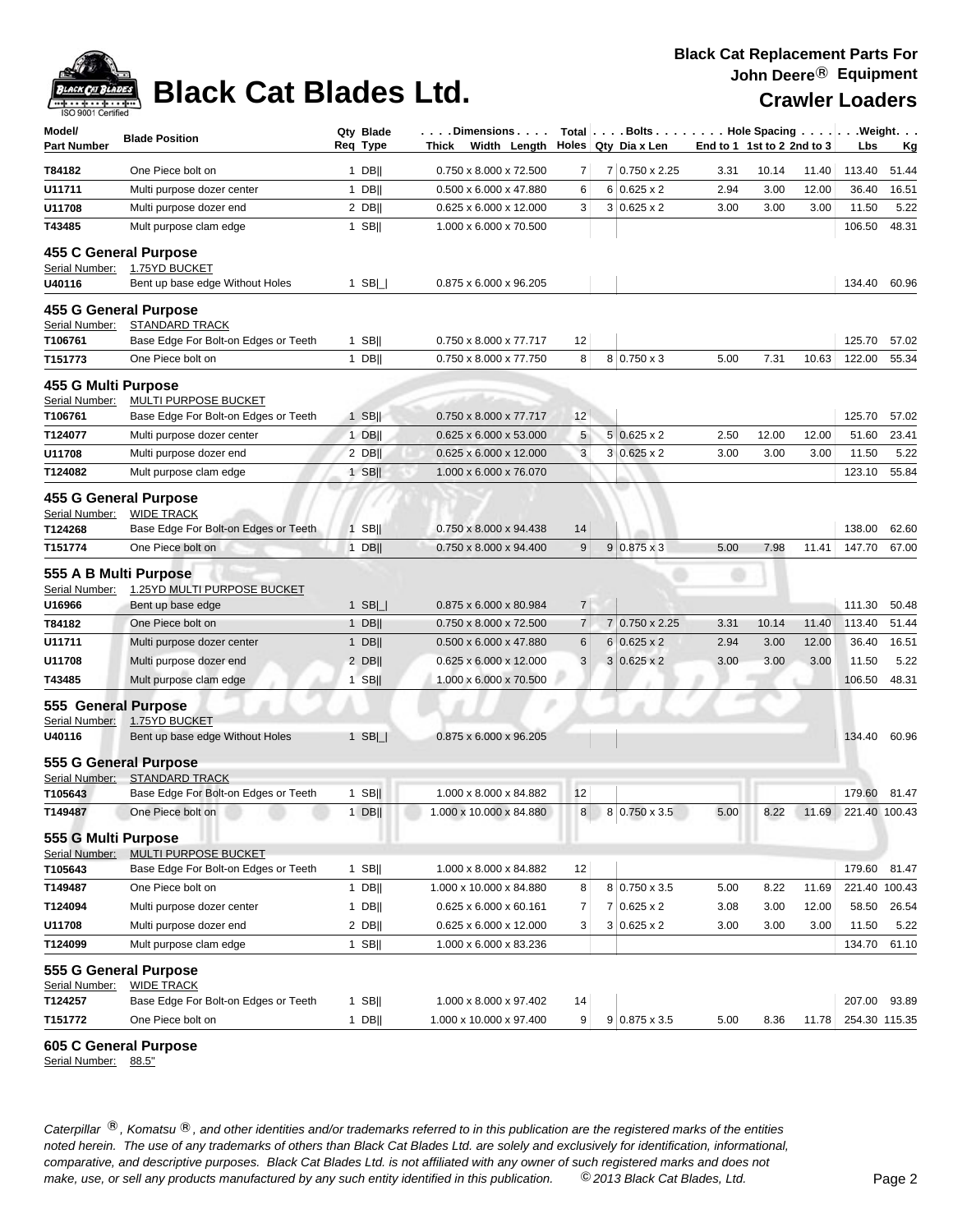

# **Black Cat Blades Ltd. Crawler Loaders Crawler Loaders**

| Model/<br><b>Part Number</b>                     | <b>Blade Position</b>                                                                              | Qty Blade<br>Req Type | Dimensions<br>Thick Width Length $\vert$ Holes Qty Dia x Len |                 |   |                         |      | $Total   \ldots$ Bolts $\ldots   \ldots$ . Hole Spacing $\ldots   \ldots$ . Weight. $\ldots$<br>End to 1 1st to 2 2nd to 3 | Lbs           | Κg            |
|--------------------------------------------------|----------------------------------------------------------------------------------------------------|-----------------------|--------------------------------------------------------------|-----------------|---|-------------------------|------|----------------------------------------------------------------------------------------------------------------------------|---------------|---------------|
| T219615                                          | Base Edge For Bolt-on Edges or Teeth                                                               | $1$ SB                | 1.000 x 9.618 x 88.500                                       | 28              |   |                         |      |                                                                                                                            |               | 227.40 103.15 |
| 10287327                                         | Center                                                                                             | $2$ DB                |                                                              |                 |   |                         |      |                                                                                                                            |               |               |
| AT301554                                         | End                                                                                                | $2$ DB                |                                                              | 3               |   | $3 \mid 1.000 \times 3$ |      |                                                                                                                            |               |               |
| T219616                                          | Center Segment                                                                                     | 5 DB                  | 1.000 x 11.000 x 7.689                                       | 2               |   | 2 1.000 x 2.75          | 1.37 | 4.94                                                                                                                       | 19.70         | 8.94          |
| T219617                                          | <b>End Segment</b>                                                                                 | $2$ DB                | 1.000 x 11.000 x 8.252                                       | $\overline{2}$  |   | 2 1.000 x 2.75          | 1.37 | 5.50                                                                                                                       | 21.30         | 9.66          |
| 1U0257                                           | J250 Bolt-On Center Adapter                                                                        | 6 ADP                 | 4.135 x 3.248 x 14.267                                       | $\overline{c}$  |   |                         |      |                                                                                                                            | 22.70         | 10.30         |
| TEETH                                            | J250 Options                                                                                       |                       |                                                              |                 |   |                         |      |                                                                                                                            |               |               |
| 605 C Multi Purpose<br>Serial Number:<br>T219615 | 1.57 YRD<br>Base Edge For Bolt-on Edges or Teeth                                                   | $1$ SB                | 1.000 x 9.618 x 88.500                                       | 28              |   |                         |      |                                                                                                                            |               | 227.40 103.15 |
| 10287327                                         | Center                                                                                             | 2 DB                  |                                                              |                 |   |                         |      |                                                                                                                            |               |               |
| AT301554                                         | End                                                                                                | 2 DB                  |                                                              | 3               |   | $3 \mid 1.000 \times 3$ |      |                                                                                                                            |               |               |
| T219616                                          | Center Segment                                                                                     | 5 DB                  | 1.000 x 11.000 x 7.689                                       | $\overline{c}$  |   | 2 1.000 x 2.75          | 1.37 | 4.94                                                                                                                       | 19.70         | 8.94          |
| T219617                                          | <b>End Segment</b>                                                                                 | $2$ DB                | 1.000 x 11.000 x 8.252                                       | $\overline{c}$  |   | 2 1.000 x 2.75          | 1.37 | 5.50                                                                                                                       | 21.30         | 9.66          |
| 1U0257                                           | J250 Bolt-On Center Adapter                                                                        | 6 ADP                 | 4.135 x 3.248 x 14.267                                       | $\overline{2}$  |   |                         |      |                                                                                                                            | 22.70         | 10.30         |
| TEETH                                            | J250 Options                                                                                       |                       |                                                              |                 |   |                         |      |                                                                                                                            |               |               |
| T219618                                          | Multi purpose dozer center                                                                         | $2$ DB                | 0.625 x 6.000 x 43.969                                       | 7 <sup>1</sup>  |   | 7 0.750                 | 3.98 | 6.00<br>6.00                                                                                                               | 42.30         | 19.19         |
| Serial Number:<br>T104564<br>655 B Multi Purpose | 655 B General Purpose<br><u>2YD BUCKET</u><br>Base Edge For Bolt-on Edges or Teeth                 | $1$ SB                | 1.250 x 10.000 x 84.646                                      | 10              |   |                         |      |                                                                                                                            |               | 285.00 129.27 |
| Serial Number:                                   | <b>MULTI PURPOSE BUCKET</b>                                                                        |                       |                                                              |                 |   |                         |      |                                                                                                                            |               |               |
| T104563                                          | Base Edge For Bolt-on Edges or Teeth                                                               | $1$ SB                | 1.250 x 10.000 x 89.134                                      | 10 <sup>°</sup> |   |                         |      |                                                                                                                            |               | 300.20 136.17 |
| T131503                                          | One Piece bolt on                                                                                  | $1$ DB                | 1.000 x 10.000 x 89.125                                      | $\overline{7}$  |   | $5 1.000 \times 3.5$    | 5.00 | 10.95<br>14.33                                                                                                             | 231.80 105.14 |               |
| T80712                                           | Multi purpose dozer center                                                                         | $1$ DB                | 0.750 x 6.000 x 63.750                                       | $\overline{7}$  |   | 7 1.000 x 2.75          | 2.88 | 5.00<br>12.00                                                                                                              | 74.10         | 33.61         |
| T52515                                           | Multi purpose dozer end                                                                            | $2$ DB                | 0.750 x 6.000 x 12.000                                       | $\sqrt{3}$      | 3 | 1.000 x 2.75            | 3.00 | 3.00<br>3.00                                                                                                               | 13.40         | 6.08          |
| T80713                                           | Mult purpose clam edge                                                                             | $1$ SB                | 1.000 x 6.000 x 87.790                                       |                 |   |                         |      |                                                                                                                            | 142.30        | 64.55         |
| Serial Number:<br>T106952                        | 655 B General Purpose<br><b>WIDE TRACK ROCKLAND BUCKET</b><br>Base Edge For Bolt-on Edges or Teeth | $1$ SB                | 1.250 x 10.000 x 96.614                                      | 12              |   |                         |      |                                                                                                                            |               | 325.10 147.46 |
| Serial Number:                                   | <b>655 C General Purpose</b><br>2.35YD BUCKET                                                      |                       |                                                              |                 |   |                         |      |                                                                                                                            |               |               |
| AT274361                                         | Base Edge With Segment Holes                                                                       | $1$ SB                | 1.000 x 9.650 x 93.310                                       | 28              |   |                         |      |                                                                                                                            |               | 244.80 111.04 |
| AT301553                                         | Center                                                                                             | $1$ DB                |                                                              | 3               |   | $3 1.000 \times 3$      |      |                                                                                                                            |               |               |
| AT301554                                         | End                                                                                                | $2$ DB                |                                                              | 3               |   | $3 1.000 \times 3$      |      |                                                                                                                            |               |               |
| AT279997                                         | Segment                                                                                            | $7$ DB                | 1.000 x 11.000 x 8.860                                       | $\overline{2}$  |   | $2 1.000 \times 3$      | 1.38 | 6.10                                                                                                                       | 22.90         | 10.39         |
| 1U0307                                           | J300 Bolt-On Center Adapter                                                                        | 6 ADP                 | 4.497 x 4.000 x 14.416                                       | $\overline{2}$  |   |                         |      |                                                                                                                            |               | 29.70 13.47   |
| <b>TEETH</b>                                     | J300 Options                                                                                       | 8                     |                                                              |                 |   |                         |      |                                                                                                                            |               |               |
| 655 C Multi Purpose<br>Serial Number:            | 2.1YD BUCKET                                                                                       |                       |                                                              |                 |   |                         |      |                                                                                                                            |               |               |
| AT274361                                         | Base Edge With Segment Holes                                                                       | $1$ SB                | 1.000 x 9.650 x 93.310                                       | 28              |   |                         |      |                                                                                                                            |               | 244.80 111.04 |
| AT301553                                         | Center                                                                                             | $1$ DB                |                                                              | 3               |   | 3   1.000 x 3           |      |                                                                                                                            |               |               |
| AT301554                                         | End                                                                                                | $2$ DB                |                                                              | 3               |   | $3 \mid 1.000 \times 3$ |      |                                                                                                                            |               |               |
| AT279997                                         | Segment                                                                                            | 7 DB                  | 1.000 x 11.000 x 8.860                                       | $\overline{c}$  |   | $2 \mid 1.000 \times 3$ | 1.38 | 6.10                                                                                                                       | 22.90         | 10.39         |
| 1U0307                                           | J300 Bolt-On Center Adapter                                                                        | 6 ADP                 | 4.497 x 4.000 x 14.416                                       | $\overline{2}$  |   |                         |      |                                                                                                                            |               | 29.70 13.47   |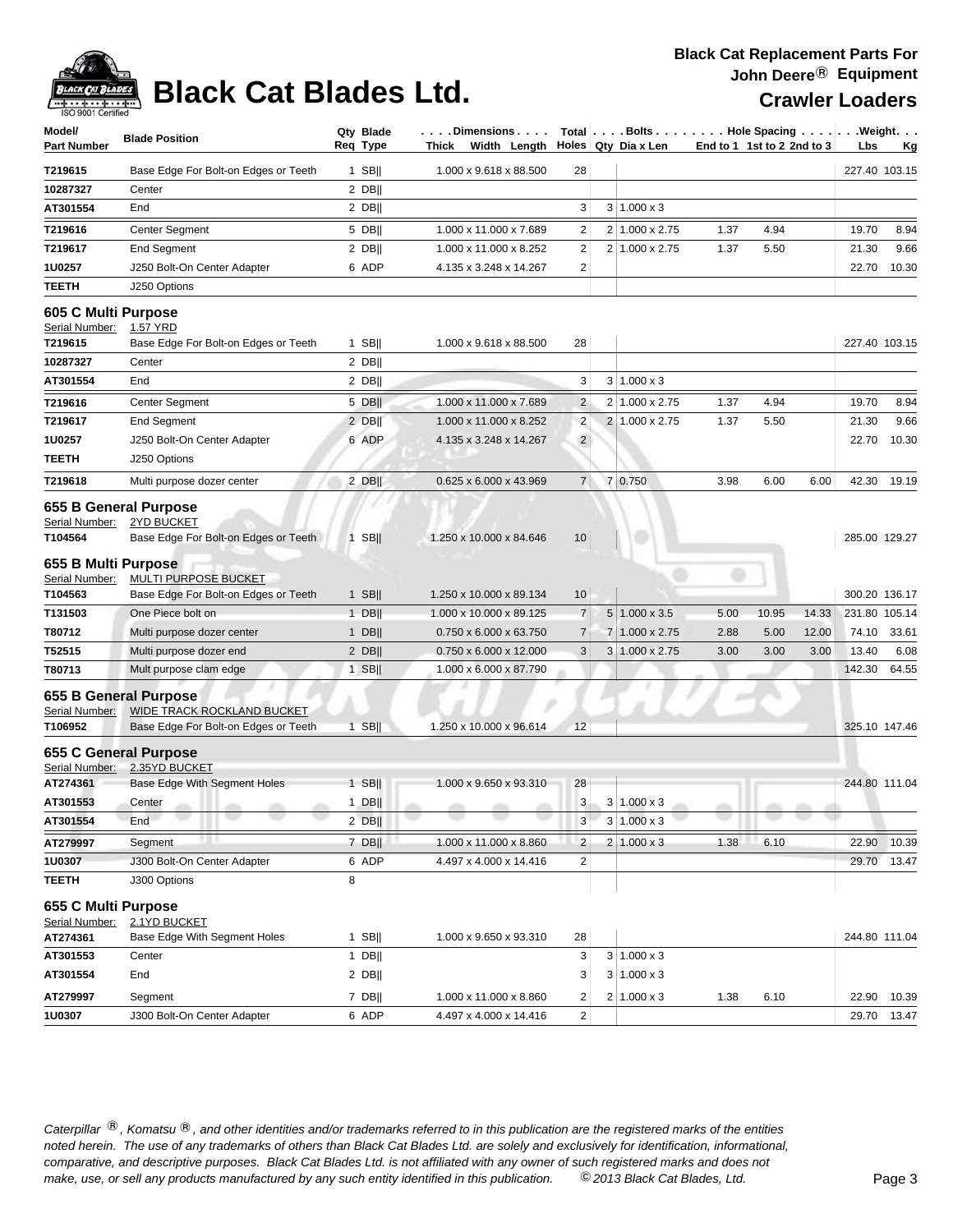

# **Black Cat Blades Ltd.** Crawler Loaders

| Model/<br><b>Part Number</b>                       | <b>Blade Position</b>                                                                              |   | Qty Blade<br>Req Type | . Dimensions<br>Thick Width Length |                | Total   Bolts   Hole Spacing   Weight.<br>Holes Qty Dia x Len |      | End to 1 1st to 2 2nd to 3 |       | Lbs           | Кg            |
|----------------------------------------------------|----------------------------------------------------------------------------------------------------|---|-----------------------|------------------------------------|----------------|---------------------------------------------------------------|------|----------------------------|-------|---------------|---------------|
| TEETH                                              | J300 Options                                                                                       | 8 |                       |                                    |                |                                                               |      |                            |       |               |               |
| AT278482                                           | Multi purpose dozer edge                                                                           |   | 3 DB                  | 0.750 x 8.000 x 31.024             | 5              | 0.750                                                         | 3.50 | 6.00                       | 6.00  |               | 47.72 21.65   |
| 755 General Purpose<br>Serial Number:<br>T104564   | 2YD BUCKET<br>Base Edge For Bolt-on Edges or Teeth                                                 |   | $1$ SB                | 1.250 x 10.000 x 84.646            | 10             |                                                               |      |                            |       |               | 285.00 129.27 |
| 755 Multi Purpose<br>Serial Number:                | 1.75YD MULTI PURPOSE BUCKET                                                                        |   |                       |                                    |                |                                                               |      |                            |       |               |               |
| T50099                                             | Base Edge For Bolt-on Edges or Teeth                                                               |   | 1 SB $  $             | 1.250 x 8.000 x 80.810             | 8              |                                                               |      |                            |       |               | 238.10 108.00 |
| T50084                                             | Multi purpose dozer center                                                                         |   | $1$ DB                | 0.625 x 6.000 x 58.500             | $\overline{7}$ | 7 1.000 x 2.75                                                | 2.25 | 3.00                       | 12.00 | 55.70         | 25.27         |
| T52515                                             | Multi purpose dozer end                                                                            |   | $2$ DB                | 0.750 x 6.000 x 12.000             | 3              | $3 1.000 \times 2.75$                                         | 3.00 | 3.00                       | 3.00  | 13.40         | 6.08          |
| T50094                                             | Mult purpose clam edge                                                                             |   | $1$ SB                | 1.250 x 6.000 x 80.370             |                |                                                               |      |                            |       | 162.00        | 73.48         |
| Serial Number:<br>T106952<br>755 A B Multi Purpose | 755 B General Purpose<br><b>WIDE TRACK ROCKLAND BUCKET</b><br>Base Edge For Bolt-on Edges or Teeth |   | 1 SBII                | 1.250 x 10.000 x 96.614            | 12             |                                                               |      |                            |       |               | 325.10 147.46 |
| Serial Number:<br>T104563                          | 2YD MULTI PURPOSE BUCKET<br>Base Edge For Bolt-on Edges or Teeth                                   |   | $1$ SB                | 1.250 x 10.000 x 89.134            | 10             |                                                               |      |                            |       |               | 300.20 136.17 |
| T131503                                            | One Piece bolt on                                                                                  |   | $1$ DB                | 1.000 x 10.000 x 89.125            | $\overline{7}$ | $5 1.000 \times 3.5$                                          | 5.00 | 10.95                      | 14.33 |               | 231.80 105.14 |
| T80712                                             | Multi purpose dozer center                                                                         |   | $1$ DB                | 0.750 x 6.000 x 63.750             | $\overline{7}$ | 7 1.000 x 2.75                                                | 2.88 | 5.00                       | 12.00 | 74.10         | 33.61         |
| T52515                                             | Multi purpose dozer end                                                                            |   | 2 DBII                | 0.750 x 6.000 x 12.000             | 3              | 3 1.000 x 2.75                                                | 3.00 | 3.00                       | 3.00  | 13.40         | 6.08          |
| T80713                                             | Mult purpose clam edge                                                                             |   | $1$ SB                | 1.000 x 6.000 x 87.790             |                |                                                               |      |                            |       | 142.30        | 64.55         |
| Serial Number:<br>T104563                          | 755 A B General Purpose<br>2.25YD BUCKET<br>Base Edge For Bolt-on Edges or Teeth                   |   | $1$ SB                | 1.250 x 10.000 x 89.134            | 10             |                                                               |      |                            |       |               | 300.20 136.17 |
| T131503                                            | One Piece bolt on                                                                                  |   | $1$ DB                | 1.000 x 10.000 x 89.125            | $\overline{7}$ | 5 1.000 x 3.5                                                 | 5.00 | 10.95                      | 14.33 | 231.80 105.14 |               |
| Serial Number:<br>AT276502                         | 755 C General Purpose<br>3.1YD BUCKET<br>Base Edge With Segment Holes                              |   | $1$ SB                | 1.500 x 11.813 x 95.750            | 30             |                                                               |      |                            |       |               | 424.20 192.41 |
| AT301551                                           | Center                                                                                             |   | 2 DB                  | 1.180 x 14.170 x                   | 3              | 3 1.250 x 4.125                                               |      |                            |       | 163.00        | 73.94         |
| AT305970                                           | End                                                                                                |   | 2 DB                  |                                    | 3              | $3 \mid 1.250 \times 4.125$                                   |      |                            |       |               |               |
| AT279998                                           | Segment                                                                                            |   | 7 DB                  | 1.180 x 14.170 x 7.500             | $\overline{2}$ | 2 1.250 x 4.125                                               | 2.00 | 3.50                       |       | 29.60         | 13.43         |
| 855 General Purpose<br>Serial Number:<br>T80813    | 2.75/3.25YD BUCKET<br>Base Edge For Bolt-on Edges or Teeth                                         |   | 1 SB $  $             | 1.250 x 10.000 x 98.660            | 16             |                                                               |      |                            |       |               | 330.10 149.73 |
| 855 Multi Purpose<br>Serial Number:<br>T55074      | 2.75YD MULTI PURPOSE<br>Bent up base edge                                                          |   | $1$ SB $\Box$         | 1.250 x 10.000 x 93.620            | 16             |                                                               |      |                            |       |               | 354.20 160.66 |
| T53051                                             | Multi purpose dozer center                                                                         |   | $1$ DB                | 0.750 x 6.000 x 71.250             | 7              | 7 1.000 x 2.75                                                | 2.63 | 9.00                       | 12.00 | 89.00         | 40.37         |
| T52515                                             | Multi purpose dozer end                                                                            |   | $2$ DB                | 0.750 x 6.000 x 12.000             | 3              | 3 1.000 x 2.75                                                | 3.00 | 3.00                       | 3.00  | 13.40         | 6.08          |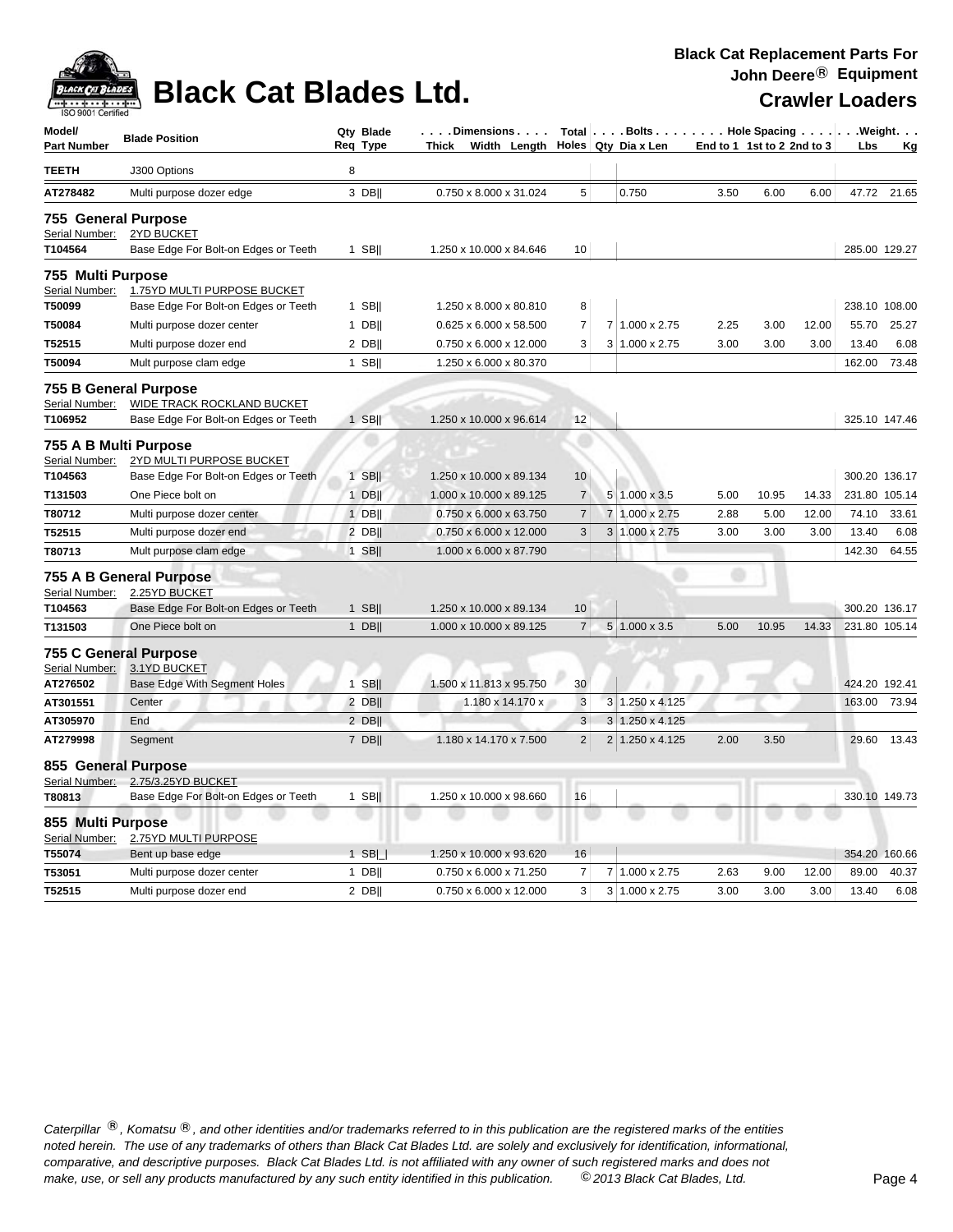| <b>Black Cat Replacement Parts For</b> |  |
|----------------------------------------|--|
| John Deere <sup>®</sup> Equipment      |  |



### **Black Cat Blades Ltd.**

| Model/<br>Part Number                            | <b>Blade Position</b>                                    | Qty Blade<br>Req Type | . Dimensions<br>Width Length Holes Qty Dia x Len<br>Thick |                | Total Bolts Hole Spacing Weight. |       | End to 1 1st to 2 2nd to 3 |       | Lbs          | <u>Kg</u> |
|--------------------------------------------------|----------------------------------------------------------|-----------------------|-----------------------------------------------------------|----------------|----------------------------------|-------|----------------------------|-------|--------------|-----------|
|                                                  | 210 C General Purpose                                    |                       |                                                           |                |                                  |       |                            |       |              |           |
| Serial Number:                                   | 79.25" BUCKET                                            |                       |                                                           |                |                                  |       |                            |       |              |           |
| T105892                                          | Bent up base edge Without Holes                          | 1 SB $\Box$           | 0.875 x 4.000 x 87.000                                    |                |                                  |       |                            |       | 79.10        | 35.88     |
| PBT105892                                        | Bent up base edge                                        | 1 SB $\Box$           | 0.875 x 4.000 x 87.325                                    | 8              |                                  |       |                            |       | 78.40        | 35.56     |
| T103142                                          | Center                                                   | $1$ DB                | 0.750 x 8.000 x 43.560                                    | 4              | 4 0.625 x 2.25                   | 10.94 | 10.94                      | 10.94 | 68.30        | 30.98     |
| T103141                                          | End                                                      | $2$ DB                | 0.750 x 8.000 x 18.940                                    | $\overline{2}$ | 2 0.625 x 2.25                   | 2.63  | 10.94                      |       | 29.70        | 13.47     |
| Serial Number: 86" BUCKET                        | 210 C General Purpose                                    |                       |                                                           |                |                                  |       |                            |       |              |           |
| T150487                                          | Base Edge                                                | $1$ SB                | 0.750 x 6.000 x 85.984                                    | 7              |                                  |       |                            |       | 96.90        | 43.95     |
| T150517                                          | Carbon Center                                            | $1$ DB                | 0.750 x 8.000 x 85.984                                    | $\overline{7}$ | 7 0.625 x 2.5                    | 6.99  | 12.00                      | 12.00 | 135.10       | 61.28     |
| T150517HT                                        | Center                                                   | $1$ DB                | 0.750 x 8.000 x 85.984                                    | $\overline{7}$ | 7 0.625 x 2.5                    | 6.99  | 12.00                      | 12.00 | 135.10       | 61.28     |
|                                                  | 210 C General Purpose                                    |                       |                                                           |                |                                  |       |                            |       |              |           |
| Serial Number:<br>T118977                        | 90" BUCKET<br>Base Edge                                  | $1$ SB                | 0.750 x 6.000 x 90.079                                    | 8              |                                  |       |                            |       | 101.50       | 46.04     |
| T84194HT                                         | One Piece bolt on                                        | $1$ DB                | 0.750 x 8.000 x 92.375                                    | 8 <sup>1</sup> | 8 0.625 x 2.5                    | 4.19  | 12.00                      | 12.00 | 145.00       | 65.77     |
|                                                  | 210 C General Purpose                                    |                       |                                                           |                |                                  |       |                            |       |              |           |
| Serial Number:<br>T118768                        | 92.5" BUCKET<br>Base Edge                                | $1$ SB                | 0.750 x 6.000 x 92.362                                    | 8              |                                  |       |                            |       | 104.10       | 47.22     |
| T84194HT                                         | One Piece bolt on                                        | $1$ DB                | 0.750 x 8.000 x 92.375                                    | 8              | 8 0.625 x 2.5                    | 4.19  | 12.00                      | 12.00 | 145.00       | 65.77     |
| 210 C Multi Purpose<br>Serial Number:<br>T128527 | 84" MULTI PURPOSE GANNON BUCKET<br>Base Edge             | $1$ SB                | 0.750 x 8.000 x 84.500                                    | 14             |                                  |       |                            |       | 128.50       | 58.29     |
| T150517                                          | <b>Carbon Center</b>                                     | 1 DB                  | 0.750 x 8.000 x 85.984                                    | $\overline{7}$ | 7 0.625 x 2.5                    | 6.99  | 12.00                      | 12.00 | 135.10       | 61.28     |
| T150517HT                                        | Center                                                   | $1$ DB                | 0.750 x 8.000 x 85.984                                    | $\overline{7}$ | 7 0.625 x 2.5                    | 6.99  | 12.00                      | 12.00 | 135.10       | 61.28     |
| T143803                                          | Multi purpose dozer center                               | $1$ DB                | 0.750 x 8.000 x 82.250                                    | $\overline{7}$ | $7 0.625 \times 3$               | 5.13  | 12.00                      | 12.00 | 129.20       | 58.60     |
| T143687                                          | Mult purpose clam edge                                   | $1$ SE                | 0.750 x 4.000 x 81.250                                    |                |                                  |       |                            |       | 69.20        | 31.39     |
| Serial Number:<br>T150487                        | 210 LE General Purpose<br>86" BUCKET<br><b>Base Edge</b> | $1$ SB                | 0.750 x 6.000 x 85.984                                    | $\overline{7}$ |                                  |       |                            |       | 96.90        | 43.95     |
| T150517                                          | <b>Carbon Center</b>                                     | $1$ DB                | 0.750 x 8.000 x 85.984                                    | $\overline{7}$ | 7 0.625 x 2.5                    | 6.99  | 12.00                      | 12.00 | 135.10       | 61.28     |
| T150517HT                                        | Center                                                   | $1$ DB                | 0.750 x 8.000 x 85.984                                    | $\overline{7}$ | 7 0.625 x 2.5                    | 6.99  | 12.00                      | 12.00 | 135.10       | 61.28     |
|                                                  |                                                          |                       |                                                           |                |                                  |       |                            |       |              |           |
| 210 LE Multi Purpose                             |                                                          |                       |                                                           |                |                                  |       |                            |       |              |           |
| Serial Number:<br>T166419                        | 82" MULTI PURPOSE BUCKET AT308042<br>Base Edge           | $1$ SB                | 0.750 x 8.000 x 82.000                                    | 14             |                                  |       |                            |       | 124.70 56.56 |           |
| T166437                                          | Center                                                   | $1$ DB                | 0.750 x 8.000 x 82.000                                    | $\overline{7}$ | 7 0.625 x 2.25                   |       | 5.00 12.00                 | 12.00 | 128.80 58.42 |           |
| T166418                                          | Multi purpose dozer center                               | $\mathbf{1}$          | 0.750 x 8.000 x 79.870                                    | $\overline{7}$ | $7 0.625 \times 2$               | 3.93  | 12.00                      | 12.00 | 125.40       | 56.88     |
|                                                  |                                                          |                       |                                                           |                |                                  |       |                            |       |              |           |
| 210 LE Multi Purpose<br>Serial Number:           | 84" MULTI PURPOSE BUCKET AT308191                        |                       |                                                           |                |                                  |       |                            |       |              |           |
| T166455                                          | <b>Base Edge</b>                                         | $1$ SB                | 0.750 x 8.000 x 85.984                                    | 14             |                                  |       |                            |       | 130.80       | 59.33     |
| T150517                                          | Carbon Center                                            | 1 DB                  | 0.750 x 8.000 x 85.984                                    | 7              | 7 0.625 x 2.5                    | 6.99  | 12.00                      | 12.00 | 135.10       | 61.28     |
| T150517HT                                        | Center                                                   | $1$ DB                | 0.750 x 8.000 x 85.984                                    | 7              | 7 0.625 x 2.5                    | 6.99  | 12.00                      | 12.00 | 135.10       | 61.28     |
| T166454                                          | Multi purpose dozer center                               | $1$ DB                | 0.750 x 8.000 x 83.854                                    | $\overline{7}$ | $7 0.625 \times 2$               | 5.93  | 12.00                      | 12.00 | 131.70 59.74 |           |
| 210 LE Multi Purpose                             |                                                          |                       |                                                           |                |                                  |       |                            |       |              |           |
| Serial Number:                                   | 86" MULTI PURPOSE GANNON BUCKET                          | $1$ SB                | $0.750 \times 8.000 \times 86.500$                        | 14             |                                  |       |                            |       | 134.50 61.01 |           |
| T161635                                          | Base Edge                                                |                       |                                                           |                |                                  |       |                            |       |              |           |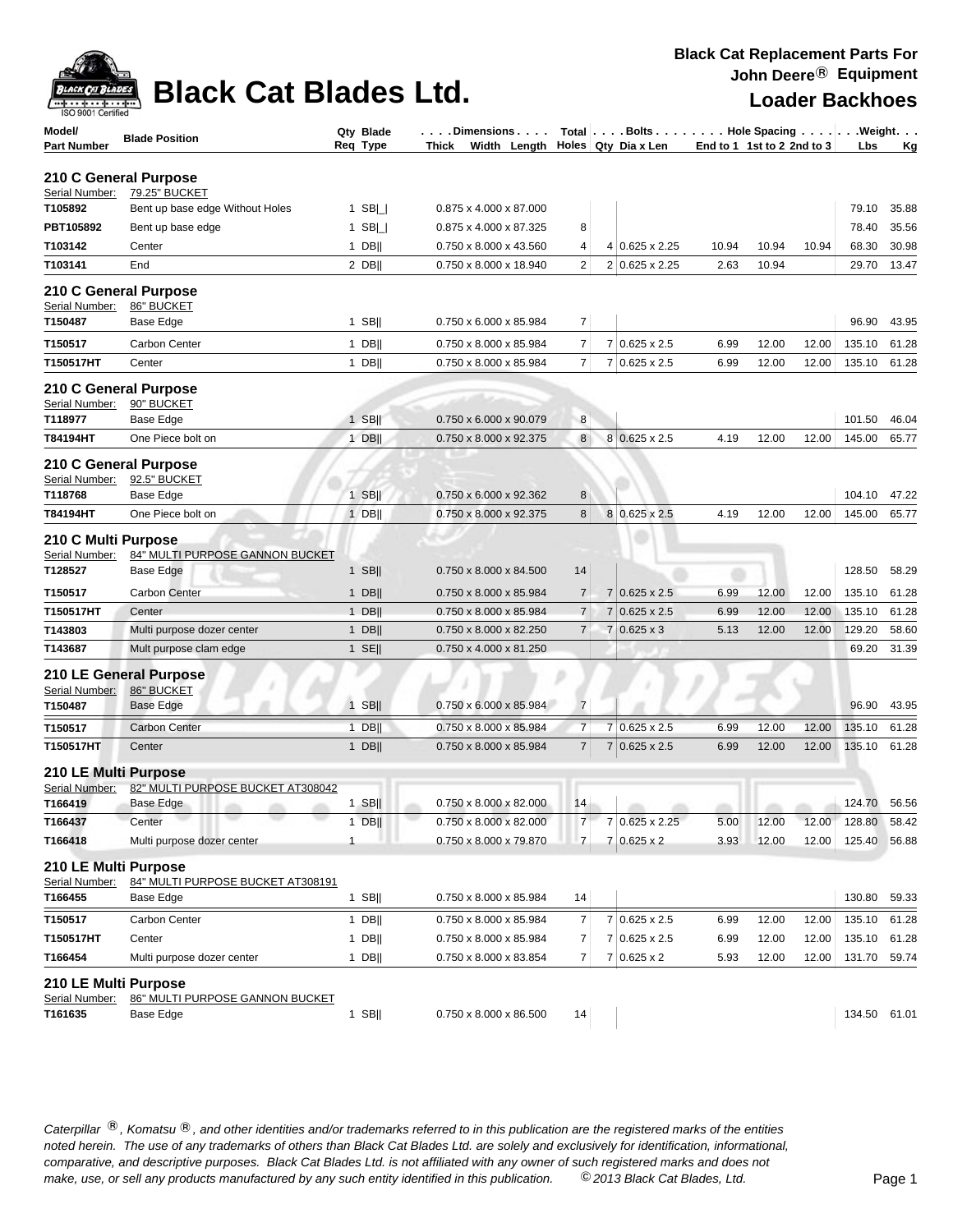

# **Black Cat Blades Ltd. Loader Backhoes**

### **Black Cat Replacement Parts For John Deere**® **Equipment**

| Model/<br><b>Part Number</b>          | <b>Blade Position</b>                                                                   | Qty Blade<br>Req Type | Thick | . Dimensions<br>Width Length                     |                |                | Total $\vert \ldots$ Bolts $\ldots \vert \ldots$ Hole Spacing $\ldots \vert \ldots$ Weight. $\ldots$<br>Holes Qty Dia x Len |      | End to 1 1st to 2 2nd to 3 |       | Lbs              | <u>Kg</u>      |
|---------------------------------------|-----------------------------------------------------------------------------------------|-----------------------|-------|--------------------------------------------------|----------------|----------------|-----------------------------------------------------------------------------------------------------------------------------|------|----------------------------|-------|------------------|----------------|
| T150517                               | <b>Carbon Center</b>                                                                    | $1$ DB                |       | 0.750 x 8.000 x 85.984                           | 7              |                | 7 0.625 x 2.5                                                                                                               | 6.99 | 12.00                      | 12.00 | 135.10           | 61.28          |
| T150517HT                             | Center                                                                                  | $1$ DB                |       | 0.750 x 8.000 x 85.984                           | $\overline{7}$ |                | 7 0.625 x 2.5                                                                                                               | 6.99 | 12.00                      | 12.00 | 135.10           | 61.28          |
| T162400                               | Multi purpose dozer center                                                              | $1$ DB                |       | 0.750 x 8.000 x 84.250                           | $\overline{7}$ | $\overline{7}$ | $0.625 \times 3$                                                                                                            | 6.13 | 12.00                      | 12.00 | 129.00           | 58.51          |
| T161636                               | Mult purpose clam edge                                                                  | $1$ SE                |       | 0.750 x 6.000 x 83.252                           |                |                |                                                                                                                             |      |                            |       | 106.00           | 48.08          |
| 310 General Purpose                   |                                                                                         |                       |       |                                                  |                |                |                                                                                                                             |      |                            |       |                  |                |
| Serial Number:                        | 66" BUCKET                                                                              |                       |       |                                                  |                |                |                                                                                                                             |      |                            |       |                  |                |
| T34095                                | Bent up base edge Without Holes                                                         | 1 SB $\Box$           |       | 0.875 x 4.000 x 73.325                           |                |                |                                                                                                                             |      |                            |       | 66.10            | 29.98          |
| PBT34095                              | Bent up base edge                                                                       | $1$ SB $\Box$         |       | 0.875 x 4.000 x 64.438                           | 8              |                |                                                                                                                             |      |                            |       | 65.00            | 29.48          |
| T84180                                | One Piece bolt on                                                                       | $1$ DB                |       | 0.750 x 8.000 x 66.250                           | 8              |                | 8 0.500 x 2.75                                                                                                              | 3.50 | 7.50                       | 9.75  | 103.90           | 47.13          |
| Serial Number:                        | 310 315 C D E SE G SG General Purpose<br>86" BUCKET                                     |                       |       |                                                  |                |                |                                                                                                                             |      |                            |       |                  |                |
| T150487                               | Base Edge                                                                               | $1$ SB                |       | 0.750 x 6.000 x 85.984                           | $\overline{7}$ |                |                                                                                                                             |      |                            |       | 96.90            | 43.95          |
| T150517                               | <b>Carbon Center</b>                                                                    | $1$ DB                |       | 0.750 x 8.000 x 85.984                           | $\overline{7}$ | 7              | $0.625 \times 2.5$                                                                                                          | 6.99 | 12.00                      | 12.00 | 135.10           | 61.28          |
| T150517HT                             | Center                                                                                  | $1$ DB                |       | 0.750 x 8.000 x 85.984                           | $\overline{7}$ |                | 7 0.625 x 2.5                                                                                                               | 6.99 | 12.00                      | 12.00 | 135.10           | 61.28          |
| Serial Number:<br>T118977<br>T84194HT | 310 315 A B C D General Purpose<br>90" BUCKET<br>Base Edge<br>One Piece bolt on         | 1 SBII<br>$1$ DB      |       | 0.750 x 6.000 x 90.079<br>0.750 x 8.000 x 92.375 | 8<br>8         |                | 8 0.625 x 2.5                                                                                                               | 4.19 | 12.00                      | 12.00 | 101.50<br>145.00 | 46.04<br>65.77 |
| Serial Number:<br>T118768<br>T84194HT | 310 315 C D E SE G SG General Purpose<br>92.5" BUCKET<br>Base Edge<br>One Piece bolt on | $1$ SB  <br>$1$ DB    |       | 0.750 x 6.000 x 92.362<br>0.750 x 8.000 x 92.375 | 8<br>8         |                | 8 0.625 x 2.5                                                                                                               | 4.19 | 12.00                      | 12.00 | 104.10<br>145.00 | 47.22<br>65.77 |
| Serial Number:                        | 310 315 E SE G SG Multi Purpose<br>82" MULTI PURPOSE BUCKET                             |                       |       |                                                  |                |                |                                                                                                                             |      |                            |       |                  |                |
| T166419                               | Base Edge                                                                               | $1$ SB                |       | 0.750 x 8.000 x 82.000                           | 14             |                |                                                                                                                             |      |                            |       | 124.70           | 56.56          |
| T166437                               | Center                                                                                  | $1$ DB                |       | 0.750 x 8.000 x 82.000                           | $\overline{7}$ |                | 7 0.625 x 2.25                                                                                                              | 5.00 | 12.00                      | 12.00 | 128.80           | 58.42          |
| T166418                               | Multi purpose dozer center                                                              | $\mathbf{1}$          |       | 0.750 x 8.000 x 79.870                           | $\overline{7}$ |                | $7 0.625 \times 2$                                                                                                          | 3.93 | 12.00                      | 12.00 | 125.40           | 56.88          |
| Serial Number:                        | 310 315 E SE Multi Purpose<br>86" MULTI PURPOSE BUCKET                                  |                       |       |                                                  |                |                |                                                                                                                             |      |                            |       |                  |                |
| T161635                               | Base Edge                                                                               | $1$ SB                |       | 0.750 x 8.000 x 86.500                           | 14             |                |                                                                                                                             |      |                            |       | 134.50           | 61.01          |
| T150517                               | <b>Carbon Center</b>                                                                    | $1$ DB                |       | 0.750 x 8.000 x 85.984                           | $\overline{7}$ | $\overline{7}$ | $0.625 \times 2.5$                                                                                                          | 6.99 | 12.00                      | 12.00 | 135.10           | 61.28          |
| T150517HT                             | Center                                                                                  | $1$ DB                |       | $0.750 \times 8.000 \times 85.984$               | $\overline{7}$ | $\overline{7}$ | $0.625 \times 2.5$                                                                                                          | 6.99 | 12.00                      | 12.00 | 135.10           | 61.28          |
| T162400                               | Multi purpose dozer center                                                              | $1$ DB                |       | 0.750 x 8.000 x 84.250                           | $\overline{7}$ | 7              | $0.625 \times 2$                                                                                                            | 6.13 | 12.00                      | 12.00 | 129.00           | 58.51          |
| T161636                               | Mult purpose clam edge                                                                  | $1$ SE                |       | 0.750 x 6.000 x 83.252                           |                |                |                                                                                                                             |      |                            |       | 106.00           | 48.08          |
| Serial Number:                        | 310 315 C D E SE Multi Purpose<br>92.5" MULTI PURPOSE BUCKET                            |                       |       |                                                  |                |                |                                                                                                                             |      |                            |       |                  |                |
| T128538                               | <b>Base Edge</b>                                                                        | $1$ SB                |       | 0.750 x 8.000 x 92.500                           | 16             |                |                                                                                                                             |      |                            |       | 140.60           | 63.78          |
| T84194HT                              | One Piece bolt on                                                                       | 1 DB                  |       | 0.750 x 8.000 x 92.375                           | 8              |                | $8 0.625 \times 2.5$                                                                                                        | 4.19 | 12.00                      | 12.00 | 145.00           | 65.77          |
| T143802                               | Multi purpose dozer center                                                              | $1$ DB                |       | 0.750 x 8.000 x 90.248                           | 8              |                | $8 0.625 \times 2$                                                                                                          | 3.12 | 12.00                      | 12.00 | 141.70           | 64.27          |
| T143679                               | Mult purpose clam edge                                                                  | $1$ SE                |       | 0.750 x 4.000 x 89.250                           |                |                |                                                                                                                             |      |                            |       | 75.80            | 34.38          |
| Serial Number:                        | 410 510 610 C D General Purpose<br>90" BUCKET 1.0YD                                     |                       |       |                                                  |                |                |                                                                                                                             |      |                            |       |                  |                |
| T118977                               | Base Edge                                                                               | $1$ SB                |       | 0.750 x 6.000 x 90.079                           | 8              |                |                                                                                                                             |      |                            |       | 101.50           | 46.04          |
| T84194                                | Center                                                                                  | $1$ DB                |       | 0.750 x 8.000 x 92.378                           | 8              |                | $8 0.625 \times 2.5$                                                                                                        | 4.19 | 12.00                      | 12.00 | 145.10           | 65.82          |
| Serial Number:                        | 410 510 610 C D General Purpose<br>92.5" BUCKET 1.42YD                                  |                       |       |                                                  |                |                |                                                                                                                             |      |                            |       |                  |                |
| T118768                               | Base Edge                                                                               | $1$ SB                |       | 0.750 x 6.000 x 92.362                           | 8              |                |                                                                                                                             |      |                            |       | 104.10 47.22     |                |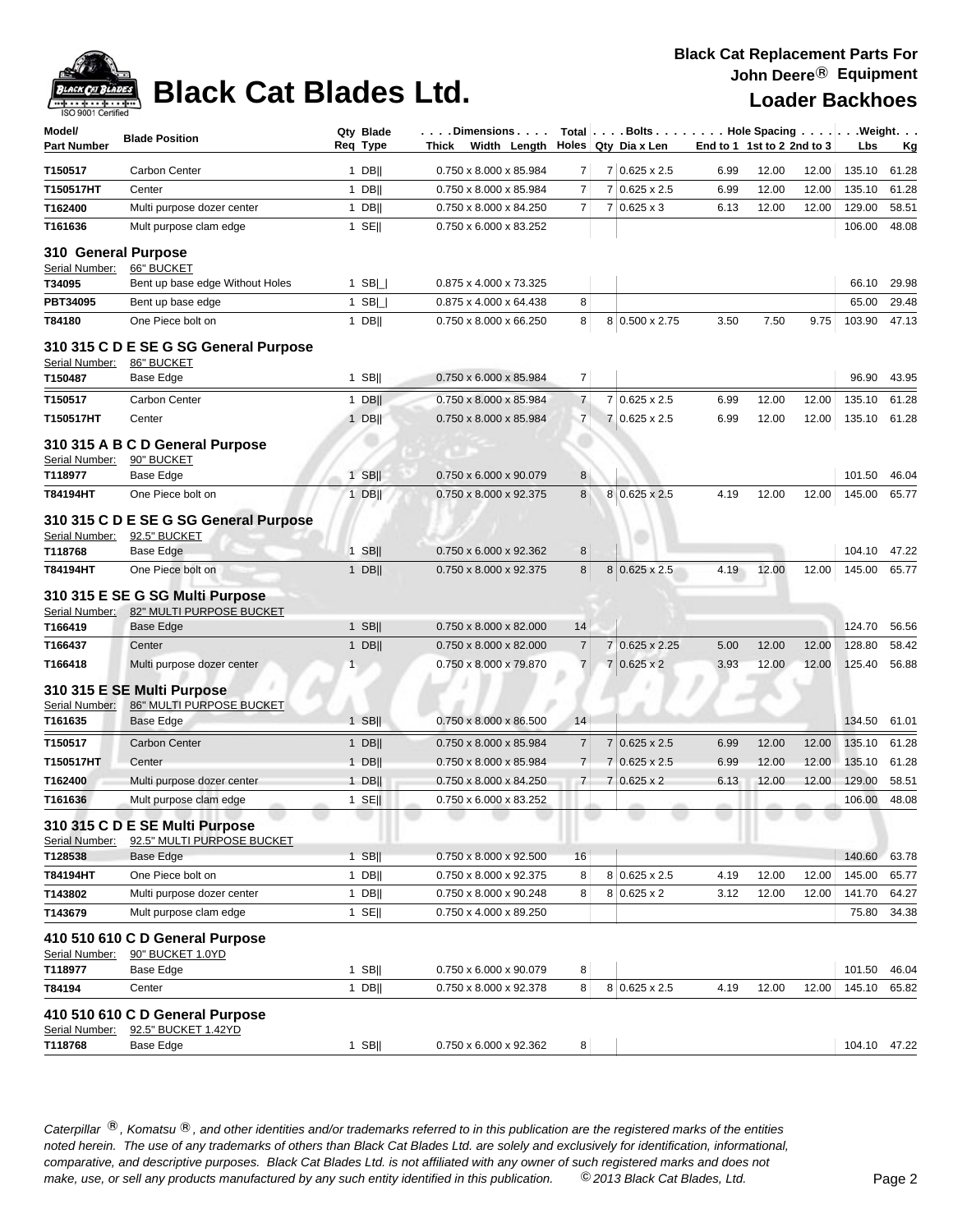

## **Black Cat Blades Ltd. Loader Backhoes**

| 0.750 x 8.000 x 92.378<br>$8 0.625 \times 2.5$<br>T84194<br>$1$ DB  <br>8<br>4.19<br>Center<br>410 510 610 C D General Purpose<br>93" BUCKET 1.5YD<br>Serial Number:<br>T142888<br>Base Edge<br>1.000 x 8.000 x 92.878<br>8<br>$\mathbf{1}$<br>$1$ DB  <br>0.625 x 8.000 x 97.000<br>8<br>Center<br>8 0.625 x 2.75<br>6.50<br>T126774<br>410 510 610 C D Multi Purpose<br>92.5" MULTI PURPOSE BUCKET<br>Serial Number:<br>T128538<br>Base Edge<br>$1$ SB  <br>0.750 x 8.000 x 92.500<br>16<br>T84194<br>$1$ DB  <br>8<br>0.750 x 8.000 x 92.378<br>$8 0.625 \times 2.5$<br>4.19<br>Center<br>$1$ DB  <br>8<br>$8 0.625 \times 2$<br>T143802<br>0.750 x 8.000 x 90.248<br>3.12<br>Multi purpose dozer center<br>$1$ SE  <br>0.750 x 4.000 x 89.250<br>T143679<br>Mult purpose clam edge<br>410 E G General Purpose<br>86" BUCKET<br>Serial Number:<br>$\overline{7}$<br>T150487<br>Base Edge<br>$1$ SB<br>0.750 x 6.000 x 85.984<br>T150517<br>Carbon Center<br>$\overline{7}$<br>$7 0.625 \times 2.5$<br>$1$ DB  <br>0.750 x 8.000 x 85.984<br>6.99<br>T150517HT<br>$\overline{7}$<br>7 0.625 x 2.5<br>6.99<br>Center<br>1 DBII<br>0.750 x 8.000 x 85.984<br>410 E G General Purpose<br>92.5" BUCKET<br>Serial Number:<br>$1$ SB<br>0.750 x 6.000 x 92.362<br>Base Edge<br>8<br>T118768 | 12.00<br>12.00 | 145.10             |       |
|-----------------------------------------------------------------------------------------------------------------------------------------------------------------------------------------------------------------------------------------------------------------------------------------------------------------------------------------------------------------------------------------------------------------------------------------------------------------------------------------------------------------------------------------------------------------------------------------------------------------------------------------------------------------------------------------------------------------------------------------------------------------------------------------------------------------------------------------------------------------------------------------------------------------------------------------------------------------------------------------------------------------------------------------------------------------------------------------------------------------------------------------------------------------------------------------------------------------------------------------------------------------------------------------|----------------|--------------------|-------|
|                                                                                                                                                                                                                                                                                                                                                                                                                                                                                                                                                                                                                                                                                                                                                                                                                                                                                                                                                                                                                                                                                                                                                                                                                                                                                         |                |                    | 65.82 |
|                                                                                                                                                                                                                                                                                                                                                                                                                                                                                                                                                                                                                                                                                                                                                                                                                                                                                                                                                                                                                                                                                                                                                                                                                                                                                         |                |                    |       |
|                                                                                                                                                                                                                                                                                                                                                                                                                                                                                                                                                                                                                                                                                                                                                                                                                                                                                                                                                                                                                                                                                                                                                                                                                                                                                         |                | 193.90             | 87.95 |
|                                                                                                                                                                                                                                                                                                                                                                                                                                                                                                                                                                                                                                                                                                                                                                                                                                                                                                                                                                                                                                                                                                                                                                                                                                                                                         | 12.00<br>12.00 | 125.20             | 56.79 |
|                                                                                                                                                                                                                                                                                                                                                                                                                                                                                                                                                                                                                                                                                                                                                                                                                                                                                                                                                                                                                                                                                                                                                                                                                                                                                         |                |                    |       |
|                                                                                                                                                                                                                                                                                                                                                                                                                                                                                                                                                                                                                                                                                                                                                                                                                                                                                                                                                                                                                                                                                                                                                                                                                                                                                         |                | 140.60             | 63.78 |
|                                                                                                                                                                                                                                                                                                                                                                                                                                                                                                                                                                                                                                                                                                                                                                                                                                                                                                                                                                                                                                                                                                                                                                                                                                                                                         | 12.00<br>12.00 | 145.10             | 65.82 |
|                                                                                                                                                                                                                                                                                                                                                                                                                                                                                                                                                                                                                                                                                                                                                                                                                                                                                                                                                                                                                                                                                                                                                                                                                                                                                         | 12.00<br>12.00 | 141.70             | 64.27 |
|                                                                                                                                                                                                                                                                                                                                                                                                                                                                                                                                                                                                                                                                                                                                                                                                                                                                                                                                                                                                                                                                                                                                                                                                                                                                                         |                | 75.80              | 34.38 |
|                                                                                                                                                                                                                                                                                                                                                                                                                                                                                                                                                                                                                                                                                                                                                                                                                                                                                                                                                                                                                                                                                                                                                                                                                                                                                         |                |                    |       |
|                                                                                                                                                                                                                                                                                                                                                                                                                                                                                                                                                                                                                                                                                                                                                                                                                                                                                                                                                                                                                                                                                                                                                                                                                                                                                         |                | 96.90              | 43.95 |
|                                                                                                                                                                                                                                                                                                                                                                                                                                                                                                                                                                                                                                                                                                                                                                                                                                                                                                                                                                                                                                                                                                                                                                                                                                                                                         | 12.00<br>12.00 | 135.10             | 61.28 |
|                                                                                                                                                                                                                                                                                                                                                                                                                                                                                                                                                                                                                                                                                                                                                                                                                                                                                                                                                                                                                                                                                                                                                                                                                                                                                         | 12.00<br>12.00 | 135.10             | 61.28 |
|                                                                                                                                                                                                                                                                                                                                                                                                                                                                                                                                                                                                                                                                                                                                                                                                                                                                                                                                                                                                                                                                                                                                                                                                                                                                                         |                |                    |       |
|                                                                                                                                                                                                                                                                                                                                                                                                                                                                                                                                                                                                                                                                                                                                                                                                                                                                                                                                                                                                                                                                                                                                                                                                                                                                                         |                | 104.10             | 47.22 |
| $1$ DB  <br>8 0.625 x 2.5<br>4.19<br>Center<br>0.750 x 8.000 x 92.378<br>8<br>T84194                                                                                                                                                                                                                                                                                                                                                                                                                                                                                                                                                                                                                                                                                                                                                                                                                                                                                                                                                                                                                                                                                                                                                                                                    | 12.00<br>12.00 | 145.10             | 65.82 |
| 410 E G General Purpose<br>Serial Number:<br>94.5" BUCKET<br>Ð                                                                                                                                                                                                                                                                                                                                                                                                                                                                                                                                                                                                                                                                                                                                                                                                                                                                                                                                                                                                                                                                                                                                                                                                                          |                |                    |       |
| T164728<br><b>Base Edge</b><br>$1$ SB  <br>0.750 x 6.000 x 94.362<br>8                                                                                                                                                                                                                                                                                                                                                                                                                                                                                                                                                                                                                                                                                                                                                                                                                                                                                                                                                                                                                                                                                                                                                                                                                  |                | 107.00             | 48.53 |
| 8<br>$8 0.625 \times 2$<br>T143804<br>$1$ DB  <br>0.750 x 8.000 x 94.248<br>5.13<br>Center                                                                                                                                                                                                                                                                                                                                                                                                                                                                                                                                                                                                                                                                                                                                                                                                                                                                                                                                                                                                                                                                                                                                                                                              | 12.00<br>12.00 | 148.00             | 67.13 |
| 410 E G Multi Purpose<br>Serial Number:<br>92.5" MULTI PURPOSE BUCKET                                                                                                                                                                                                                                                                                                                                                                                                                                                                                                                                                                                                                                                                                                                                                                                                                                                                                                                                                                                                                                                                                                                                                                                                                   |                |                    |       |
| T128538<br>$1$ SB  <br>16<br><b>Base Edge</b><br>0.750 x 8.000 x 92.500                                                                                                                                                                                                                                                                                                                                                                                                                                                                                                                                                                                                                                                                                                                                                                                                                                                                                                                                                                                                                                                                                                                                                                                                                 |                | 140.60             | 63.78 |
| T84194<br>$1$ DB  <br>8 0.625 x 2.5<br>4.19<br>Center<br>0.750 x 8.000 x 92.378<br>8                                                                                                                                                                                                                                                                                                                                                                                                                                                                                                                                                                                                                                                                                                                                                                                                                                                                                                                                                                                                                                                                                                                                                                                                    | 12.00<br>12.00 | 145.10             | 65.82 |
| Multi purpose dozer center<br>$1$ DB  <br>8<br>$8 0.625 \times 2 $<br>3.12<br>T143802<br>0.750 x 8.000 x 90.248                                                                                                                                                                                                                                                                                                                                                                                                                                                                                                                                                                                                                                                                                                                                                                                                                                                                                                                                                                                                                                                                                                                                                                         | 12.00<br>12.00 | 141.70             | 64.27 |
| $1$ SE  <br>0.750 x 4.000 x 89.250<br>T143679<br>Mult purpose clam edge                                                                                                                                                                                                                                                                                                                                                                                                                                                                                                                                                                                                                                                                                                                                                                                                                                                                                                                                                                                                                                                                                                                                                                                                                 |                | 75.80              | 34.38 |
| 410 E G Multi Purpose<br>Serial Number:<br>92.38" MULTI PURPOSE BUCKET                                                                                                                                                                                                                                                                                                                                                                                                                                                                                                                                                                                                                                                                                                                                                                                                                                                                                                                                                                                                                                                                                                                                                                                                                  |                |                    |       |
| $1$ SB  <br>0.750 x 8.000 x 92.381<br>16<br>T166474<br>Base Edge                                                                                                                                                                                                                                                                                                                                                                                                                                                                                                                                                                                                                                                                                                                                                                                                                                                                                                                                                                                                                                                                                                                                                                                                                        |                | 140.40             | 63.68 |
| $1$ DB  <br>0.750 x 8.000 x 92.378<br>8<br>8 0.625 x 2.5<br>Center<br>4.19<br>T84194                                                                                                                                                                                                                                                                                                                                                                                                                                                                                                                                                                                                                                                                                                                                                                                                                                                                                                                                                                                                                                                                                                                                                                                                    | 12.00<br>12.00 | 145.10             | 65.82 |
| 0.750 x 8.000 x 90.250<br>8 0.625 x 2<br>T166472<br>Multi purpose dozer center<br>$1$ DB  <br>8<br>3.13 12.00                                                                                                                                                                                                                                                                                                                                                                                                                                                                                                                                                                                                                                                                                                                                                                                                                                                                                                                                                                                                                                                                                                                                                                           |                | 12.00 145.10 65.82 |       |
| 710 D G General Purpose<br>Serial Number: 92.5" BUCKET                                                                                                                                                                                                                                                                                                                                                                                                                                                                                                                                                                                                                                                                                                                                                                                                                                                                                                                                                                                                                                                                                                                                                                                                                                  |                |                    |       |
| $\mathbf{1}$<br>1.000 x 8.000 x 92.878<br>8<br>T142888<br>Base Edge                                                                                                                                                                                                                                                                                                                                                                                                                                                                                                                                                                                                                                                                                                                                                                                                                                                                                                                                                                                                                                                                                                                                                                                                                     |                | 193.90             | 87.95 |
| $1$ DB  <br>0.750 x 8.000 x 92.378<br>8<br>8 0.625 x 2.5<br>T84194<br>Center<br>4.19                                                                                                                                                                                                                                                                                                                                                                                                                                                                                                                                                                                                                                                                                                                                                                                                                                                                                                                                                                                                                                                                                                                                                                                                    | 12.00<br>12.00 | 145.10             | 65.82 |
| 710 D G General Purpose<br>Serial Number:<br>97" BUCKET                                                                                                                                                                                                                                                                                                                                                                                                                                                                                                                                                                                                                                                                                                                                                                                                                                                                                                                                                                                                                                                                                                                                                                                                                                 |                |                    |       |
| $1$ SB  <br>T143074<br>Base Edge<br>1.000 x 8.000 x 97.000<br>8                                                                                                                                                                                                                                                                                                                                                                                                                                                                                                                                                                                                                                                                                                                                                                                                                                                                                                                                                                                                                                                                                                                                                                                                                         |                | 205.90             | 93.39 |
| 8<br>T126774<br>$1$ DB  <br>8 0.625 x 2.75<br>6.50<br>Center<br>0.625 x 8.000 x 97.000                                                                                                                                                                                                                                                                                                                                                                                                                                                                                                                                                                                                                                                                                                                                                                                                                                                                                                                                                                                                                                                                                                                                                                                                  | 12.00<br>12.00 | 125.20             | 56.79 |
| 710 G General Purpose<br>Serial Number:<br><b>100.5" BUCKET</b>                                                                                                                                                                                                                                                                                                                                                                                                                                                                                                                                                                                                                                                                                                                                                                                                                                                                                                                                                                                                                                                                                                                                                                                                                         |                |                    |       |
| Base Edge With Segment Holes<br>1.000 x 8.000 x 100.394<br>T157282<br>1 SB $  $<br>30                                                                                                                                                                                                                                                                                                                                                                                                                                                                                                                                                                                                                                                                                                                                                                                                                                                                                                                                                                                                                                                                                                                                                                                                   |                | 209.70 95.12       |       |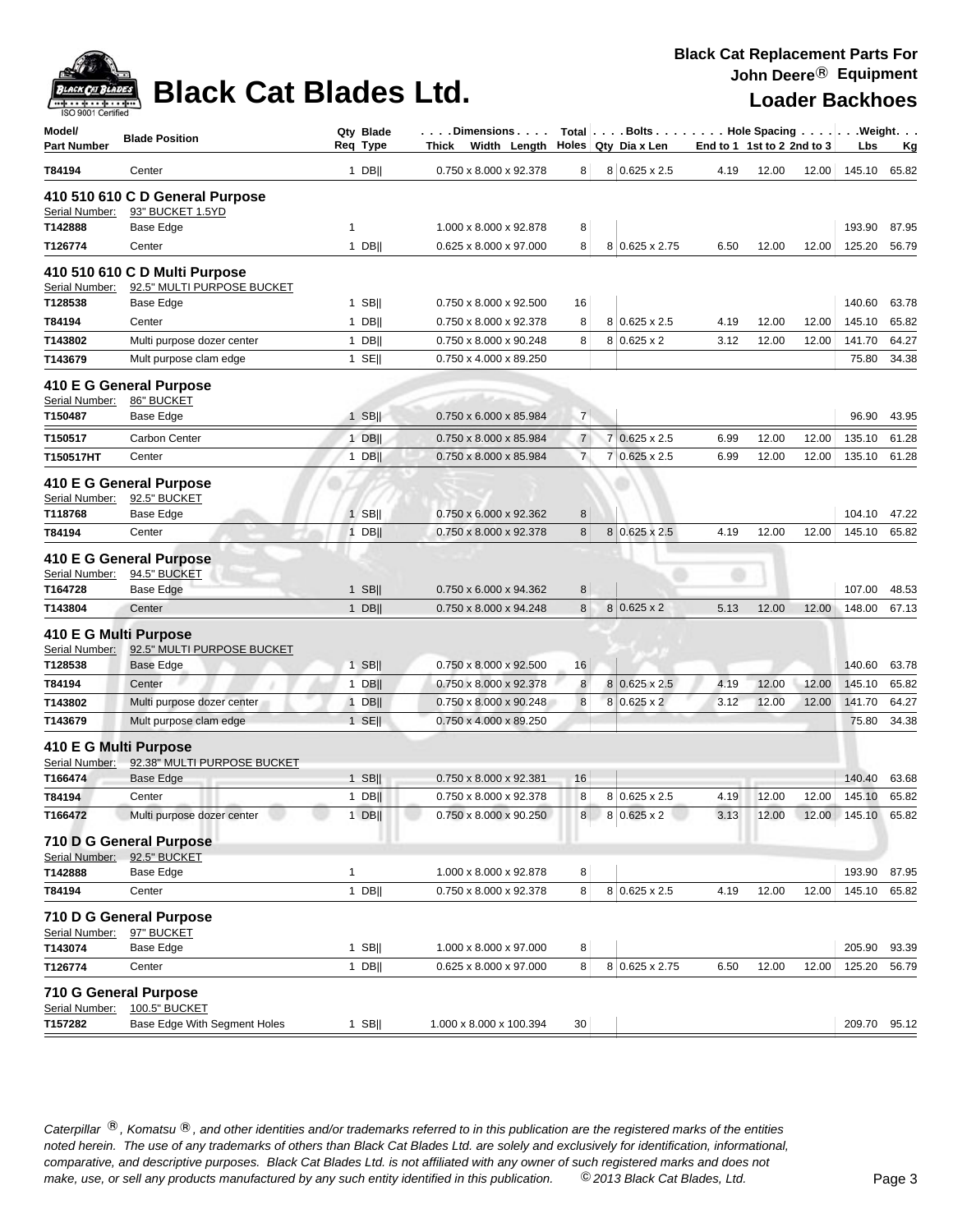

### **Black Cat Blades Ltd. Loader Backhoes**

| Model/             | <b>Blade Position</b>             | Qtv Blade   | . Dimensions               |                | $Total   \ldots$ Bolts | $\ldots$ . Hole Spacing $\ldots$ . |       |       |               | . Weight.     |
|--------------------|-----------------------------------|-------------|----------------------------|----------------|------------------------|------------------------------------|-------|-------|---------------|---------------|
| <b>Part Number</b> |                                   | Req Type    | Width<br>Lenath I<br>Thick |                | Holes   Qty Dia x Len  | End to 1 1st to 2 2nd to 3         |       |       | Lbs           | Kg            |
| T157311            | Center                            | 2 DBII      | 1.000 x 10.000 x 41.594    | 3              | $3 0.750 \times 3$     | 6.96                               | 14.08 | 14.08 | 110.10        | 49.94         |
| T146672            | End                               | $2$ DB      | 1.000 x 14.000 x 8.120     | 3              | $3 0.750 \times 3$     | 5.00                               | 2.00  | 2.00  | 30.00         | 13.61         |
| D45436             | Half Arrow Center LH (Fabricated) | <b>HAII</b> | 1.563 x 10.000 x 50.236    | $\vert$        | $4 0.750 \times 3$     | 6.96                               | 14.08 | 14.08 | 245.00 111.13 |               |
| D45437             | Half Arrow Center RH (Fabricated) | HAII        | 1.563 x 10.000 x 50.236    | $\vert$        | $4 0.750 \times 3$     | 6.96                               | 14.08 | 14.08 |               | 245.00 111.13 |
| T157306            | Seament                           | 7 DB        | 1.000 x 10.000 x 10.173    | $\overline{2}$ | $2 0.750 \times 3$     | 1.37                               | 7.43  |       | 26.20         | 11.88         |
| T157306HA          | HA Segment (Fabricated)           | 7 HAII      | 1.563 x 10.000 x 10.173    | 2 <sub>1</sub> | $2 0.750 \times 3$     | 1.37                               | 7.43  |       | 49.00         | 22.23         |
| T156599            | Bolt-On Wear Plate                | 2 DBII      | 1.000 x 8.000 x 15.748     | $\vert$        | $2 0.625 \times 2$     | 1.18                               | 13.39 |       | 33.00         | 14.97         |
|                    |                                   |             |                            |                | $2 0.625 \times 2$     | 1.18                               | 13.39 |       | 2nd Row       |               |

### **710 D G Multi Purpose**

Serial Number: 96.5" MULTI PURPOSE BUCKET

| T128539 | Base Edge                  | <b>SBII</b> | 1.000 x 8.000 x 96.500             | 16 |                    |      |       |       | 203.40 | 92.26 |
|---------|----------------------------|-------------|------------------------------------|----|--------------------|------|-------|-------|--------|-------|
| T126774 | Center                     | DBII        | $0.625 \times 8.000 \times 97.000$ | 8  | 8 0.625 x 2.75     | 6.50 | 12.00 | 12.00 | 125.20 | 56.79 |
| T143804 | Multi purpose dozer center | DB          | $0.750 \times 8.000 \times 94.248$ | 8  | $8 0.625 \times 2$ | 5.13 | 12.00 | 12.00 | 148.00 | 67.13 |
| T143690 | Mult purpose clam edge     | <b>SEII</b> | $0.750 \times 4.000 \times 93.250$ |    |                    |      |       |       | 79.20  | 35.92 |

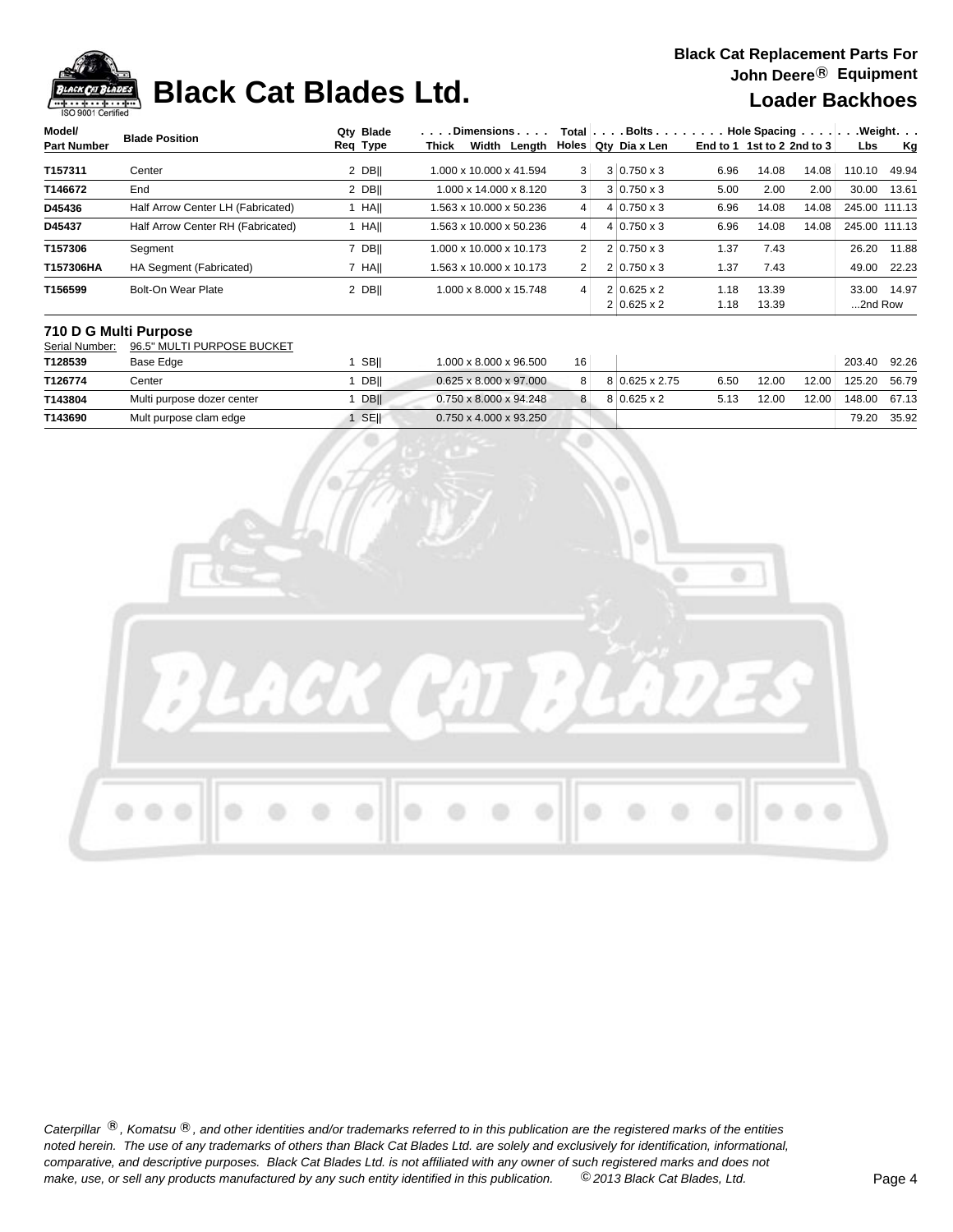## **Black Cat Blades Ltd.** Skid Steers

| <b>ISO 9001 Certified</b><br>Model/<br><b>Part Number</b> | <b>Blade Position</b>                                                                                 | Qty Blade<br>Req Type | .Dimensions<br>Width Length<br>Thick             |                | Total   Bolts   Hole Spacing   Weight.<br>Holes   Qty Dia x Len | End to 1 1st to 2 2nd to 3 |       |       | Lbs            | <u>Kg</u>      |
|-----------------------------------------------------------|-------------------------------------------------------------------------------------------------------|-----------------------|--------------------------------------------------|----------------|-----------------------------------------------------------------|----------------------------|-------|-------|----------------|----------------|
|                                                           |                                                                                                       |                       |                                                  |                |                                                                 |                            |       |       |                |                |
| Serial Number:                                            | 240 250 260 270 280 317 320 325 328 332  54" BUCKETS<br>CONSTRUCTION, UTILITY, MANURE, SLURRY BUCKETS |                       |                                                  |                |                                                                 |                            |       |       |                |                |
| KV12945                                                   | Base Edge                                                                                             | 1 SB                  | 0.750 x 6.000 x 54.000                           | 5              |                                                                 |                            |       |       | 60.80          | 27.58          |
| KV12470                                                   | One Piece bolt on                                                                                     | $1$ DB                | 0.625 x 6.000 x 54.000                           | 5              | 5 0.625 x 2.25                                                  | 3.00                       | 12.00 | 12.00 | 52.60          | 23.86          |
|                                                           | 240 250 260 270 280 317 320 325 328 332  54" BUCKETS                                                  |                       |                                                  |                |                                                                 |                            |       |       |                |                |
| Serial Number:                                            | <b>TOOTH BUCKET</b>                                                                                   |                       |                                                  |                |                                                                 |                            |       |       |                |                |
| KV12946                                                   | <b>Base Edge Without Holes</b>                                                                        | $1$ SB                | 0.750 x 6.000 x 54.000                           |                |                                                                 |                            |       |       | 61.20 27.76    |                |
|                                                           | 240 250 260 270 280 317 320 325 328 332  60" BUCKETS                                                  |                       |                                                  |                |                                                                 |                            |       |       |                |                |
| Serial Number:                                            | CONSTRUCTION, UTILITY, MANURE, SLURRY, FOUNDRY BUCKETS                                                |                       |                                                  |                |                                                                 |                            |       |       |                |                |
| KV12947                                                   | Base Edge                                                                                             | $1$ SB                | $0.750 \times 6.000 \times 60.000$               | 6              |                                                                 |                            |       |       | 68.00          | 30.84          |
| KV17819                                                   | One Piece bolt on                                                                                     | 1 DBII                | $0.625 \times 6.000 \times 60.000$               | 6              | $6 0.625 \times 2.25$                                           | 3.00                       | 9.00  | 12.00 | 57.30          | 25.99          |
|                                                           | 240 250 260 270 280 317 320 325 328 332  60" BUCKETS                                                  |                       |                                                  |                |                                                                 |                            |       |       |                |                |
| Serial Number:                                            | <b>TOOTH, LIGHT MATERIAL BUCKETS</b>                                                                  |                       |                                                  |                |                                                                 |                            |       |       |                |                |
| KV12948                                                   | <b>Base Edge Without Holes</b>                                                                        | $1$ SB                | 0.750 x 6.000 x 60.000                           |                |                                                                 |                            |       |       | 68.00          | 30.84          |
|                                                           | 240 250 260 270 280 317 320 325 328 332 66" BUCKETS                                                   |                       |                                                  |                |                                                                 |                            |       |       |                |                |
| Serial Number:<br>T211664                                 | CONSTRUCTION, UTILITY, MANURE, SLURRY, FOUNDRY BUCKETS<br><b>Base Edge</b>                            | $1$ SB                | $0.750 \times 6.000 \times 66.000$               | 7              |                                                                 |                            |       |       | 74.50          | 33.79          |
|                                                           | One Piece bolt on                                                                                     |                       | 0.625 x 6.000 x 65.875                           | $\overline{7}$ | 7 0.750 x 2.25                                                  | 2.94                       | 6.00  | 12.00 | 63.90          | 28.98          |
| U16748                                                    |                                                                                                       | $1$ DB                |                                                  |                |                                                                 |                            |       |       |                |                |
|                                                           | 240 250 260 270 280 317 320 325 328 332 66" BUCKETS                                                   |                       |                                                  |                |                                                                 |                            |       |       |                |                |
| Serial Number:                                            | <b>TOOTH BUCKET</b>                                                                                   |                       |                                                  |                |                                                                 |                            |       |       |                |                |
| KV10297                                                   | <b>Base Edge Without Holes</b>                                                                        | $1$ SB                | $0.750 \times 6.000 \times 66.000$               |                |                                                                 |                            |       |       | 75.00          | 34.02          |
|                                                           | 240 250 260 270 280 317 320 325 328 332 66" BUCKETS                                                   |                       |                                                  |                |                                                                 |                            |       |       |                |                |
| Serial Number:                                            | <b>MULTI PURPOSE BUCKET</b>                                                                           |                       |                                                  |                |                                                                 |                            |       |       |                |                |
| KV15522                                                   | <b>Base Edge</b>                                                                                      | $1$ SB                |                                                  |                |                                                                 |                            |       |       |                |                |
| KV15527                                                   | Mult purpose clam edge                                                                                | $1$ SE                |                                                  |                |                                                                 |                            |       |       |                |                |
| KV15516                                                   | Multi purpose dozer center                                                                            | $1$ DB                |                                                  | 9              | $9 0.625 \times 2$                                              |                            |       |       |                |                |
|                                                           | 240 250 260 270 280 317 320 325 328 332 72" BUCKETS                                                   |                       |                                                  |                |                                                                 |                            |       |       |                |                |
| Serial Number:                                            | CONSTRUCTION, UTILITY, MANURE, SLURRY, FOUNDRY BUCKETS                                                |                       |                                                  |                |                                                                 |                            |       |       |                |                |
| KV12951                                                   | Base Edge                                                                                             | $1$ SB                | 0.750 x 6.000 x 72.000                           | $\overline{7}$ |                                                                 |                            |       |       | 81.00          | 36.74          |
| T32742                                                    | One Piece bolt on                                                                                     | $1$ DB                | 0.625 x 6.000 x 71.874                           | $\overline{7}$ | 7 0.750 x 2.25                                                  | 2.94                       | 9.00  | 12.00 | 69.80          | 31.66          |
|                                                           | 240 250 260 270 280 317 320 325 328 332 72" BUCKETS                                                   |                       |                                                  |                |                                                                 |                            |       |       |                |                |
| Serial Number:                                            | TOOTH, LIGHT MATERIAL BUCKETS                                                                         |                       |                                                  |                |                                                                 |                            |       |       |                |                |
| KV12952                                                   | Base Edge Without Holes                                                                               | 1 SB                  | 0.750 x 6.000 x 72.000                           |                |                                                                 |                            |       |       | 82.00          | 37.19          |
|                                                           | 240 250 260 270 280 317 320 325 328 332  72" BUCKETS                                                  |                       |                                                  |                |                                                                 |                            |       |       |                |                |
| Serial Number:                                            | MULTI PURPOSE BUCKET                                                                                  |                       |                                                  |                |                                                                 |                            |       |       |                |                |
| KV15523<br>KV15528                                        | Base Edge<br>Mult purpose clam edge                                                                   | $1$ SBII<br>$1$ SE    |                                                  |                |                                                                 |                            |       |       |                |                |
| KV15517                                                   | Multi purpose dozer center                                                                            | 1 DB                  |                                                  | 9              | $9 0.625 \times 2$                                              |                            |       |       |                |                |
|                                                           |                                                                                                       |                       |                                                  |                |                                                                 |                            |       |       |                |                |
|                                                           | 240 250 260 270 280 317 320 325 328 332 76" BUCKETS                                                   |                       |                                                  |                |                                                                 |                            |       |       |                |                |
| Serial Number:                                            | <b>CONSTRUCTION</b>                                                                                   |                       |                                                  | 7              |                                                                 |                            |       |       |                |                |
| T222985                                                   | Base Edge<br>One Piece bolt on                                                                        | 1 SB $  $             | 0.750 x 6.000 x 76.000<br>0.625 x 6.000 x 75.984 | $\overline{7}$ | 7 0.750 x 2.25                                                  | 3.00                       | 11.00 | 12.00 | 85.30<br>73.80 | 38.69<br>33.48 |
| T223081                                                   |                                                                                                       | $1$ DB                | 0.625 x 6.000 x 75.984                           |                |                                                                 |                            |       |       |                |                |
| T223081HT                                                 |                                                                                                       | $1$ DB                |                                                  | $\overline{7}$ | 0.750                                                           | 3.00                       | 11.00 | 12.00 | 73.80          | 33.48          |
|                                                           | 240 250 260 270 280 317 320 325 328 332 76" BUCKETS                                                   |                       |                                                  |                |                                                                 |                            |       |       |                |                |
| Serial Number:                                            | <b>TOOTH BUCKET</b>                                                                                   |                       |                                                  |                |                                                                 |                            |       |       |                |                |
| T223037                                                   | <b>Base Edge Without Holes</b>                                                                        | 1 SB $  $             | 0.750 x 6.000 x 76.000                           |                |                                                                 |                            |       |       | 86.10 39.05    |                |
|                                                           | 240 250 260 270 280 317 320 325 328 332 78" BUCKETS                                                   |                       |                                                  |                |                                                                 |                            |       |       |                |                |

Serial Number: CONSTRUCTION, UTILITY BUCKETS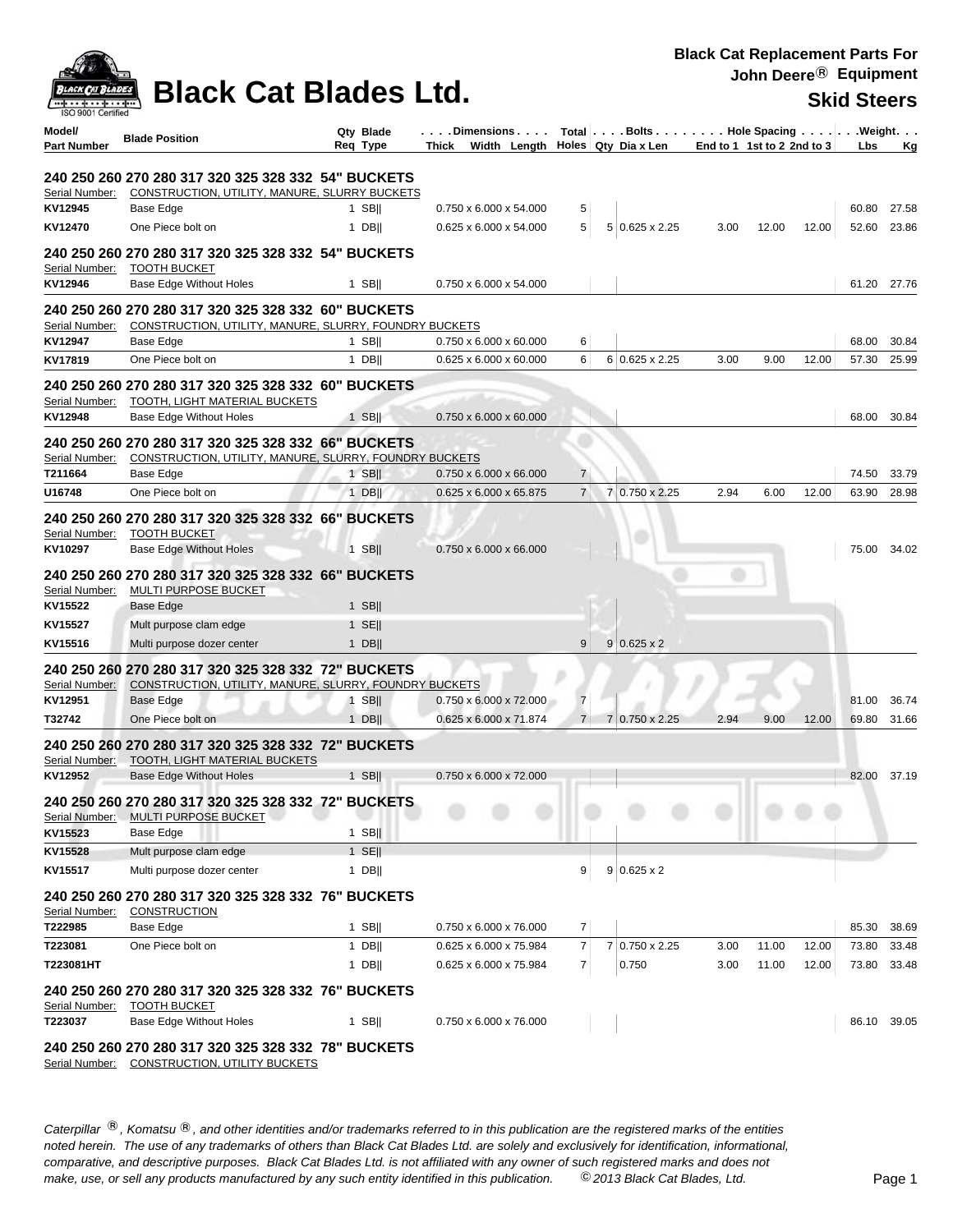

# **Black Cat Blades Ltd.** Skid Steers

| Model/<br><b>Part Number</b> | <b>Blade Position</b>                                 |   | Qtv Blade<br>Req Type | . Dimensions<br>Width Length<br>Thick |   | Total $\vert \ldots$ Bolts $\ldots \vert \ldots$ Hole Spacing $\ldots \vert \ldots$ Weight. $\ldots$<br>Holes Qty Dia x Len |      | End to 1 1st to 2 2nd to 3 |       | <b>Lbs</b> | Kg          |
|------------------------------|-------------------------------------------------------|---|-----------------------|---------------------------------------|---|-----------------------------------------------------------------------------------------------------------------------------|------|----------------------------|-------|------------|-------------|
| KV12953                      | <b>Base Edge</b>                                      |   | 1 SBII                | 0.750 x 6.000 x 77.874                | 8 |                                                                                                                             |      |                            |       | 87.00      | 39.46       |
| KV12758                      | One Piece bolt on                                     |   | $1$ DB                | 0.625 x 6.000 x 78.000                | 8 | 8 0.750 x 2.25                                                                                                              | 3.00 | 6.00                       | 12.00 | 75.70      | 34.34       |
|                              | 240 250 260 270 280 317 320 325 328 332 78" BUCKETS   |   |                       |                                       |   |                                                                                                                             |      |                            |       |            |             |
| Serial Number:<br>KV14396    | <b>TOOTH BUCKET</b><br><b>Base Edge Without Holes</b> |   | $1$ SBII              | 0.750 x 6.000 x 78.000                |   |                                                                                                                             |      |                            |       | 89.00      | 40.37       |
|                              | 240 250 260 270 280 317 320 325 328 332 78" BUCKETS   |   |                       |                                       |   |                                                                                                                             |      |                            |       |            |             |
| Serial Number:               | MULTI PURPOSE BUCKET                                  |   |                       |                                       |   |                                                                                                                             |      |                            |       |            |             |
| KV19428                      | Base Edge                                             |   | $1$ SB                |                                       |   |                                                                                                                             |      |                            |       |            |             |
| KV19429                      | Mult purpose clam edge                                |   | 1 SBII                |                                       |   |                                                                                                                             |      |                            |       |            |             |
|                              | 240 250 260 270 280 317 320 325 328 332 84" BUCKETS   |   |                       |                                       |   |                                                                                                                             |      |                            |       |            |             |
| Serial Number:               | CONSTRUCTION, UTILITY BUCKETS                         |   |                       |                                       |   |                                                                                                                             |      |                            |       |            |             |
| KV12954                      | Base Edge                                             |   | 1 SBII                | $0.750 \times 6.000 \times 84.000$    | 8 |                                                                                                                             |      |                            |       | 92.30      | 41.87       |
| KV12471                      | One Piece bolt on                                     |   | 1 DBII                | $0.625 \times 6.000 \times 84.000$    | 8 | 8 0.750 x 2.25                                                                                                              | 3.00 | 9.00                       | 12.00 | 81.60      | 37.01       |
|                              | 240 250 260 270 280 317 320 325 328 332 84" BUCKETS   |   |                       |                                       |   |                                                                                                                             |      |                            |       |            |             |
| Serial Number:               | TOOTH, LIGHT MATERIAL BUCKETS                         |   |                       |                                       |   |                                                                                                                             |      |                            |       |            |             |
| KV12955                      | <b>Base Edge Without Holes</b>                        |   | 1 SBII                | $0.750 \times 6.000 \times 84.000$    |   |                                                                                                                             |      |                            |       |            | 95.00 43.09 |
|                              | 240 250 260 270 280 317 320 325 328 332 84" BUCKETS   |   |                       |                                       |   |                                                                                                                             |      |                            |       |            |             |
| Serial Number:               | <b>MULTI PURPOSE BUCKET</b>                           |   |                       |                                       |   |                                                                                                                             |      |                            |       |            |             |
| KV22160                      | Base Edge                                             | 1 | <b>SBII</b>           |                                       |   |                                                                                                                             |      |                            |       |            |             |
| KV22161                      | Mult purpose clam edge                                |   | $1$ SE                |                                       |   |                                                                                                                             |      |                            |       |            |             |
|                              |                                                       |   |                       |                                       |   |                                                                                                                             |      |                            |       |            |             |
|                              |                                                       |   |                       |                                       |   |                                                                                                                             |      |                            |       |            |             |

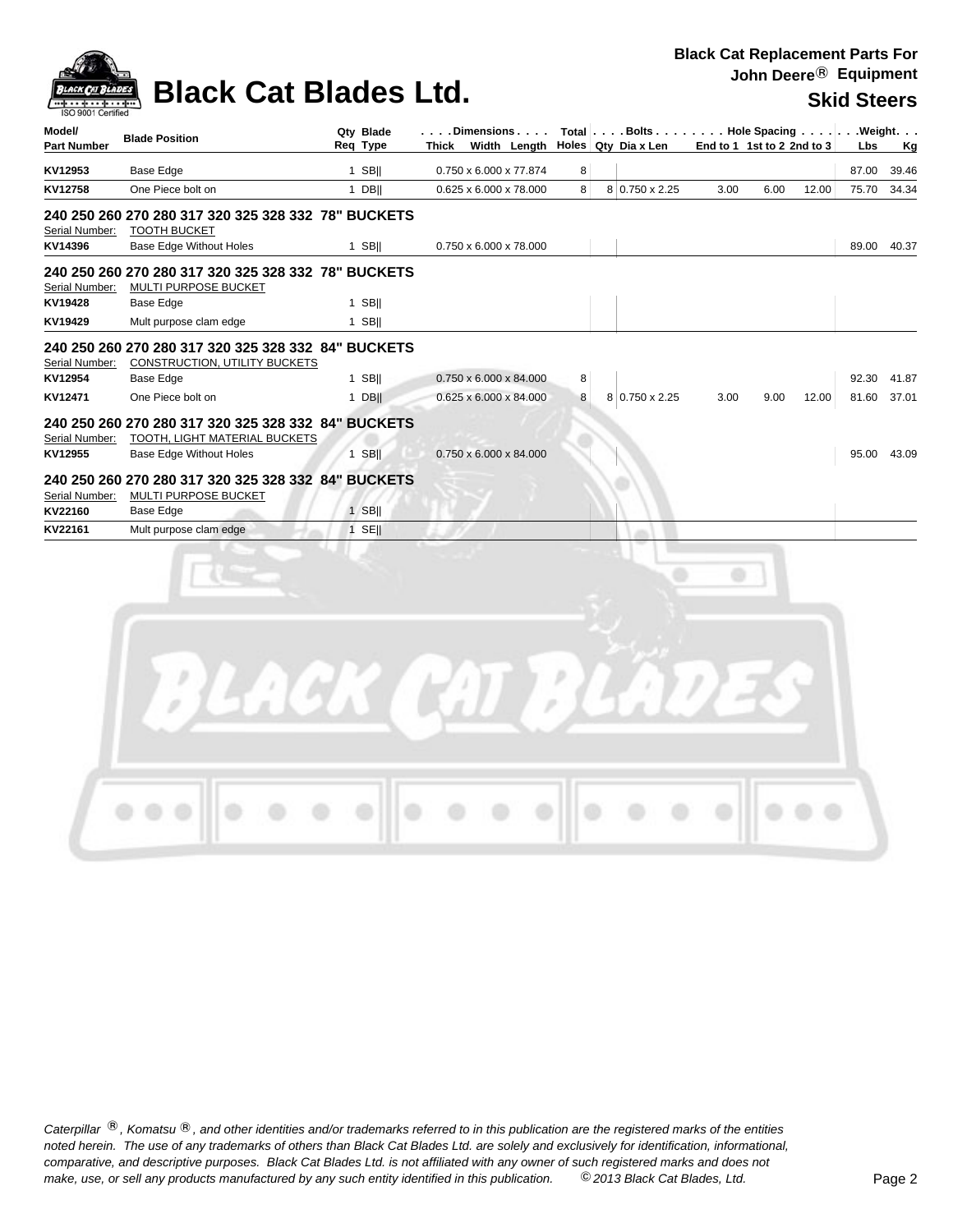### **Black Cat**

**Black Cat Replacement Parts For John Deere**® **Equipment**

| Model/                       | <b>Blade Position</b>        | Qty Blade | $\ldots$ . Dimensions   |    |    | Total   Bolts   Hole Spacing   Weight. |                            |       |       |               |    |
|------------------------------|------------------------------|-----------|-------------------------|----|----|----------------------------------------|----------------------------|-------|-------|---------------|----|
| <b>Part Number</b>           |                              | Req Type  | Thick Width Lenath      |    |    | Holes Qty Dia x Len                    | End to 1 1st to 2 2nd to 3 |       |       | <b>Lbs</b>    | Kg |
| 1312 C Pull Scraper          |                              |           |                         |    |    |                                        |                            |       |       |               |    |
| Serial Number:               | <b>UP TO 1069</b>            |           |                         |    |    |                                        |                            |       |       |               |    |
| 0241364699                   | Center                       | $1$ DB    | 0.750 x 13.000 x 63.820 | 18 |    | $6 0.750 \times 2.25$                  | 1.94                       | 12.00 | 12.00 | 156.30 70.90  |    |
|                              |                              |           |                         |    |    | $0.750 \times 0$                       | 1.94                       | 12.00 | 12.00 | 2nd Row       |    |
| 0241395873                   | Heavy Duty Wider Center      | $1$ DB    | 1.000 x 16.000 x 63.790 | 12 |    | 6 0.750 x 2.25                         | 1.94                       | 12.00 | 12.00 | 249.40 113.13 |    |
|                              |                              |           |                         |    |    | $6 0.750 \times 2.25$                  | 1.94                       | 12.00 | 12.00 | 2nd Row       |    |
| 0241364716                   | End                          | 2 DBII    | 0.750 x 10.000 x 39.820 | 8  |    | $4 0.750 \times 2.25$                  | 1.94                       | 12.00 | 12.00 | 72.80 33.02   |    |
|                              |                              |           |                         |    |    | $0.750 \times 0$                       | 1.94                       | 12.00 | 12.00 | 2nd Row       |    |
| CB01440140                   | <b>Router Bit</b>            | 2 IRR     | 1.500 x 10.000 x 30.038 | 10 |    | $0.688 \times 2$                       | 1.07                       | 6.01  | 2.93  | 47.40 21.50   |    |
|                              |                              |           |                         |    |    | $0.688 \times 0$                       | 1.07                       | 6.01  | 2.93  | 2nd Row       |    |
| CB01440140L                  | <b>Light Duty Router Bit</b> | 2 IRR     | 1.000 x 10.100 x 30.350 | 10 |    | $0.688 \times 2$                       | 1.07                       | 6.01  | 2.93  | 36.40 16.51   |    |
|                              |                              |           |                         |    |    | $0.688 \times 0$                       | 1.07                       | 6.01  | 2.93  | 2nd Row       |    |
|                              |                              |           |                         |    |    |                                        |                            |       |       |               |    |
| 1312 C Pull Scraper          |                              |           |                         |    |    |                                        |                            |       |       |               |    |
| Serial Number:               | 1070 AND UP                  |           |                         |    |    |                                        |                            |       |       |               |    |
|                              |                              |           |                         |    |    |                                        |                            |       |       |               |    |
| CB01440376                   | Center                       | $1$ DB    | 0.875 x 13.000 x 63.870 | 33 |    | 11 0.750 x 2.25                        | 1.94                       | 6.00  | 6.00  | 185.70 84.23  |    |
|                              |                              |           |                         |    |    | $0.750 \times 0$                       | 1.94                       | 6.00  | 6.00  | 2nd Row       |    |
| CB01440377                   | Heavy Duty Wider Center      | $1$ DB    | 0.875 x 16.000 x 63.880 | 22 | 11 | $0.750 \times 2.25$                    | 1.94                       | 6.00  | 6.00  | 226.60 102.78 |    |
|                              |                              |           |                         |    |    | 11 0.750 x 2.25                        | 1.94                       | 6.00  | 6.00  | 2nd Row       |    |
| CB01440368                   | End                          | 2 DBII    | 0.750 x 10.000 x 39.840 | 14 |    | 7 0.750 x 2.25                         | 1.91                       | 6.00  | 6.00  | 71.60 32.48   |    |
|                              |                              |           |                         |    |    | $0.750 \times 0$                       | 1.91                       | 6.00  | 6.00  | 2nd Row       |    |
| CB01440140                   | <b>Router Bit</b>            | 2 IRR     | 1.500 x 10.000 x 30.038 | 10 |    | $0.688 \times 2$                       | 1.07                       | 6.01  | 2.93  | 47.40 21.50   |    |
|                              |                              |           |                         |    |    | $0.688 \times 0$                       | 1.07                       | 6.01  | 2.93  | 2nd Row       |    |
| CB01440140L                  | <b>Light Duty Router Bit</b> | 2 IRR     | 1.000 x 10.100 x 30.350 | 10 |    | $0.688 \times 2$                       | 1.07                       | 6.01  | 2.93  | 36.40 16.51   |    |
|                              |                              |           |                         |    |    | $0.688 \times 0$                       | 1.07                       | 6.01  | 2.93  | 2nd Row       |    |
|                              |                              |           |                         |    |    |                                        |                            |       |       |               |    |
| 1412 E Pull Scraper          |                              |           |                         |    |    |                                        |                            |       |       |               |    |
| Serial Number:<br>CB01428503 | Center                       | 8 DB      | 0.875 x 16.000 x 17.945 | 6  |    | $3 0.750 \times 2.5$                   | 2.97                       | 6.00  | 6.00  | 64.40 29.21   |    |

| Serial Number:      |                                |        |                         |                |                       |      |       |       |                |
|---------------------|--------------------------------|--------|-------------------------|----------------|-----------------------|------|-------|-------|----------------|
| CB01428503          | Center                         | 8 DBII | 0.875 x 16.000 x 17.945 | $6 \mid$       | $3 0.750 \times 2.5$  | 2.97 | 6.00  | 6.00  | 29.21<br>64.40 |
|                     |                                |        |                         |                | $3 0.750 \times 2.5$  | 2.97 | 6.00  | 6.00  | 2nd Row        |
| CB01428505          | <b>Optional Center</b>         | 12 DB  | 0.875 x 16.000 x 11.940 | $\overline{4}$ | $2 0.750 \times 2.5$  | 2.95 | 6.00  |       | 42.40 19.23    |
|                     |                                |        |                         |                | $2 0.750 \times 2.5 $ | 2.95 | 6.00  |       | 2nd Row        |
| CB01440140          | <b>Router Bit</b>              | 2 IRR  | 1.500 x 10.000 x 30.038 | 10             | $0.688 \times 2$      | 1.07 | 6.01  | 2.93  | 47.40 21.50    |
|                     |                                |        |                         |                | $0.688 \times 0$      | 1.07 | 6.01  | 2.93  | 2nd Row        |
| CB01440140L         | <b>Light Duty Router Bit</b>   | 2 IRR  | 1.000 x 10.100 x 30.350 | 10             | $0.688 \times 2$      | 1.07 | 6.01  | 2.93  | 36.40 16.51    |
|                     |                                |        |                         |                | $0.688 \times 0$      | 1.07 | 6.01  | 2.93  | 2nd Row        |
| 1510 C Pull Scraper |                                |        |                         |                |                       |      |       |       |                |
| Serial Number:      | <b>UP TO 1150</b>              |        |                         |                |                       |      |       |       |                |
| 0241365534          | Center                         | $1$ DB | 0.750 x 13.000 x 39.880 | 12             | 4 0.750 x 2.25        | 1.94 | 12.00 | 12.00 | 97.30 44.13    |
|                     |                                |        |                         |                | $0.750 \times 0$      | 1.94 | 12.00 | 12.00 | 2nd Row        |
| 0241397974          | <b>Heavy Duty Wider Center</b> | $1$ DB | 1.000 x 16.000 x 39.820 | 8              | 4 0.750 x 2.25        | 1.94 | 12.00 | 12.00 | 155.50 70.53   |
|                     |                                |        |                         |                | 4 0.750 x 2.25        | 1.94 | 12.00 | 12.00 | 2nd Row        |
| 0241364716          | End                            | 2 DBII | 0.750 x 10.000 x 39.820 | 8              | 4 0.750 x 2.25        | 1.94 | 12.00 | 12.00 | 72.80 33.02    |
|                     |                                |        |                         |                | $0.750 \times 0$      | 1.94 | 12.00 | 12.00 | 2nd Row        |
| CB01440140          | <b>Router Bit</b>              | 2 IRR  | 1.500 x 10.000 x 30.038 | 10             | $0.688 \times 2$      | 1.07 | 6.01  | 2.93  | 47.40 21.50    |
|                     |                                |        |                         |                | $0.688 \times 0$      | 1.07 | 6.01  | 2.93  | 2nd Row        |
| CB01440140L         | <b>Light Duty Router Bit</b>   | 2 IRR  | 1.000 x 10.100 x 30.350 | 10             | $0.688 \times 2$      | 1.07 | 6.01  | 2.93  | 36.40 16.51    |
|                     |                                |        |                         |                | $0.688 \times 0$      | 1.07 | 6.01  | 2.93  | 2nd Row        |
| 1510 C Pull Scraper |                                |        |                         |                |                       |      |       |       |                |
| Serial Number:      | 1511 AND UP                    |        |                         |                |                       |      |       |       |                |
| CB01440373          | Center                         | $1$ DB | 0.875 x 13.000 x 39.870 | 21             | 7 0.750 x 2.25        | 1.94 | 6.00  | 6.00  | 115.80 52.53   |
|                     |                                |        |                         |                | $0.750 \times 0$      | 1.94 | 6.00  | 6.00  | 2nd Row        |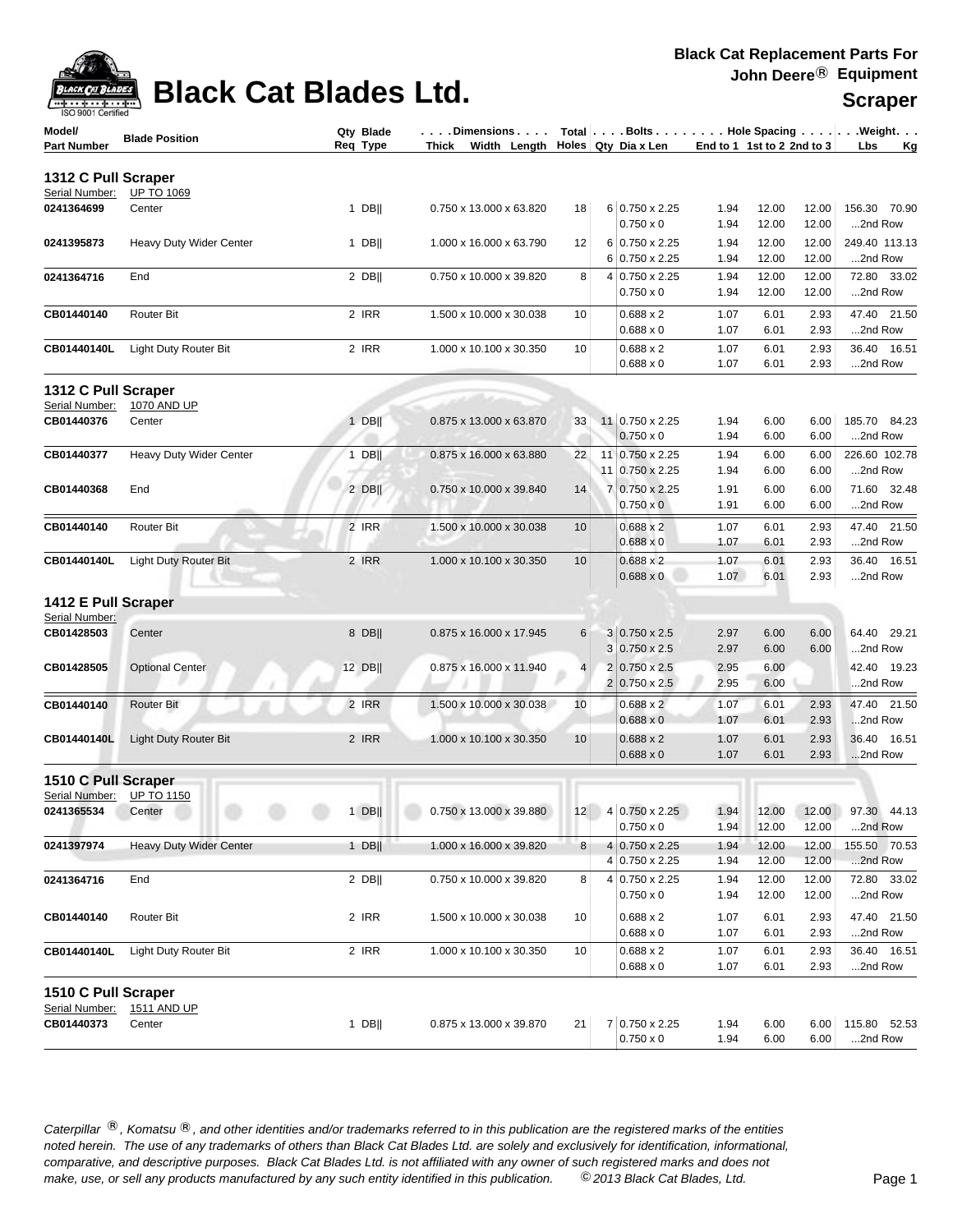

# **Black Cat Blades Ltd.** Scraper

| Model/              | <b>Blade Position</b>        | Qty Blade | $\ldots$ . Dimensions $\ldots$ .    |                |                |                        |                            |       |             | Total $\vert \ldots$ Bolts $\ldots \vert \ldots$ Hole Spacing $\ldots \vert \ldots$ Weight. $\ldots$ |
|---------------------|------------------------------|-----------|-------------------------------------|----------------|----------------|------------------------|----------------------------|-------|-------------|------------------------------------------------------------------------------------------------------|
| <b>Part Number</b>  |                              | Reg Type  | Thick Width Length                  |                |                | Holes   Qty Dia x Len  | End to 1 1st to 2 2nd to 3 |       |             | Lbs<br><u>Kg</u>                                                                                     |
| CB01440374          | Heavy Duty Wider Center      | $1$ DB    | 0.875 x 16.000 x 39.870             | 14             |                | 7 0.750 x 2.25         | 1.94                       | 6.00  | 6.00        | 141.30<br>64.09                                                                                      |
|                     |                              |           |                                     |                |                | 7 0.750 x 2.25         | 1.94                       | 6.00  | 6.00        | 2nd Row                                                                                              |
| CB01440368          | End                          | 2 DB      | 0.750 x 10.000 x 39.840             | 14             |                | 7 0.750 x 2.25         | 1.91                       | 6.00  | 6.00        | 71.60 32.48                                                                                          |
|                     |                              |           |                                     |                |                | $0.750 \times 0$       | 1.91                       | 6.00  | 6.00        | 2nd Row                                                                                              |
| CB01440140          | Router Bit                   | 2 IRR     | 1.500 x 10.000 x 30.038             | 10             |                | $0.688 \times 2$       | 1.07                       | 6.01  | 2.93        | 47.40 21.50                                                                                          |
|                     |                              |           |                                     |                |                | $0.688 \times 0$       | 1.07                       | 6.01  | 2.93        | 2nd Row                                                                                              |
| CB01440140L         | Light Duty Router Bit        | 2 IRR     | 1.000 x 10.100 x 30.350             | 10             |                | $0.688 \times 2$       | 1.07                       | 6.01  | 2.93        | 36.40 16.51                                                                                          |
|                     |                              |           |                                     |                |                | $0.688 \times 0$       | 1.07                       | 6.01  | 2.93        | 2nd Row                                                                                              |
| 1512 C Pull Scraper |                              |           |                                     |                |                |                        |                            |       |             |                                                                                                      |
| Serial Number:      |                              |           |                                     |                |                |                        |                            |       |             |                                                                                                      |
| CB01440376          | Center                       | $1$ DB    | 0.875 x 13.000 x 63.870             | 33             |                | 11 0.750 x 2.25        | 1.94                       | 6.00  | 6.00        | 185.70 84.23                                                                                         |
|                     |                              |           |                                     |                |                | $0.750 \times 0$       | 1.94                       | 6.00  | 6.00        | 2nd Row                                                                                              |
| CB01440368          | End                          | $2$ DB    | 0.750 x 10.000 x 39.840             | 14             |                | 7 0.750 x 2.25         | 1.91                       | 6.00  | 6.00        | 71.60 32.48                                                                                          |
|                     |                              |           |                                     |                |                | $0.750 \times 0$       | 1.91                       | 6.00  | 6.00        | 2nd Row                                                                                              |
| CB01440140          | <b>Router Bit</b>            | 2 IRR     | 1.500 x 10.000 x 30.038             | 10             |                | $0.688 \times 2$       | 1.07                       | 6.01  | 2.93        | 47.40 21.50                                                                                          |
|                     |                              |           |                                     |                |                | $0.688 \times 0$       | 1.07                       | 6.01  | 2.93        | 2nd Row                                                                                              |
| CB01440140L         | Light Duty Router Bit        | 2 IRR     | 1.000 x 10.100 x 30.350             | 10             |                | $0.688 \times 2$       | 1.07                       | 6.01  | 2.93        | 36.40 16.51                                                                                          |
|                     |                              |           |                                     |                |                | $0.688 \times 0$       | 1.07                       | 6.01  | 2.93        | 2nd Row                                                                                              |
| 1512 E Pull Scraper |                              |           |                                     |                |                |                        |                            |       |             |                                                                                                      |
| Serial Number:      |                              |           |                                     |                |                |                        |                            |       |             |                                                                                                      |
| CB01428503          | Center                       | 8 DB      | 0.875 x 16.000 x 17.945             | 6              |                | $3 0.750 \times 2.5$   | 2.97                       | 6.00  | 6.00        | 64.40 29.21                                                                                          |
|                     |                              |           |                                     |                |                | $3 0.750 \times 2.5$   | 2.97                       | 6.00  | 6.00        | 2nd Row                                                                                              |
| CB01428505          | <b>Optional Center</b>       | 12 DB     | 0.875 x 16.000 x 11.940             | $\overline{4}$ | $\overline{2}$ | $0.750 \times 2.5$     | 2.95                       | 6.00  |             | 42.40 19.23                                                                                          |
|                     |                              |           |                                     |                |                | 2 0.750 x 2.5          | 2.95                       | 6.00  |             | 2nd Row                                                                                              |
| CB01440140          | <b>Router Bit</b>            | 2 IRR     | 1.500 x 10.000 x 30.038             | 10             |                | $0.688 \times 2$       | 1.07                       | 6.01  | 2.93        | 47.40 21.50                                                                                          |
|                     |                              |           |                                     |                |                | $0.688 \times 0$       | 1.07                       | 6.01  | 2.93        | 2nd Row                                                                                              |
| CB01440140L         | <b>Light Duty Router Bit</b> | 2 IRR     | 1.000 x 10.100 x 30.350             | 10             |                | $0.688 \times 2$       | 1.07                       | 6.01  | 2.93        | 36.40 16.51                                                                                          |
|                     |                              |           |                                     |                |                | $0.688 \times 0$       | 1.07                       | 6.01  | 2.93        | 2nd Row                                                                                              |
| 1512 E Pull Scraper |                              |           |                                     |                |                |                        |                            |       |             |                                                                                                      |
| Serial Number:      |                              |           |                                     |                |                |                        |                            |       |             |                                                                                                      |
| CB01428503          | Center                       | 7 DB      | $0.875 \times 16.000 \times 17.945$ | 6              |                | $3 0.750 \times 2.5$   | 2.97                       | 6.00  | 6.00        | 64.40 29.21                                                                                          |
|                     |                              |           |                                     |                |                | $3 0.750 \times 2.5$   | 2.97                       | 6.00  | 6.00        | 2nd Row                                                                                              |
| CB01440140          | <b>Router Bit</b>            | 2 IRR     | 1.500 x 10.000 x 30.038             | 10             |                | $0.688 \times 2$       | 1.07                       | 6.01  | 2.93        | 47.40 21.50                                                                                          |
|                     |                              |           |                                     |                |                | $0.688 \times 0$       | 1.07                       | 6.01  | 2.93        | 2nd Row                                                                                              |
| CB01440140L         | <b>Light Duty Router Bit</b> | 2 IRR     | 1.000 x 10.100 x 30.350             | 10             |                | $0.688 \times 2$       | 1.07                       | 6.01  | 2.93        | 36.40 16.51                                                                                          |
|                     |                              |           |                                     |                |                | $0.688 \times 0$       | 1.07                       | 6.01  | 2.93        | 2nd Row                                                                                              |
| 1812 C Pull Scraper |                              |           |                                     |                |                |                        |                            | ÷     | ÷<br>$\sim$ |                                                                                                      |
| Serial Number:      | <b>UP TO 1583</b>            |           |                                     |                |                |                        |                            |       |             |                                                                                                      |
| 0241364699          | Center                       | $1$ DB    | 0.750 x 13.000 x 63.820             | 18             |                | $6 0.750 \times 2.25 $ | 1.94                       | 12.00 | 12.00       | 156.30 70.90                                                                                         |
|                     |                              |           |                                     |                |                | $0.750 \times 0$       | 1.94                       | 12.00 | 12.00       | 2nd Row                                                                                              |
| 0241395873          | Heavy Duty Wider Center      | $1$ DB    | 1.000 x 16.000 x 63.790             | 12             |                | 6 0.750 x 2.25         | 1.94                       | 12.00 | 12.00       | 249.40 113.13                                                                                        |
|                     |                              |           |                                     |                |                | 6 0.750 x 2.25         | 1.94                       | 12.00 | 12.00       | 2nd Row                                                                                              |
| 0241364716          | End                          | $2$ DB    | 0.750 x 10.000 x 39.820             | 8              |                | 4 0.750 x 2.25         | 1.94                       | 12.00 | 12.00       | 72.80 33.02                                                                                          |
|                     |                              |           |                                     |                |                | $0.750 \times 0$       | 1.94                       | 12.00 | 12.00       | 2nd Row                                                                                              |
| CB01440140          | Router Bit                   | 2 IRR     | 1.500 x 10.000 x 30.038             | 10             |                | $0.688 \times 2$       | 1.07                       | 6.01  | 2.93        | 47.40 21.50                                                                                          |
|                     |                              |           |                                     |                |                | $0.688 \times 0$       | 1.07                       | 6.01  | 2.93        | 2nd Row                                                                                              |
| CB01440140L         | Light Duty Router Bit        | 2 IRR     | 1.000 x 10.100 x 30.350             | 10             |                | $0.688 \times 2$       | 1.07                       | 6.01  | 2.93        | 36.40 16.51                                                                                          |
|                     |                              |           |                                     |                |                | $0.688 \times 0$       | 1.07                       | 6.01  | 2.93        | 2nd Row                                                                                              |

### **1812 C Pull Scraper**

Serial Number: 1584 AND UP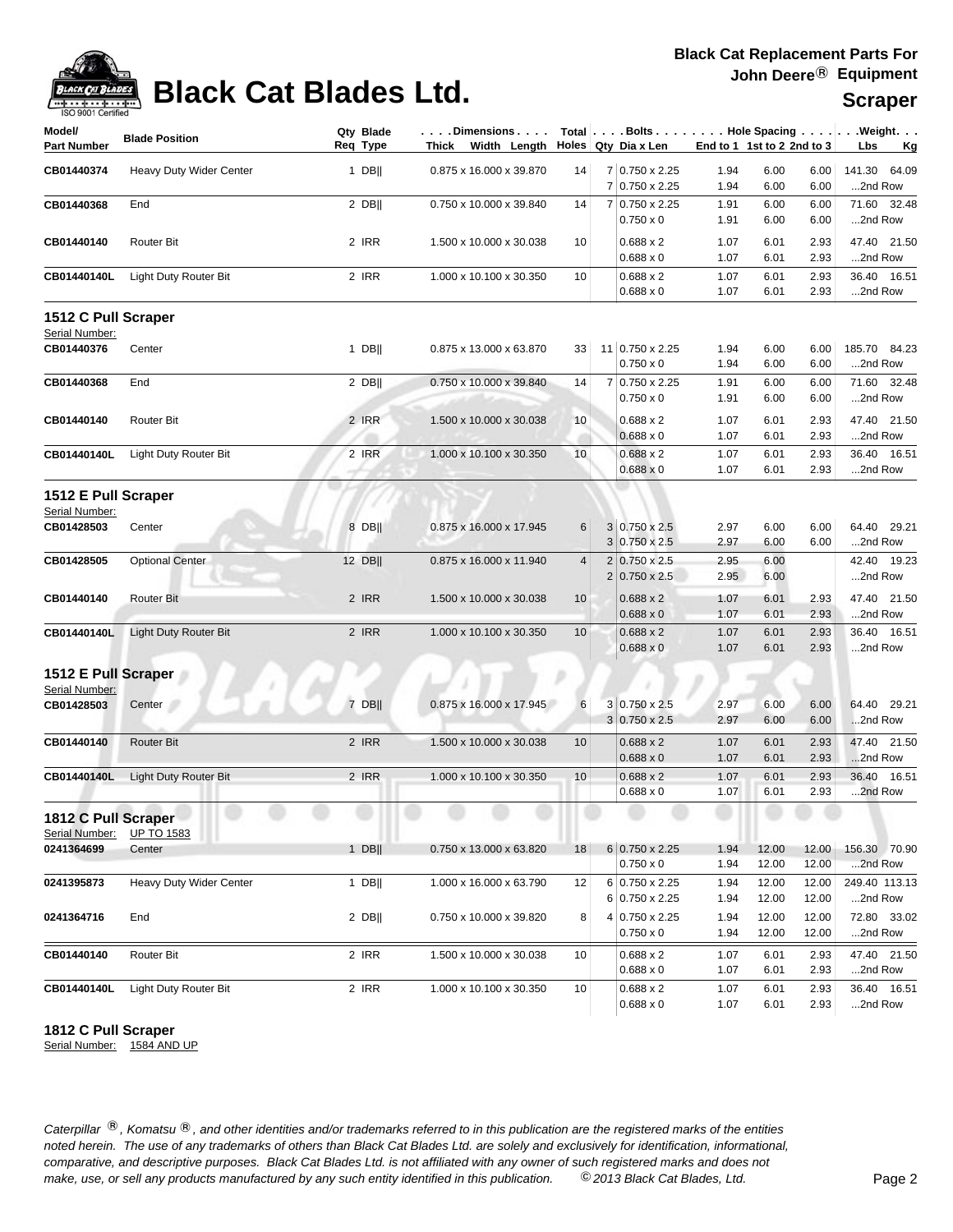## **Black Cat Blades Ltd.**

| $\sqrt{+\cdots+\cdots+\cdots}$<br>ISO 9001 Certified | PIUVIL VUL PIUUVU LLUI  |           |                                     |    |                        |      |                            |      | <b>Scraper</b>                                                                                         |
|------------------------------------------------------|-------------------------|-----------|-------------------------------------|----|------------------------|------|----------------------------|------|--------------------------------------------------------------------------------------------------------|
| Model/                                               | <b>Blade Position</b>   | Qty Blade | . Dimensions                        |    |                        |      |                            |      | Total $\vert \ldots$ Bolts $\ldots \vert \ldots$ . Hole Spacing $\ldots \vert \ldots$ Weight. $\ldots$ |
| Part Number                                          |                         | Req Type  | Width Lenath<br>Thick               |    | Holes   Qty Dia x Len  |      | End to 1 1st to 2 2nd to 3 |      | Lbs<br>– Kg                                                                                            |
| <b>CB01440376</b>                                    | Center                  | DBII      | $0.875 \times 13.000 \times 63.870$ | 33 | $11$ 0.750 x 2.25      | 1.94 | 6.00                       | 6.00 | 185.70 84.23                                                                                           |
|                                                      |                         |           |                                     |    | $0.750 \times 0$       | 1.94 | 6.00                       | 6.00 | 2nd Row                                                                                                |
| CB01440377                                           | Heavy Duty Wider Center | DBII      | 0.875 x 16.000 x 63.880             | 22 | $11 0.750 \times 2.25$ | 1.94 | 6.00                       | 6.00 | 226.60 102.78                                                                                          |
|                                                      |                         |           |                                     |    | $11 0.750 \times 2.25$ | 1.94 | 6.00                       | 6.00 | 2nd Row                                                                                                |
| CB01440368                                           | End                     | 2 DBII    | 0.750 x 10.000 x 39.840             | 14 | 7 0.750 x 2.25         | 1.91 | 6.00                       | 6.00 | 71.60 32.48                                                                                            |
|                                                      |                         |           |                                     |    | $0.750 \times 0$       | 1.91 | 6.00                       | 6.00 | 2nd Row                                                                                                |
| <b>CB01440140</b>                                    | <b>Router Bit</b>       | 2 IRR     | .500 x 10.000 x 30.038              | 10 | $0.688 \times 2$       | 1.07 | 6.01                       | 2.93 | 47.40 21.50                                                                                            |
|                                                      |                         |           |                                     |    | $0.688 \times 0$       | 1.07 | 6.01                       | 2.93 | 2nd Row                                                                                                |

0.688 x 0 1.07 6.01 2.93 ...2nd Row

### **1814 C Pull Scraper**

Serial Number: UP TO 1123

| OCHAL INUHIDEL. | <b>UIIU IILU</b>        |             |                         |                 |                            |      |       |       |               |
|-----------------|-------------------------|-------------|-------------------------|-----------------|----------------------------|------|-------|-------|---------------|
| 0241365538      | Center                  | <b>DBII</b> | 1.000 x 13.000 x 87.880 | 24              | $8 \mid 0.750 \times 2.25$ | 1.97 | 12.00 | 12.00 | 267.70 121.43 |
|                 |                         |             |                         |                 | $0.750 \times 0$           | 1.94 | 12.00 | 12.00 | $$ 2nd Row    |
| CB01432845      | Heavy Duty Wider Center | <b>DBII</b> | 1.000 x 16.000 x 87.940 | 16              | 8 0.750 x 2.25             | 1.97 | 12.00 | 12.00 | 349.00 158.30 |
|                 |                         |             |                         |                 | $8 0.750 \times 2.25$      | 1.97 | 12.00 | 12.00 | 2nd Row       |
| 0241364716      | End                     | 2 DBII      | 0.750 x 10.000 x 39.820 | 8 <sup>1</sup>  | 4 0.750 x 2.25             | 1.94 | 12.00 | 12.00 | 72.80 33.02   |
|                 |                         |             |                         |                 | $0.750 \times 0$           | 1.94 | 12.00 | 12.00 | $$ 2nd Row    |
| CB01440140      | <b>Router Bit</b>       | $2$ IRR     | 1.500 x 10.000 x 30.038 | 10 <sup>1</sup> | $0.688 \times 2$           | 1.07 | 6.01  | 2.93  | 47.40 21.50   |
|                 |                         |             |                         |                 | $0.688 \times 0$           | 1.07 | 6.01  | 2.93  | 2nd Row       |
| CB01440140L     | Light Duty Router Bit   | $2$ IRR     | 1.000 x 10.100 x 30.350 | 10 <sup>1</sup> | $0.688 \times 2$           | 1.07 | 6.01  | 2.93  | 36.40 16.51   |
|                 |                         |             |                         |                 | $0.688 \times 0$           | 1.07 | 6.01  | 2.93  | 2nd Row       |

**CB01440140L** Light Duty Router Bit 2 IRR 1.000 x 10.100 x 30.350 10 0.688 x 2 1.07 6.01 2.93 36.40 16.51

### **1814 C Pull Scraper**

| Serial Number: | <b>1124 AND UP</b>           |             |                         |                 |                             |      |      |      |               |
|----------------|------------------------------|-------------|-------------------------|-----------------|-----------------------------|------|------|------|---------------|
| CB01440379     | Center                       | <b>DBII</b> | 0.875 x 13.000 x 87.870 | 45              | $15 \mid 0.750 \times 2.25$ | 1.94 | 6.00 | 6.00 | 255.40 115.85 |
|                |                              |             |                         |                 | $0.750 \times 0$            | 1.94 | 6.00 | 6.00 | 2nd Row       |
| CB01440368     | End                          | 2 DBII      | 0.750 x 10.000 x 39.840 | 14              | 7 0.750 x 2.25              | 1.91 | 6.00 | 6.00 | 71.60 32.48   |
|                |                              |             |                         |                 | $0.750 \times 0$            | 1.91 | 6.00 | 6.00 | 2nd Row       |
| CB01440140     | <b>Router Bit</b>            | 2 IRR       | .500 x 10.000 x 30.038  | 10 <sup>1</sup> | $0.688 \times 2$            | 1.07 | 6.01 | 2.93 | 47.40 21.50   |
|                |                              |             |                         |                 | $0.688 \times 0$            | 1.07 | 6.01 | 2.93 | 2nd Row       |
| CB01440140L    | <b>Light Duty Router Bit</b> | 2 IRR       | 1.000 x 10.100 x 30.350 | 10 <sup>1</sup> | $0.688 \times 2$            | 1.07 | 6.01 | 2.93 | 36.40 16.51   |
|                |                              |             |                         |                 | $0.688 \times 0$            | 1.07 | 6.01 | 2.93 | 2nd Row       |

**1814 E Pull Scraper**

| Serial Number:      |                       |  |        |                         |                 |                       |      |      |      |             |
|---------------------|-----------------------|--|--------|-------------------------|-----------------|-----------------------|------|------|------|-------------|
| CB01428503          | Center                |  | 7 DBII | 0.875 x 16.000 x 17.945 | $6 \mid$        | $3 0.750 \times 2.5$  | 2.97 | 6.00 | 6.00 | 64.40 29.21 |
|                     |                       |  |        |                         |                 | $3 0.750 \times 2.5$  | 2.97 | 6.00 | 6.00 | 2nd Row     |
| CB01428505          | Center                |  | $4$ DB | 0.875 x 16.000 x 11.940 | 4 <sup>1</sup>  | $2 0.750 \times 2.5 $ | 2.95 | 6.00 |      | 42.40 19.23 |
|                     |                       |  |        |                         |                 | $2 0.750 \times 2.5 $ | 2.95 | 6.00 |      | 2nd Row     |
| CB01440140          | <b>Router Bit</b>     |  | 2 IRR  | 1.500 x 10.000 x 30.038 | 10 <sup>1</sup> | $0.688 \times 2$      | 1.07 | 6.01 | 2.93 | 47.40 21.50 |
|                     |                       |  |        |                         |                 | $0.688 \times 0$      | 1.07 | 6.01 | 2.93 | 2nd Row     |
| CB01440140L         | Light Duty Router Bit |  | 2 IRR  | 1.000 x 10.100 x 30.350 | 10 <sub>1</sub> | $0.688 \times 2$      | 1.07 | 6.01 | 2.93 | 36.40 16.51 |
|                     |                       |  |        |                         |                 | $0.688 \times 0$      | 1.07 | 6.01 | 2.93 | 2nd Row     |
| 2112 E Pull Scraper |                       |  |        |                         |                 |                       |      |      |      |             |
| Serial Number:      |                       |  |        |                         |                 |                       |      |      |      |             |

### **CB01428503** Center 8 DB|| 6 2.97 6.00 6.00 64.40 29.21 0.875 x 16.000 x 17.945 3 0.750 x 2.5  $3 | 0.750 \times 2.5$  2.97 6.00 6.00 ...2nd Row **CB01428505** Optional Center 12 DB|| 4 2.95 6.00 42.40 19.23 0.875 x 16.000 x 11.940 2 0.750 x 2.5 2 0.750 x 2.5 2.95 6.00 ...2nd Row **D26669** Router Bit 2 IRR 1.000 x 10.100 x 30.350 10 5 0.688 x 2 1.07 6.01 2.93 49.10 22.27

### **760 762 Motor Scraper**

Serial Number: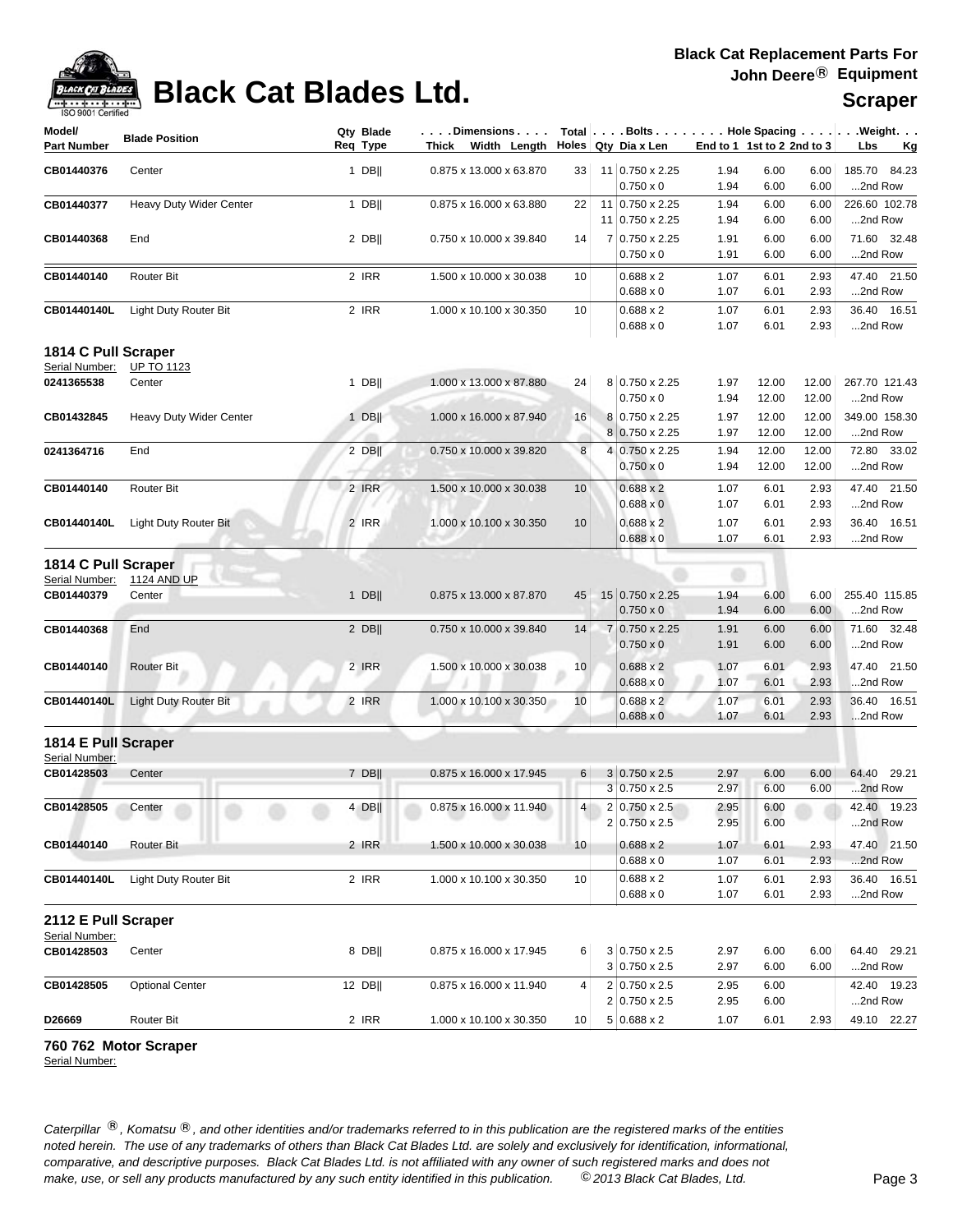# **Black Cat Blades Ltd.** Scraper

### **Black Cat Replacement Parts For John Deere**® **Equipment**

| Model/             | <b>Blade Position</b>         | Qty Blade |       | . Dimensions             |                | Total Bolts Hole Spacing Weight.         |              |                            |              |               |             |
|--------------------|-------------------------------|-----------|-------|--------------------------|----------------|------------------------------------------|--------------|----------------------------|--------------|---------------|-------------|
| <b>Part Number</b> |                               | Req Type  | Thick | Width Length             |                | Holes $Qty$ Dia x Len                    |              | End to 1 1st to 2 2nd to 3 |              | Lbs           | Kg          |
| U15809             | Center                        | $1$ DB    |       | 0.750 x 10.000 x 53.875  | 27             | $9 0.750 \times 2.5$                     | 2.94         | 6.00                       | 6.00         | 100.40        | 45.54       |
|                    |                               |           |       |                          |                | $0.750 \times 0$                         | 2.94         | 6.00                       | 6.00         | 2nd Row       |             |
| U15808             | End                           | 2 DB      |       | 0.750 x 10.000 x 17.875  | 9 <sup>1</sup> | $3 0.750 \times 2.5$                     | 2.94         | 6.00                       | 6.00         |               | 33.50 15.20 |
|                    |                               |           |       |                          |                | $0.750 \times 0$                         | 2.94         | 6.00                       | 6.00         | 2nd Row       |             |
| U15809HT           | Center                        | 1 DBII    |       | 0.750 x 10.000 x 53.875  | 27             | $9 0.750 \times 2.5$                     | 2.94         | 6.00                       | 6.00         | 101.10 45.86  |             |
|                    |                               |           |       |                          |                | $0.750 \times 0$                         | 2.94         | 6.00                       | 6.00         | 2nd Row       |             |
| U15808HT           | End                           | 2 DB      |       | 0.750 x 10.000 x 17.875  | 9 <sup>1</sup> | $3 0.750 \times 2.5$                     | 2.94         | 6.00                       | 6.00         |               | 33.50 15.20 |
|                    |                               |           |       |                          |                | $0.750 \times 0$                         | 2.94         | 6.00                       | 6.00         | 2nd Row       |             |
| T107607            | <b>Heavy Duty Center</b>      | $1$ DB    |       | 1.000 x 10.000 x 53.875  | 27             | $9 0.750 \times 2.5$                     | 2.94         | 6.00                       | 6.00         | 134.10 60.83  |             |
|                    |                               |           |       |                          |                | $0.750 \times 0$                         | 2.94         | 6.00                       | 6.00         | 2nd Row       |             |
| T107606            | HD End                        | 2 DB      |       | 1.000 x 10.000 x 17.875  | 9              | $3 0.750 \times 2.5$<br>$0.750 \times 0$ | 2.94<br>2.94 | 6.00<br>6.00               | 6.00<br>6.00 | 2nd Row       | 45.00 20.41 |
|                    | <b>RH Router Bit</b>          | 1 IRR     |       | 0.750 x 10.250 x 16.500  |                | $3 0.813 \times 2.5$                     |              | 6.75                       |              |               | 23.00 10.43 |
| U16420             |                               |           |       |                          | 5              |                                          | 1.63         |                            | 6.75         |               |             |
| U16421             | <b>LH Router Bit</b>          | 1 IRR     |       | 0.750 x 10.250 x 16.500  | 5              | $3 0.813 \times 2.5$                     | 1.63         | 6.75                       | 6.75         | 23.00         | 10.43       |
| U17518             | <b>Extended RH Router Bit</b> | 1 IRR     |       | 0.750 x 11.810 x 25.500  | 5              | $5 0.813 \times 2.5$                     | 1.63         | 3.38                       | 3.38         | 48.00         | 21.77       |
| U17519             | <b>Extended LH Router Bit</b> | 1 IRR     |       | 0.750 x 11.810 x 25.500  | 5              | $5 0.813 \times 2.5$                     | 1.63         | 3.38                       | 3.38         |               | 48.00 21.77 |
| 762BS              | <b>Straight Blade Support</b> | $1$ SE    |       | 0.750 x 9.000 x 90.000   | 25             | 0.813                                    | 3.00         | 6.00                       | 6.00         | 167.81 76.12  |             |
|                    |                               |           |       |                          |                | 0.813                                    | 3.00         | 6.00                       | 6.00         | 2nd Row       |             |
| Serial Number:     | 860 862 Motor Scraper         |           |       |                          |                |                                          |              |                            |              |               |             |
| T145455            | Center                        | $1$ DB    |       | 1.000 x 13.000 x 65.880  | 33             | 11 0.750 x 2.75                          | 2.94         | 6.00                       | 6.00         | 216.20 98.07  |             |
|                    |                               |           |       |                          |                | 11 0.750 x 2.75                          | 2.94         | 6.00                       | 6.00         | 2nd Row       |             |
| T145456            | End                           | $2$ DB    |       | 1.000 x 13.000 x 20.000  | 9              | 3 0.750 x 2.75                           | 2.94         | 6.00                       | 6.00         |               | 65.90 29.89 |
|                    |                               |           |       |                          |                | $0.750 \times 0$                         | 2.94         | 6.00                       | 6.00         | 2nd Row       |             |
| T145457            | <b>Heavy Duty Center</b>      | $1$ DB    |       | 1.125 x 13.000 x 65.880  | 33             | 11 0.750 x 2.75                          | 2.94         | 6.00                       | 6.00         | 234.50 106.37 |             |
|                    |                               |           |       |                          |                | 11 0.750 x 2.75                          | 2.94         | 6.00                       | 6.00         | 2nd Row       |             |
| T145458            | HD End                        | $2$ DB    |       | 1.125 x 13.000 x 20.000  | 9              | 3 0.750 x 2.75                           | 2.94         | 6.00                       | 6.00         |               | 71.50 32.43 |
|                    |                               |           |       |                          |                | $0.750 \times 0$                         | 2.94         | 6.00                       | 6.00         | 2nd Row       |             |
| T114519            | <b>RH Router Bit</b>          | 1 IRR     |       | 0.750 x 11.299 x 19.921  | $\overline{4}$ | 4 0.813 x 2.75                           | 1.61         | 5.56                       | 5.56         |               | 59.00 26.76 |
| T114520            | <b>LH Router Bit</b>          | 1 IRR     |       | 0.750 x 11.299 x 19.921  | 4 <sup>1</sup> | $4 0.813 \times 2.75$                    | 1.61         | 5.56                       | 5.56         | 59.00         | 26.76       |
| 860FROG            | <b>Straight Blade Support</b> | $1$ SE    |       | 1.000 x 10.500 x 106.000 | 34             | 0.813                                    | 5.00         | 6.00                       | 6.00         | 306.00 138.80 |             |
|                    |                               |           |       |                          |                | 0.813                                    | 5.00         | 6.00                       | 6.00         | 2nd Row       |             |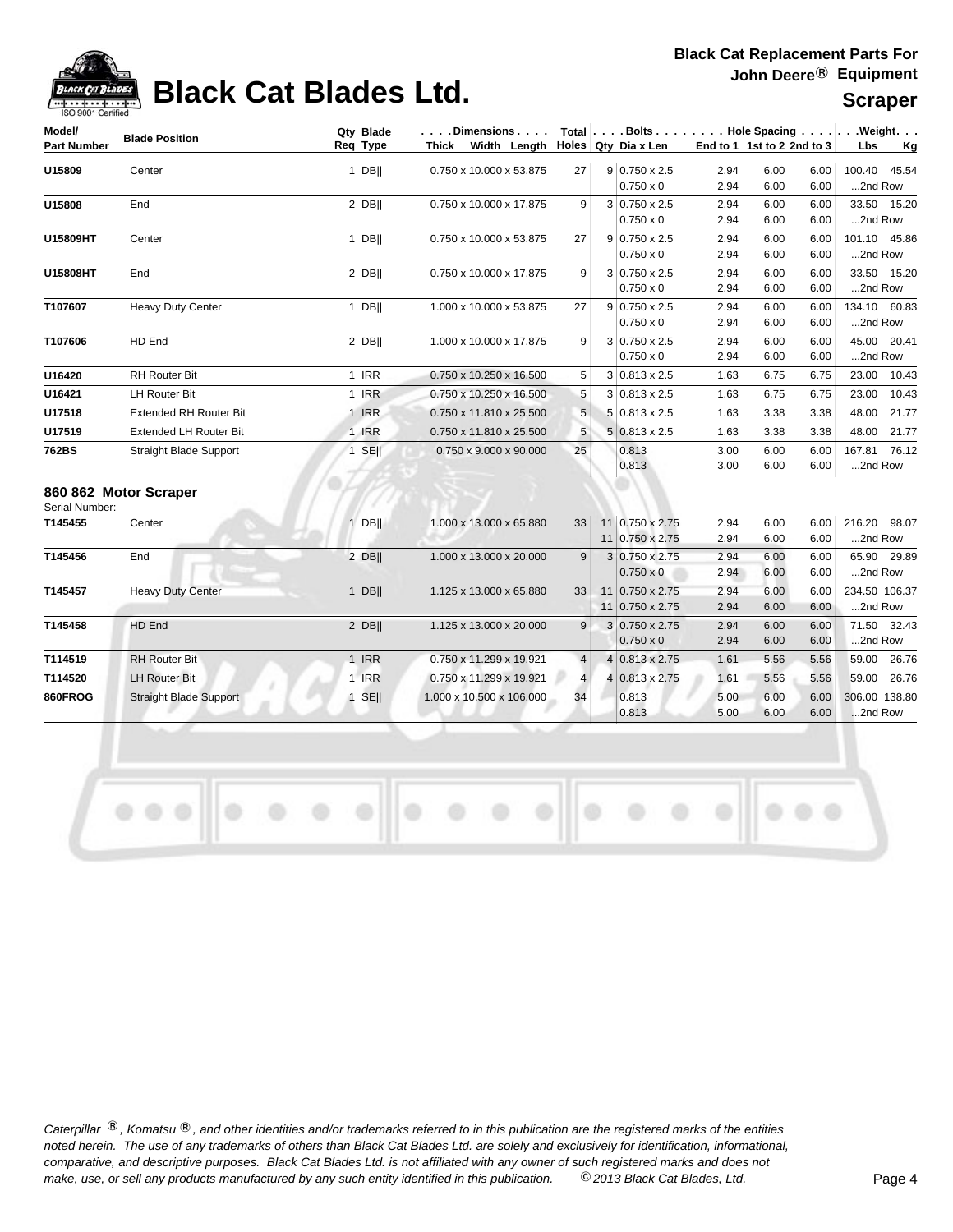

### **Black Cat Blades Ltd. Grader End Bits and Overlays**

| ISO 9001 Certified |                                     |           |                                           |                 |                |                                        |                            |              |              |         |             |
|--------------------|-------------------------------------|-----------|-------------------------------------------|-----------------|----------------|----------------------------------------|----------------------------|--------------|--------------|---------|-------------|
| Model/             | <b>Blade Position</b>               | Qty Blade | . Dimensions                              |                 |                | Total   Bolts   Hole Spacing   Weight. |                            |              |              |         |             |
| <b>Part Number</b> |                                     | Req Type  | Width Length Holes Qty Dia x Len<br>Thick |                 |                |                                        | End to 1 1st to 2 2nd to 3 |              |              | Lbs     | <u>Kg</u>   |
| 570                |                                     |           |                                           |                 |                |                                        |                            |              |              |         |             |
| Serial Number:     | UP TO 551920                        |           |                                           |                 |                |                                        |                            |              |              |         |             |
| U42495             | End bit LH/RH                       | $2$ DB    | 0.625 x 6.000 x 16.744                    | 4               |                | 4 0.625 x 2.25                         | 2.19                       | 4.93         | 4.74         | 14.30   | 6.49        |
| T34084             | Overlay RH for 6" blades            | 1 IRR     | 0.625 x 9.000 x 21.963                    | 6               |                | $6 0.625 \times 2.75$                  | 4.33                       | 2.33         | 4.70         | 29.50   | 13.38       |
| T34085             | Overlay LH for 6" blades            | 1 IRR     | 0.625 x 9.000 x 21.813                    | 6               |                | $6 0.625 \times 2.75$                  | 4.33                       | 2.33         | 4.70         | 29.50   | 13.38       |
| 570                |                                     |           |                                           |                 |                |                                        |                            |              |              |         |             |
| Serial Number:     | 551921 AND UP                       |           |                                           |                 |                |                                        |                            |              |              |         |             |
| T152767            | End bit LH/RH                       | 2 DB      | 0.625 x 6.000 x 16.587                    | 4               |                | 4 0.625 x 2.25                         | 2.77                       | 3.68         | 3.68         | 14.00   | 6.35        |
|                    | 670 672 A B C CII CH CHII           |           |                                           |                 |                |                                        |                            |              |              |         |             |
| Serial Number:     |                                     |           |                                           |                 |                |                                        |                            |              |              |         |             |
| T71955             | End bit LH/RH                       | $2$ DB    | 0.625 x 6.000 x 18.213                    | 4               |                | 4 0.625 x 2.25                         | 2.41                       | 4.91         | 4.91         | 17.00   | 7.71        |
| T71956             | Heavy Duty End bit LH/RH            | 2 DB      | 0.750 x 6.000 x 18.181                    | 4               |                | 4 0.625 x 2.25                         | 2.44                       | 4.91         | 4.91         | 21.00   | 9.53        |
| T70926             | Overlay LH/RH for 6" blades         | $1$ DB    | 0.625 x 9.000 x 23.539                    | 10              |                | 5 0.625 x 2.75                         | 1.61                       | 4.06         | 4.70         | 32.20   | 14.61       |
|                    |                                     |           |                                           |                 |                | $0.625 \times 0$                       | 1.61                       | 4.06         | 4.70         | 2nd Row |             |
| T70927             | Overlay LH/RH for 8" blades         | $1$ DB    | 0.625 x 9.000 x 25.661                    | 10              |                | 5 0.625 x 2.75                         | 6.34                       | 4.14         | 4.72         | 38.00   | 17.24       |
|                    |                                     |           |                                           |                 |                | $0.625 \times 0$                       | 6.34                       | 4.14         | 4.72         | 2nd Row |             |
|                    | 670 672 A B C CII CH CHII           |           |                                           |                 |                |                                        |                            |              |              |         |             |
| Serial Number:     |                                     |           |                                           |                 |                |                                        |                            |              |              |         |             |
| T149152            | End bit LH/RH                       | $2$ DB    | 0.625 x 6.000 x 18.354                    | 5               |                | 5 0.625 x 2.25                         | 1.81                       | 3.69         | 3.69         | 18.00   | 8.16        |
| T149153            | Heavy Duty End bit LH/RH            | $2$ DB    | 0.750 x 6.000 x 18.197                    | 5               |                | 5 0.625 x 2.25                         | 1.81                       | 3.69         | 3.69         | 22.00   | 9.98        |
| T162466            | Overlay LH for 6" blades            | $1$ DB    | 0.500 x 8.457 x 23.217                    | $\overline{7}$  |                | 7 0.625 x 2.75                         | 18.95                      | 3.00         | 3.55         | 24.40   | 11.07       |
|                    |                                     |           |                                           |                 |                | $0.625 \times 0$                       | 1.88                       | 3.52         | 3.52         | 2nd Row |             |
| T162467            | Overlay RH for 6" blades            | $1$ DB    | 0.500 x 8.457 x 23.217                    | $\overline{7}$  | $\overline{7}$ | $0.625 \times 2.75$                    | 18.95                      | 3.00         | 3.55         | 24.40   | 11.07       |
|                    |                                     |           |                                           |                 |                | $0.625 \times 0$                       | 3.52                       | 3.52         | 3.52         | 2nd Row |             |
| T162468            | Overlay LH for 8" blades            | $1$ DB    | 0.500 x 8.457 x 25.118                    | $\overline{7}$  |                | 7 0.625 x 2.75                         | 6.07                       | 3.04         | 3.54         | 26.50   | 12.02       |
| T162469            | Overlay RH for 8" blades            | 1 $DB$    | 0.500 x 8.500 x 25.118                    | $\overline{7}$  |                | 7 0.625 x 2.75                         | 6.07                       | 3.04         | 3.54         | 26.60   | 12.07       |
| 670 672 D          |                                     |           |                                           |                 |                |                                        |                            |              |              |         |             |
| Serial Number:     |                                     |           |                                           |                 |                |                                        |                            |              |              |         |             |
| T202876            | End bit LH/RH                       | 2 DB      | $0.625 \times 6.000 \times 18.575$        | 5               |                | 5 0.625 x 2.25                         | 1.81                       | 3.74         | 3.74         | 18.00   | 8.16        |
| T202877            | Heavy Duty End bit LH/RH            | $2$ DB    | 0.750 x 18.617 x 6.000                    | $\sqrt{5}$      |                | $5 0.625 \times 2.25$                  | 1.82                       | 3.75         | 3.75         | 21.00   | 9.53        |
| T202938            | Overlay RH for 8" blades            | 2 DB      | 0.500 x 8.858 x 18.492                    | 8               |                | $5 0.625 \times 2.75$                  | 4.33                       | 3.10         | 3.63         | 21.60   | 9.80        |
| T202940            | Overlay LH/RH for 8" blades         | $2$ DB    | 0.500 x 8.858 x 21.953                    | 8               |                | $5 0.625 \times 2.75$                  | 6.06                       | 3.10         | 3.63         | 26.00   | 11.79       |
|                    | <b>770 772 A B BH C CH CII CHII</b> |           |                                           |                 |                |                                        |                            |              |              |         |             |
| Serial Number:     |                                     |           |                                           |                 |                |                                        |                            |              |              |         |             |
| T71955             | End bit LH/RH                       | $2$ DB    | 0.625 x 6.000 x 18.213                    | $\vert 4 \vert$ |                | 4 0.625 x 2.25                         | 2.41                       | 4.91         | 4.91         | 17.00   | 7.71        |
| T71956             | Heavy Duty End bit LH/RH            | $2$ DB    | $0.750 \times 6.000 \times 18.181$        | 4               |                | 4 0.625 x 2.25                         | 2.44                       | 4.91         | 4.91         | 21.00   | 9.53        |
| T70926             | Overlay LH/RH for 6" blades         | $1$ DB    | 0.625 x 9.000 x 23.539                    | 10              |                | 5 0.625 x 2.75                         | 1.61                       | 4.06         | 4.70         | 32.20   | 14.61       |
|                    |                                     |           |                                           |                 |                | $0.625 \times 0$                       | 1.61                       | 4.06         | 4.70         | 2nd Row |             |
| T70927             | Overlay LH/RH for 8" blades         | $1$ DB    | 0.625 x 9.000 x 25.661                    | 10              |                | 5 0.625 x 2.75<br>$0.625 \times 0$     | 6.34<br>6.34               | 4.14<br>4.14 | 4.72<br>4.72 | 2nd Row | 38.00 17.24 |
|                    |                                     |           |                                           |                 |                |                                        |                            |              |              |         |             |
|                    | 770 772 A B BH C CH CII CHII        |           |                                           |                 |                |                                        |                            |              |              |         |             |
| Serial Number:     |                                     |           |                                           |                 |                |                                        |                            |              |              |         |             |
| T149152            | End bit LH/RH                       | $2$ DB    | 0.625 x 6.000 x 18.354                    | 5               |                | 5 0.625 x 2.25                         | 1.81                       | 3.69         | 3.69         | 18.00   | 8.16        |
| T149153            | Heavy Duty End bit LH/RH            | $2$ DB    | 0.750 x 6.000 x 18.197                    | 5               |                | 5 0.625 x 2.25                         | 1.81                       | 3.69         | 3.69         | 22.00   | 9.98        |
| T162466            | Overlay LH for 6" blades            | 1 DB $  $ | 0.500 x 8.457 x 23.217                    | $\overline{7}$  |                | 7 0.625 x 2.75<br>$0.625 \times 0$     | 18.95<br>1.88              | 3.00<br>3.52 | 3.55<br>3.52 | 2nd Row | 24.40 11.07 |
| T162467            | Overlay RH for 6" blades            | $1$ DB    | 0.500 x 8.457 x 23.217                    | $\overline{7}$  |                | 7 0.625 x 2.75                         | 18.95                      | 3.00         | 3.55         |         | 24.40 11.07 |
|                    |                                     |           |                                           |                 |                | $0.625 \times 0$                       | 3.52                       | 3.52         | 3.52         | 2nd Row |             |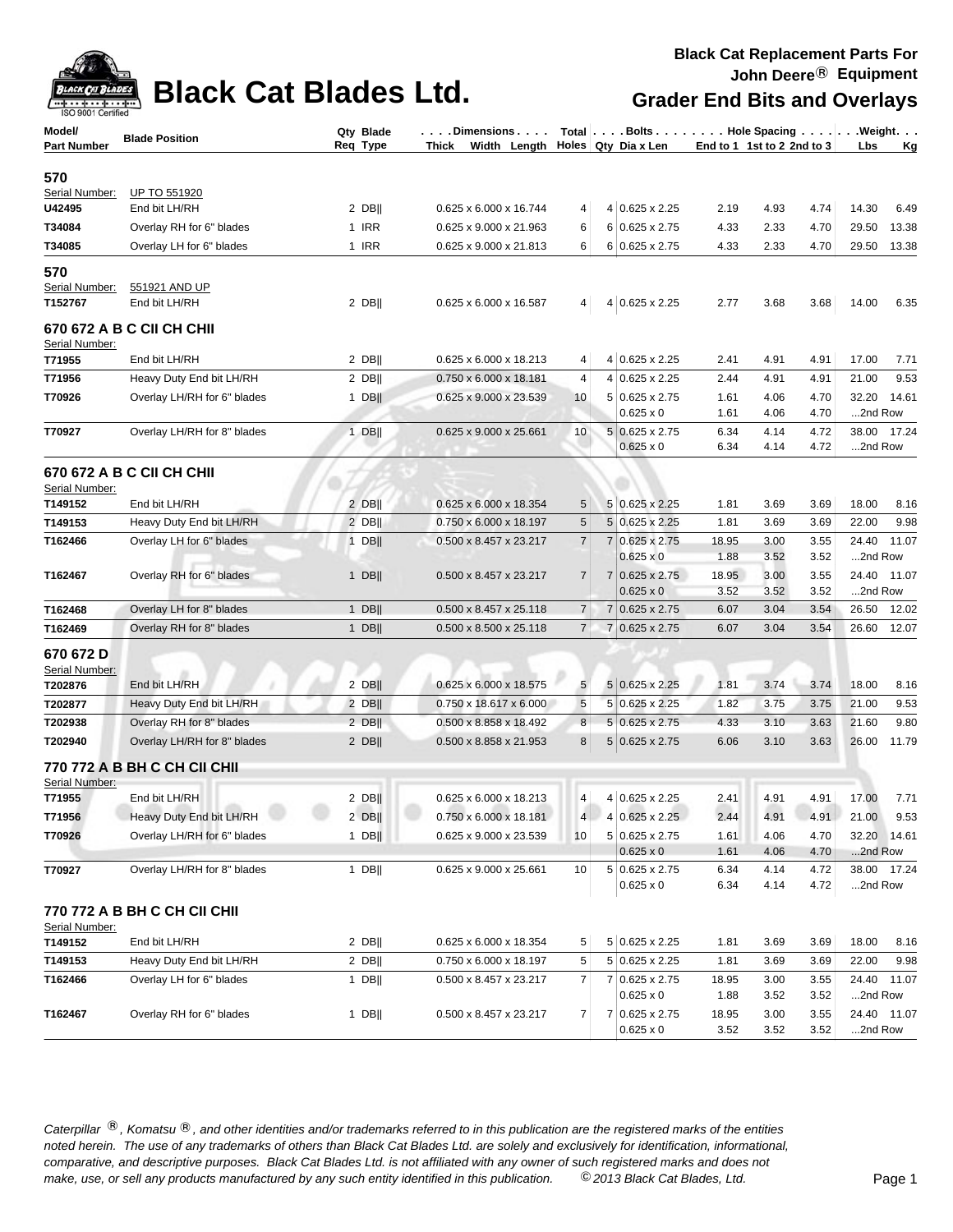# **Black Cat Blades Ltd. Grader End Bits and Overlays**

| Model/                      | <b>Blade Position</b>       | Qty Blade   | $\cdots$ | . Dimensions                       |                | Total $\vert \ldots$ Bolts $\ldots$ $\vert \ldots$ . |      | Hole Spacing                  |      |       | .Weight.  |
|-----------------------------|-----------------------------|-------------|----------|------------------------------------|----------------|------------------------------------------------------|------|-------------------------------|------|-------|-----------|
| <b>Part Number</b>          |                             | Req Type    | Thick    | Width Length                       | <b>Holes</b>   | Qty Dia x Len                                        |      | End to 1 1st to 2 2nd to $31$ |      | Lbs   | <u>Kg</u> |
| T162468                     | Overlay LH for 8" blades    | <b>DBII</b> |          | $0.500 \times 8.457 \times 25.118$ | $\overline{7}$ | 7 0.625 x 2.75                                       | 6.07 | 3.04                          | 3.54 | 26.50 | 12.02     |
| T162469                     | Overlay RH for 8" blades    | DBII        |          | $0.500 \times 8.500 \times 25.118$ | 7 <sup>1</sup> | 7 0.625 x 2.75                                       | 6.07 | 3.04                          | 3.54 | 26.60 | 12.07     |
| 770 772 D                   |                             |             |          |                                    |                |                                                      |      |                               |      |       |           |
| Serial Number:              |                             |             |          |                                    |                |                                                      |      |                               |      |       |           |
| T202876                     | End bit LH/RH               | 2 DBII      |          | 0.625 x 6.000 x 18.575             | 5 <sup>1</sup> | $5 0.625 \times 2.25$                                | 1.81 | 3.74                          | 3.74 | 18.00 | 8.16      |
| T202877                     | Heavy Duty End bit LH/RH    | 2 DBII      |          | $0.750 \times 18.617 \times 6.000$ | 5 <sup>1</sup> | $5 0.625 \times 2.25$                                | 1.82 | 3.75                          | 3.75 | 21.00 | 9.53      |
| T202938                     | Overlay LH/RH for 6" blades | $2$ DB      |          | 0.500 x 8.858 x 18.492             | 8 <sup>1</sup> | 5 0.625 x 2.75                                       | 4.33 | 3.10                          | 3.63 | 21.60 | 9.80      |
| T202940                     | Overlay LH/RH for 8" blades | 2 DBII      |          | $0.500 \times 8.858 \times 21.953$ | 8 <sup>1</sup> | $5 0.625 \times 2.75$                                | 6.06 | 3.10                          | 3.63 | 26.00 | 11.79     |
| 870 872 D<br>Serial Number: |                             |             |          |                                    |                |                                                      |      |                               |      |       |           |
| T202876                     | End bit LH/RH               | 2 DBII      |          | 0.625 x 6.000 x 18.575             | 5 <sup>1</sup> | $5 0.625 \times 2.25$                                | 1.81 | 3.74                          | 3.74 | 18.00 | 8.16      |
| T202877                     | Heavy Duty End bit LH/RH    | 2 DBII      |          | $0.750 \times 18.617 \times 6.000$ | 5 <sup>1</sup> | $5 0.625 \times 2.25$                                | 1.82 | 3.75                          | 3.75 | 21.00 | 9.53      |
| T202938                     | Overlay LH/RH for 6" blades | $2$ DB      |          | $0.500 \times 8.858 \times 18.492$ | 8 <sup>1</sup> | 5 0.625 x 2.75                                       | 4.33 | 3.10                          | 3.63 | 21.60 | 9.80      |
| T202940                     | Overlay LH/RH for 8" blades | 2 DBII      |          | $0.500 \times 8.858 \times 21.953$ | 8 <sup>1</sup> | 5 0.625 x 2.75                                       | 6.06 | 3.10                          | 3.63 | 26.00 | 11.79     |
|                             |                             |             |          |                                    |                |                                                      |      |                               |      |       |           |

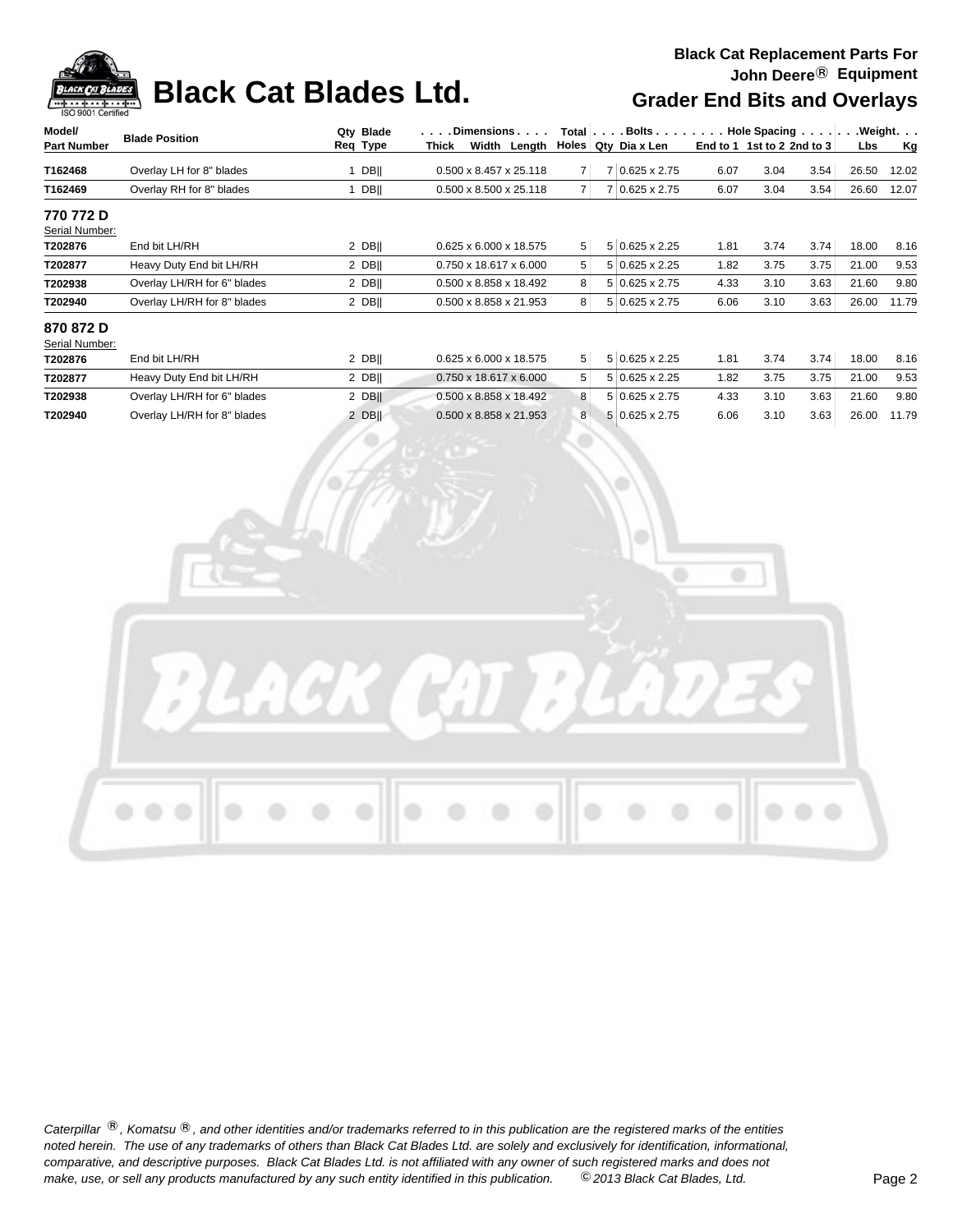| ACK PAT T         |
|-------------------|
|                   |
| SO 9001 Certified |

### **Black Cat Blades Ltd. Grader Blades by Length and Hole**

| Model/             | <b>Blade Position</b> | <b>Blade</b><br>Qtv | . Dimensions I             | Total ∣.<br>. Bolts . | <b>Hole Spacing</b>           | . Weiaht. . |
|--------------------|-----------------------|---------------------|----------------------------|-----------------------|-------------------------------|-------------|
| <b>Part Number</b> |                       | Rea<br>Tvpe         | Width<br>Thick<br>∟enath ∣ | Holes Qty Dia x Len   | End to 1<br>1st to 2 2nd to 3 | Ka<br>∟bs   |

### **5/8" HOLES Curved Carbon**

| Serial Number: |                         |              |                                     |                |       |      |      |       |        |       |
|----------------|-------------------------|--------------|-------------------------------------|----------------|-------|------|------|-------|--------|-------|
| ->             | $1/2$ " Thick x 6" Wide |              |                                     |                |       |      |      |       |        |       |
| T74839         | 4 Foot                  | C            | $0.500 \times 6.000 \times 48.000$  | 6              | 0.625 | 3.00 | 3.00 | 12.00 | 34.00  | 15.42 |
| T74840         | 5 Foot                  | C            | $0.500 \times 6.000 \times 60.000$  | $\overline{7}$ | 0.625 | 3.00 | 3.00 | 12.00 | 43.00  | 19.50 |
| T74841         | 6 Foot                  | $\mathbf C$  | 0.500 x 6.000 x 72.000              | 8              | 0.625 | 3.00 | 3.00 | 12.00 | 52.00  | 23.59 |
| T74842         | 7 Foot                  |              | $0.500 \times 6.000 \times 84.000$  | 9              | 0.625 | 3.00 | 3.00 | 12.00 | 61.00  | 27.67 |
| T74843         | 8 Foot                  | C            | $0.500 \times 6.000 \times 96.000$  | 10             | 0.625 | 3.00 | 3.00 | 12.00 | 69.00  | 31.30 |
| T146078        | 12 Foot                 | $\mathbf C$  | 0.500 x 6.000 x 144.000             | 14             | 0.625 | 3.00 | 3.00 | 6.00  | 104.00 | 47.17 |
| ->             | 1/2" Thick x 8" Wide    |              |                                     |                |       |      |      |       |        |       |
| T74851         | 4 Foot                  | C            | $0.500 \times 8.000 \times 48.000$  | 6              | 0.625 | 3.00 | 3.00 | 12.00 | 49.00  | 22.23 |
| T74852         | 5 Foot                  | C            | $0.500 \times 8.000 \times 60.000$  | $\overline{7}$ | 0.625 | 3.00 | 3.00 | 12.00 | 62.00  | 28.12 |
| T74853         | 6 Foot                  | C            | 0.500 x 8.000 x 72.000              | 8              | 0.625 | 3.00 | 3.00 | 12.00 | 74.00  | 33.57 |
| T74854         | 7 Foot                  | $\mathsf{C}$ | $0.500 \times 8.000 \times 84.000$  | 9              | 0.625 | 3.00 | 3.00 | 12.00 | 86.00  | 39.01 |
| T74855         | 8 Foot                  | $\mathsf{C}$ | $0.500 \times 8.000 \times 96.000$  | 10             | 0.625 | 3.00 | 3.00 | 12.00 | 98.00  | 44.45 |
| T146079        | 14 Foot                 | C            | $0.500 \times 6.000 \times 168.000$ | 16             | 0.625 | 3.00 | 3.00 | 12.00 | 122.00 | 55.34 |
| ⊸>             | 5/8" Thick x 6" Wide    |              |                                     |                |       |      |      |       |        |       |
| U42840         | 2 Foot                  | $\mathbf C$  | 0.625 x 6.000 x 24.000              | $\overline{4}$ | 0.625 | 3.00 | 3.00 | 12.00 | 22.00  | 9.98  |
| T74844         | 4 Foot                  | C            | $0.625 \times 6.000 \times 48.000$  | 6              | 0.625 | 3.00 | 3.00 | 12.00 | 43.00  | 19.50 |
| U46287         | 5 Foot                  | C            | 0.625 x 6.000 x 60.000              | $\overline{7}$ | 0.625 | 3.00 | 3.00 | 12.00 | 54.00  | 24.49 |
| U42494         | 6 Foot                  | $\mathsf{C}$ | 0.625 x 6.000 x 72.000              | 8              | 0.625 | 3.00 | 3.00 | 12.00 | 65.00  | 29.48 |
| T42277         | 7 Foot                  | $\mathsf{C}$ | $0.625 \times 6.000 \times 84.000$  | 9              | 0.625 | 3.00 | 3.00 | 12.00 | 75.00  | 34.02 |
| T74849         | 8 Foot                  | $\mathsf{C}$ | 0.625 x 6.000 x 96.000              | 10             | 0.625 | 3.00 | 3.00 | 12.00 | 86.00  | 39.01 |
| -->            | 5/8" Thick x 8" Wide    |              |                                     |                |       |      |      |       |        |       |
| T144356        | 3 Foot                  | $\mathsf{C}$ | 0.625 x 8.000 x 36.000              | 5              | 0.625 | 3.00 | 3.00 | 12.00 | 46.00  | 20.87 |
| T74856         | 4 Foot                  | $\mathsf{C}$ | 0.625 x 8.000 x 48.000              | 6              | 0.625 | 3.00 | 3.00 | 12.00 | 61.00  | 27.67 |
| T74858         | 5 Foot                  | $\mathsf{C}$ | $0.625 \times 8.000 \times 60.000$  | $\overline{7}$ | 0.625 | 3.00 | 3.00 | 12.00 | 77.00  | 34.93 |
| T74860         | 6 Foot                  | C            | 0.625 x 8.000 x 72.000              | 8              | 0.625 | 3.00 | 3.00 | 12.00 | 92.00  | 41.73 |
| T74862         | 7 Foot                  | $\mathbf C$  | 0.625 x 8.000 x 84.000              | 9              | 0.625 | 3.00 | 3.00 | 12.00 | 107.00 | 48.53 |
| T74864         | 8 Foot                  | $\mathbf C$  | $0.625 \times 8.000 \times 96.000$  | 10             | 0.625 | 3.00 | 3.00 | 12.00 | 122.00 | 55.34 |
| -->            | 3/4" Thick x 8" Wide    |              |                                     |                |       |      |      |       |        |       |
| T145924        | 3 Foot                  | $\mathsf{C}$ | $0.750 \times 8.000 \times 36.000$  | 5              | 0.625 | 3.00 | 3.00 | 12.00 | 55.00  | 24.95 |
| T74866         | 4 Foot                  | C            | 0.750 x 8.000 x 48.000              | 6              | 0.625 | 3.00 | 3.00 | 12.00 | 75.00  | 34.02 |
| T74868         | 5 Foot                  | C            | 0.750 x 8.000 x 60.000              | $\overline{7}$ | 0.625 | 3.00 | 3.00 | 12.00 | 92.00  | 41.73 |
| T74870         | 6 Foot                  | $\mathsf{C}$ | 0.750 x 8.000 x 72.000              | 8              | 0.625 | 3.00 | 3.00 | 12.00 | 111.00 | 50.35 |
| T74872         | 7 Foot                  | C            | 0.750 x 8.000 x 84.000              | 9              | 0.625 | 3.00 | 3.00 | 12.00 | 129.00 | 58.51 |
| T74874         | 8 Foot                  |              | 0.750 x 8.000 x 96.000              | 10             | 0.625 | 3.00 | 3.00 | 12.00 | 147.00 | 66.68 |
|                |                         |              |                                     |                |       |      |      |       |        |       |

### **5/8" HOLES Curved Heat-treated**

Serial Number:

| ->            | 1/2" Thick x 6" Wide   |                                    |                 |       |      |      |      |       |       |
|---------------|------------------------|------------------------------------|-----------------|-------|------|------|------|-------|-------|
| T145942       | 6 Foot                 | $0.500 \times 6.000 \times 72.000$ | 13 <sub>1</sub> | 0.625 | 3.00 | 3.00 | 6.00 | 52.00 | 23.59 |
| T145943       | 7 Foot                 | $0.500 \times 6.000 \times 84.000$ | 15              | 0.625 | 3.00 | 3.00 | 6.00 | 61.00 | 27.67 |
| T145944       | 8 Foot                 | $0.500 \times 6.000 \times 96.000$ | 10 <sup>1</sup> | 0.625 | 3.00 | 3.00 | 6.00 | 69.00 | 31.30 |
| $\rightarrow$ | $1/2"$ Thick x 8" Wide |                                    |                 |       |      |      |      |       |       |
| T146075       | 4 Foot                 | $0.500 \times 8.000 \times 48.000$ | 9 <sup>1</sup>  | 0.625 | 3.00 | 3.00 | 6.00 | 49.00 | 22.23 |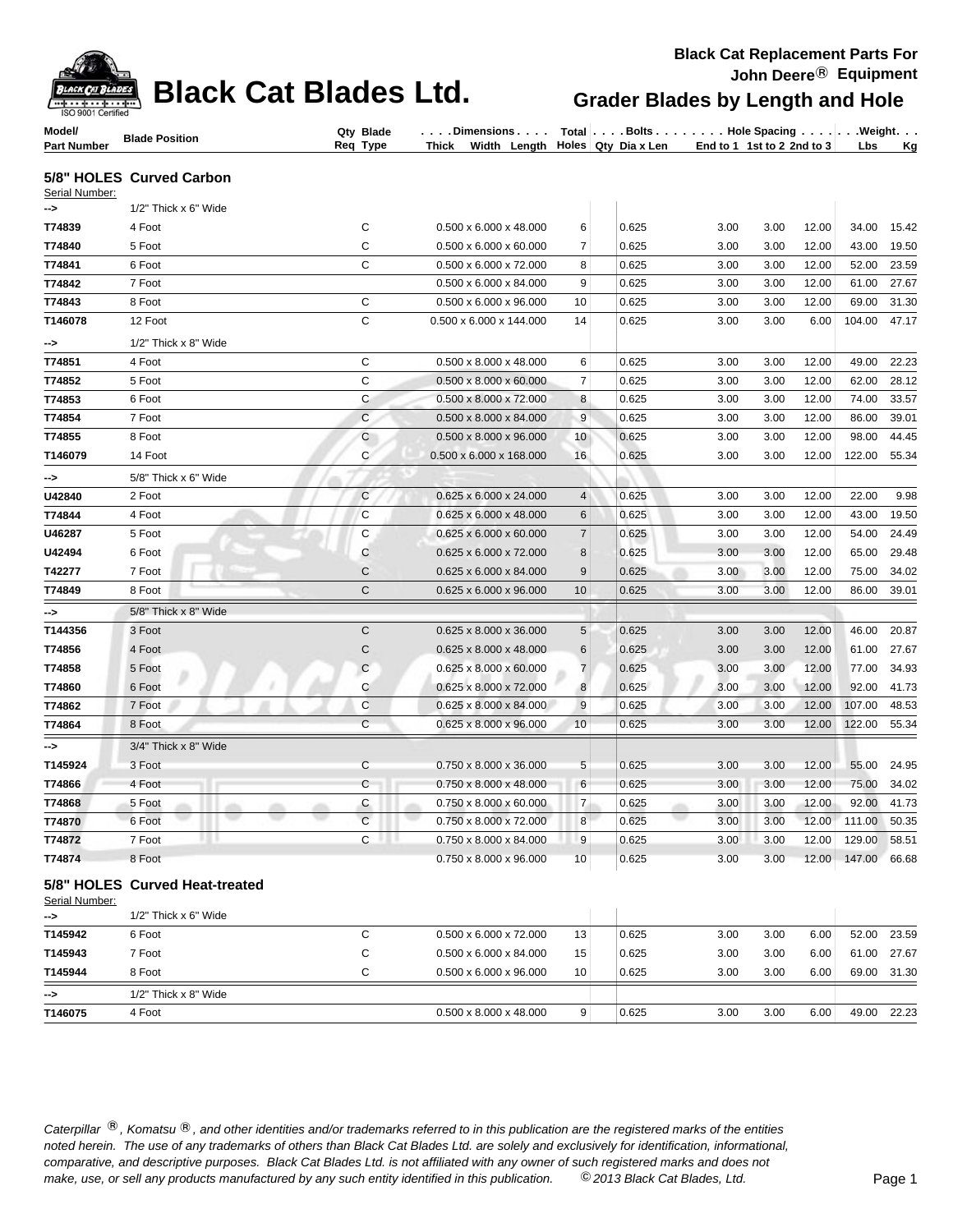| <b>ACK CAT</b> |
|----------------|
| ווס            |

# **Black Cat Blades Ltd. Grader Blades by Length and Hole**

### **Black Cat Replacement Parts For John Deere**® **Equipment**

| Model/             | <b>Blade Position</b>        | Qty Blade    | $\ldots$ . Dimensions $\ldots$ .               |                | Total   Bolts   Hole Spacing   Weight. |      |                            |       |              |             |
|--------------------|------------------------------|--------------|------------------------------------------------|----------------|----------------------------------------|------|----------------------------|-------|--------------|-------------|
| <b>Part Number</b> |                              | Req Type     | Thick Width Length $\vert$ Holes Qty Dia x Len |                |                                        |      | End to 1 1st to 2 2nd to 3 |       | Lbs          | <u>Kg</u>   |
| T146077            | 8 Foot                       |              | $0.500 \times 8.000 \times 96.000$             | 17             | 0.625                                  | 3.00 | 3.00                       | 6.00  |              | 98.00 44.45 |
| ⊸>                 | 5/8" Thick x 6" Wide         |              |                                                |                |                                        |      |                            |       |              |             |
| T66709             | 2 Foot                       | C            | 0.625 x 6.000 x 24.000                         | 5              | 0.625                                  | 3.00 | 3.00                       | 6.00  | 22.00        | 9.98        |
| T74778             | 4 Foot                       | $\mathsf{C}$ | 0.625 x 6.000 x 48.000                         | 9              | 0.625                                  | 3.00 | 3.00                       | 6.00  | 42.80        | 19.41       |
| T74778CD           | 4 Foot                       |              | 0.625 x 6.000 x 48.000                         | 9              | 0.625                                  | 3.00 | 3.00                       | 6.00  | 43.00        | 19.50       |
| T74751             | 5 Foot                       | C            | 0.625 x 6.000 x 60.000                         | 11             | 0.625                                  | 3.00 | 3.00                       | 6.00  | 54.00        | 24.49       |
| T66702             | 6 Foot                       | $\mathsf{C}$ | 0.625 x 6.000 x 72.000                         | 13             | 0.625                                  | 3.00 | 3.00                       | 6.00  | 64.10        | 29.08       |
| T217945            | 7 Foot                       |              | $0.625 \times 6.000 \times 84.000$             | 9              | 0.625                                  | 3.00 | 3.00                       | 12.00 | 75.70        | 34.34       |
| T66707             | 7 Foot                       | C            | 0.625 x 6.000 x 84.000                         | 15             | 0.625                                  | 3.00 | 3.00                       | 6.00  | 74.80        | 33.93       |
| T66705             | 8 Foot                       | $\mathbf C$  | 0.625 x 6.000 x 96.000                         | 17             | 0.625                                  | 3.00 | 3.00                       | 6.00  | 86.00        | 39.01       |
| ->                 | 5/8" Thick x 8" Wide         |              |                                                |                |                                        |      |                            |       |              |             |
| T147390            | 4 Foot                       | C            | $0.625 \times 8.000 \times 48.000$             | 9              | 0.625                                  | 3.00 | 3.00                       | 6.00  | 62.00        | 28.12       |
| T74764             | 5 Foot                       | C            | 0.625 x 8.000 x 60.000                         | 11             | 0.625                                  | 3.00 | 3.00                       | 6.00  | 77.00        | 34.93       |
| T71978             | 6 Foot                       | $\mathsf{C}$ | 0.625 x 8.000 x 72.000                         | 13             | 0.625                                  | 3.00 | 3.00                       | 6.00  | 92.00        | 41.73       |
| T71979             | 7 Foot                       | $\mathbf C$  | 0.625 x 8.000 x 84.000                         | 15             | 0.625                                  | 3.00 | 3.00                       | 6.00  | 107.00       | 48.53       |
| T71980             | 8 Foot                       | C            | 0.625 x 8.000 x 96.000                         | 17             | 0.625                                  | 3.00 | 3.00                       | 6.00  | 122.00       | 55.34       |
| ⊸>                 | 3/4" Thick x 6" Wide         |              |                                                |                |                                        |      |                            |       |              |             |
| T74756             | 5 Foot                       | $\mathsf{C}$ | 0.750 x 6.000 x 60.000                         | 11             | 0.625                                  | 3.00 | 3.00                       | 6.00  | 65.00        | 29.48       |
| T74758             | 6 Foot                       | C            | 0.750 x 6.000 x 72.000                         | 13             | 0.625                                  | 3.00 | 3.00                       | 6.00  | 78.00        | 35.38       |
| T74760             | 7 Foot                       | C            | 0.750 x 6.000 x 84.000                         | 15             | 0.625                                  | 3.00 | 3.00                       | 6.00  | 91.00        | 41.28       |
| T74762             | 8 Foot                       | $\mathsf{C}$ | 0.750 x 6.000 x 96.000                         | 17             | 0.625                                  | 3.00 | 3.00                       | 6.00  | 106.00       | 48.08       |
| -->                | 3/4" Thick x 8" Wide         |              |                                                |                |                                        |      |                            |       |              |             |
| T145767            | 3 Foot                       | $\mathsf{C}$ | 0.750 x 8.000 x 36.000                         | $\overline{7}$ | 0.625                                  | 3.00 | 3.00                       | 6.00  | 57.00        | 25.85       |
| T74769             | 5 Foot                       | $\mathsf{C}$ | $0.750 \times 8.000 \times 60.000$             | 11             | 0.625                                  | 3.00 | 3.00                       | 6.00  | 94.00        | 42.64       |
| T66703             | 6 Foot                       | $\mathsf{C}$ | 0.750 x 8.000 x 72.000                         | 13             | 0.625                                  | 3.00 | 3.00                       | 6.00  | 111.60       | 50.62       |
| T66704             | 7 Foot                       | $\mathsf{C}$ | 0.750 x 8.000 x 84.000                         | 15             | 0.625                                  | 3.00 | 3.00                       | 6.00  | 130.10       | 59.01       |
| T66706             | 8 Foot                       | $\mathbf C$  | 0.750 x 8.000 x 96.000                         | 17             | 0.625                                  | 3.00 | 3.00                       | 6.00  | 147.00       | 66.68       |
| ⊸>                 | 1" Thick x 8" Wide           |              |                                                |                |                                        |      |                            |       |              |             |
| T147391            | 6 Foot                       | <b>CS</b>    | 1.000 x 8.000 x 72.000                         | 13             | 0.625                                  | 3.00 | 3.00                       | 6.00  | 149.80       | 67.95       |
| T147392            | 7 Foot                       | <b>CS</b>    | 1.000 x 8.000 x 84.000                         | 15             | 0.625                                  | 3.00 | 3.00                       | 6.00  | 175.00 79.38 |             |
|                    | 5/8" HOLES Flat Heat-treated |              |                                                |                |                                        |      |                            |       |              |             |
| Serial Number:     |                              |              |                                                |                |                                        |      |                            |       |              |             |
| ⊸>                 | 5/8" Thick x 8" Wide         |              |                                                |                |                                        |      |                            |       |              |             |

|        | $\cup$ , $\cup$ individual $\cup$ |   |                                    |                 |       |      |      |      |        |       |
|--------|-----------------------------------|---|------------------------------------|-----------------|-------|------|------|------|--------|-------|
| T74796 | 5 Foot                            |   | $0.625 \times 8.000 \times 60.000$ | 11              | 0.625 | 3.00 | 3.00 | 6.00 | 76.00  | 34.47 |
| T74798 | 6 Foot                            |   | $0.625 \times 8.000 \times 72.000$ | 13              | 0.625 | 3.00 | 3.00 | 6.00 | 92.00  | 41.73 |
| T74800 | 7 Foot                            | Е | $0.625 \times 8.000 \times 84.000$ | 15 <sub>1</sub> | 0.625 | 3.00 | 3.00 | 6.00 | 108.00 | 48.99 |
| T74802 | 8 Foot                            |   | $0.625 \times 8.000 \times 96.000$ | 17 <sub>1</sub> | 0.625 | 3.00 | 3.00 | 6.00 | 123.00 | 55.79 |
| -->    | 3/4" Thick x 8" Wide              |   |                                    |                 |       |      |      |      |        |       |
| T66708 | 2 Foot                            | C | $0.750 \times 8.000 \times 24.000$ | 5               | 0.625 | 3.00 | 3.00 | 6.00 | 38.00  | 17.24 |
| T74804 | 5 Foot                            |   | $0.750 \times 8.000 \times 60.000$ | 11              | 0.625 | 3.00 | 3.00 | 6.00 | 96.00  | 43.54 |
| T74806 | 6 Foot                            |   | 0.750 x 8.000 x 72.000             | 13              | 0.625 | 3.00 | 3.00 | 6.00 | 115.00 | 52.16 |
| T74808 | 8 Foot                            |   | $0.750 \times 8.000 \times 84.000$ | 15              | 0.625 | 3.00 | 3.00 | 6.00 | 134.00 | 60.78 |
| T74810 | 8 Foot                            |   | $0.750 \times 8.000 \times 96.000$ | 17              | 0.625 | 3.00 | 3.00 | 6.00 | 152.00 | 68.95 |

### **5/8" HOLES Curved Serrated Heat-treated**

Serial Number: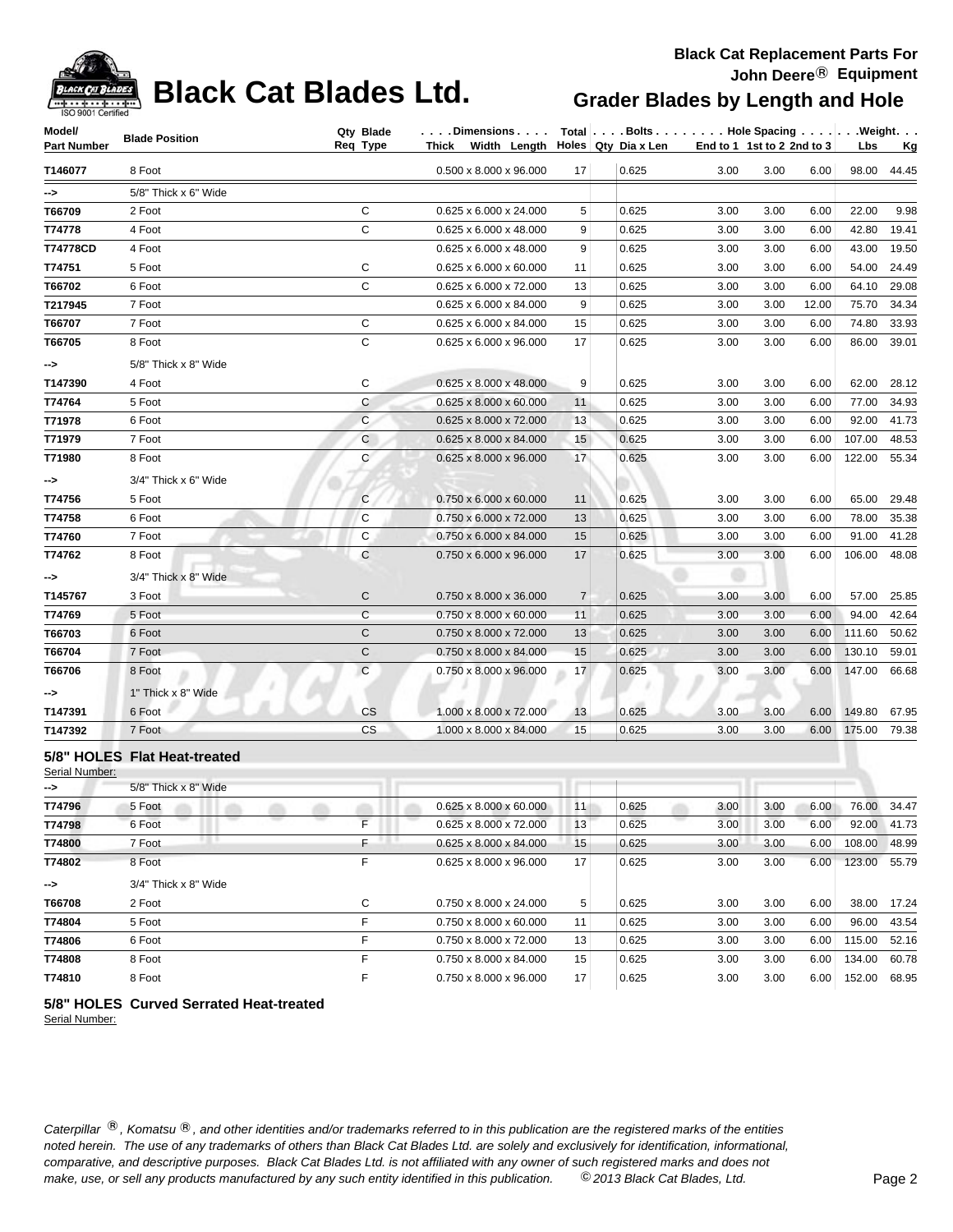

### **Black Cat Blades Ltd. Grader Blades by Length and Hole**

### **Black Cat Replacement Parts For John Deere**® **Equipment**

| ISO 9001 Certified |                                |                |                                                        |                |                                  |      |                            |       |        |           |
|--------------------|--------------------------------|----------------|--------------------------------------------------------|----------------|----------------------------------|------|----------------------------|-------|--------|-----------|
| Model/             | <b>Blade Position</b>          | Qty Blade      | Dimensions                                             |                | Total Bolts Hole Spacing Weight. |      |                            |       |        |           |
| <b>Part Number</b> |                                | Req Type       | Thick Width Length $\vert$ Holes $\vert$ Qty Dia x Len |                |                                  |      | End to 1 1st to 2 2nd to 3 |       | Lbs    | <u>Kg</u> |
| ->                 | 5/8" Thick x 6" Wide           |                |                                                        |                |                                  |      |                            |       |        |           |
| T66702-S           | 6 Foot                         |                | 0.625 x 6.000 x 72.000                                 | 13             | 0.625                            | 3.00 | 3.00                       | 6.00  | 53.00  | 24.04     |
| T66707-S           | 7 Foot                         |                | 0.625 x 6.000 x 84.000                                 | 15             | 0.625                            | 3.00 | 3.00                       | 6.00  | 62.00  | 28.12     |
| ->                 | 3/4" Thick x 6" Wide           |                |                                                        |                |                                  |      |                            |       |        |           |
| T74762-S           | 8 Foot                         |                | 0.750 x 6.000 x 96.000                                 | 17             | 0.625                            | 3.00 | 3.00                       | 6.00  | 88.60  | 40.19     |
| -->                | 3/4" Thick x 8" Wide           |                |                                                        |                |                                  |      |                            |       |        |           |
| T74769-S           | 5 Foot                         |                | 0.750 x 8.000 x 60.000                                 | 11             | 0.625                            | 3.00 | 3.00                       | 6.00  | 75.00  | 34.02     |
| T74769-SSP         | 5 Foot                         |                | $0.750 \times 8.000 \times 60.000$                     | 11             | 0.625                            | 3.00 | 3.00                       | 6.00  | 70.40  | 31.93     |
| <b>T74788ICEA</b>  | 5 Foot                         |                | x x 60.000                                             | 11             | 0.625                            | 3.00 | 3.00                       | 6.00  | 76.00  | 34.47     |
| <b>T74788ICEB</b>  | 5 Foot                         |                | 0.750 x 8.000 x 60.000                                 | 11             | 0.625                            | 3.00 | 3.00                       | 6.00  | 65.00  | 29.48     |
| T66703-S           | 6 Foot                         |                | 0.750 x 8.000 x 72.000                                 | 13             | 0.625                            | 3.00 | 3.00                       | 6.00  | 91.00  | 41.28     |
| T66703-SSP         | 6 Foot                         |                | 0.750 x 8.000 x 72.000                                 | 13             | 0.625                            | 3.00 | 3.00                       | 6.00  | 85.00  | 38.56     |
| T147192            | 7 Foot                         | <b>CS</b>      | 0.750 x 8.000 x 84.000                                 | 15             | 0.625                            | 3.00 | 3.00                       | 6.00  | 106.00 | 48.08     |
| T66704-S           | 7 Foot                         |                | $0.750 \times 8.000 \times 84.000$                     | 15             | 0.625                            | 3.00 | 3.00                       | 6.00  | 106.00 | 48.08     |
| T66704-SSP         | 7 Foot                         |                | $0.750 \times 8.000 \times 84.000$                     | 15             | 0.625                            | 3.00 | 3.00                       | 6.00  | 106.00 | 48.08     |
| T148935            | 8 Foot                         | CS             | 0.750 x 8.000 x 96.000                                 | 17             | 0.625                            | 3.00 | 3.00                       | 6.00  | 119.70 | 54.30     |
| -->                | 1" Thick x 8" Wide             |                |                                                        |                |                                  |      |                            |       |        |           |
| T147392-S          | 7 Foot                         |                | 1.000 x 8.000 x 84.000                                 | 15             | 0.625                            | 3.00 | 3.00                       | 6.00  | 149.00 | 67.59     |
| Serial Number:     | 3/4" HOLES Curved Carbon       |                |                                                        |                |                                  |      |                            |       |        |           |
| -->                | 5/8" Thick x 6" Wide           |                |                                                        |                |                                  |      |                            |       |        |           |
| T74845             | 4 Foot                         | C              | 0.625 x 6.000 x 48.000                                 | 6              | 0.750                            | 3.00 | 3.00                       | 12.00 | 43.00  | 19.50     |
| T74846             | 6 Foot                         | $\mathsf{C}$   | $0.625 \times 6.000 \times 60.000$                     | $\overline{7}$ | 0.750                            | 3.00 | 3.00                       | 12.00 | 54.00  | 24.49     |
| T74847             | 6 Foot                         | C              | 0.625 x 6.000 x 72.000                                 | 8              | 0.750                            | 3.00 | 3.00                       | 12.00 | 65.00  | 29.48     |
| T74848             | 7 Foot                         | $\mathsf{C}$   | 0.625 x 6.000 x 84.000                                 | 9              | 0.750                            | 3.00 | 3.00                       | 12.00 | 75.40  | 34.20     |
| T74850             | 8 Foot                         | $\mathsf{C}$   | 0.625 x 6.000 x 96.000                                 | 10             | 0.750                            | 3.00 | 3.00                       | 12.00 | 86.50  | 39.24     |
| -->                | 5/8" Thick x 8" Wide           |                |                                                        |                |                                  |      |                            |       |        |           |
| T74857             | 4 Foot                         |                | 0.625 x 8.000 x 48.000                                 |                | 0.750                            |      |                            |       | 61.00  | 27.67     |
| T74859             | 5 Foot                         | C              | $0.625 \times 8.000 \times 60.000$                     | $\overline{7}$ | 0.750                            | 3.00 | 3.00                       | 12.00 | 77.00  | 34.93     |
| T74861             | 6 Foot                         | C              | 0.625 x 8.000 x 72.000                                 | 8              | 0.750                            | 3.00 | 3.00                       | 12.00 | 92.00  | 41.73     |
| T74863             | 7 Foot                         | $\mathsf{C}$   | 0.625 x 8.000 x 84.000                                 | 10             | 0.750                            | 3.00 | 3.00                       | 12.00 | 107.00 | 48.53     |
| T74865             | 8 Foot                         | C              | 0.625 x 8.000 x 96.000                                 | 10             | 0.750                            | 3.00 | 3.00                       | 12.00 | 122.00 | 55.34     |
| ->                 | 3/4" Thick x 8" Wide           |                |                                                        |                |                                  |      |                            |       |        |           |
| T74867             | 4 Foot                         | C              | $0.750 \times 8.000 \times 48.000$                     | 6              | 0.750                            | 3.00 | 3.00                       | 6.00  | 75.00  | 34.02     |
| T74871             | 6 Foot                         | $\overline{C}$ | $0.750 \times 8.000 \times 72.000$                     | 8              | 0.750                            | 3.00 | 3.00                       | 12.00 | 111.00 | 50.35     |
| T74873             | <br>7 Foot                     | C              | 0.750 x 8.000 x 84.000                                 | 9              | 0.750                            | 3.00 | 3.00                       | 12.00 | 129.00 | 58.51     |
| T74875             | 8 Foot                         | C              | 0.750 x 8.000 x 96.000                                 | 10             | 0.750                            | 3.00 | 3.00                       | 12.00 | 147.00 | 66.68     |
|                    | 3/4" HOLES Curved Heat-treated |                |                                                        |                |                                  |      |                            |       |        |           |

Serial Number:

| 5/8" Thick x 6" Wide |  |                 |                                                                                                                                                      |                                  |      |      |             |             |
|----------------------|--|-----------------|------------------------------------------------------------------------------------------------------------------------------------------------------|----------------------------------|------|------|-------------|-------------|
| 5 Foot               |  | 11              |                                                                                                                                                      | 3.00                             | 3.00 | 6.00 | 54.00 24.49 |             |
| 6 Foot               |  | 13              |                                                                                                                                                      | 3.00                             | 3.00 | 6.00 | 64.30 29.17 |             |
| 7 Foot               |  | 15 <sub>1</sub> |                                                                                                                                                      | 3.00                             | 3.00 | 6.00 |             | 76.00 34.47 |
| 8 Foot               |  | 17              |                                                                                                                                                      | 3.00                             | 3.00 | 6.00 | 85.20       | 38.65       |
| 5/8" Thick x 8" Wide |  |                 |                                                                                                                                                      |                                  |      |      |             |             |
|                      |  |                 | $0.625 \times 6.000 \times 60.000$<br>$0.625 \times 6.000 \times 72.000$<br>$0.625 \times 6.000 \times 84.000$<br>$0.625 \times 6.000 \times 96.000$ | 0.750<br>0.750<br>0.750<br>0.750 |      |      |             |             |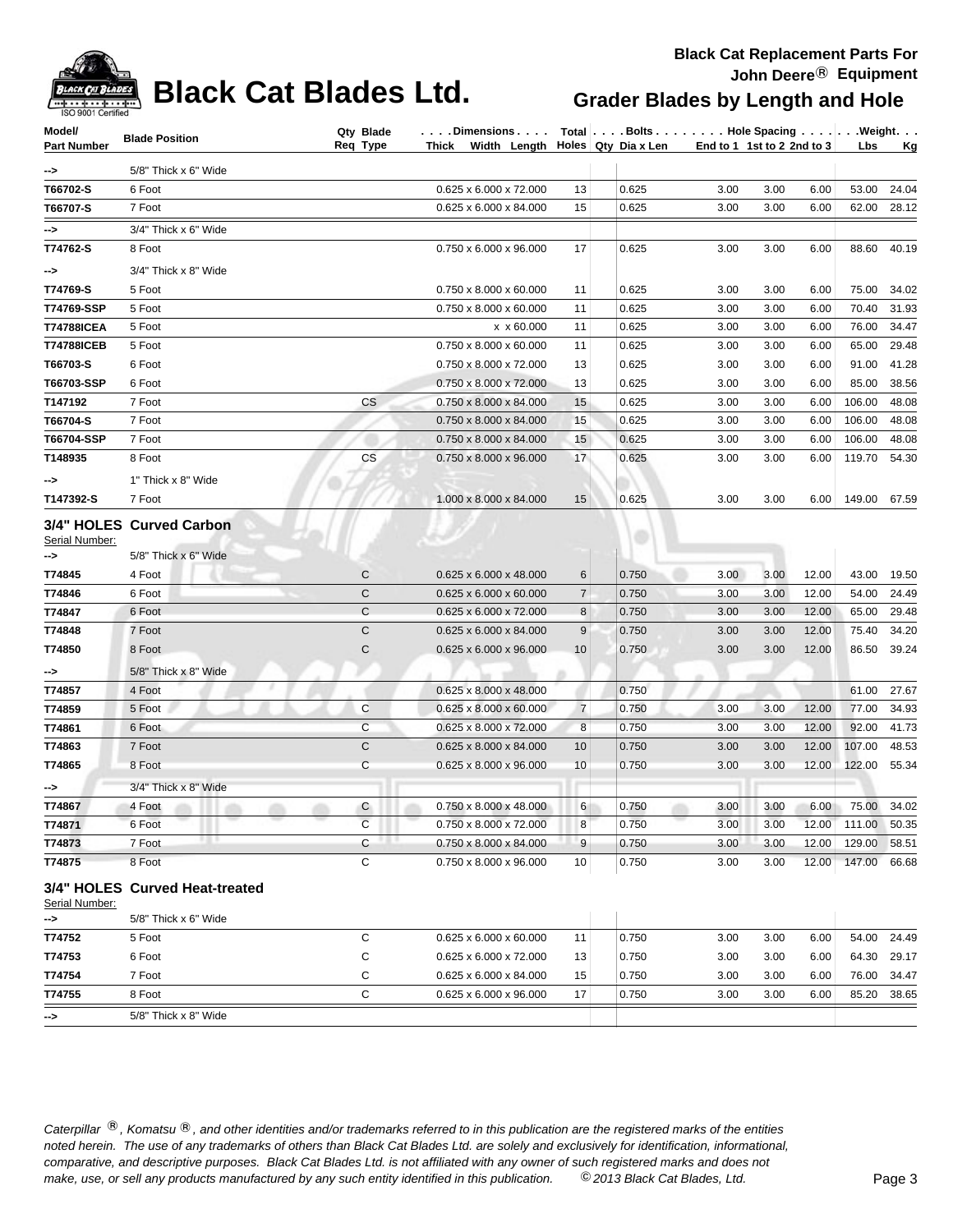

**-->** 1" Thick x 10" Wide

# **Black Cat Blades Ltd. Grader Blades by Length and Hole**

### **Black Cat Replacement Parts For John Deere**® **Equipment**

| Model/               |                                                                 | Qty Blade    | $\ldots$ . Dimensions. $\ldots$        |    | Total   Bolts Hole Spacing Weight. |                            |      |       |               |           |
|----------------------|-----------------------------------------------------------------|--------------|----------------------------------------|----|------------------------------------|----------------------------|------|-------|---------------|-----------|
| Part Number          | <b>Blade Position</b>                                           | Req Type     | Thick Width Length Holes Qty Dia x Len |    |                                    | End to 1 1st to 2 2nd to 3 |      |       | <b>Lbs</b>    | <u>Kg</u> |
| T74765               | 5 Foot                                                          | C            | $0.625 \times 8.000 \times 60.000$     | 11 | 0.750                              | 3.00                       | 3.00 | 6.00  | 76.00         | 34.47     |
| T74766               | 6 Foot                                                          | C            | 0.625 x 8.000 x 72.000                 | 13 | 0.750                              | 3.00                       | 3.00 | 6.00  | 92.00         | 41.73     |
| T74767               | 7 Foot                                                          | C            | 0.625 x 8.000 x 84.000                 | 15 | 0.750                              | 3.00                       | 3.00 | 6.00  | 107.00        | 48.53     |
| T74768               | 8 Foot                                                          | C            | 0.625 x 8.000 x 96.000                 | 17 | 0.750                              | 3.00                       | 3.00 | 6.00  | 122.00        | 55.34     |
| -->                  | 3/4" Thick x 6" Wide                                            |              |                                        |    |                                    |                            |      |       |               |           |
| T74757               | 5 Foot                                                          | C            | 0.750 x 6.000 x 60.000                 | 11 | 0.750                              | 3.00                       | 3.00 | 6.00  | 65.00         | 29.48     |
| T74759               | 6 Foot                                                          | $\mathsf{C}$ | 0.750 x 6.000 x 72.000                 | 13 | 0.750                              | 3.00                       | 3.00 | 6.00  | 79.00         | 35.83     |
| T74761               | 7 Foot                                                          | C            | 0.750 x 6.000 x 84.000                 | 15 | 0.750                              | 3.00                       | 3.00 | 6.00  | 91.00         | 41.28     |
| T74763               | 8 Foot                                                          | C            | 0.750 x 6.000 x 96.000                 | 17 | 0.750                              | 3.00                       | 3.00 | 6.00  | 106.00        | 48.08     |
| ->                   | 3/4" Thick x 8" Wide                                            |              |                                        |    |                                    |                            |      |       |               |           |
| T74770               | 5 Foot                                                          | C            | 0.750 x 8.000 x 60.000                 | 11 | 0.750                              | 3.00                       | 3.00 | 6.00  | 92.00         | 41.73     |
| T74771               | 6 Foot                                                          | C            | 0.750 x 8.000 x 72.000                 | 13 | 0.750                              | 3.00                       | 3.00 | 6.00  | 111.00        | 50.35     |
| T74772               | 7 Foot                                                          | C            | 0.750 x 8.000 x 84.000                 | 15 | 0.750                              | 3.00                       | 3.00 | 6.00  | 129.90        | 58.92     |
| T74773               | 8 Foot                                                          | $\mathsf{C}$ | 0.750 x 8.000 x 96.000                 | 17 | 0.750                              | 3.00                       | 3.00 | 6.00  | 148.50        | 67.36     |
| ->                   | 1" Thick x 8" Wide                                              |              |                                        |    |                                    |                            |      |       |               |           |
| T74774               | 5 Foot                                                          | C            | 1.000 x 8.000 x 60.000                 | 11 | 0.750                              | 3.00                       | 3.00 | 6.00  | 125.00        | 56.70     |
| T74775               | 6 Foot                                                          | C            | 1.000 x 8.000 x 72.000                 | 13 | 0.750                              | 3.00                       | 3.00 | 6.00  | 151.50        | 68.72     |
| T74776               | 7 Foot                                                          | C            | 1.000 x 8.000 x 84.000                 | 15 | 0.750                              | 3.00                       | 3.00 | 6.00  | 172.80        | 78.38     |
| T74777               | 8 Foot                                                          | C            | 1.000 x 8.000 x 96.000                 | 17 | 0.750                              | 3.00                       | 3.00 | 6.00  | 197.50        | 89.58     |
| Serial Number:       | 3/4" HOLES Flat Heat-treated                                    |              |                                        |    |                                    |                            |      |       |               |           |
| ⊸>                   | 3/4" Thick x 8" Wide                                            |              |                                        |    |                                    |                            |      |       |               |           |
| T74807               | 6 Foot                                                          | F            | 0.750 x 8.000 x 72.000                 | 13 | 0.750                              | 3.00                       | 3.00 | 6.00  | 111.50        | 50.58     |
| T74809               | 7 Foot                                                          | F            | 0.750 x 8.000 x 84.000                 | 15 | 0.750                              | 3.00                       | 3.00 | 12.00 | 134.00        | 60.78     |
| T74811               | 8 Foot                                                          | F            | 0.750 x 8.000 x 96.000                 | 17 | 0.750                              | 3.00                       | 3.00 | 6.00  | 148.70        | 67.45     |
| -->                  | 1" Thick x 10" Wide                                             |              |                                        |    |                                    |                            |      |       |               |           |
| T74815               | 6 Foot                                                          | F            | 1.000 x 10.000 x 72.000                | 13 | 0.750                              | 3.00                       | 3.00 | 6.00  | 186.00        | 84.37     |
| T74816               | 7 Foot                                                          | F            | 1.000 x 10.000 x 84.000                | 15 | 0.750                              | 3.00                       | 3.00 | 6.00  | 218.00        | 98.88     |
| T74817               | 8 Foot                                                          | F            | 1.000 x 10.000 x 96.000                | 15 | 0.750                              | 3.00                       | 3.00 | 6.00  | 248.00 112.49 |           |
| -->                  | 1-3/8" Thick x 10" Wide                                         |              |                                        |    |                                    |                            |      |       |               |           |
| T148098              | 7 Foot                                                          |              | 1.375 x 10.000 x 84.000                | 15 | 0.750                              | 3.00                       | 3.00 | 6.00  | 306.00 138.80 |           |
| T147439              | 8 Foot                                                          |              | 1.375 x 10.000 x 96.000                | 17 | 0.750                              | 3.00                       | 3.00 | 6.00  | 354.00 160.57 |           |
| Serial Number:<br>⊸> | 5/8" HOLES Curved Serrated Heat-treated<br>3/4" Thick x 8" Wide |              |                                        |    |                                    |                            |      |       |               |           |
| T74786               | 4 Foot                                                          | <b>CS</b>    | 0.750 x 8.000 x 48.000                 | 9  | 0.625                              | 3.00                       | 3.00 | 6.00  | 61.00         | 27.67     |
| T74788               | 5 Foot                                                          | <b>CS</b>    | $0.750 \times 8.000 \times 60.000$     | 11 | 0.625                              | 3.00                       | 3.00 | 6.00  | 75.00         | 34.02     |
| T147191              | 6 Foot                                                          | CS           | 0.750 x 8.000 x 72.000                 | 13 | 0.625                              | 3.00                       | 3.00 | 6.00  | 90.00         | 40.82     |
| ->                   | 1" Thick x 8" Wide                                              |              |                                        |    |                                    |                            |      |       |               |           |

**T74775-SSP** 6 Foot 6.00 **114.20** 51.80 **1.000 x 8.000 x 72.000** 13 0.750 3.00 3.00 6.00 114.20 51.80 **T74776-S** 7 Foot **1.000** 7 Transition 2.000 x 8.000 x 8.000 x 84.000 15 0.750 3.00 3.00 6.00 143.50 65.09 **T74777-S** 8 Foot 8 Foot 1.000 x 8.000 x 96.000 17 0.750 3.00 3.00 6.00 164.00 74.39

**T74816-S** 7 Foot SER 1.000 x 10.000 x 84.000 15 0.750 3.00 3.00 6.00 178.00 80.74 **T74817-S** 8 Foot SER 1.000 x 10.000 x 96.000 17 0.750 3.00 3.00 6.00 202.00 91.63